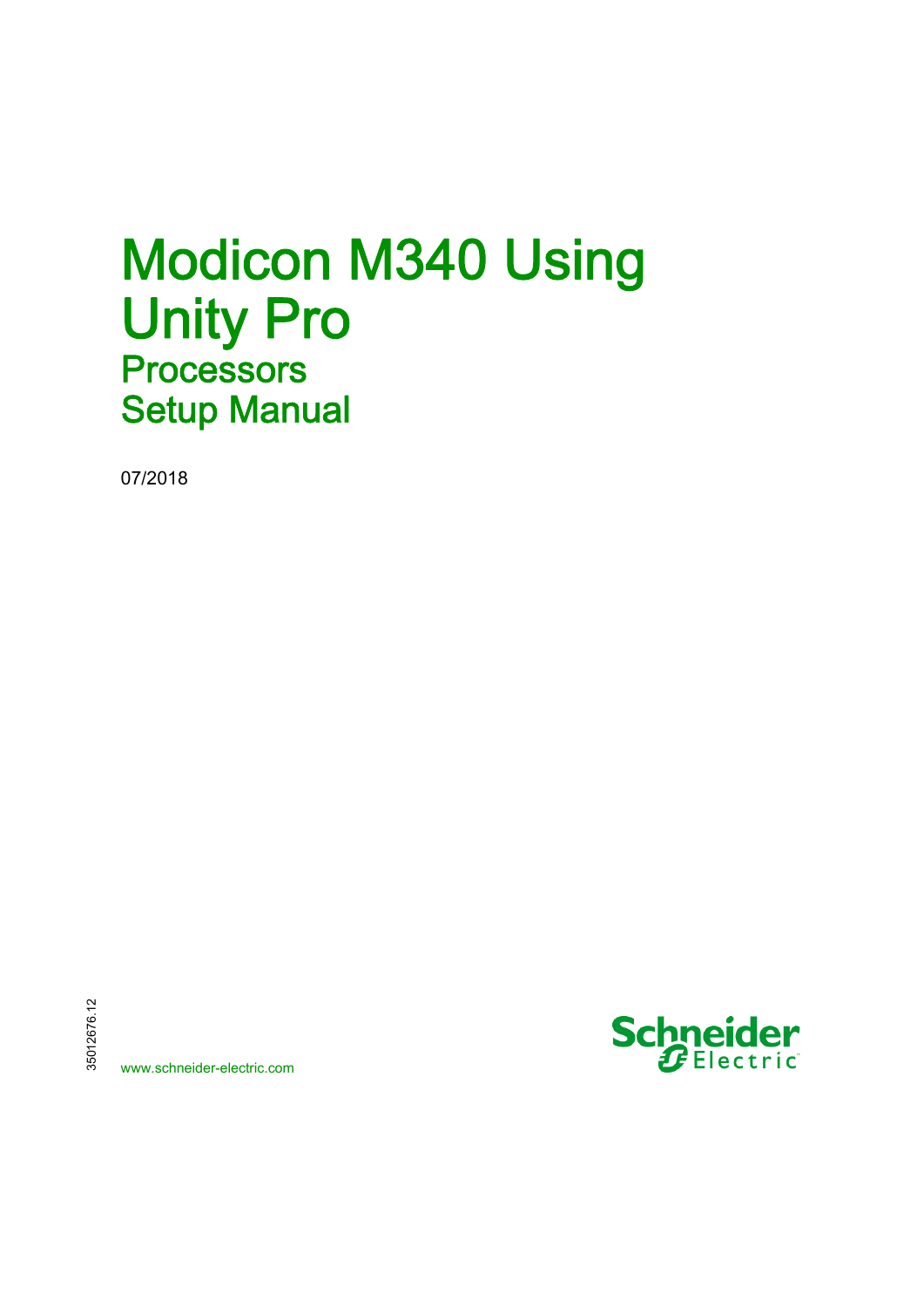The information provided in this documentation contains general descriptions and/or technical characteristics of the performance of the products contained herein. This documentation is not intended as a substitute for and is not to be used for determining suitability or reliability of these products for specific user applications. It is the duty of any such user or integrator to perform the appropriate and complete risk analysis, evaluation and testing of the products with respect to the relevant specific application or use thereof. Neither Schneider Electric nor any of its affiliates or subsidiaries shall be responsible or liable for misuse of the information contained herein. If you have any suggestions for improvements or amendments or have found errors in this publication, please notify us.

You agree not to reproduce, other than for your own personal, noncommercial use, all or part of this document on any medium whatsoever without permission of Schneider Electric, given in writing. You also agree not to establish any hypertext links to this document or its content. Schneider Electric does not grant any right or license for the personal and noncommercial use of the document or its content, except for a non-exclusive license to consult it on an "as is" basis, at your own risk. All other rights are reserved.

All pertinent state, regional, and local safety regulations must be observed when installing and using this product. For reasons of safety and to help ensure compliance with documented system data, only the manufacturer should perform repairs to components.

When devices are used for applications with technical safety requirements, the relevant instructions must be followed.

Failure to use Schneider Electric software or approved software with our hardware products may result in injury, harm, or improper operating results.

Failure to observe this information can result in injury or equipment damage.

© 2018 Schneider Electric. All Rights Reserved.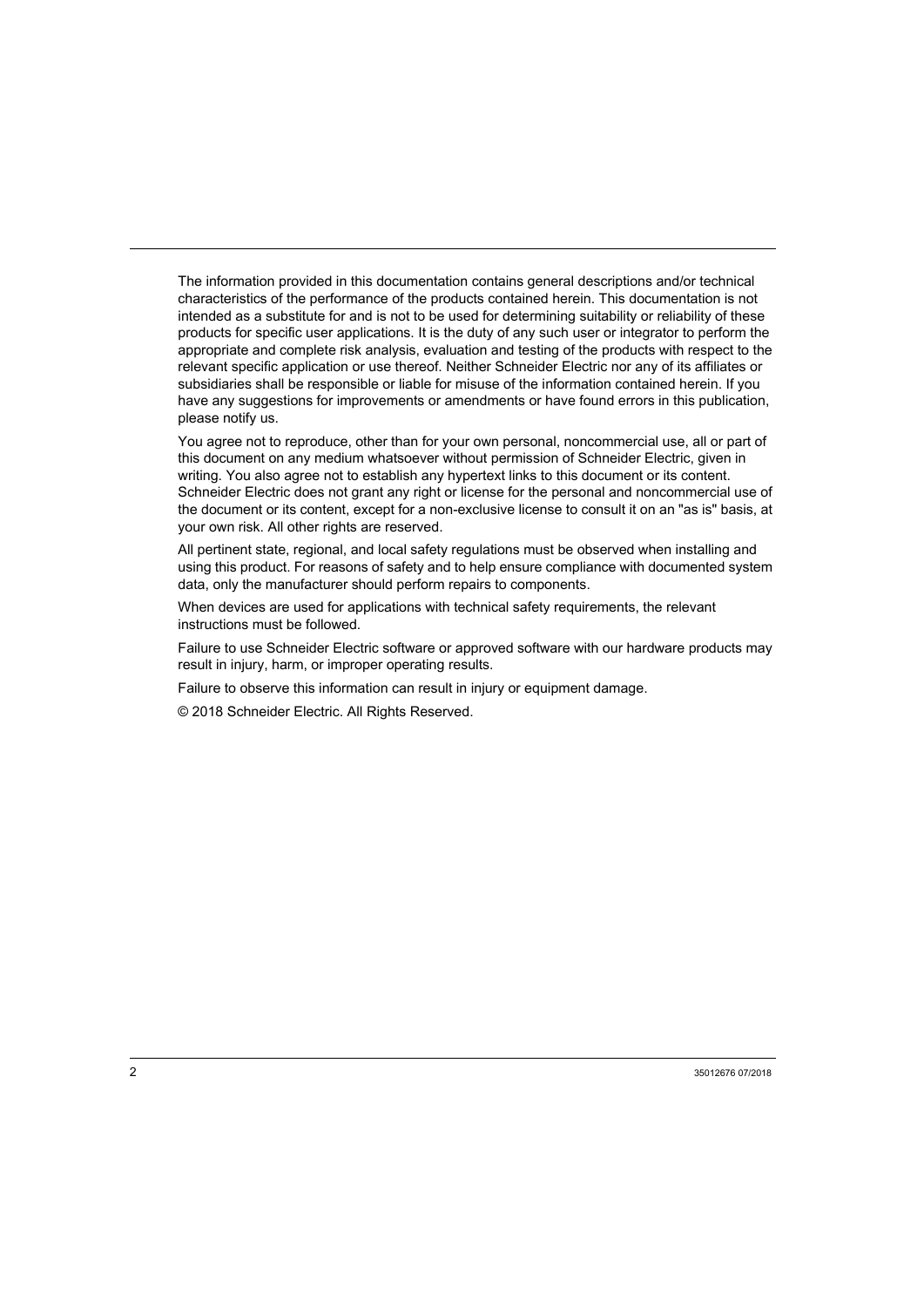# Table of Contents

| 15<br>General Introduction to PLC Station Components<br>Chapter 2<br>General Introduction to Processors<br>16<br>General Introduction to Racks<br>17<br>18<br>General Introduction to Power Supply Modules<br>General Introduction to Rack Extender Module.<br>19<br>General Introduction to Input/Output Modules.<br>20<br>23<br>General Introduction to Communication<br>25<br>26<br>Grounding of Installed Modules |
|-----------------------------------------------------------------------------------------------------------------------------------------------------------------------------------------------------------------------------------------------------------------------------------------------------------------------------------------------------------------------------------------------------------------------|
|                                                                                                                                                                                                                                                                                                                                                                                                                       |
|                                                                                                                                                                                                                                                                                                                                                                                                                       |
|                                                                                                                                                                                                                                                                                                                                                                                                                       |
|                                                                                                                                                                                                                                                                                                                                                                                                                       |
|                                                                                                                                                                                                                                                                                                                                                                                                                       |
|                                                                                                                                                                                                                                                                                                                                                                                                                       |
|                                                                                                                                                                                                                                                                                                                                                                                                                       |
|                                                                                                                                                                                                                                                                                                                                                                                                                       |
|                                                                                                                                                                                                                                                                                                                                                                                                                       |
| Modicon M340H (Hardened) Processors, Modules and Equipment<br>28                                                                                                                                                                                                                                                                                                                                                      |
| 31<br>General Introduction to PLC Networks<br>Chapter 3                                                                                                                                                                                                                                                                                                                                                               |
| General Introduction to the Modbus Protocol<br>32                                                                                                                                                                                                                                                                                                                                                                     |
| 33<br>General Introduction to an Ethernet Network                                                                                                                                                                                                                                                                                                                                                                     |
| General Introduction to the CANopen Field Bus<br>34                                                                                                                                                                                                                                                                                                                                                                   |
| 35<br>Operating Standards and Conditions<br><b>Chapter 4</b><br>35                                                                                                                                                                                                                                                                                                                                                    |
| Part II<br>37                                                                                                                                                                                                                                                                                                                                                                                                         |
| 39<br>Introduction to BMX P34 xxxx Processors<br>Chapter 5                                                                                                                                                                                                                                                                                                                                                            |
| 40                                                                                                                                                                                                                                                                                                                                                                                                                    |
| Physical Description of BMX P34 xxxx Processors<br>43                                                                                                                                                                                                                                                                                                                                                                 |
| 45                                                                                                                                                                                                                                                                                                                                                                                                                    |
| 46                                                                                                                                                                                                                                                                                                                                                                                                                    |
| 48                                                                                                                                                                                                                                                                                                                                                                                                                    |
| 50                                                                                                                                                                                                                                                                                                                                                                                                                    |
| BMX P34 xxxxx Processors Catalog<br>53                                                                                                                                                                                                                                                                                                                                                                                |
| 54                                                                                                                                                                                                                                                                                                                                                                                                                    |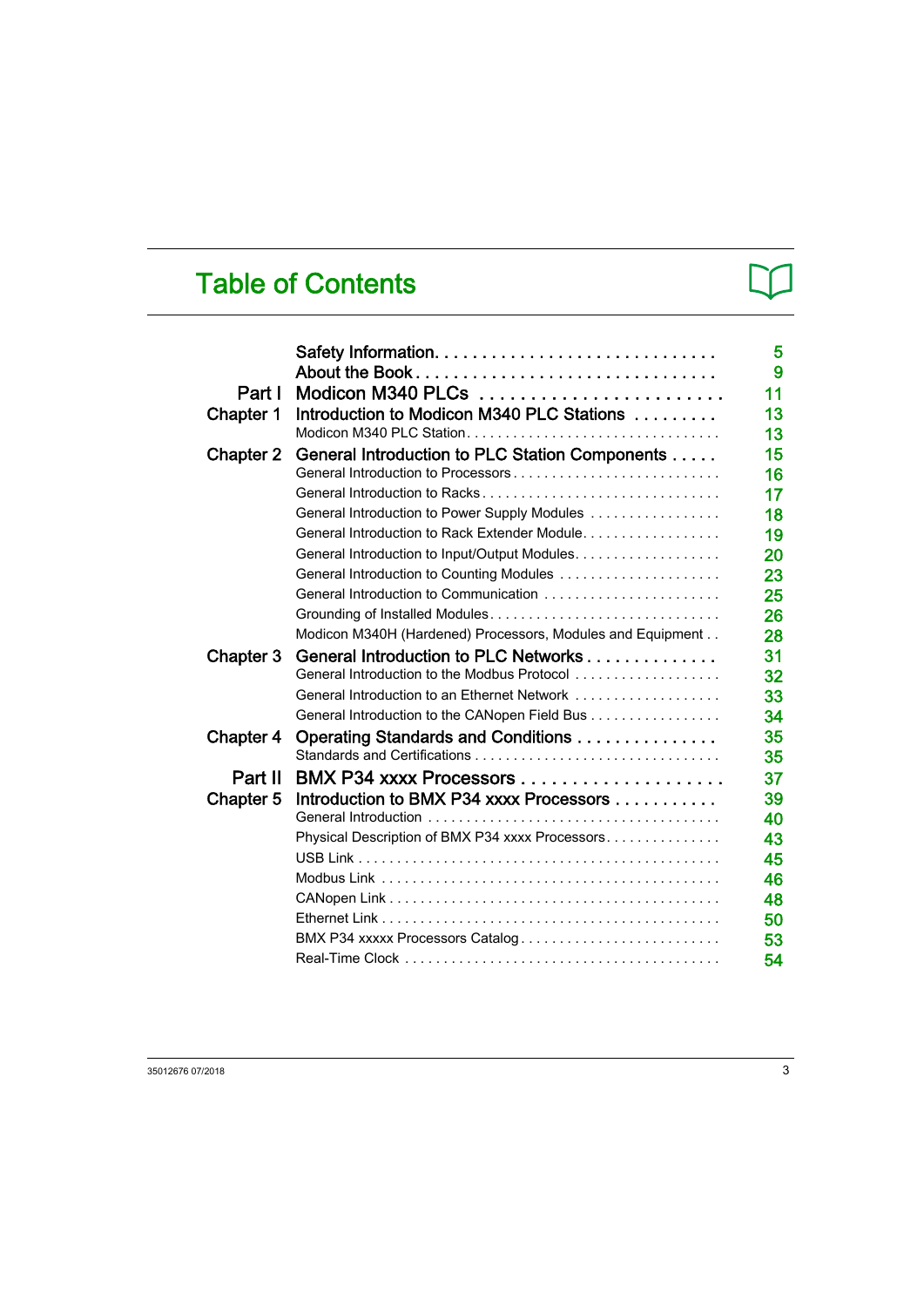| Chapter 6 | General Characteristics of the BMX P34 xxxx Processors        | 57  |
|-----------|---------------------------------------------------------------|-----|
|           | Electrical Characteristics of the BMX P34 xxxxx Processors    | 58  |
|           | General Characteristics of the BMX P34 1000 Processor         | 60  |
|           | General Characteristics of the BMX P34 2000 Processor         | 61  |
|           | General Characteristics of the BMX P34 2010/20102 Processors  | 62  |
|           | General Characteristics of the BMX P34 2020 Processor         | 63  |
|           | General Characteristics of the BMX P34 2030/20302 Processor   | 64  |
|           | Characteristics of the BMX P34 xxxxx Processor Memory         | 65  |
| Chapter 7 | Installation of BMX P34 xxxx Processors                       | 67  |
|           |                                                               | 68  |
|           | Memory Cards for BMX P34 xxxxx Processors                     | 70  |
| Chapter 8 | BMX P34 xxxx Processors Diagnostics                           | 79  |
|           |                                                               | 80  |
|           | Searching for Errors Using the Processor Status LEDs.         | 85  |
|           |                                                               | 86  |
|           |                                                               | 88  |
|           |                                                               | 90  |
| Chapter 9 |                                                               | 91  |
|           |                                                               | 92  |
|           |                                                               | 96  |
|           | MAST Task Cycle Time: Program Processing                      | 97  |
|           | MAST Task Cycle Time: Internal Processing on Input and Output | 98  |
|           |                                                               | 101 |
|           |                                                               | 102 |
|           |                                                               | 103 |
| Index     |                                                               | 105 |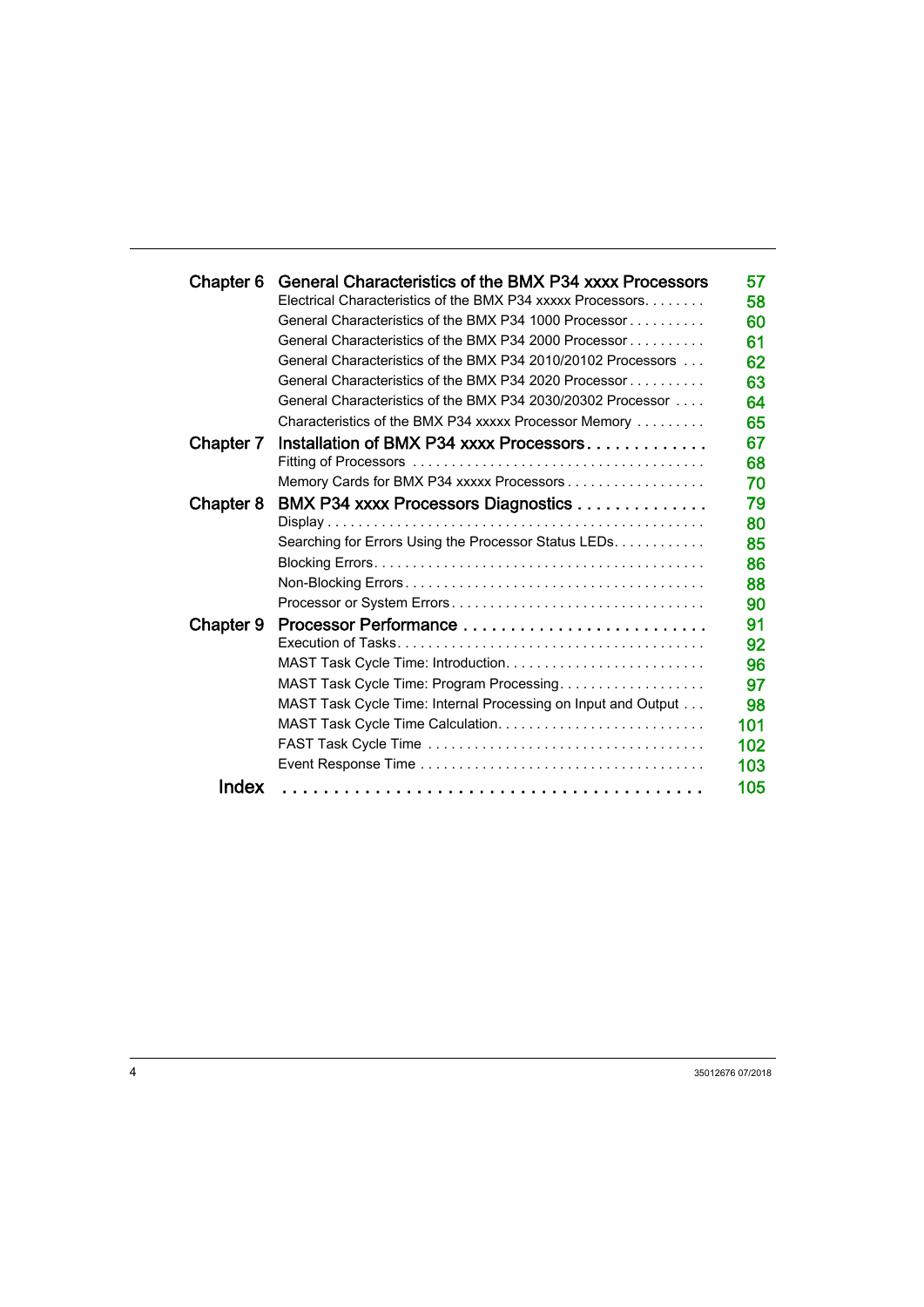# <span id="page-4-0"></span>Safety Information

# Important Information

### **NOTICE**

Read these instructions carefully, and look at the equipment to become familiar with the device before trying to install, operate, service, or maintain it. The following special messages may appear throughout this documentation or on the equipment to warn of potential hazards or to call attention to information that clarifies or simplifies a procedure.



The addition of this symbol to a "Danger" or "Warning" safety label indicates that an electrical hazard exists which will result in personal injury if the instructions are not followed.



This is the safety alert symbol. It is used to alert you to potential personal injury hazards. Obey all safety messages that follow this symbol to avoid possible injury or death.

# A DANGER

**DANGER** indicates a hazardous situation which, if not avoided, will result in death or serious injury.

# A WARNING

WARNING indicates a hazardous situation which, if not avoided, could result in death or serious injury.

# A CAUTION

CAUTION indicates a hazardous situation which, if not avoided, could result in minor or moderate injury.

# **NOTICE**

**NOTICE** is used to address practices not related to physical injury.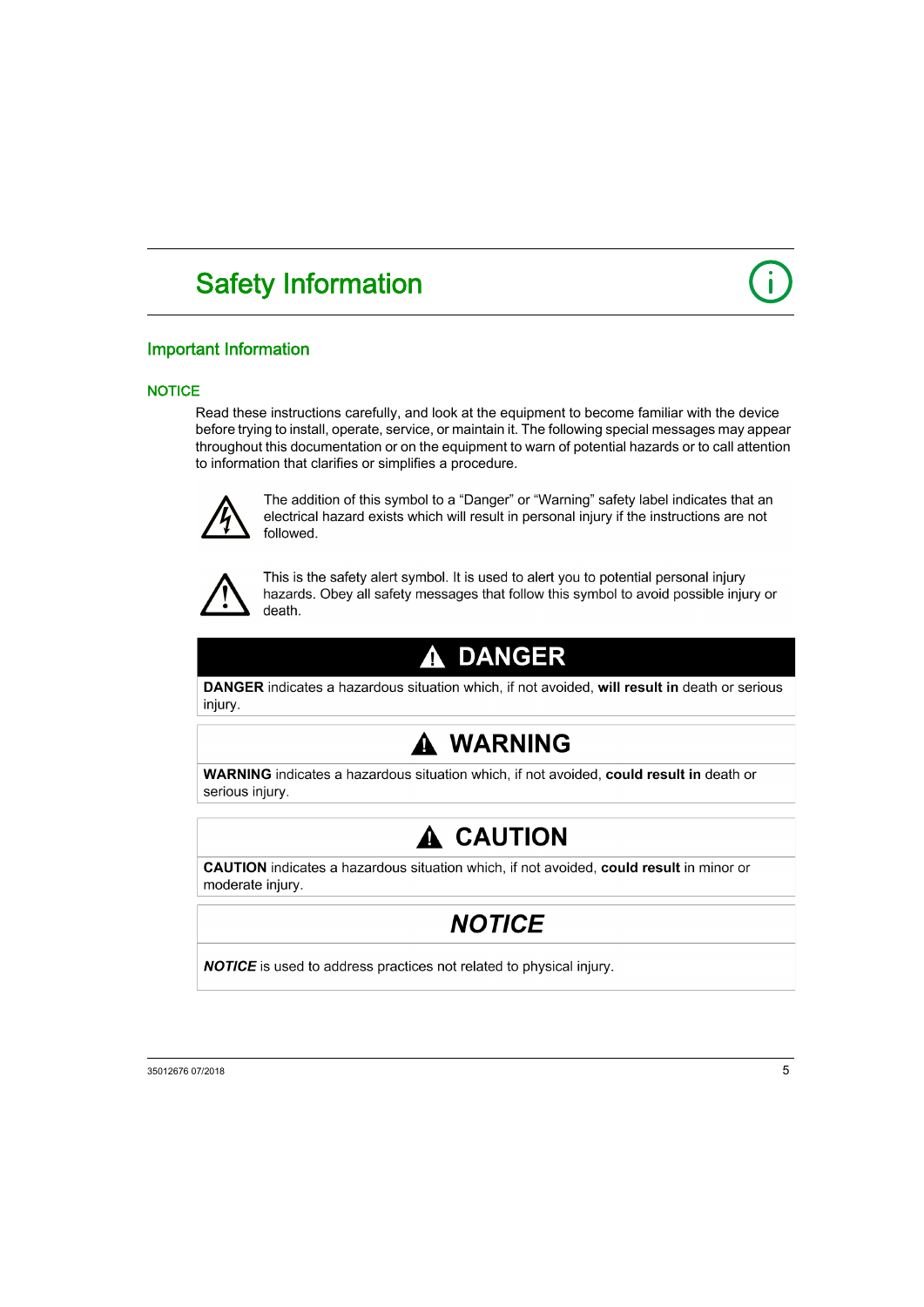#### PLEASE NOTE

Electrical equipment should be installed, operated, serviced, and maintained only by qualified personnel. No responsibility is assumed by Schneider Electric for any consequences arising out of the use of this material.

A qualified person is one who has skills and knowledge related to the construction and operation of electrical equipment and its installation, and has received safety training to recognize and avoid the hazards involved.

#### BEFORE YOU BEGIN

Do not use this product on machinery lacking effective point-of-operation guarding. Lack of effective point-of-operation guarding on a machine can result in serious injury to the operator of that machine.

# **A WARNING**

#### UNGUARDED EQUIPMENT

- Do not use this software and related automation equipment on equipment which does not have point-of-operation protection.
- Do not reach into machinery during operation.

#### Failure to follow these instructions can result in death, serious injury, or equipment damage.

This automation equipment and related software is used to control a variety of industrial processes. The type or model of automation equipment suitable for each application will vary depending on factors such as the control function required, degree of protection required, production methods, unusual conditions, government regulations, etc. In some applications, more than one processor may be required, as when backup redundancy is needed.

Only you, the user, machine builder or system integrator can be aware of all the conditions and factors present during setup, operation, and maintenance of the machine and, therefore, can determine the automation equipment and the related safeties and interlocks which can be properly used. When selecting automation and control equipment and related software for a particular application, you should refer to the applicable local and national standards and regulations. The National Safety Council's Accident Prevention Manual (nationally recognized in the United States of America) also provides much useful information.

In some applications, such as packaging machinery, additional operator protection such as pointof-operation guarding must be provided. This is necessary if the operator's hands and other parts of the body are free to enter the pinch points or other hazardous areas and serious injury can occur. Software products alone cannot protect an operator from injury. For this reason the software cannot be substituted for or take the place of point-of-operation protection.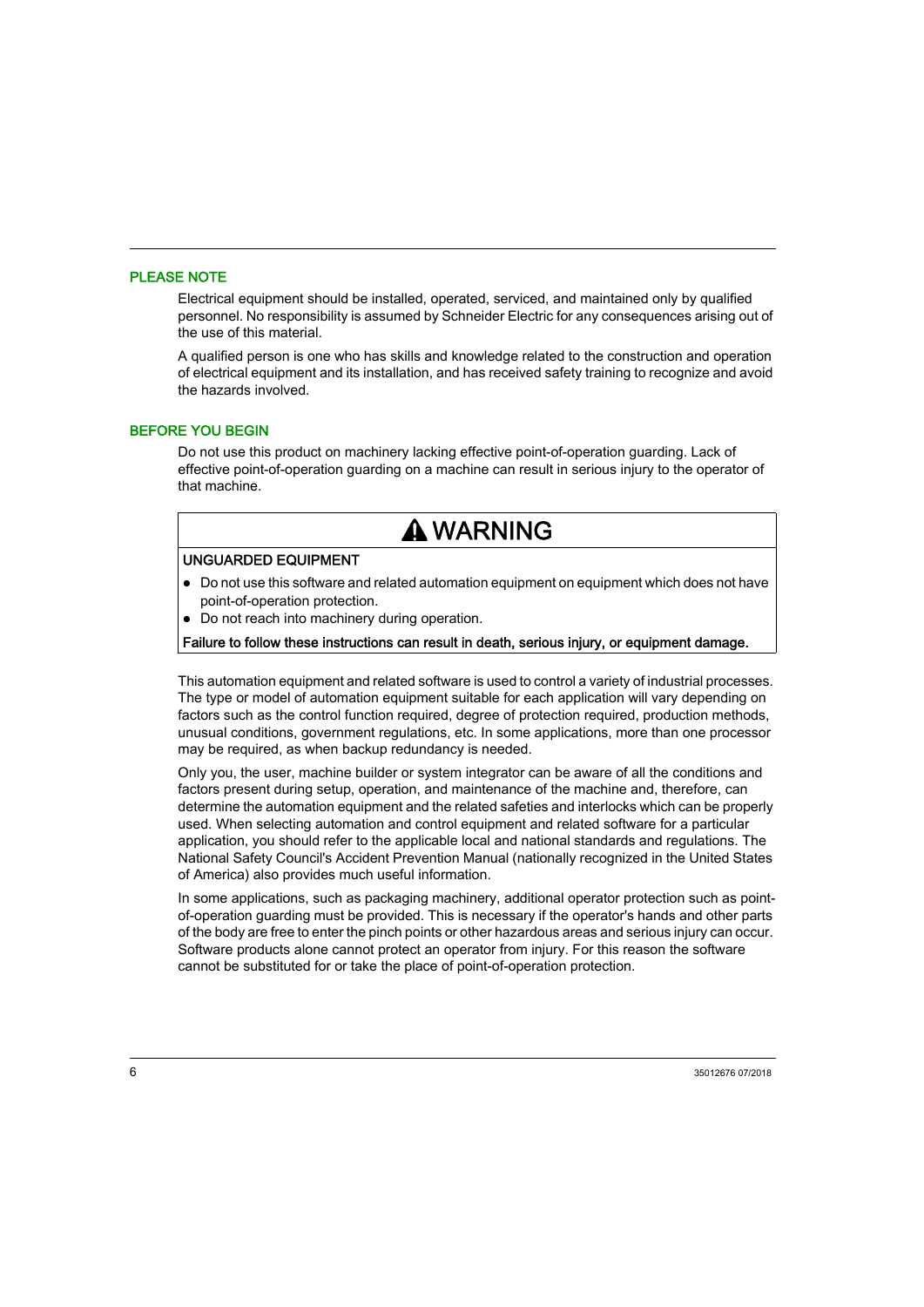Ensure that appropriate safeties and mechanical/electrical interlocks related to point-of-operation protection have been installed and are operational before placing the equipment into service. All interlocks and safeties related to point-of-operation protection must be coordinated with the related automation equipment and software programming.

NOTE: Coordination of safeties and mechanical/electrical interlocks for point-of-operation protection is outside the scope of the Function Block Library, System User Guide, or other implementation referenced in this documentation.

#### START-UP AND TEST

Before using electrical control and automation equipment for regular operation after installation, the system should be given a start-up test by qualified personnel to verify correct operation of the equipment. It is important that arrangements for such a check be made and that enough time is allowed to perform complete and satisfactory testing.

# **A WARNING**

#### EQUIPMENT OPERATION HAZARD

- Verify that all installation and set up procedures have been completed.
- Before operational tests are performed, remove all blocks or other temporary holding means used for shipment from all component devices.
- Remove tools, meters, and debris from equipment.

#### Failure to follow these instructions can result in death, serious injury, or equipment damage.

Follow all start-up tests recommended in the equipment documentation. Store all equipment documentation for future references.

#### Software testing must be done in both simulated and real environments.

Verify that the completed system is free from all short circuits and temporary grounds that are not installed according to local regulations (according to the National Electrical Code in the U.S.A, for instance). If high-potential voltage testing is necessary, follow recommendations in equipment documentation to prevent accidental equipment damage.

Before energizing equipment:

- Remove tools, meters, and debris from equipment.
- Close the equipment enclosure door.
- Remove all temporary grounds from incoming power lines.
- Perform all start-up tests recommended by the manufacturer.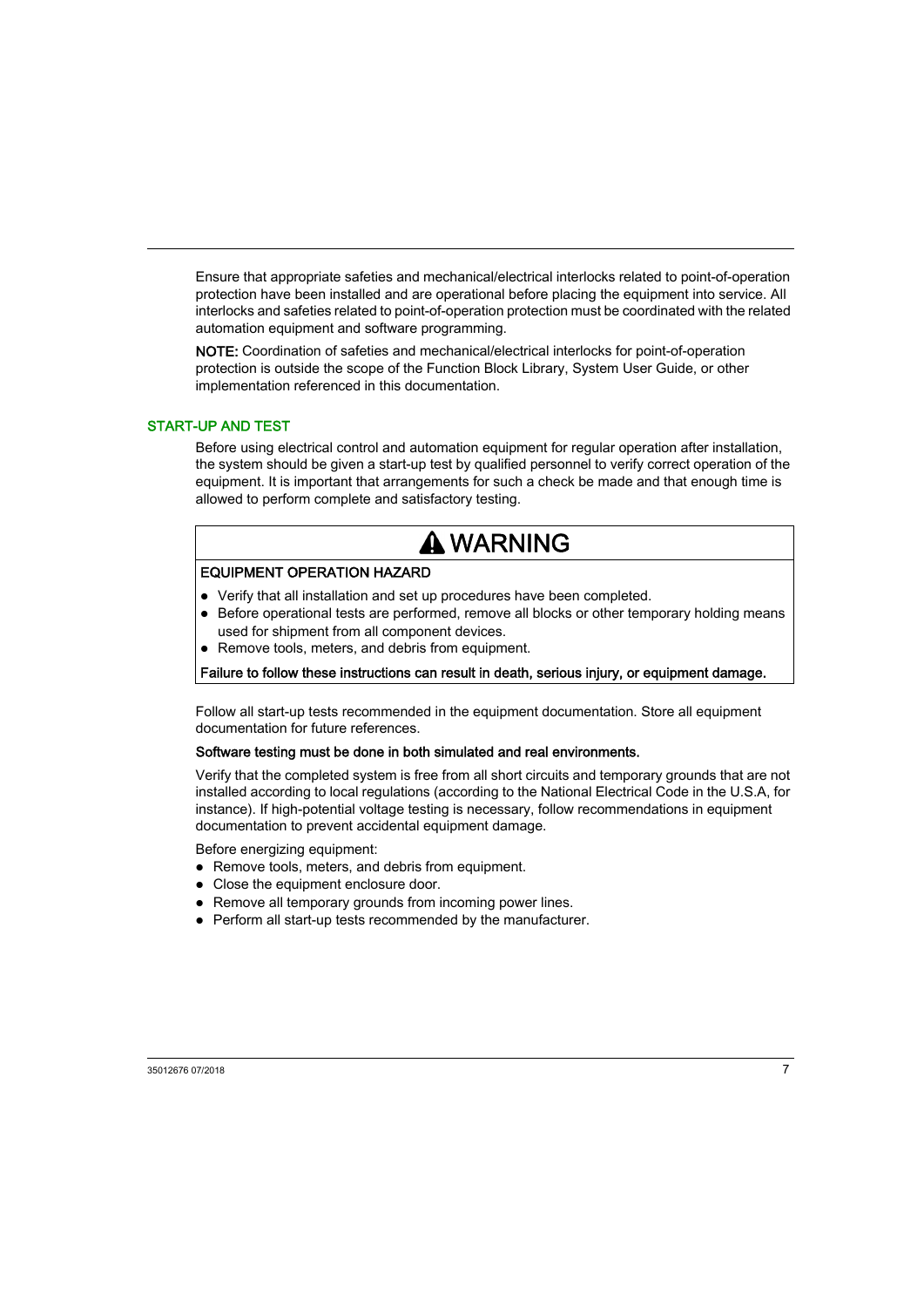#### OPERATION AND ADJUSTMENTS

The following precautions are from the NEMA Standards Publication ICS 7.1-1995 (English version prevails):

- Regardless of the care exercised in the design and manufacture of equipment or in the selection and ratings of components, there are hazards that can be encountered if such equipment is improperly operated.
- It is sometimes possible to misadjust the equipment and thus produce unsatisfactory or unsafe operation. Always use the manufacturer's instructions as a guide for functional adjustments. Personnel who have access to these adjustments should be familiar with the equipment manufacturer's instructions and the machinery used with the electrical equipment.
- Only those operational adjustments actually required by the operator should be accessible to the operator. Access to other controls should be restricted to prevent unauthorized changes in operating characteristics.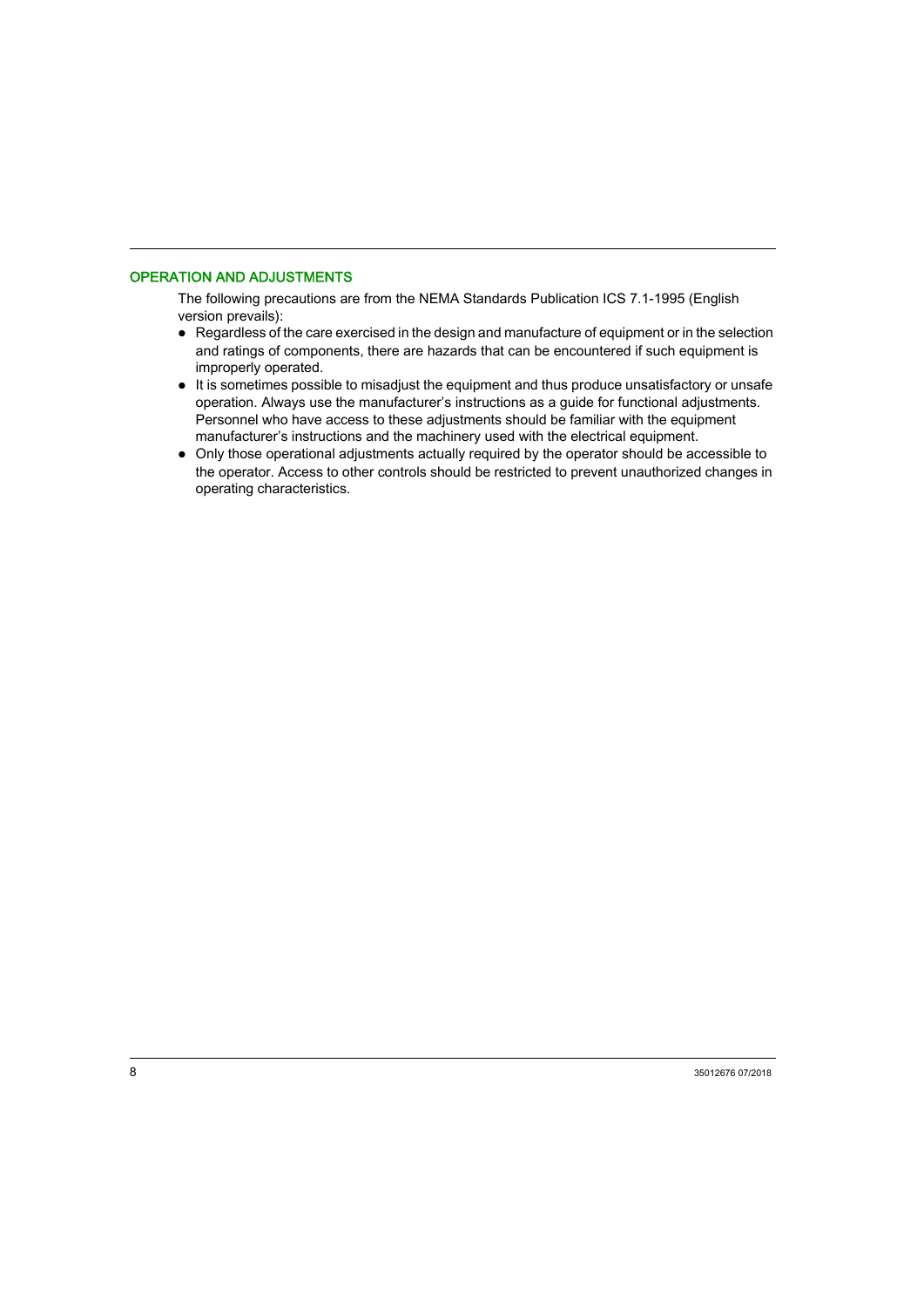# <span id="page-8-0"></span>About the Book

### At a Glance

#### Document Scope

This manual describes the hardware installation of the Modicon M340 PLCs and installation of their main accessories.

This document is also valid for the Modicon M340H PLCs and their accessories.

#### Validity Note

This documentation is valid for Unity Pro 13.1 or later.

You need Modicon M340 firmware 2.4 or later.

The technical characteristics of the devices described in the present document also appear online. To access the information online:

| <b>Step</b>   | Action                                                                                                                                                                                                                                                                        |
|---------------|-------------------------------------------------------------------------------------------------------------------------------------------------------------------------------------------------------------------------------------------------------------------------------|
|               | Go to the Schneider Electric home page <i>www.schneider-electric.com.</i>                                                                                                                                                                                                     |
| $\mathcal{P}$ | In the <b>Search</b> box type the reference of a product or the name of a product range.<br>Do not include blank spaces in the reference or product range.<br>To get information on grouping similar modules, use asterisks (*).                                              |
| 3             | If you entered a reference, go to the <b>Product Datasheets</b> search results and click on the<br>reference that interests you.<br>If you entered the name of a product range, go to the Product Ranges search results and click<br>on the product range that interests you. |
| 4             | If more than one reference appears in the <b>Products</b> search results, click on the reference that<br>interests you.                                                                                                                                                       |
| 5             | Depending on the size of your screen, you may need to scroll down to see the data sheet.                                                                                                                                                                                      |
| 6             | To save or print a data sheet as a .pdf file, click Download XXX product datasheet.                                                                                                                                                                                           |

The characteristics that are presented in the present document should be the same as those characteristics that appear online. In line with our policy of constant improvement, we may revise content over time to improve clarity and accuracy. If you see a difference between the document and online information, use the online information as your reference.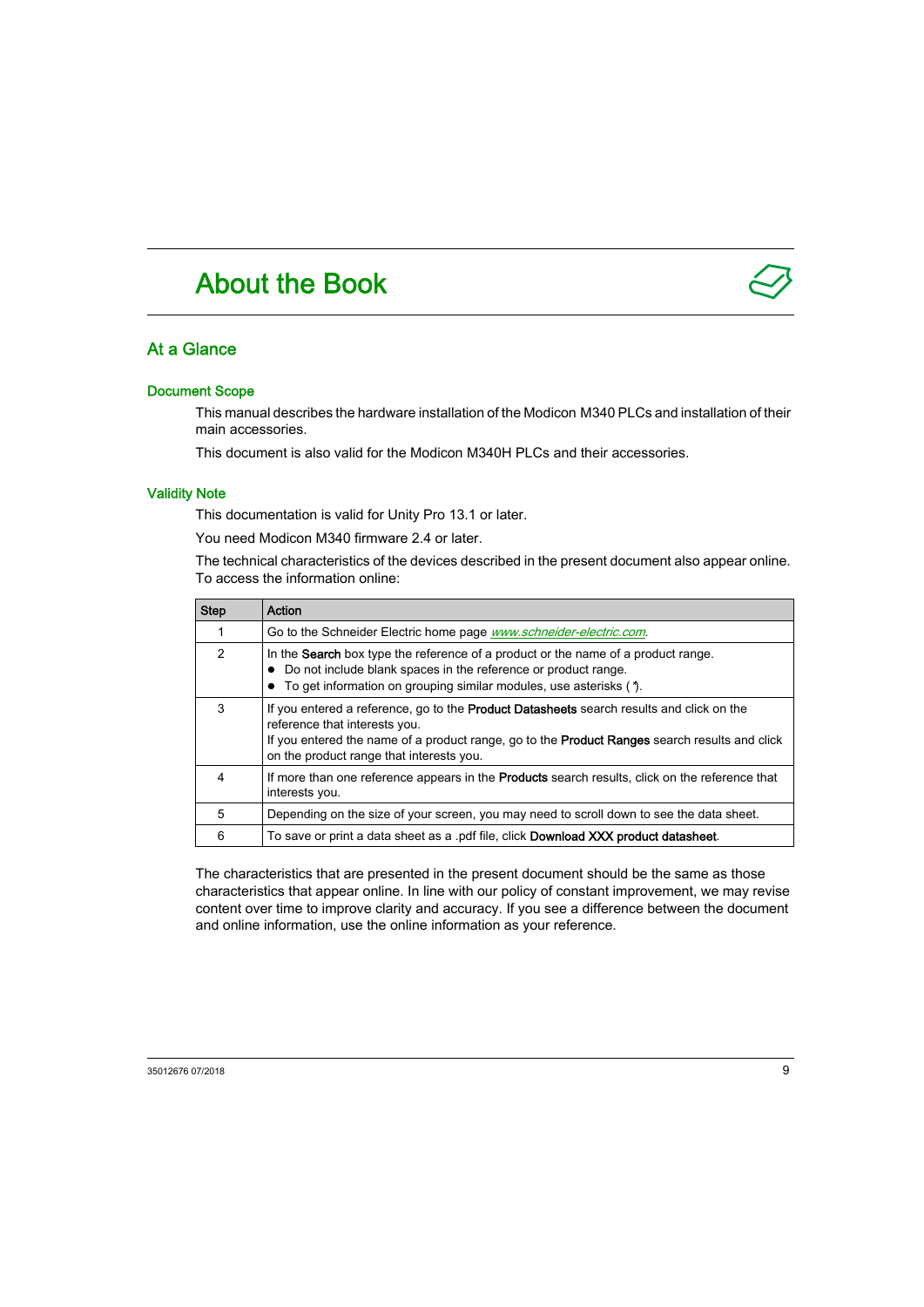#### Related Documents

| <b>Title of Documentation</b>                             | <b>Reference Number</b>  |
|-----------------------------------------------------------|--------------------------|
| Modicon M580, M340, and X80 I/O Platforms, Standards and  | EIO0000002726 (English), |
| Certifications                                            | EIO0000002727 (French),  |
|                                                           | EIO0000002728 (German),  |
|                                                           | EIO0000002730 (Italian), |
|                                                           | EIO0000002729 (Spanish), |
|                                                           | EIO0000002731 (Chinese)  |
| Modicon X80 Racks and Power Supplies, Hardware, Reference | EIO0000002626 (English), |
| Manual                                                    | EIO0000002627 (French),  |
|                                                           | EIO0000002628 (German),  |
|                                                           | EIO0000002630 (Italian), |
|                                                           | EIO0000002629 (Spanish), |
|                                                           | EIO0000002631 (Chinese)  |

You can download these technical publications and other technical information from our website at https://www.schneider-electric.com/en/download

#### Product Related Information

# **A WARNING**

#### UNINTENDED EQUIPMENT OPERATION

The application of this product requires expertise in the design and programming of control systems. Only persons with such expertise should be allowed to program, install, alter, and apply this product.

Follow all local and national safety codes and standards.

Failure to follow these instructions can result in death, serious injury, or equipment damage.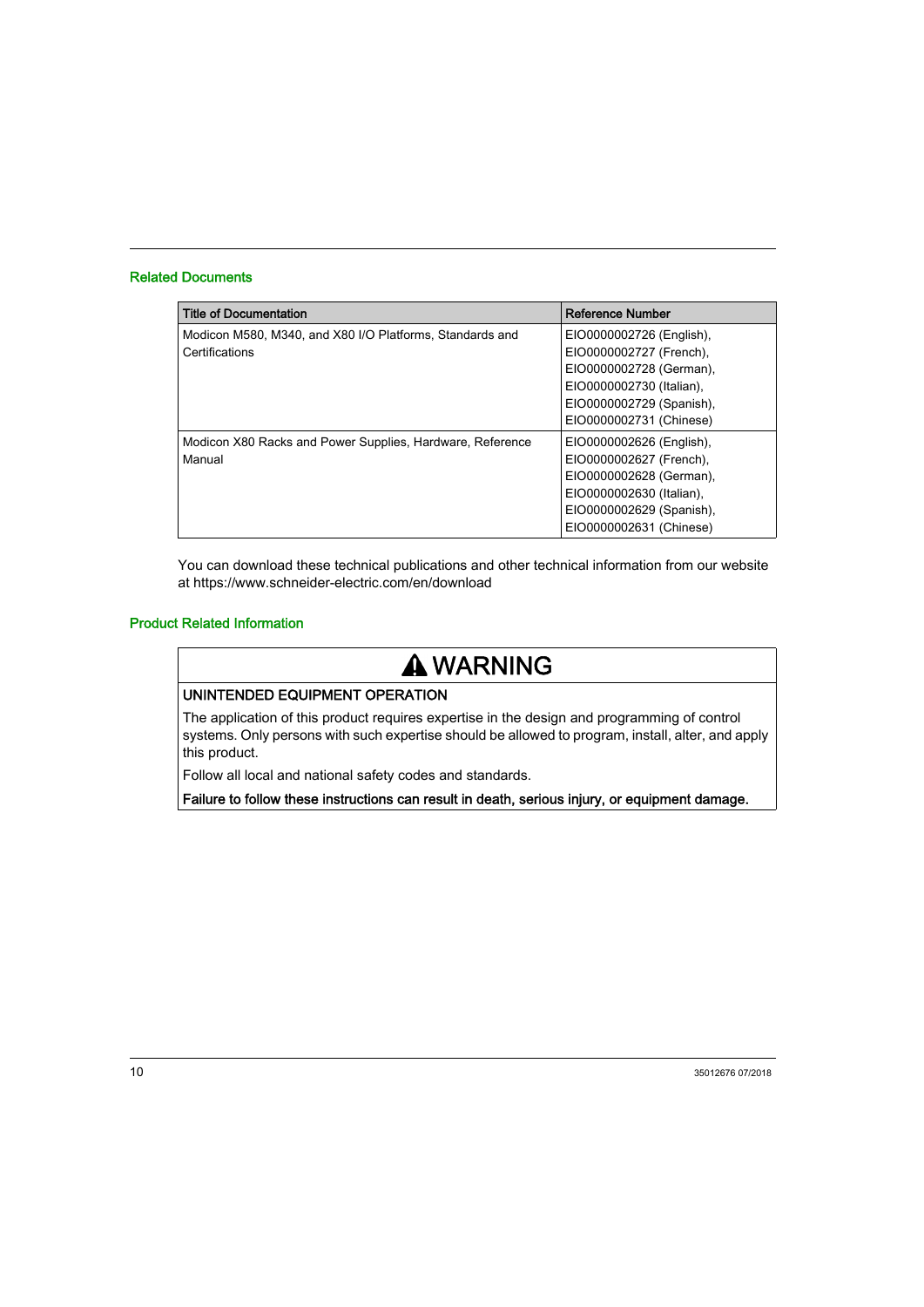# <span id="page-10-0"></span>Part I Modicon M340 PLCs

### Subject of this Part

This part provides a general overview of the Modicon M340 PLC configurations and the various sub-assemblies, as well as the networks and field buses used.

#### What Is in This Part?

This part contains the following chapters:

| Chapter | <b>Chapter Name</b>                            | Page |
|---------|------------------------------------------------|------|
|         | Introduction to Modicon M340 PLC Stations      | 13   |
| 2       | General Introduction to PLC Station Components | 15   |
| 3       | <b>General Introduction to PLC Networks</b>    | 31   |
| 4       | Operating Standards and Conditions             | 35   |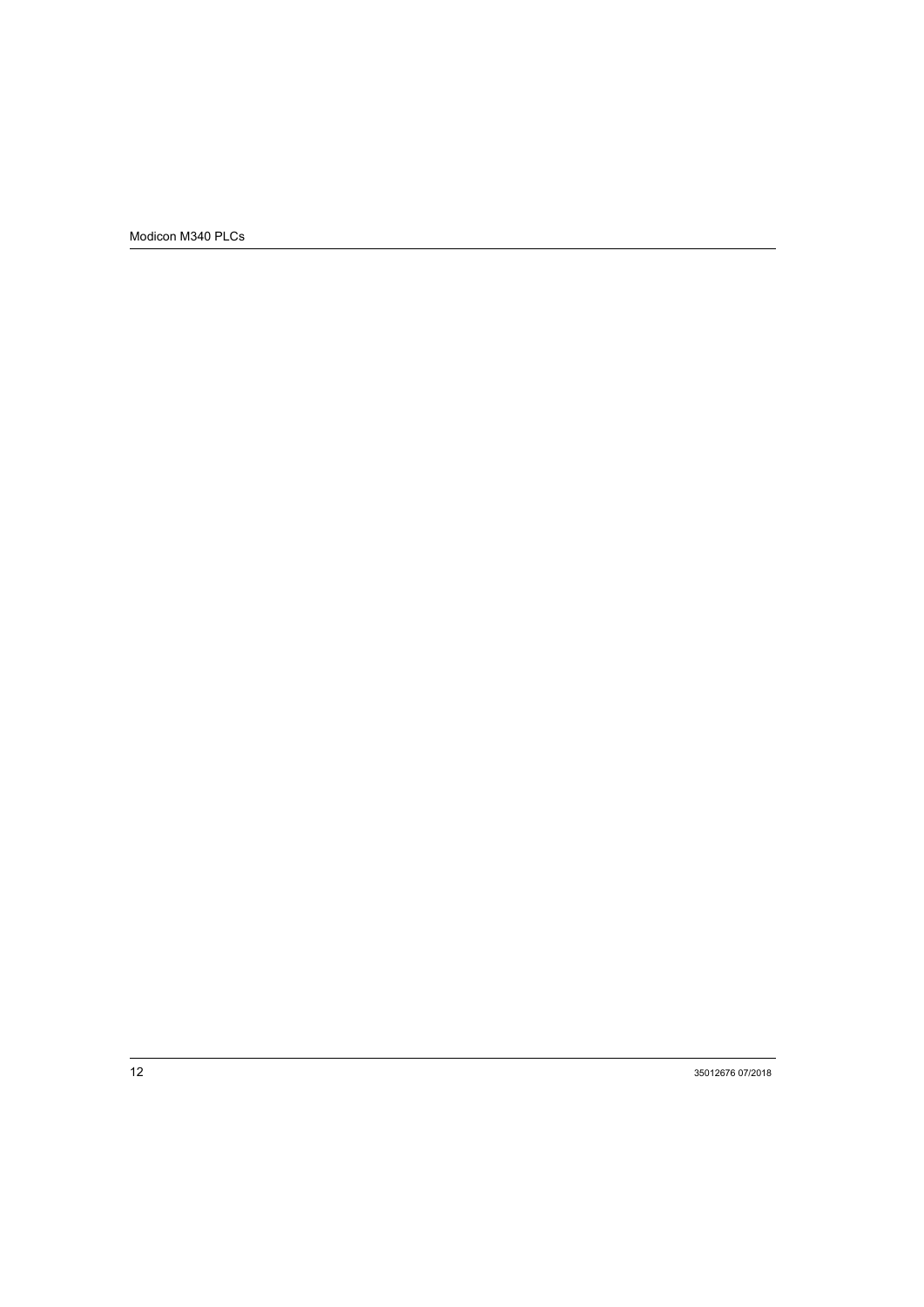# <span id="page-12-0"></span>Chapter 1 Introduction to Modicon M340 PLC Stations

### <span id="page-12-1"></span>Modicon M340 PLC Station

#### **General**

Modicon M340 automated platform processors manage the entire PLC station, which is made up of discrete I/O modules, analog I/O modules, counting modules, discrete I/O modules, analog I/O modules, other expert modules, and communication modules. These are distributed across one or more racks connected on the local bus. Each rack must include a power supply module; the main rack supports the CPU.

#### **Illustration**

The following diagram shows a configuration example for the Modicon M340 PLC with one rack:

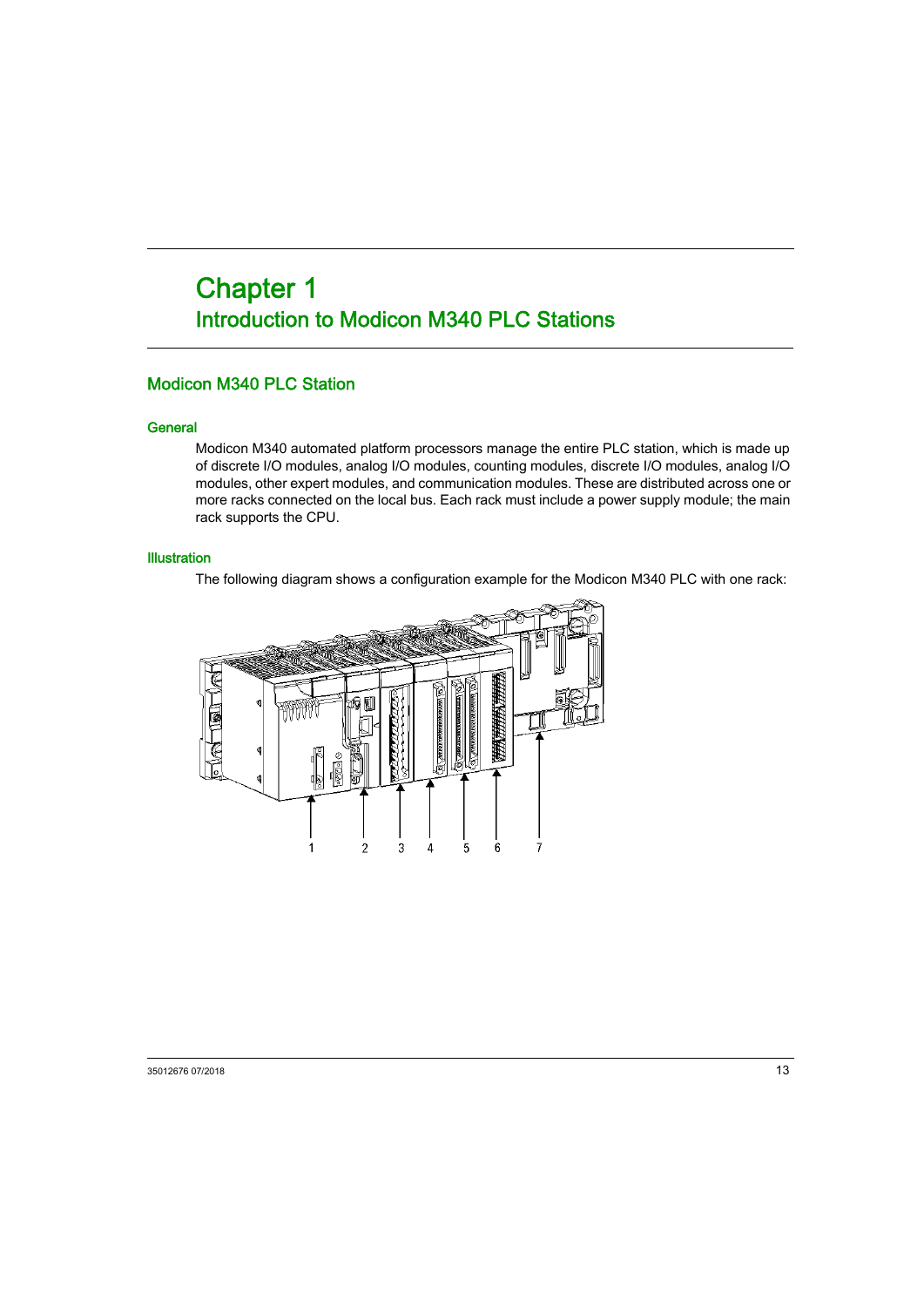### Number Table

The following table describes the numbered components of the PLC station above.

| <b>Number</b> | <b>Description</b>                 |
|---------------|------------------------------------|
|               | Power supply module                |
| 2             | Processor                          |
| 3             | 20-pin terminal block I/O module   |
|               | 40-pin single connector I/O module |
| 5             | 40-pin 2-connector I/O module      |
| 6             | Counting module                    |
|               | 8-slot rack                        |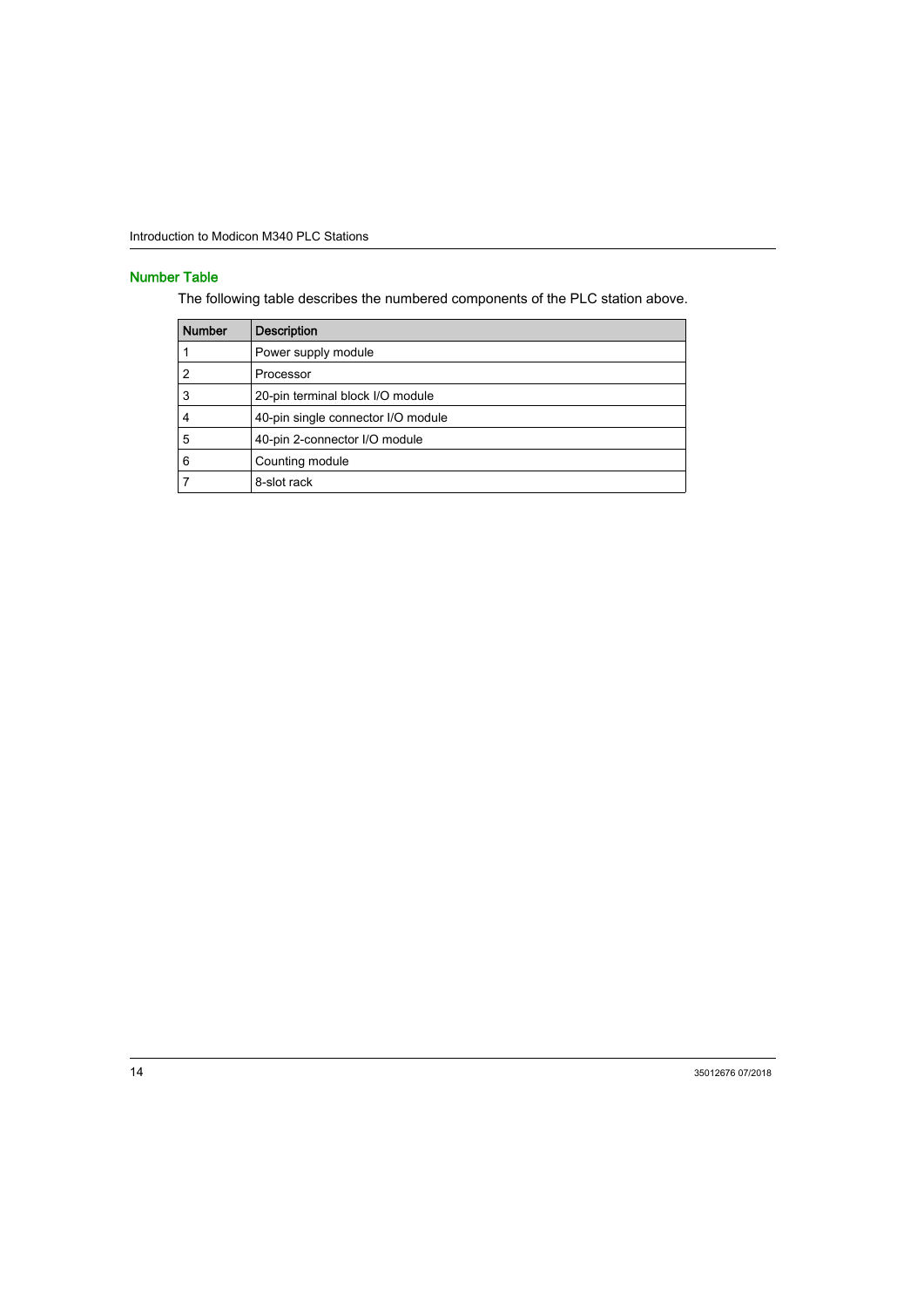# <span id="page-14-0"></span>**Chapter 2** General Introduction to PLC Station Components

#### Subject of this Section

This section provides a general overview of the various components of which a PLC station may consist.

#### What Is in This Chapter?

This chapter contains the following topics:

| Topic                                                      | Page |
|------------------------------------------------------------|------|
| General Introduction to Processors                         |      |
| General Introduction to Racks                              | 17   |
| General Introduction to Power Supply Modules               | 18   |
| General Introduction to Rack Extender Module               | 19   |
| General Introduction to Input/Output Modules               |      |
| General Introduction to Counting Modules                   |      |
| General Introduction to Communication                      |      |
| Grounding of Installed Modules                             |      |
| Modicon M340H (Hardened) Processors, Modules and Equipment |      |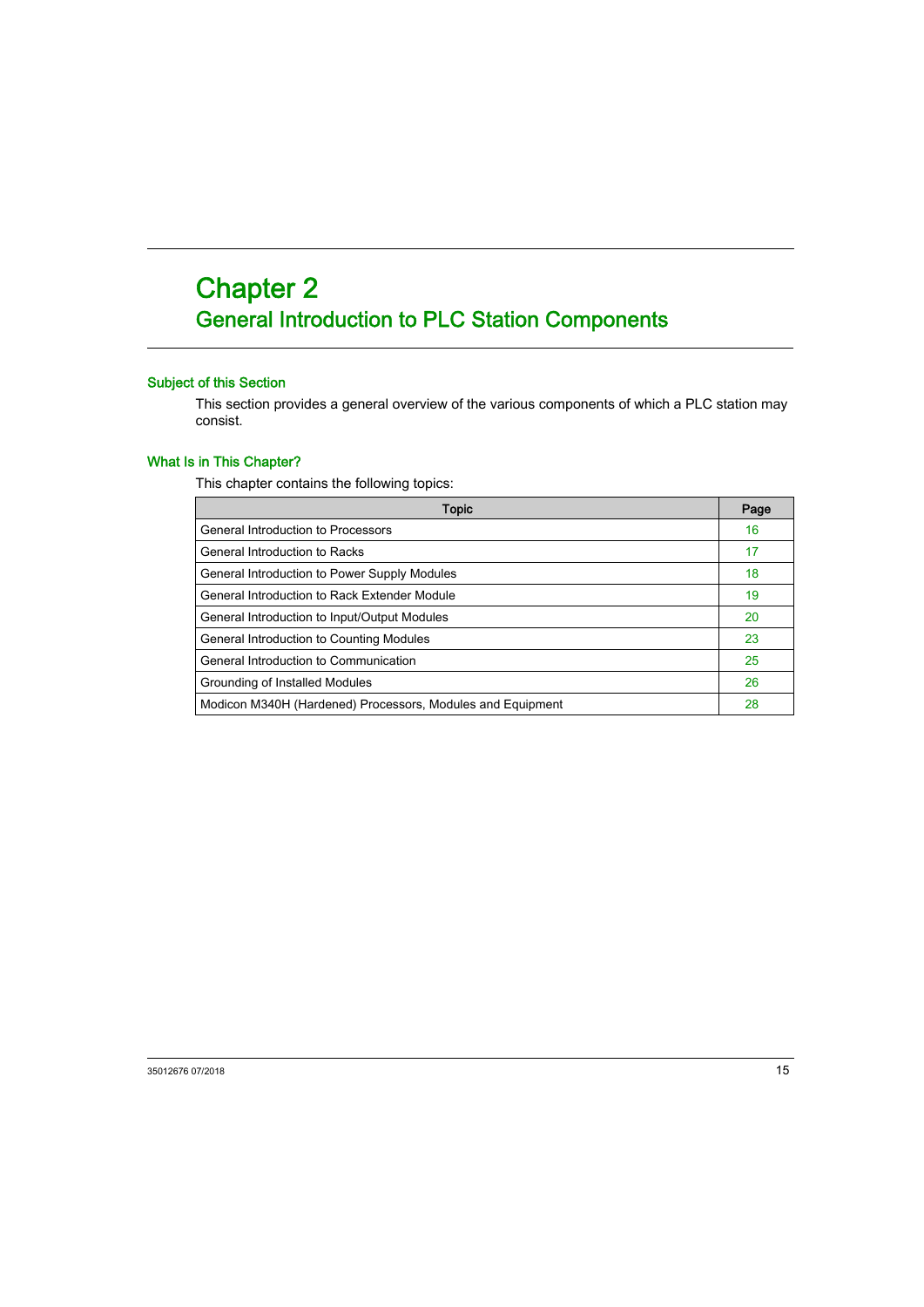### <span id="page-15-1"></span><span id="page-15-0"></span>General Introduction to Processors

#### **General**

Each PLC station is equipped with a processor, chosen according to the following characteristics:

- processing power (number of inputs/outputs managed)
- memory capacity
- communication ports

For further information, please refer to *Introduction to BMX P34 [xxxx Processors, page](#page-38-0) 39*).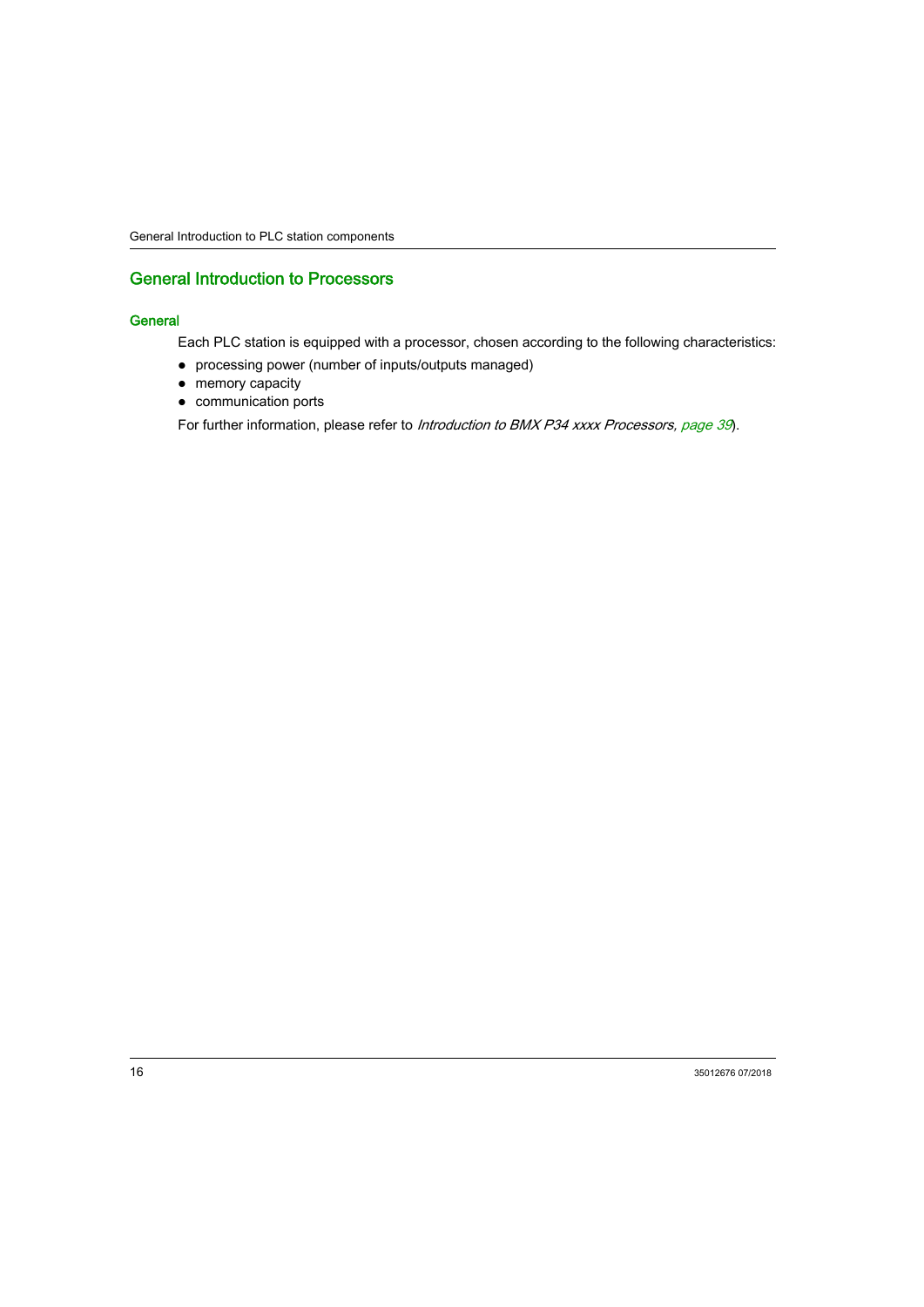### <span id="page-16-1"></span><span id="page-16-0"></span>General Introduction to Racks

#### **General**

There are various sizes of racks. The following list presents the quantity of slots available for the CPU and modules for each rack reference:

- 4 slots: BMXXBP0400(H) or BMEXBP0400(H)
- 6 slots: BMXXBP0600(H)
- 8 slots: BMXXBP0800(H) or BMEXBP0800(H)
- 12 slots: BMXXBP1200(H) or BMEXBP1200(H)
- racks with redundant power supplies:
	- 6 slots: BMEXBP0602(H)
	- 10 slots: BMEXBP1002(H)

Each rack includes one extra slot that is reserved for the power supply module, and one slot on the right is reserved for the BMXXBE1000 rack extender module.

For further information, refer to the chapter Modicon X80 Racks Description (see Modicon X80 Racks and Power Supplies, Hardware, Reference Manual).

#### Representation of the Racks

The following diagram shows the BMXXPB0400 rack:

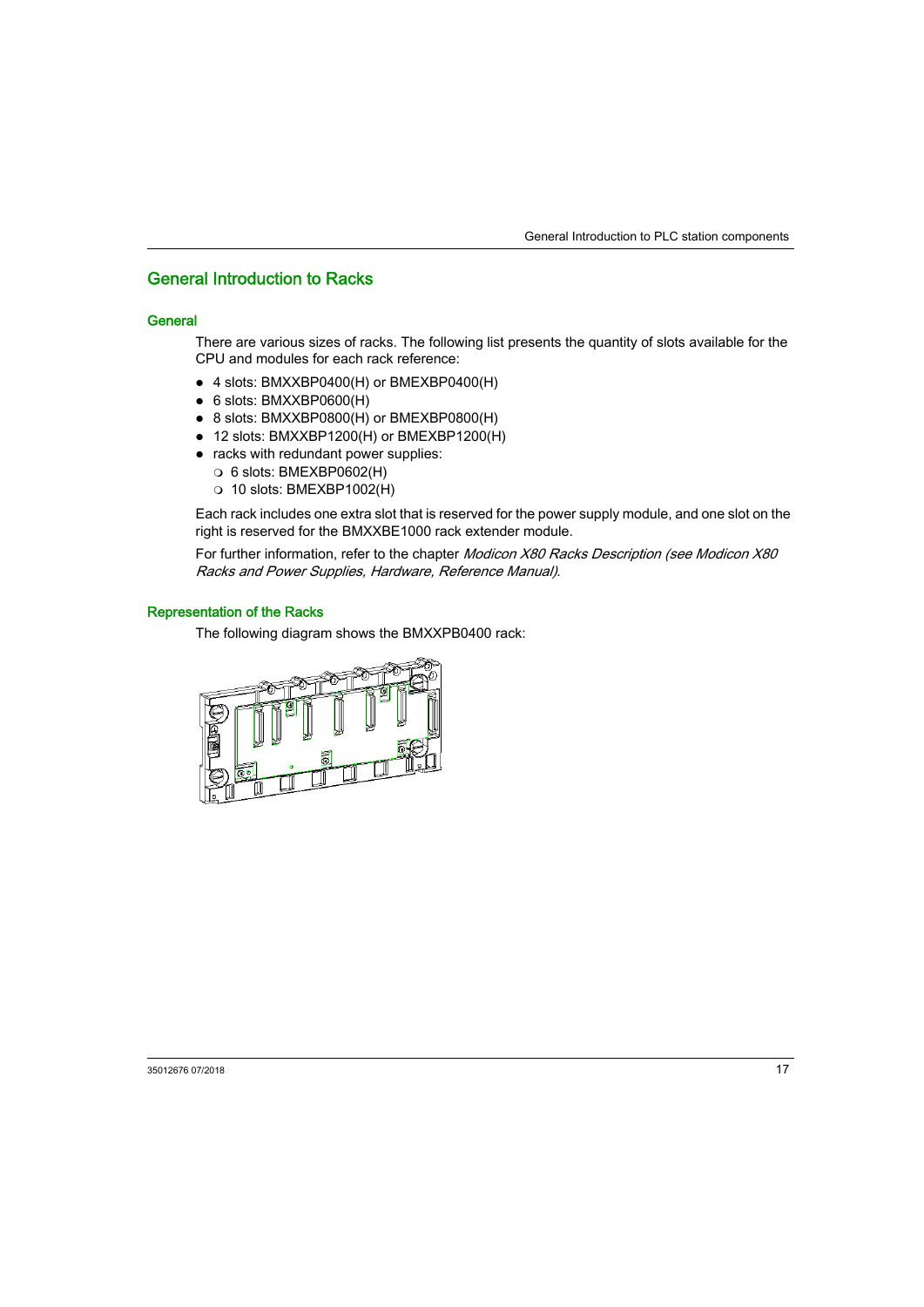### <span id="page-17-1"></span><span id="page-17-0"></span>General Introduction to Power Supply Modules

#### **General**

Each rack requires one power supply module defined according to the distributed network (alternating or direct current) and the power necessary at rack level.

For further information, refer to the chapter Modicon X80 Power Supply Modules Description (see Modicon X80 Racks and Power Supplies, Hardware, Reference Manual).

#### **Illustration**

The following illustration shows a BMXCPS•••• power supply module:

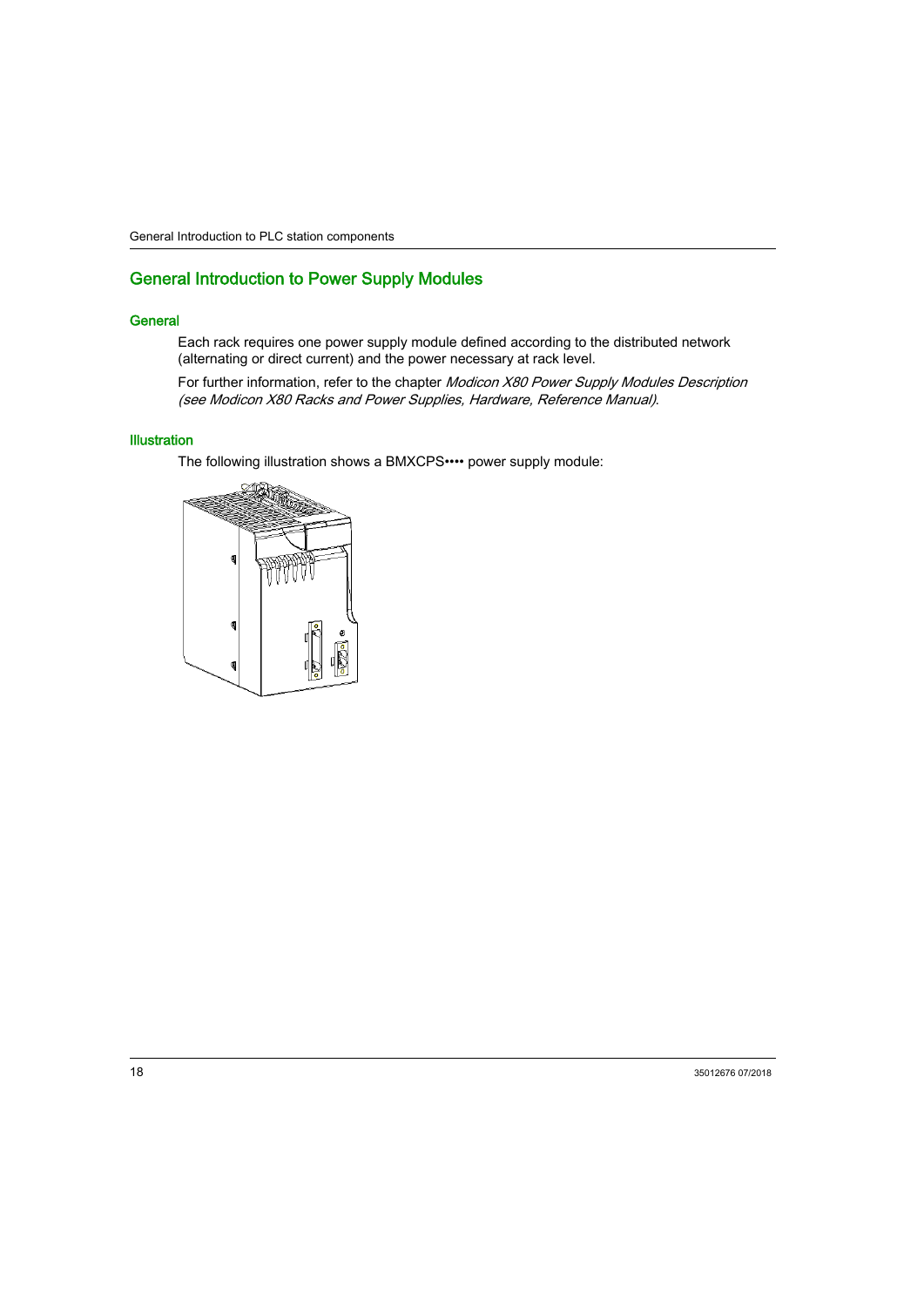### <span id="page-18-1"></span><span id="page-18-0"></span>General Introduction to Rack Extender Module

#### **General**

This module allows connecting a maximum of 4 chained racks, depending on the CPU, distributed along a maximum length of 30 meters.

For further information, refer to chapter BMXXBE1000 Rack Extender Module (see Modicon X80 Racks and Power Supplies, Hardware, Reference Manual).

#### **Illustration**

Illustration of the BMXXBE1000 rack extender module:

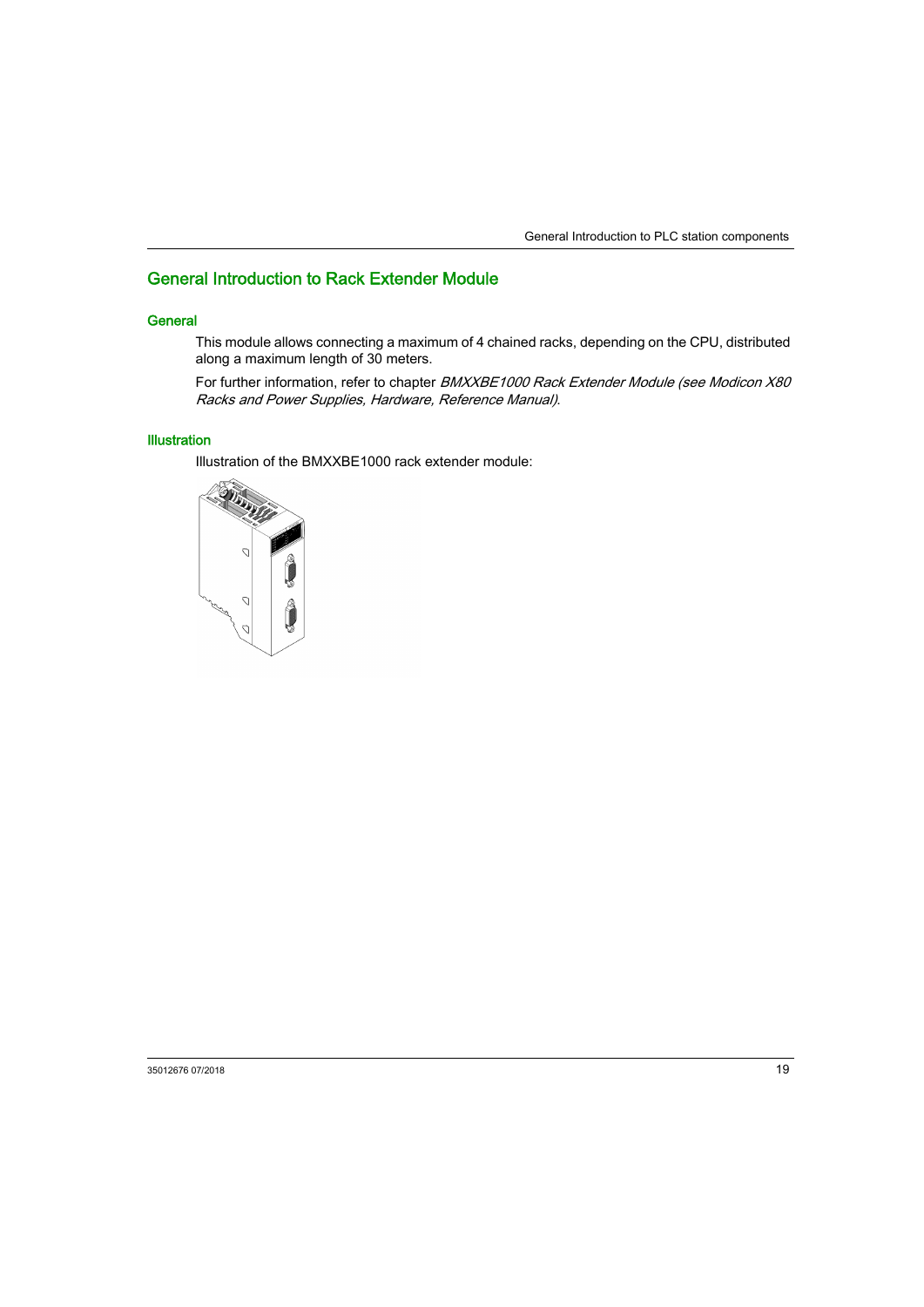### <span id="page-19-1"></span><span id="page-19-0"></span>General Introduction to Input/Output Modules

#### **General**

The Modicon M340 range includes discrete and analog input/output modules.

#### Discrete Input/Output

A wide range of discrete input/output modules enables you to select the module best suited to your needs. The characteristics of these modules differ as follows:

| <b>Characteristics</b> | <b>Description</b>                                                                                                                                                                           |
|------------------------|----------------------------------------------------------------------------------------------------------------------------------------------------------------------------------------------|
| Modularity             | $\bullet$ 8 channels<br>16 channels<br>$\bullet$ 32 channels<br>64 channels                                                                                                                  |
| Type of Inputs         | • Modules with direct current inputs (24 VCC and 48 VCC)<br>• Modules with alternating current inputs (24 VCA, 48 VCA)<br>and 120 VCA)                                                       |
| Type of Outputs        | • Modules with relay outputs<br>• Modules with direct current static outputs (24 VCC / 0.1 A<br>$-0.5A - 3A$<br>• Modules with alternating current static outputs (24 VCC)<br>240 VAC / 3 A) |
| Type of Connector      | 20-pin terminal blocks<br>• 40-pin connectors allowing connection to sensors and pre-<br>actuators by means of the TELEFAST 2 prewiring system                                               |

The following illustration shows a discrete input/output modules with 40-pin connectors:

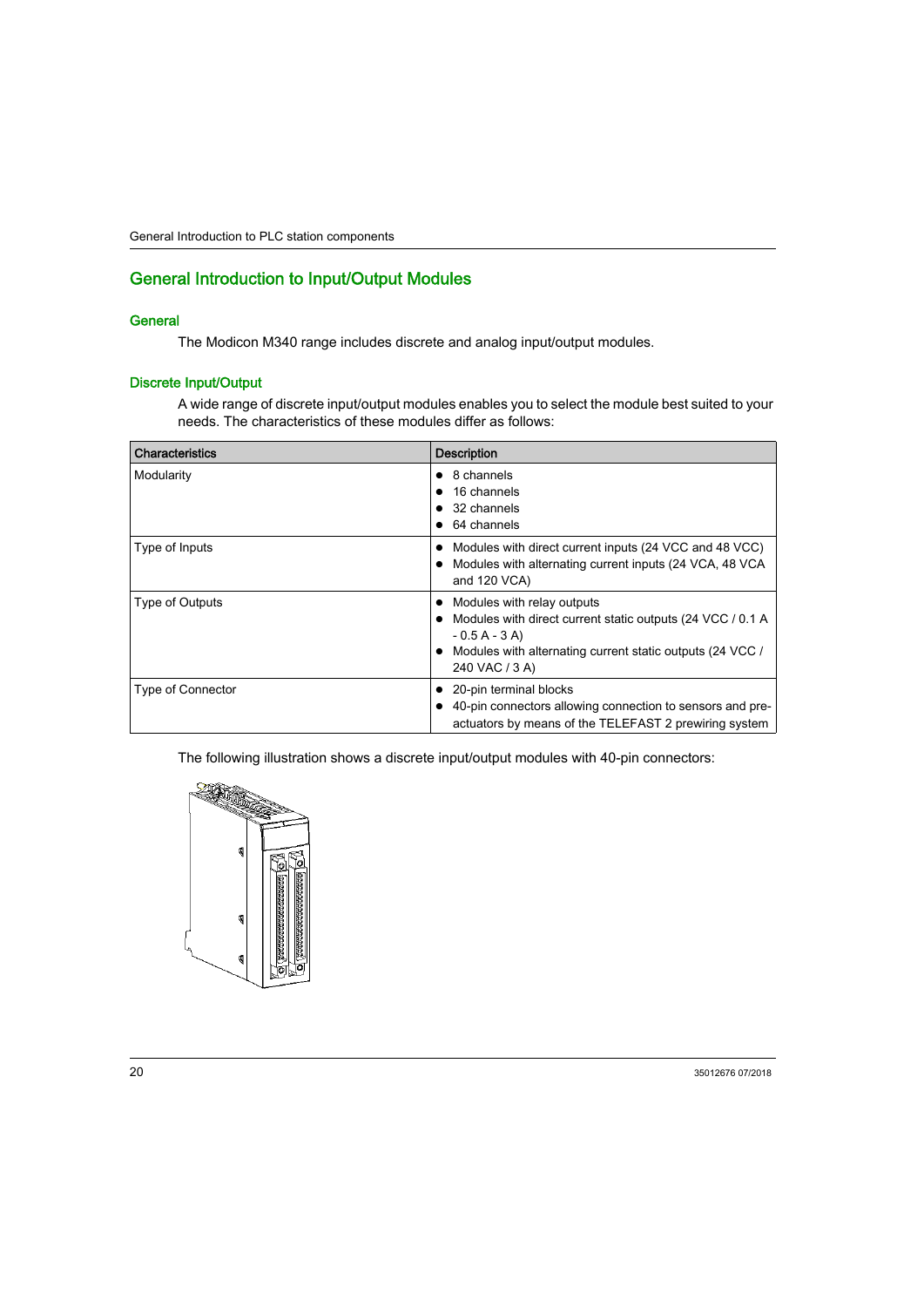The following illustration shows a discrete input/output module with a 20-pin terminal block:



#### Analog Inputs/Outputs

A wide range of analog input/output modules enables you to select the module best suited to your needs. The characteristics of these modules differ as follows:

| <b>Characteristics</b>                   | <b>Description</b>                                                                                                                             |
|------------------------------------------|------------------------------------------------------------------------------------------------------------------------------------------------|
| Modularity                               | 2 channels<br>4 channels                                                                                                                       |
| Performance and Range of Signals Offered | Voltage/current<br>Thermocouple<br>Thermowell                                                                                                  |
| <b>Type of Connector</b>                 | 20-pin terminal blocks<br>40-pin connectors allowing connection to<br>sensors and pre-actuators by means of<br>the TELEFAST 2 prewiring system |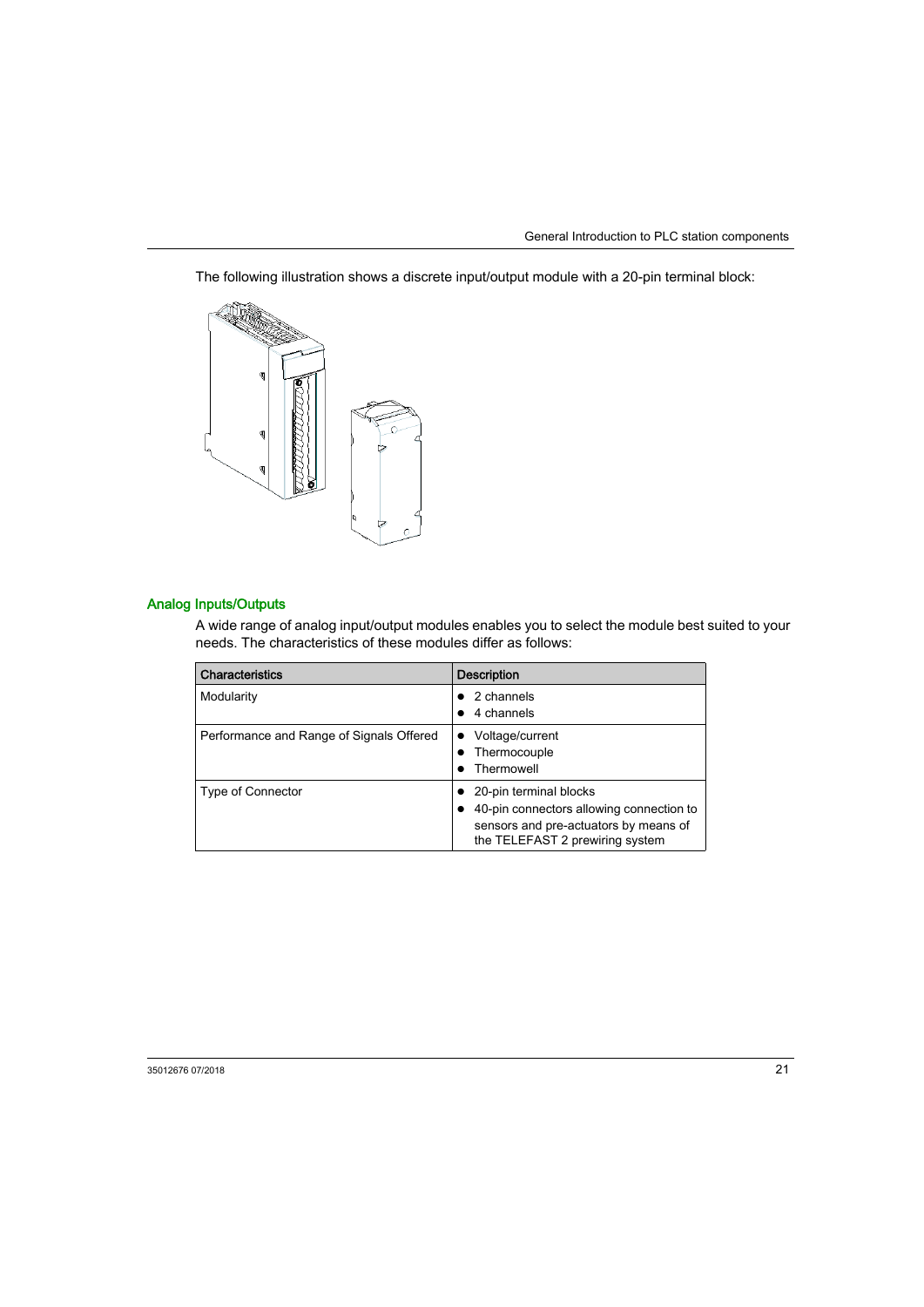The following illustration shows an analog input/output module with one 40-pin connector:



The following illustration shows an analog input/output module with 20-pin terminal block:

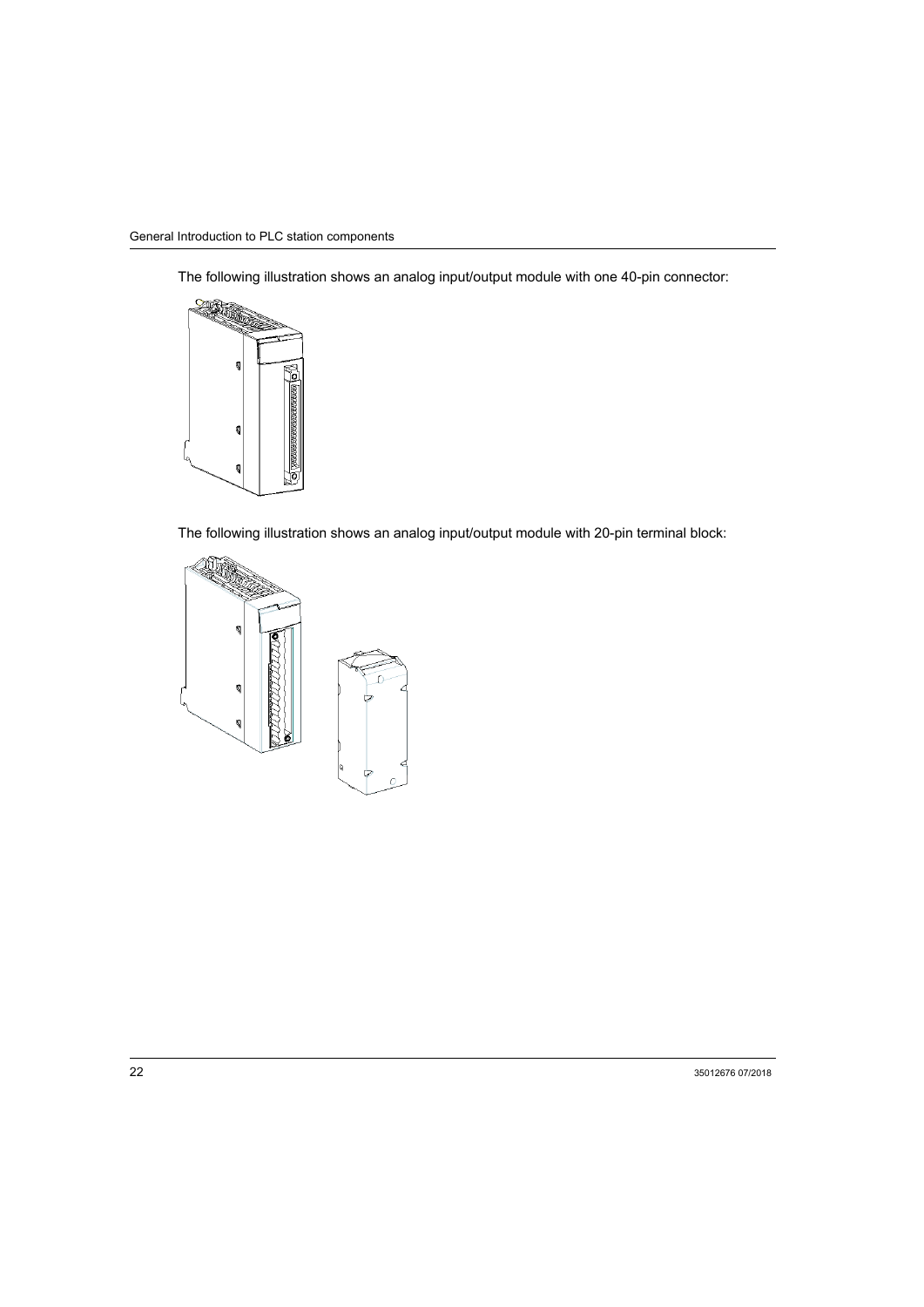### <span id="page-22-1"></span><span id="page-22-0"></span>General Introduction to Counting Modules

#### **General**

The PLCs in the Modicon M340 range offer counting functions (downcounting, counting, counting/downcounting) by utilizing the application-specific counting modules.

Two counting modules are offered:

- BMX EHC 0200 module with two counting channels and a maximum acquisition frequency of 60 kHz
- BMX EHC 0800 module with eight counting channels and a maximum acquisition frequency of 10 kHz

#### **Illustration**

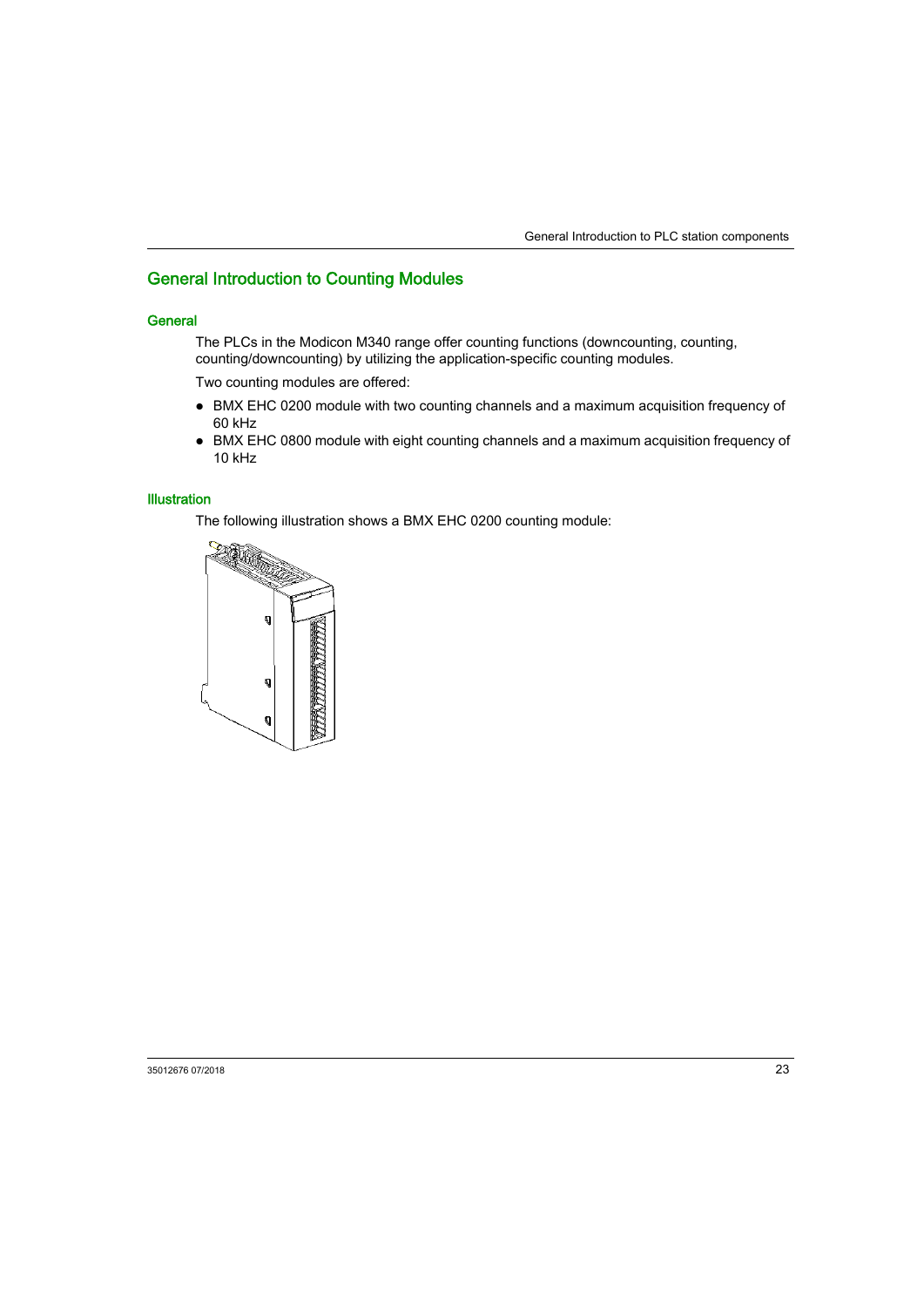The following illustration shows a BMX EHC 0800 counting module:

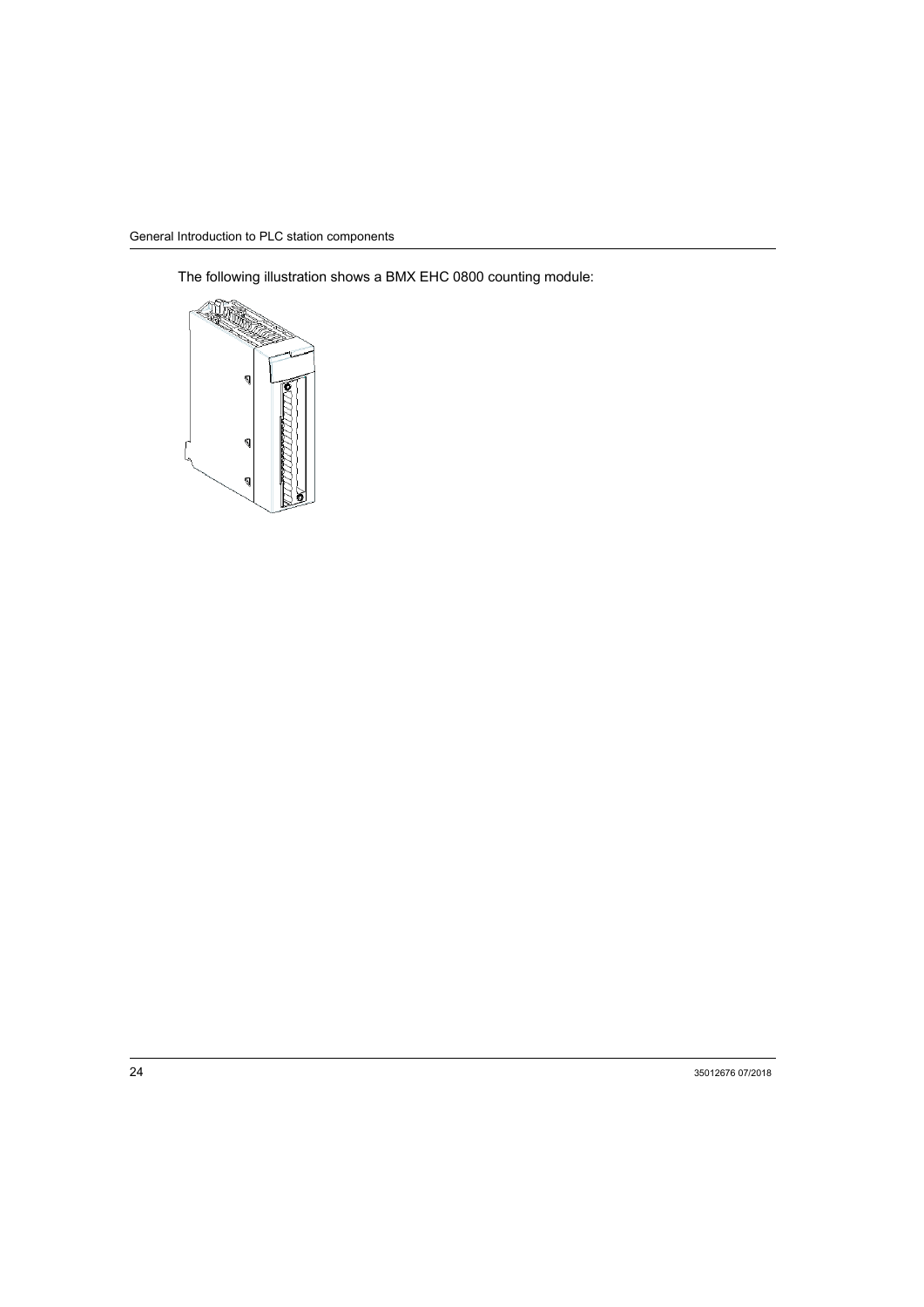## <span id="page-24-1"></span><span id="page-24-0"></span>General Introduction to Communication

#### **General**

PLCs from the Modicon M340 range can be used in different communication modes:

- USB
- Serial
- Ethernet
- CANopen
- AS-Interface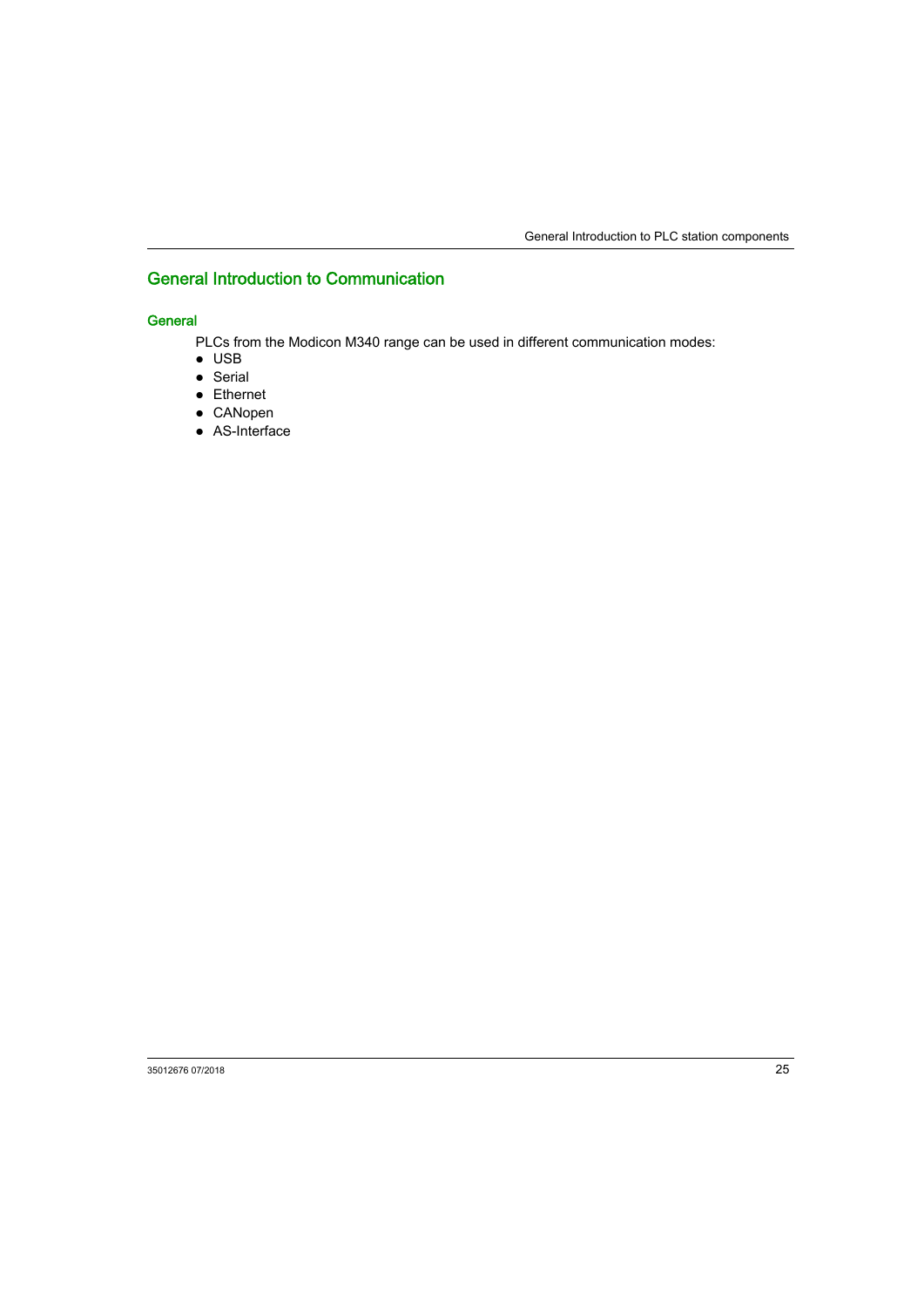### <span id="page-25-1"></span><span id="page-25-0"></span>Grounding of Installed Modules

#### **General**

The grounding of Modicon M340 modules is crucial to avoid electric shock.

#### Grounding Processors and Power Supplies

# **A A DANGER**

#### HAZARD OF ELECTRIC SHOCK, EXPLOSION OR ARC FLASH

Ensure ground connection contacts are present and not bent out of shape. If they are, do not use the module and contact your Schneider Electric representative.

Failure to follow these instructions will result in death or serious injury.

# **A WARNING**

#### UNINTENDED EQUIPMENT OPERATION

Tighten the clamping screws of the modules. A break in the circuit could lead to an unexpected behavior of the system.

Failure to follow these instructions can result in death, serious injury, or equipment damage.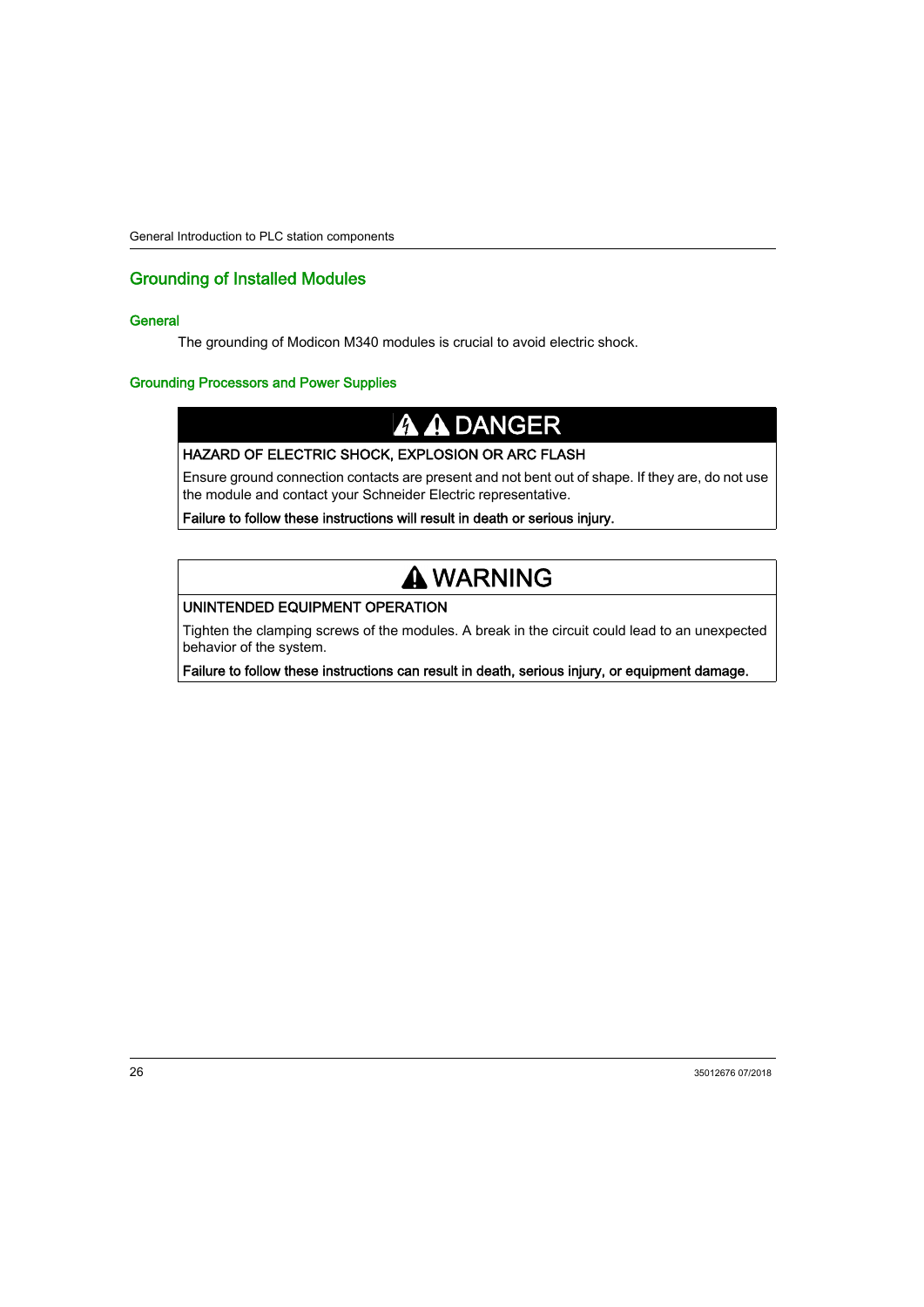All Modicon M340 modules are equipped with ground connection contacts at the rear for grounding purposes:



These contacts connect the grounding bus of the modules to the grounding bus of the rack.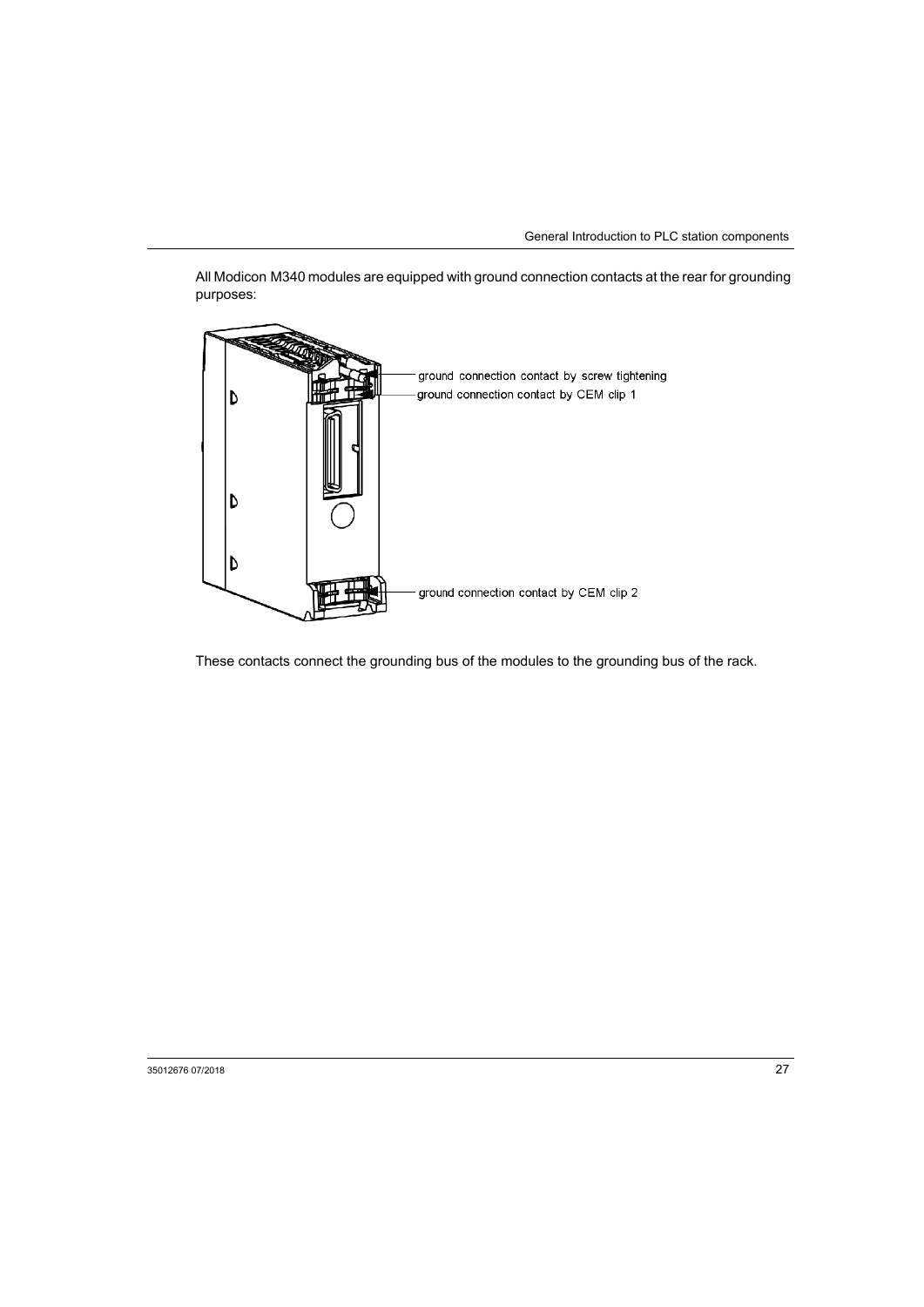### <span id="page-27-1"></span><span id="page-27-0"></span>Modicon M340H (Hardened) Processors, Modules and Equipment

#### At a Glance

Hardened equipment can operate in extended temperature ranges and harsher environments compared to standard M340 equipment.

NOTE: For more information, refer to chapter *Installation in More Severe Environments* (see Modicon M580, M340, and X80 I/O Platforms, Standards and Certifications).

#### "H" Equipment

The follow equipment are available in Hardened versions:

- CPUs:
	- BMX P34 2020H
	- BMX P34 2030 2H
- Power Supplies:
	- BMX CPS 3020H
	- BMX CPS 3500H
	- BMX CPS 4002H
- Backplanes:
	- BMX XBP 0400H
	- BMX XBP 0600H
	- $\Omega$  BMX XBP 0800H
	- BMX XBP 1200H
	- $\Omega$  BMF XBP 0400H
	- BME XBP 0800H
	- BME XBP 1200H
	- BME XBP 0602H
	- BME XBP 1002H
- Backplane Extension:
	- BMX XBE 1000H
- Counting Modules:
	- BMX ECH 0200H
	- BMX ECH 0800H
- Analog Input Modules:
	- $\Omega$  BMX ART 0414H
	- BMX ART 0814H
	- BMX AMI 0810H
- Analog Output Modules:
	- BMX AMO 0210H
	- BMX AMO 0410H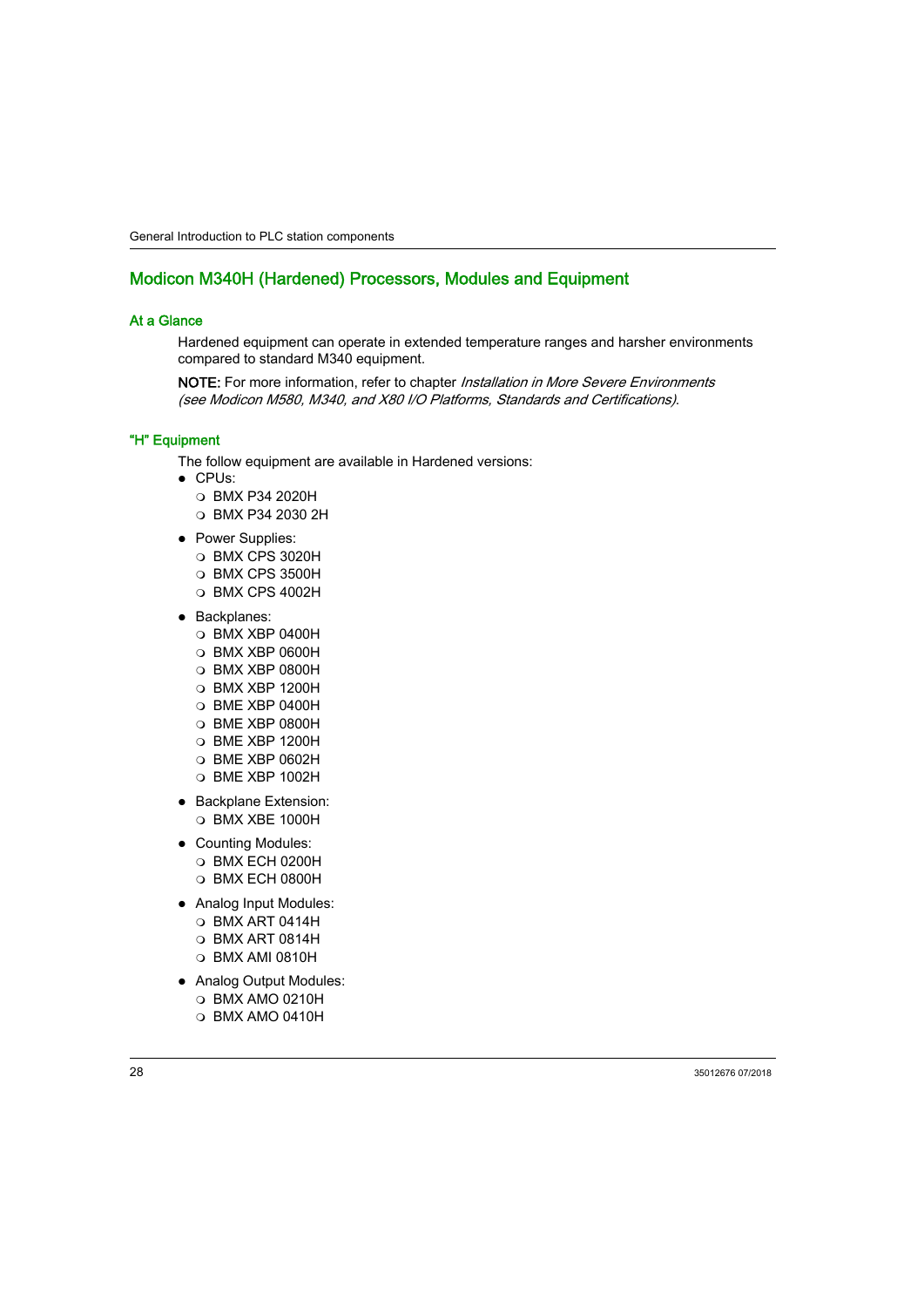- Analog Input/Output Module: BMX AMM 0600H
- **TELEFAST Wiring Accessories** 
	- O ABE7 CPA 0410H
	- ABE7 CPA 0412H
- Digital Input modules:
	- BMX DDI 1602H
	- BMX DDI 1603H
- Digital Input/Output modules:
	- BMX DAI 1602H
	- BMX DAI 1603H
	- BMX DAI 1604H
	- BMX DAI 1614H
	- BMX DAI 1615H
	- BMX DDM 16022H
	- BMX DDM 16025H
- Digital Output modules:
	- BMX DAO 1605H
	- BMX DAO 1615H
	- BMX DDO 1602H
	- BMX DDO 1612H
	- BMX DRA 0805H
	- BMX DRA 0815H
	- BMX DRA 1605H
	- BMX DRC 0805H
- Synchronous Serial Interface (SSI) Modules: BMX EAE 0300H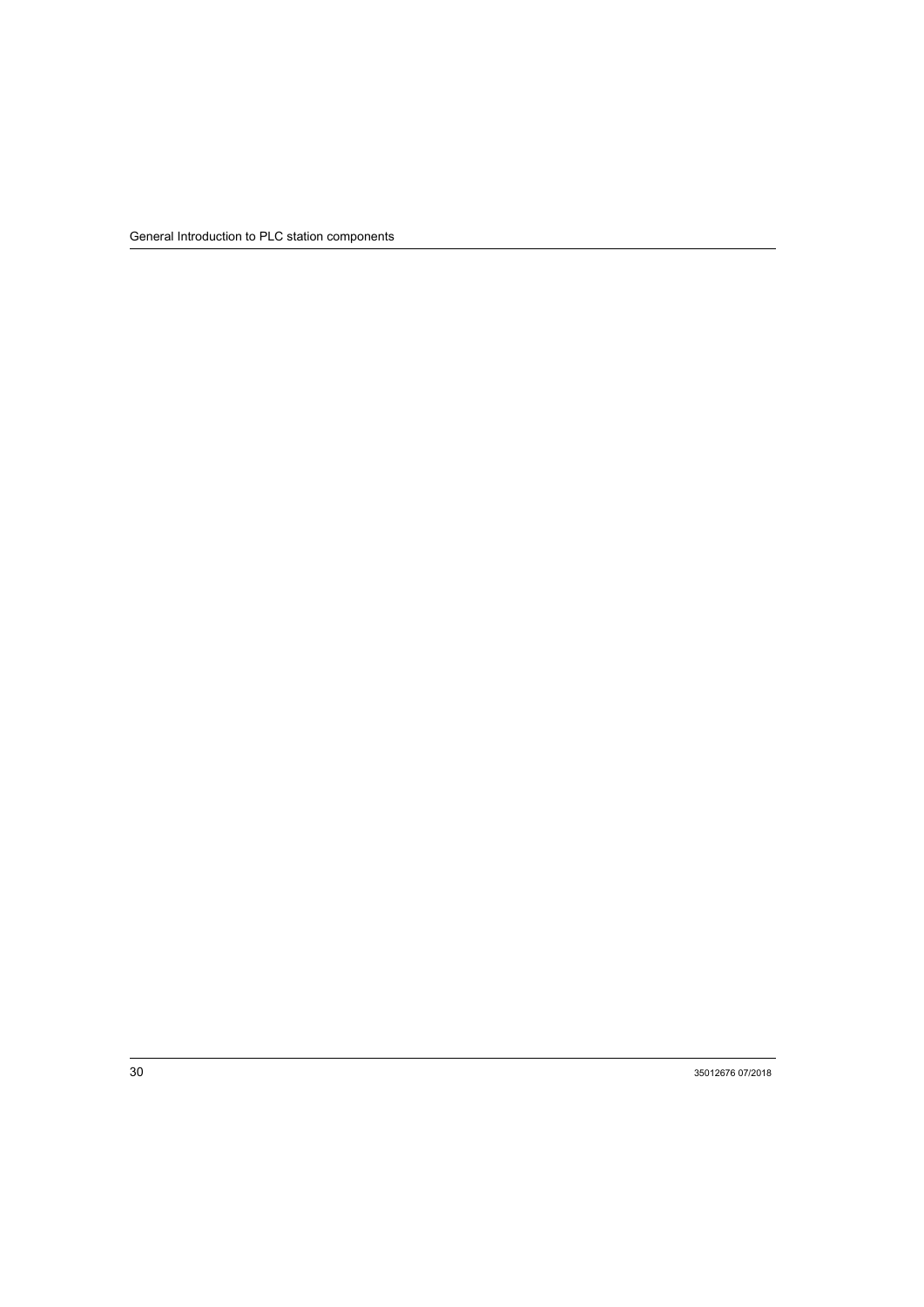# <span id="page-30-0"></span>**Chapter 3** General Introduction to PLC Networks

### Subject of this Section

This section provides a general overview of PLC networks.

#### What Is in This Chapter?

This chapter contains the following topics:

| Topic                                         | Page |
|-----------------------------------------------|------|
| General Introduction to the Modbus Protocol   | 32   |
| General Introduction to an Ethernet Network   | 33   |
| General Introduction to the CANopen Field Bus | 34   |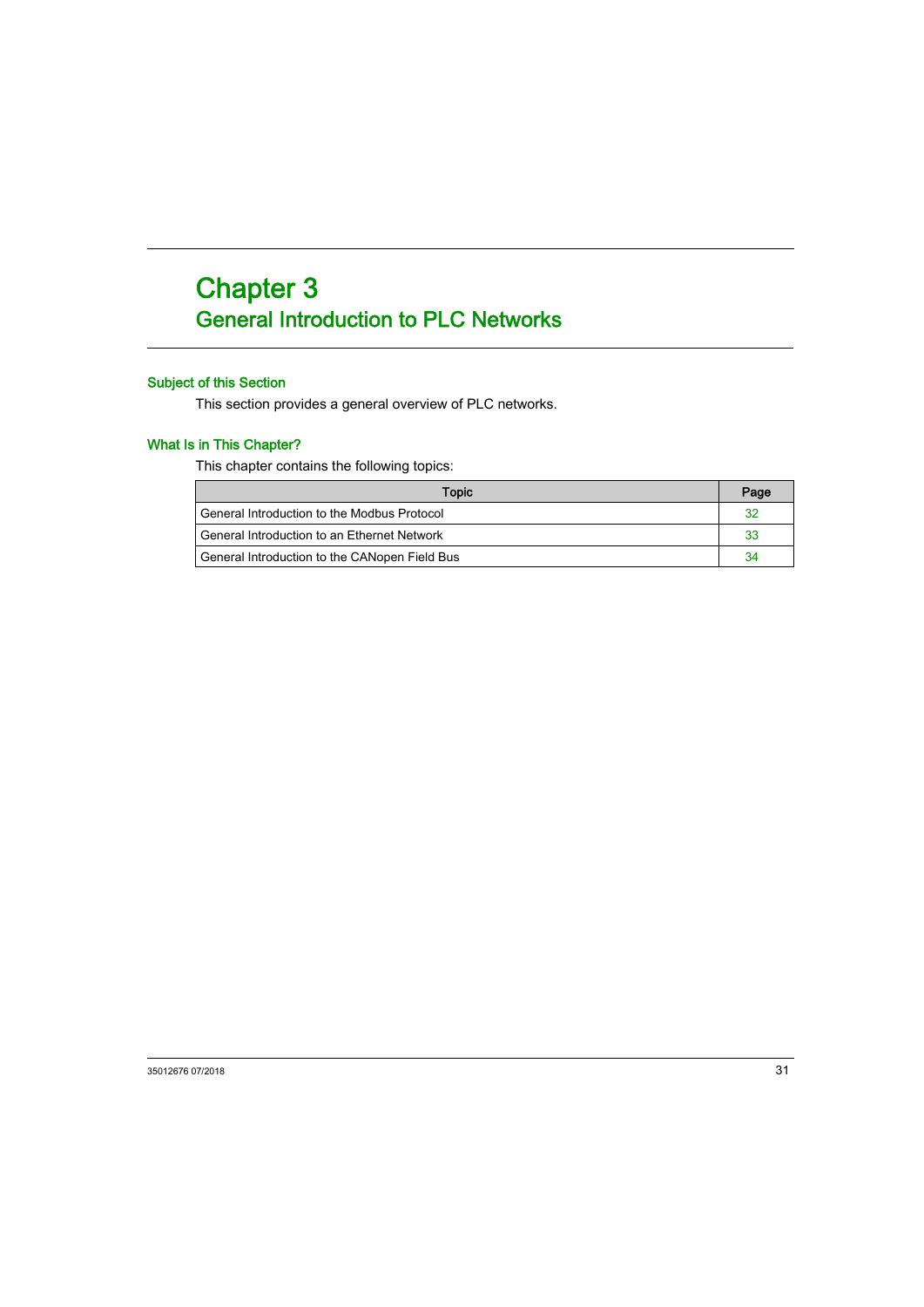### <span id="page-31-1"></span><span id="page-31-0"></span>General Introduction to the Modbus Protocol

#### **General**

The Modbus protocol creates a hierarchical structure (one master and several slaves).

The master manages all exchanges according to two types of dialog:

- the master exchanges with a slave and awaits the response
- the master exchanges with all slaves without awaiting a response (broadcast queries).

#### **Illustration**

The following illustration shows a Modbus network:



Modicon M340 master configuration



Modicon M340 slave configuration

Modicon M340 slave configuration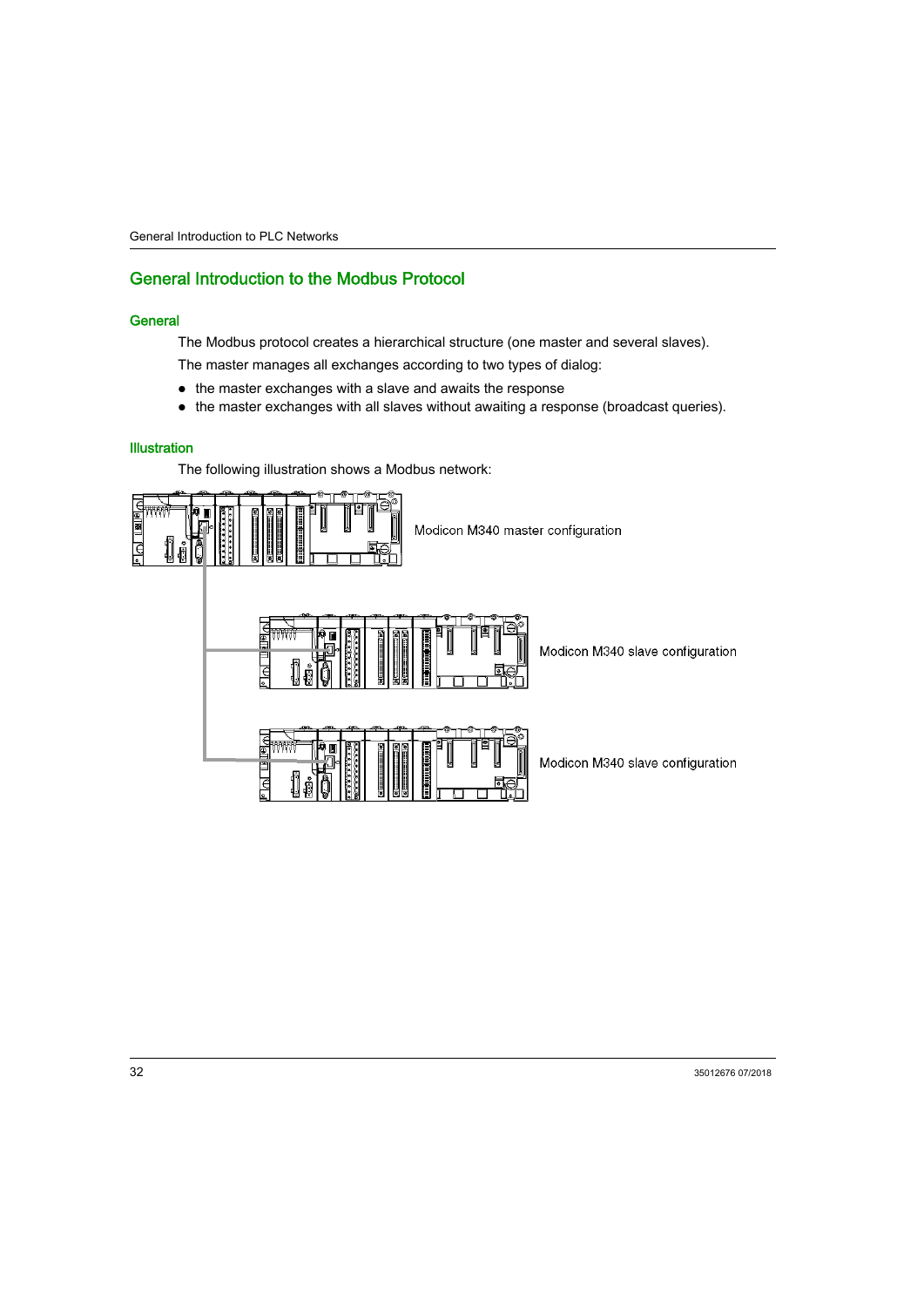### <span id="page-32-1"></span><span id="page-32-0"></span>General Introduction to an Ethernet Network

#### **General**

Ethernet communication essentially targets applications of:

- coordination between PLCs
- local or centralized monitoring
- communication with the production management information system
- communication with remote inputs/outputs

Acting as an agent, Ethernet communication also supports management of the network monitoring standard SNMP.

#### **Illustration**

The following illustration shows an Ethernet network:

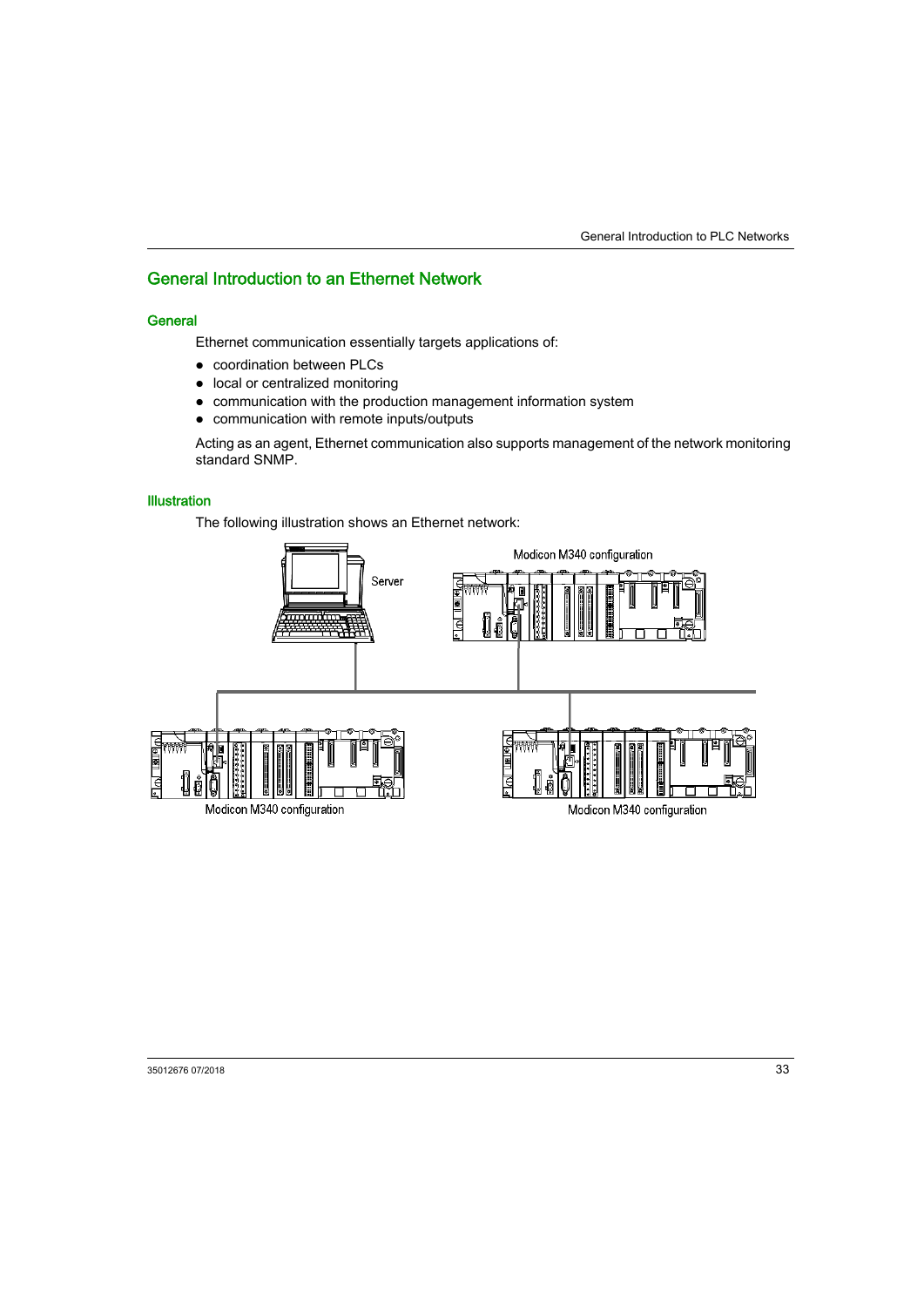### <span id="page-33-1"></span><span id="page-33-0"></span>General Introduction to the CANopen Field Bus

#### **General**

The CANopen structure consists of:

- a bus master
- slave devices, also called nodes

Bus operation is point to point. At any time, each device can send a request on the bus and the affected devices answer.

Bus request priority is calculated by an identifier in each message.

#### **Illustration**

The following example illustrates a CANopen field bus architecture:

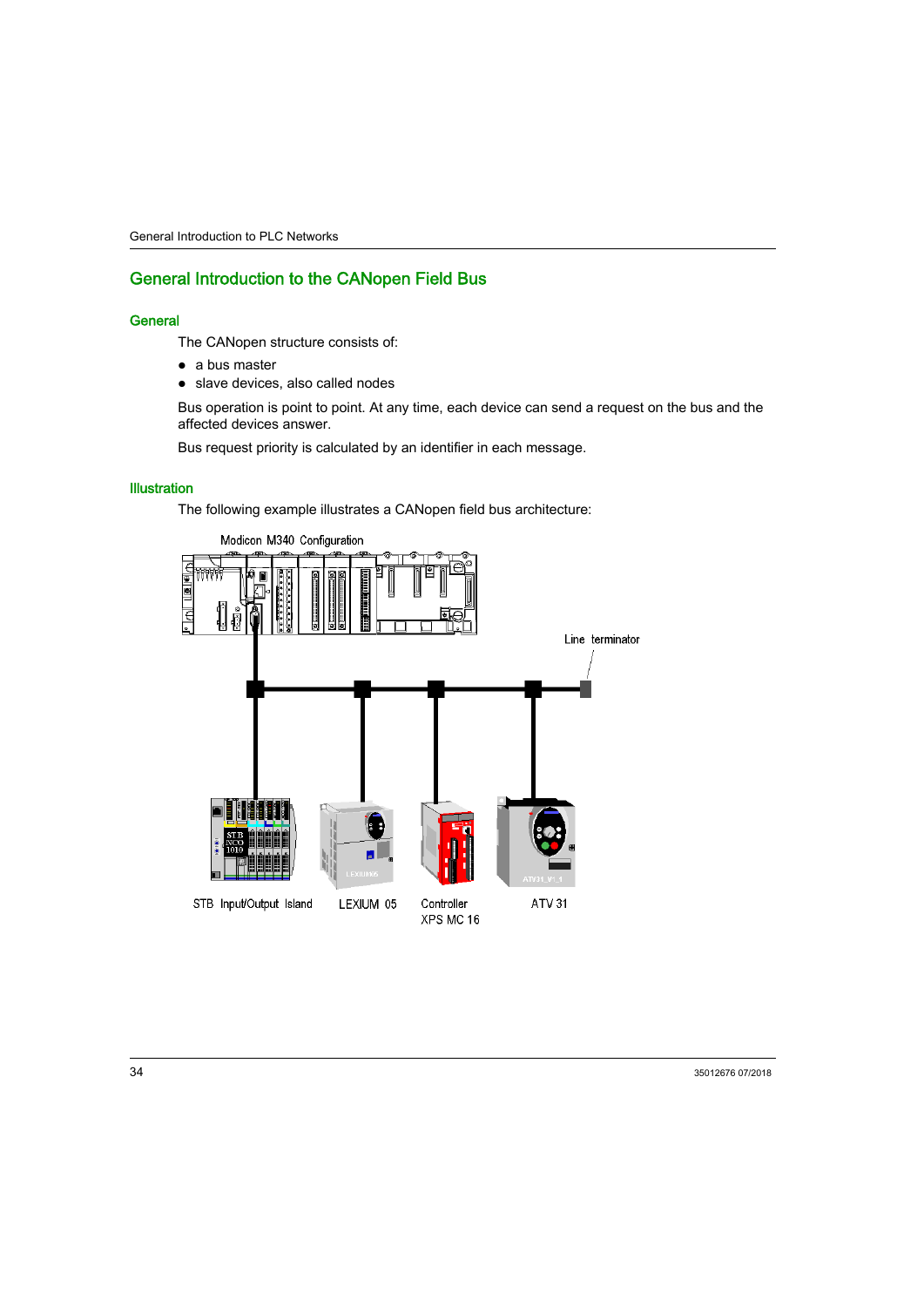# <span id="page-34-0"></span>**Chapter 4** Operating Standards and Conditions

### <span id="page-34-1"></span>Standards and Certifications

#### Online Help

From the Unity Pro online help, you can access the standards and certifications that apply to the modules in this product line by referring to the Modicon M580, M340, and X80 I/O Platforms, Standards and Certifications guide.

#### **Download**

Click the link that corresponds to your preferred language to download the standards and certifications (PDF format) that apply to the modules in this product line:

| Language |                                                                         |
|----------|-------------------------------------------------------------------------|
| English  | Modicon M580, M340, and X80 I/O Platforms, Standards and Certifications |
| French   | Modicon M580, M340, and X80 I/O Platforms, Standards and Certifications |
| German   | Modicon M580, M340, and X80 I/O Platforms, Standards and Certifications |
| Italian  | Modicon M580, M340, and X80 I/O Platforms, Standards and Certifications |
| Spanish  | Modicon M580, M340, and X80 I/O Platforms, Standards and Certifications |
| Chinese  | Modicon M580, M340, and X80 I/O Platforms, Standards and Certifications |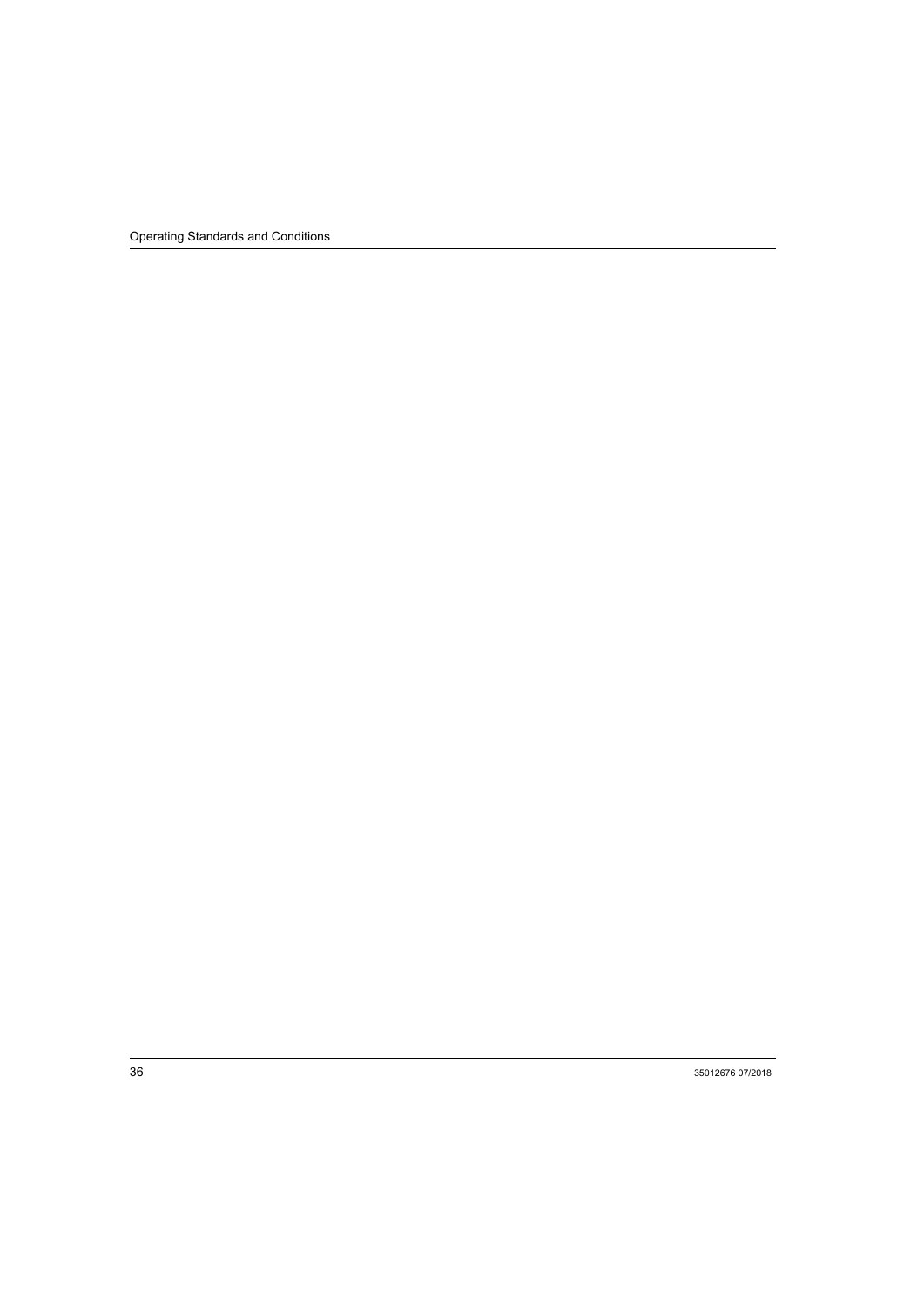# Part II BMX P34 xxxx Processors

# Subject of this Part

This part describes the BMX P34 •••• processors and their installation.

# What Is in This Part?

This part contains the following chapters:

| Chapter | <b>Chapter Name</b>                                    | Page |
|---------|--------------------------------------------------------|------|
| 5       | Introduction to BMX P34 xxxx Processors                | 39   |
| 6       | General Characteristics of the BMX P34 xxxx Processors | 57   |
|         | Installation of BMX P34 xxxx Processors                | 67   |
| 8       | BMX P34 xxxx Processors Diagnostics                    | 79   |
| 9       | Processor Performance                                  | 91   |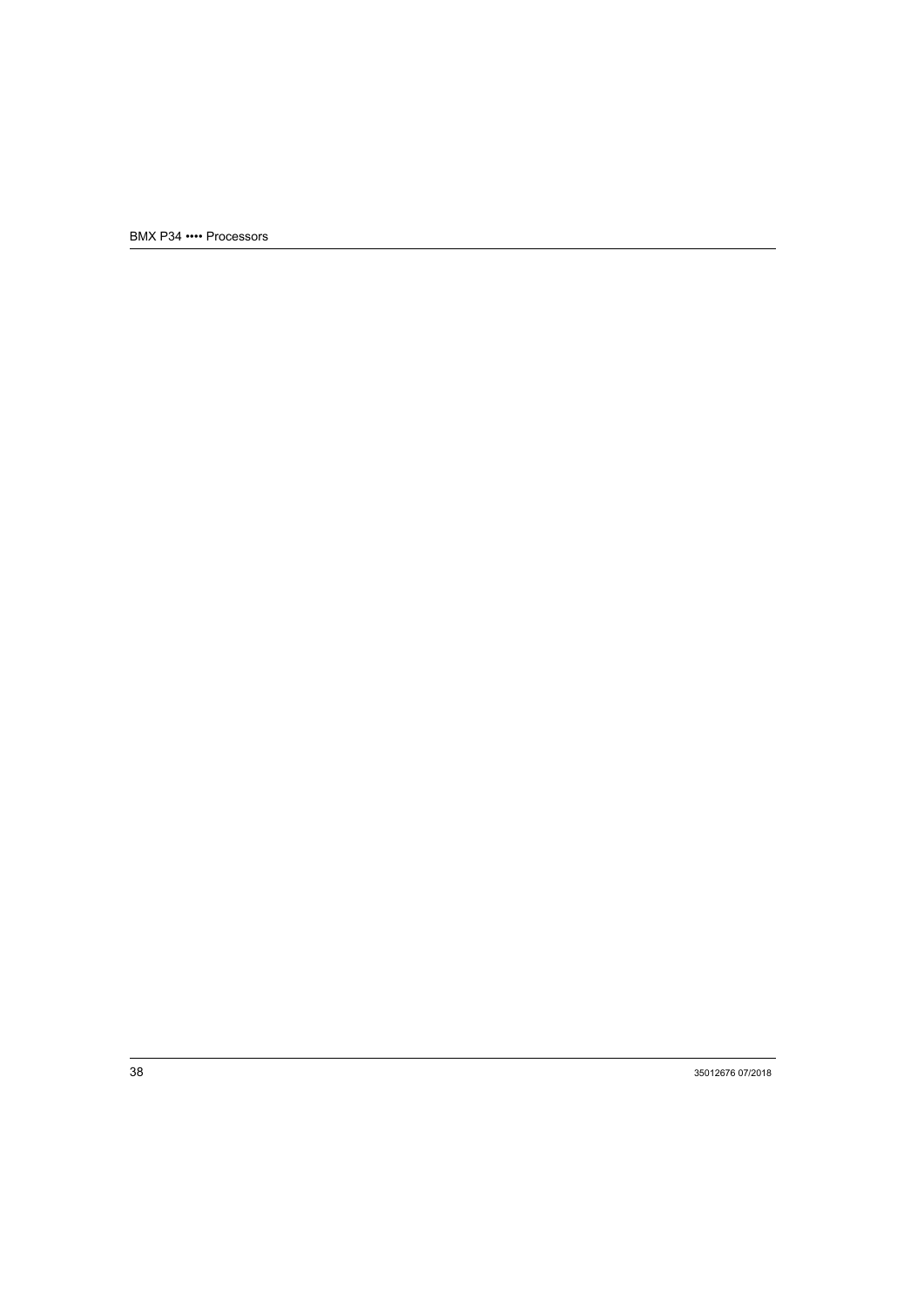# <span id="page-38-0"></span>**Chapter 5** Introduction to BMX P34 xxxx Processors

# Subject of this Section

This section describes the BMX P34 •••• processors.

## What Is in This Chapter?

This chapter contains the following topics:

| <b>Topic</b>                                    | Page |
|-------------------------------------------------|------|
| General Introduction                            | 40   |
| Physical Description of BMX P34 xxxx Processors | 43   |
| USB Link                                        | 45   |
| Modbus Link                                     | 46   |
| CANopen Link                                    | 48   |
| <b>Ethernet Link</b>                            | 50   |
| BMX P34 xxxxx Processors Catalog                | 53   |
| Real-Time Clock                                 | 54   |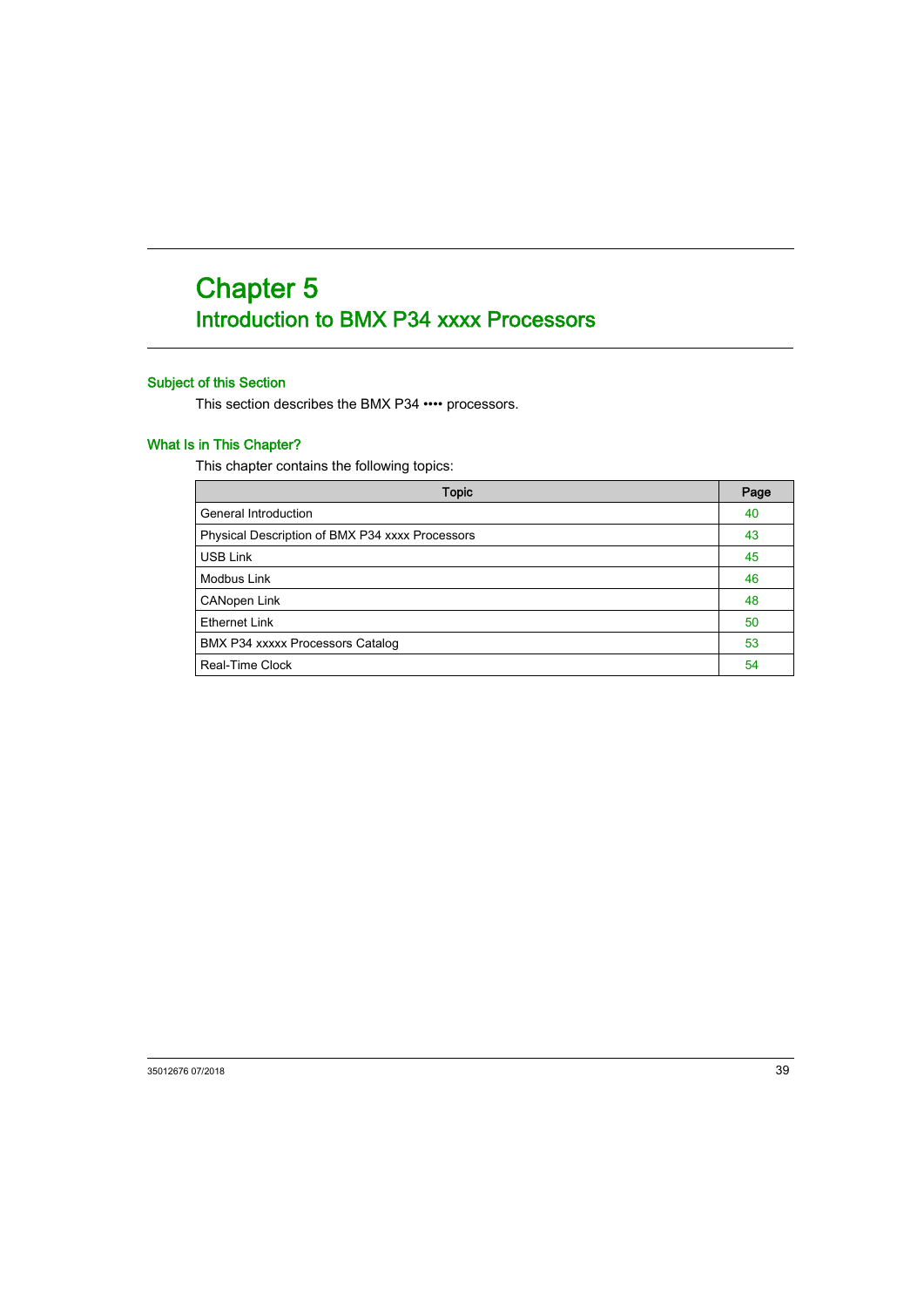# <span id="page-39-0"></span>General Introduction

### **Introduction**

A wide range of BMX P34 ••••• processors, with increasing performance and capability, are available to respond to various needs.

### **General**

BMX P34 ••••• processors can be installed onto Modicon X80 racks.

### **Functions**

BMX P34 ••••• processors manage the entire PLC station, which includes the following elements:

- discrete input/output modules
- analog input/output modules
- other expert modules
- communication modules.

#### Illustration

The figure below shows a processor-managed architecture:

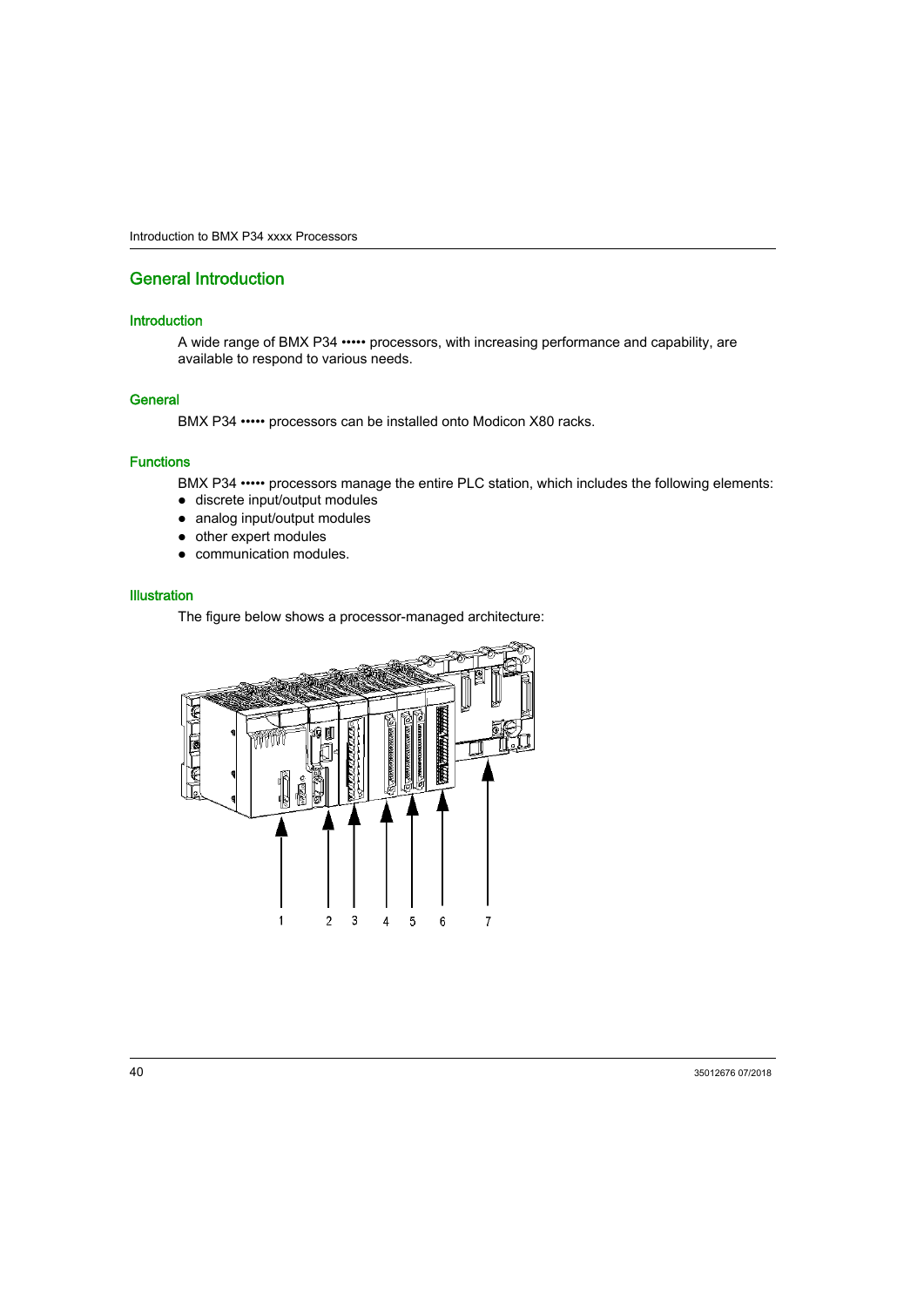| <b>Number</b> | Designation                    |
|---------------|--------------------------------|
|               | Power supply module            |
| 2             | Processor                      |
| 3             | 20-pin terminal block module   |
| 4             | 40-pin single connector module |
| 5             | 40-pin twin connector module   |
| 6             | Counting module                |
|               | Rack                           |

The following table gives the numbered components of the configuration above.

# Processor product references

The following diagram shows the location of the product references on the side of the processor:

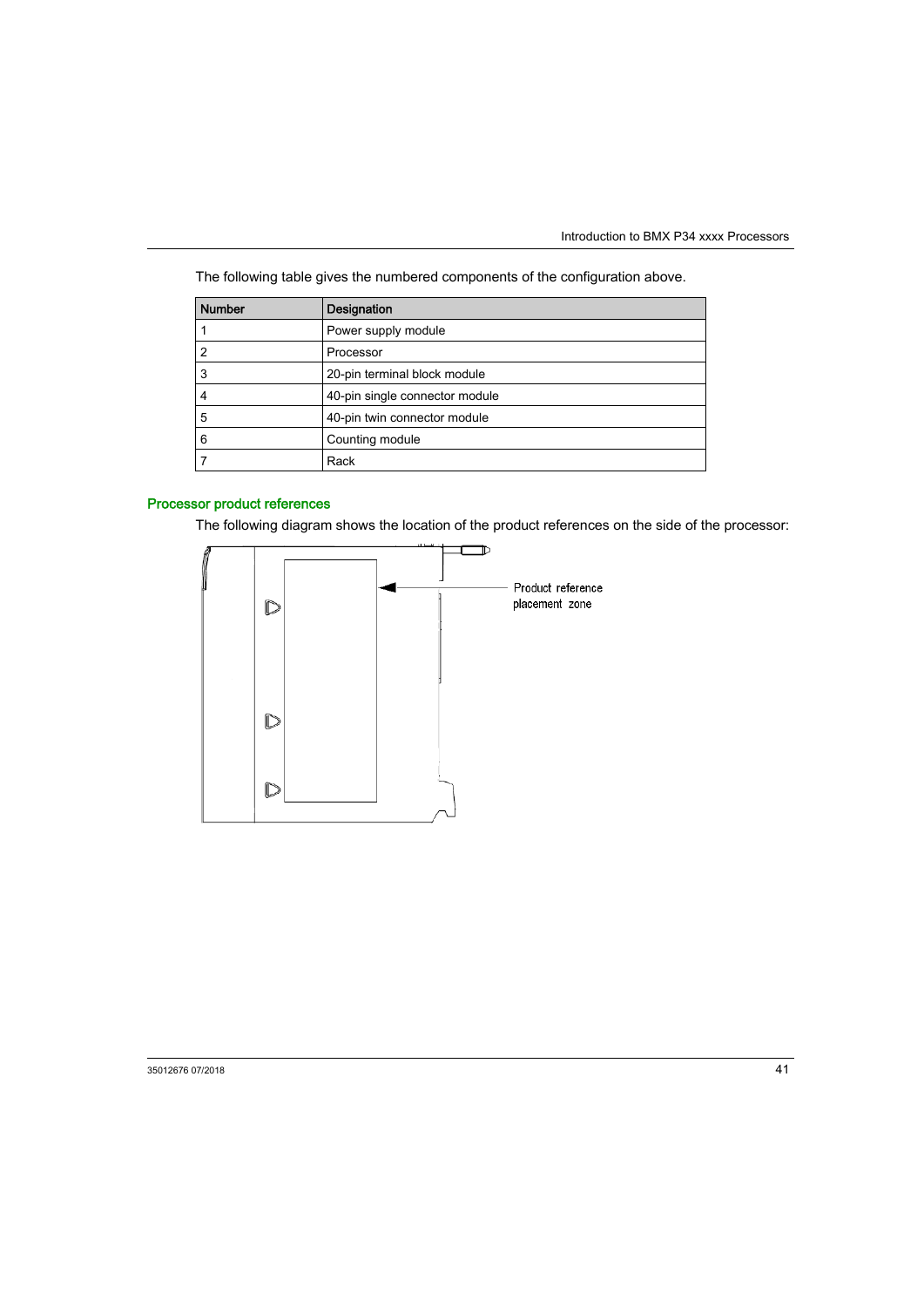# Main Characteristics of the BMX P34 ••••• Processors

The following table shows the main characteristics of the BMX P34 ••••• processors.

| Processor          | Global<br>maximum<br>number of<br>discrete<br>inputs/outputs | Global<br>maximum<br>number of<br>analog<br>inputs/outputs | <b>Maximum</b><br>memory size | <b>Modbus</b><br>Connection | Integrated<br><b>CANopen</b><br><b>Master</b><br>Connection | Integrated<br><b>Ethernet</b><br>Connection |
|--------------------|--------------------------------------------------------------|------------------------------------------------------------|-------------------------------|-----------------------------|-------------------------------------------------------------|---------------------------------------------|
| BMX P34 1000       | 512                                                          | 128                                                        | 2048 Kb                       | X                           |                                                             | $\overline{\phantom{a}}$                    |
| BMX P34 2000       | 1024                                                         | 256                                                        | 4096 Kb                       | X                           |                                                             | $\overline{\phantom{a}}$                    |
| BMX P34 2010/20102 | 1024                                                         | 256                                                        | 4096 Kb                       | X                           | X                                                           | $\overline{\phantom{a}}$                    |
| BMX P34 2020       | 1024                                                         | 256                                                        | 4096 Kb                       | X                           |                                                             | X                                           |
| BMX P34 2030/20302 | 1024                                                         | 256                                                        | 4096 Kb                       | $\overline{\phantom{a}}$    | X                                                           | X                                           |
| Key                |                                                              |                                                            |                               |                             |                                                             |                                             |
| Available<br>x     |                                                              |                                                            |                               |                             |                                                             |                                             |
| Not available      |                                                              |                                                            |                               |                             |                                                             |                                             |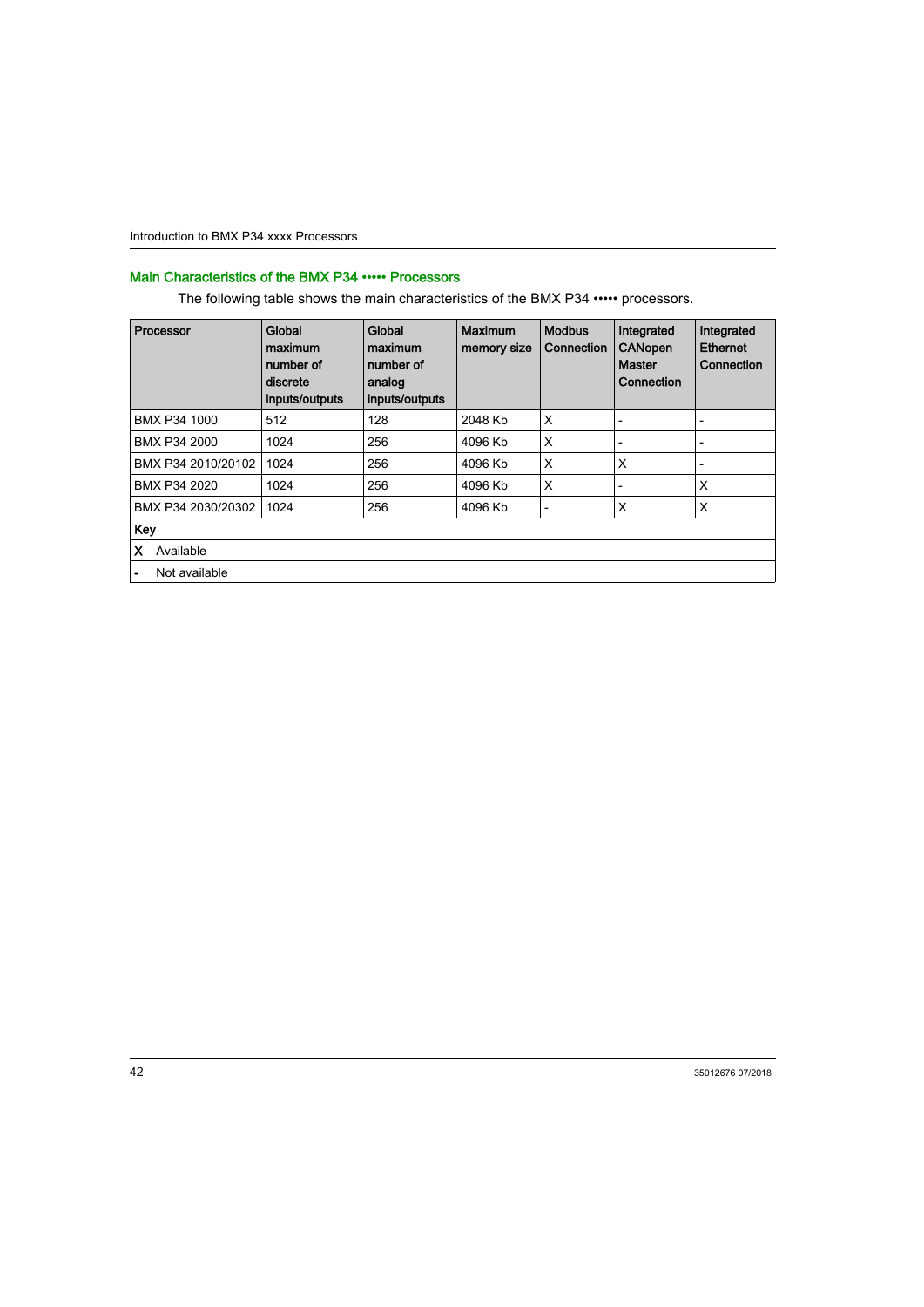# <span id="page-42-0"></span>Physical Description of BMX P34 xxxx Processors

## **General**

The BMX P34 •••• processors differ according to the various components they include.

## **Illustration**

The following diagrams identify the various components of a BMX P34 •••• processor:





BMX P34 1000/2000 Processors

BMX P34 2010 Processor



BMX P34 2020 Processor



BMX P34 2030 Processor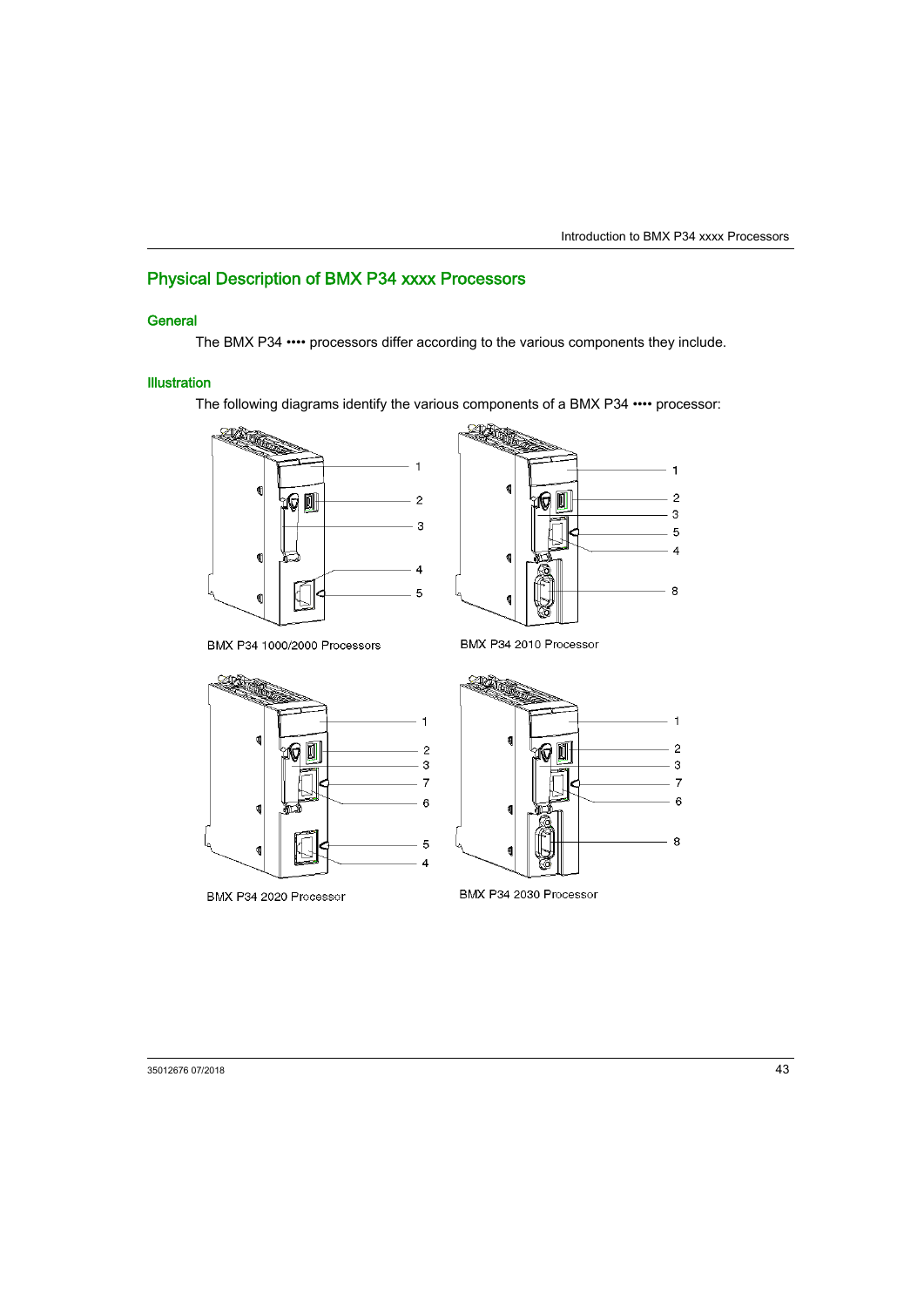## **Description**

The following table shows the components of a BMX P34 •••• processor.

| <b>Number</b> | <b>Function</b>                           |
|---------------|-------------------------------------------|
|               | Display panel                             |
| 2             | USB port                                  |
| 3             | Memory card protection port               |
| 4             | Serial port                               |
| 5             | Serial port identification ring (black)   |
| 6             | Ethernet port                             |
| 7             | Ethernet port identification ring (green) |
| 8             | CANopen port                              |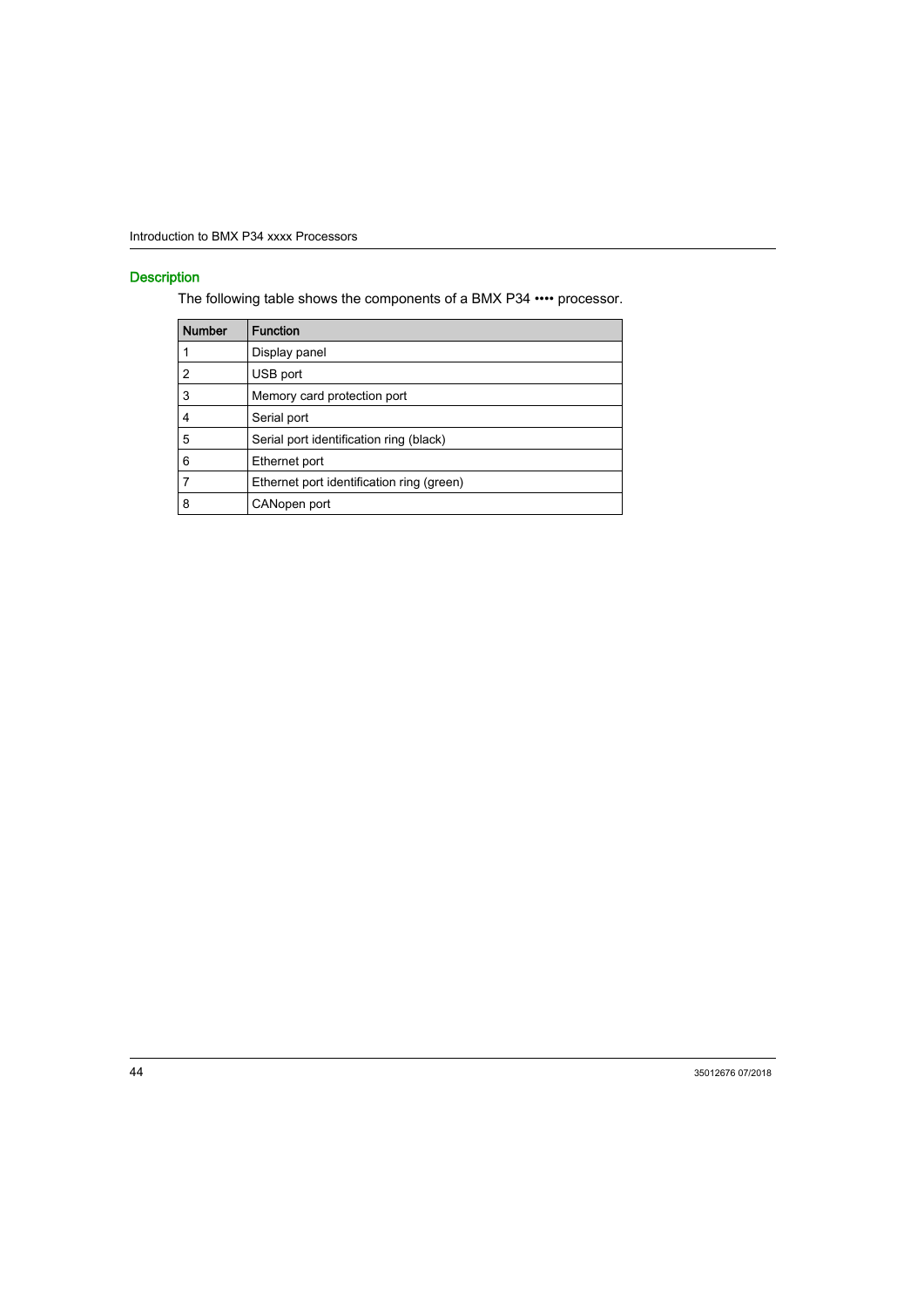# <span id="page-44-0"></span>USB Link

## **General**

All processors have a USB link.

## **Description**

Two connection cables are available to connect a human-machine interface to the processor USB port:

- BMX XCA USB 018, 1.8 m (5.91 ft) in length
- BMX XCA USB 045, 4.5 m (14.76 ft) in length

Both of these cables are fitted with a connector at each end:

- Type A USB: connects to the console
- Type mini B USB: connects to the processor

In fixed assembly with an XBT type console connected to the processor via the USB port, you are advised to connect the USB cable to the shielding connection kit (see Modicon X80 Racks and Power Supplies, Hardware, Reference Manual).

NOTE: When using the M340, it is strongly recommended to use a USB 2.0 shielded cable following the USB international standard. The cables BMX XCA USB 018 and BMX XCA USB 045 are designed for this type of use and avoid unexpected behavior of the PLC. Those cables are shielded and tested against electrical noises.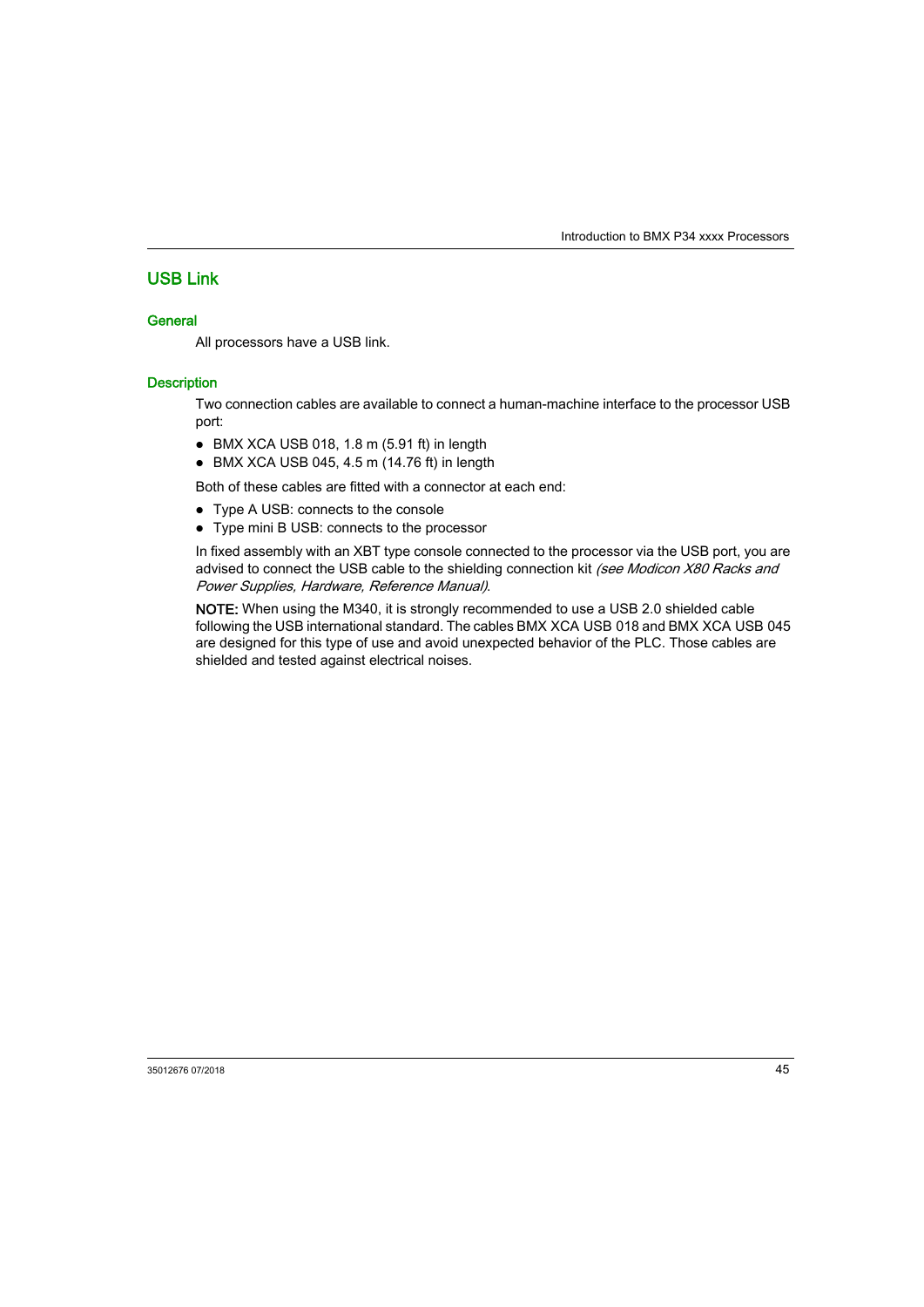# <span id="page-45-0"></span>Modbus Link

### **General**

The following processors have a built-in communication channel dedicated to serial communication, and support communication via a Modbus link:

- BMX P34 1000,
- BMX P34 2000,
- BMX P34 2010/20102,
- BMX P34 2020.

## Introduction to the Serial Port

The following table describes the characteristics of the serial communication channels:.

| Characteristic      | <b>Description</b>                                                   |
|---------------------|----------------------------------------------------------------------|
| Channel number      | Channel 0                                                            |
| Protocols supported | Modbus protocol (ASCII and RTU)<br>Character Mode protocol           |
| Connection          | RJ45 female connector                                                |
| Physical link       | RS 485 non-insulated serial link<br>RS 232 non-insulated serial link |

The following illustration shows the RJ45 serial port:

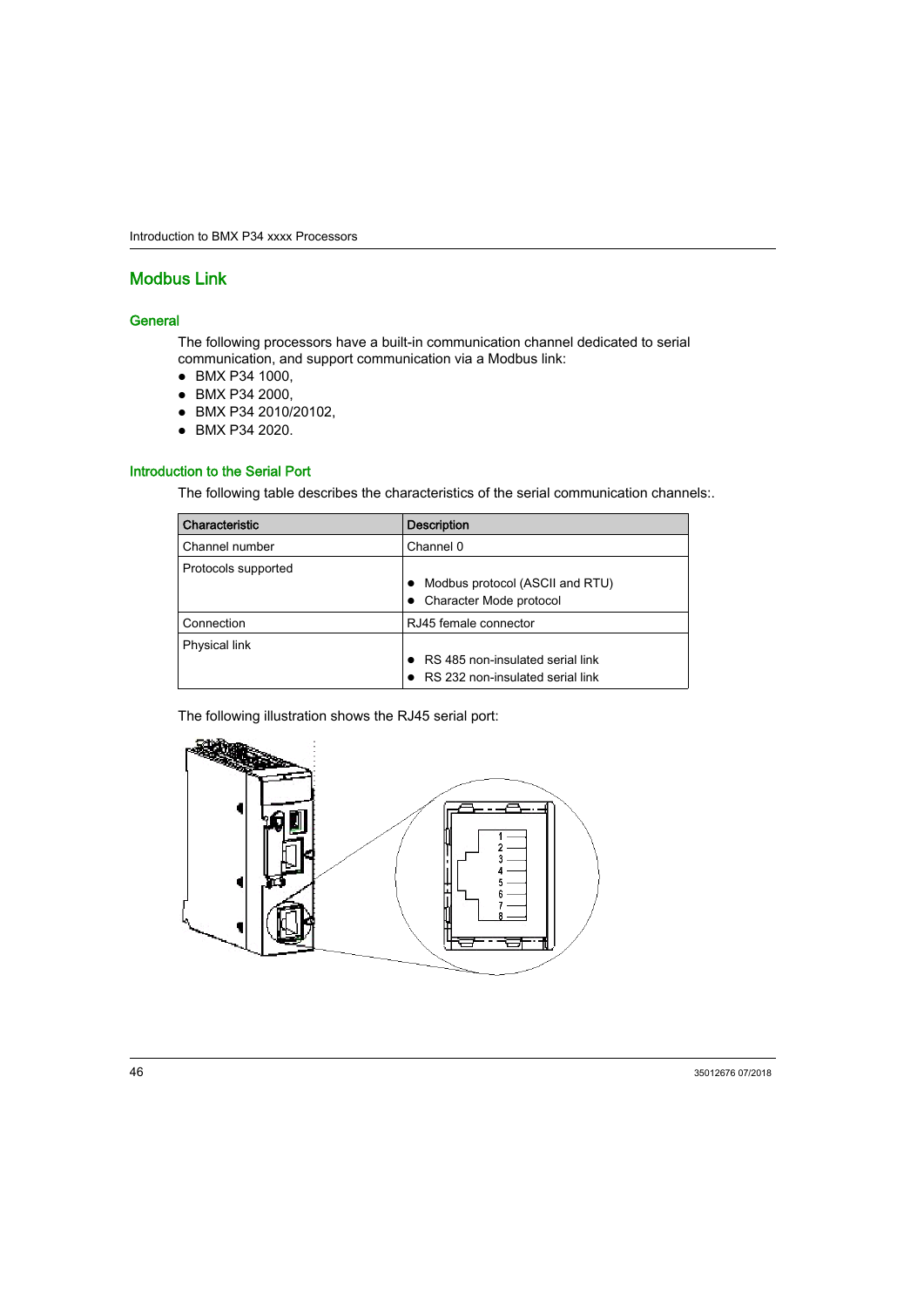The following table shows the pin assignment of the serial port for the BMX P34 xxxxx processors:

| 1                       | RXD          |  |  |
|-------------------------|--------------|--|--|
| 2                       | TXD          |  |  |
| $\overline{\mathbf{3}}$ | RTS          |  |  |
| 4                       | D1           |  |  |
| 5                       | D0           |  |  |
| 6                       | CTS          |  |  |
| 7                       | Power supply |  |  |
| 8                       | Common       |  |  |
| Shielding               |              |  |  |

The RJ45 connector has eight pins. The pins used differ according to the physical link used.

The pins used by the RS 232 serial link are as follows:

- Pin 1: RXD signal
- Pin 2: TXD signal
- Pin 3: RTS signal
- Pin 6: CTS signal

The pins used by the RS 485 serial link are as follows:

- Pin 4: D1 signal
- Pin 5: D0 signal

Pins 7 and 8 are dedicated to the power supply of the man-machine interface via the serial link:

- Pin 7: 5 VDC/190 mA network power supply
- Pin 8: common of the network power supply  $(0 V)$

NOTE: The RS 232 4-wire, RS 485 2-wire, and RS 485 2-wire and power supply cables all use the same RJ45 male connector.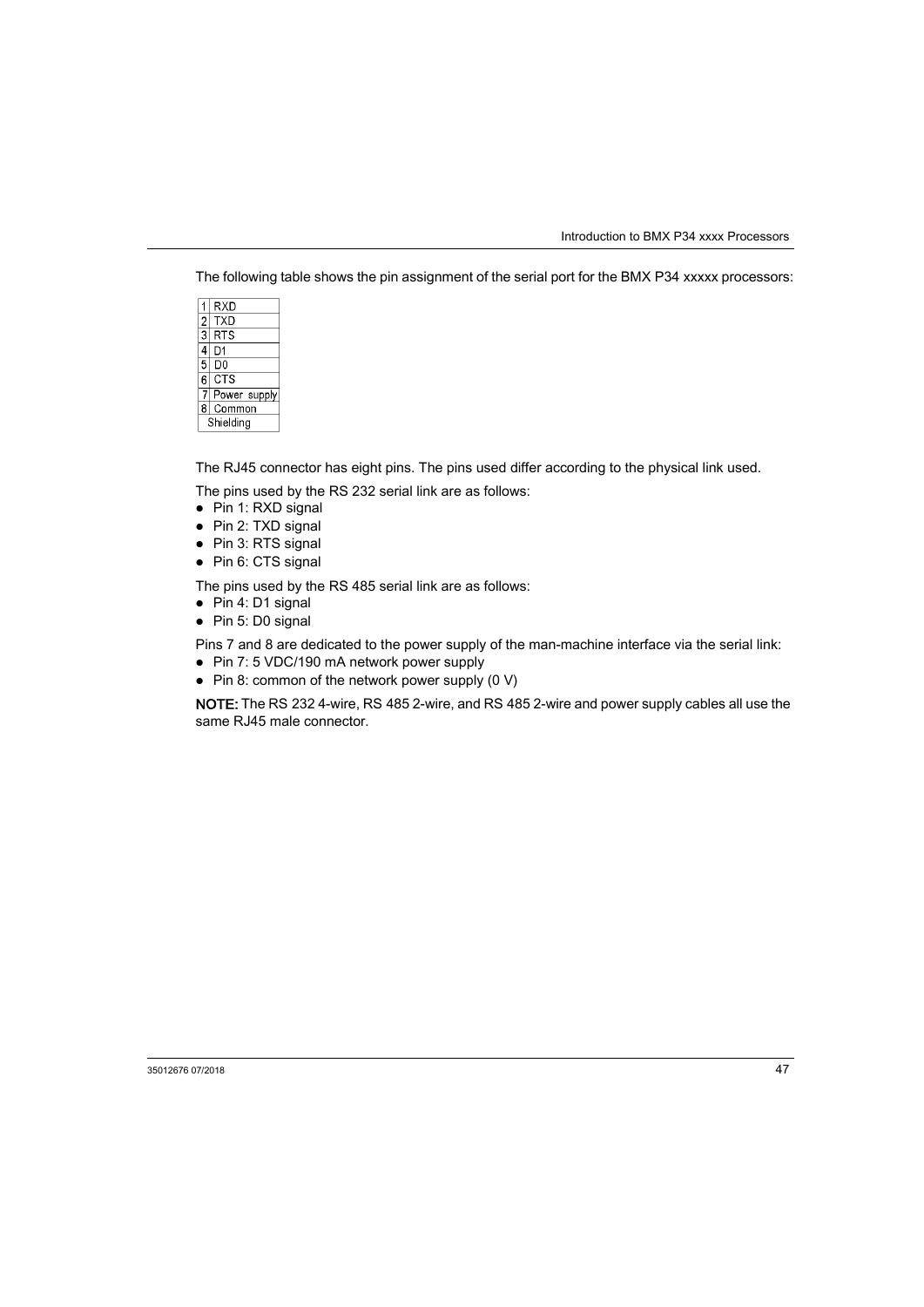# <span id="page-47-0"></span>CANopen Link

### **Introduction**

The following processors have a built-in communication channel dedicated to CANopen communication,and support communication via CANopen link:

- BMX P34 2010/20102,
- BMX P34 2030/20302.

### Introduction to the CANopen Port

The following illustration shows the position of the BMX P34 2030 processor's CANopen port:



### CANopen Connectors

The CANopen port of the processor module is fitted with a SUB-D9 connection.

The following illustration shows the processor CANopen port and the pins labels:

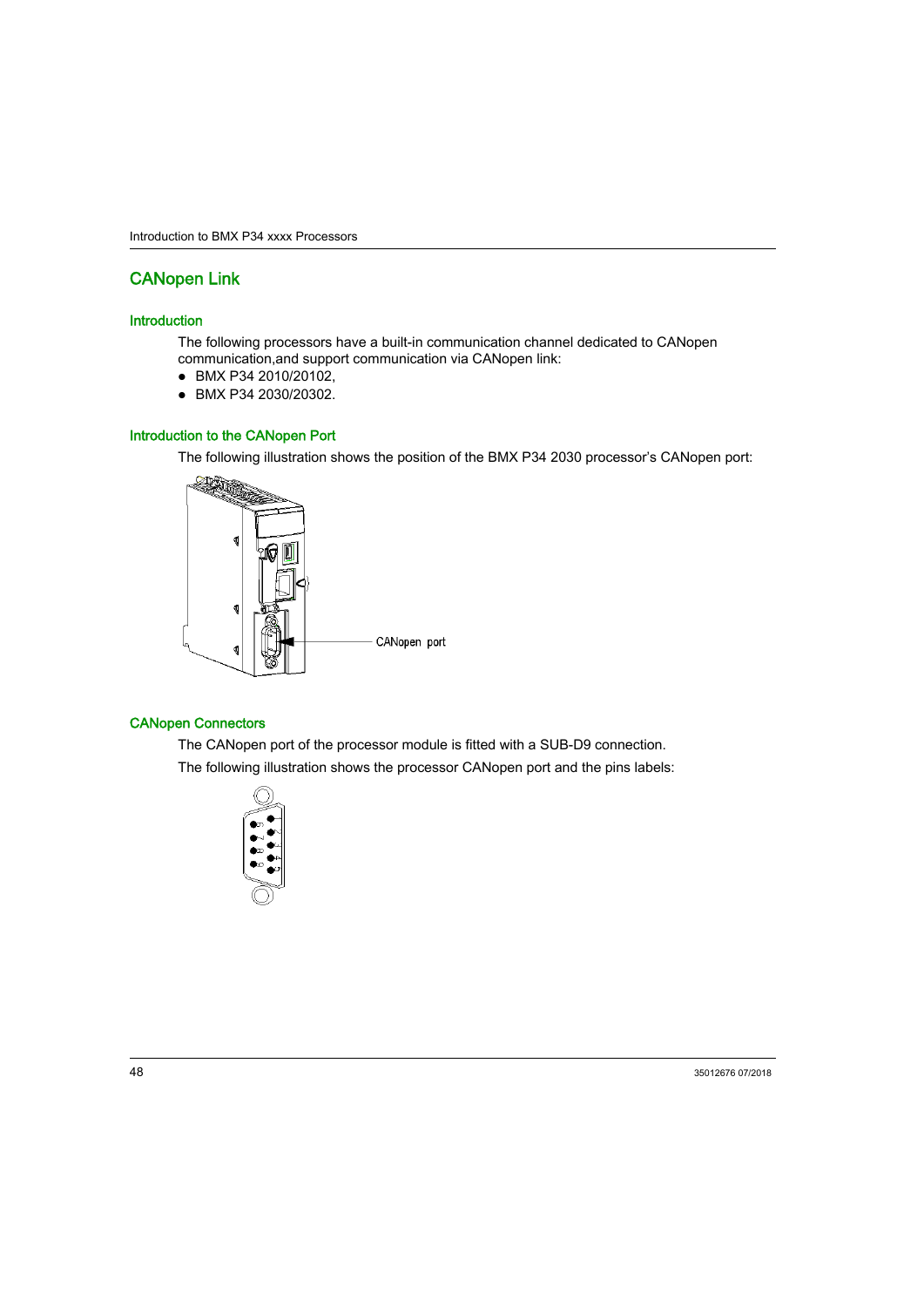| Pin | Signal                   | <b>Description</b>                                                                                                              |
|-----|--------------------------|---------------------------------------------------------------------------------------------------------------------------------|
| 1   | $\overline{\phantom{0}}$ | Reserved                                                                                                                        |
| 2   | CAN_L                    | CAN_L bus line (low dominant)                                                                                                   |
| 3   | CAN GND                  | CAN ground                                                                                                                      |
| 4   | $\overline{a}$           | Reserved                                                                                                                        |
| 5   | Reserved                 | Optional CAN protection                                                                                                         |
| 6   | (GND)                    | Optional ground                                                                                                                 |
| 7   | CAN H                    | CAN_H bus line (high dominant)                                                                                                  |
| 8   | $\overline{\phantom{0}}$ | Reserved                                                                                                                        |
| 9   | Reserved                 | Positive external CAN power supply<br>(dedicated to the power supply of optocouplers and<br>transmitters/receivers)<br>Optional |

The following table shows the pin assignment of the CANopen link.

NOTE: CAN\_SHLD and CAN\_V+ are not installed on the Modicon M340 range processors. These are reserved connections.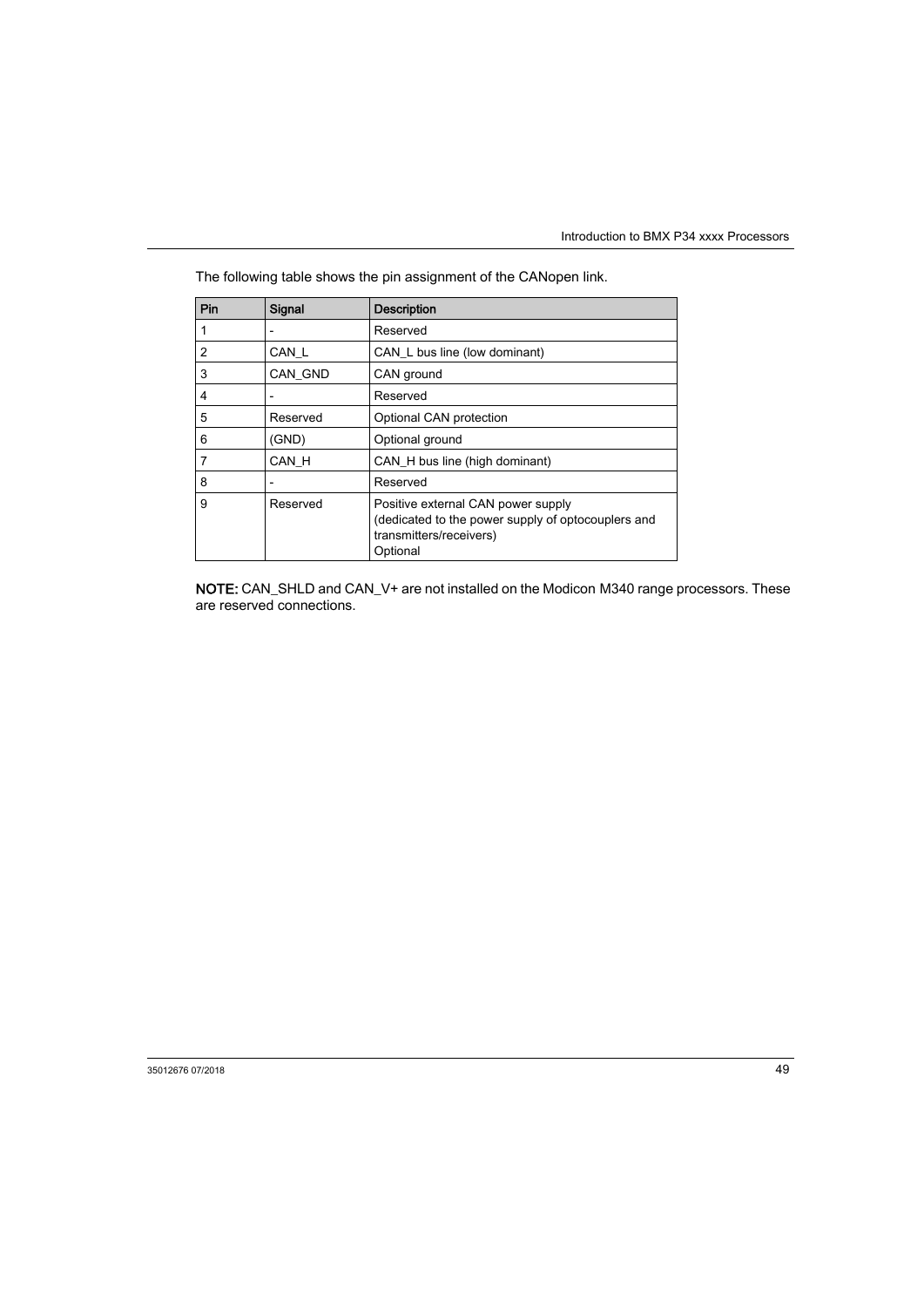# <span id="page-49-0"></span>Ethernet Link

### **General**

The following processors have a built-in communication channel dedicated to Ethernet communication, with 2 rotary switches which enable easy selection of the IP address processor.

- BMX P34 2020,
- BMX P34 2030/20302.

NOTE: These processors have only one IP address.

### Introduction to the Ethernet Port

The following illustration shows the processor of the RJ45 Ethernet port:



The following illustration shows the pin assignment of the Ethernet port:

|                | TD+           |
|----------------|---------------|
| $\mathcal{P}$  | TD-           |
| 3              | $RD+$         |
| 4              | Not connected |
| 5              | Not connected |
| 6              | RD-           |
|                | Not connected |
| $\overline{8}$ | Not connected |

### Introduction to the MAC address

The MAC address is located on the front panel of the processor below the processor display panel.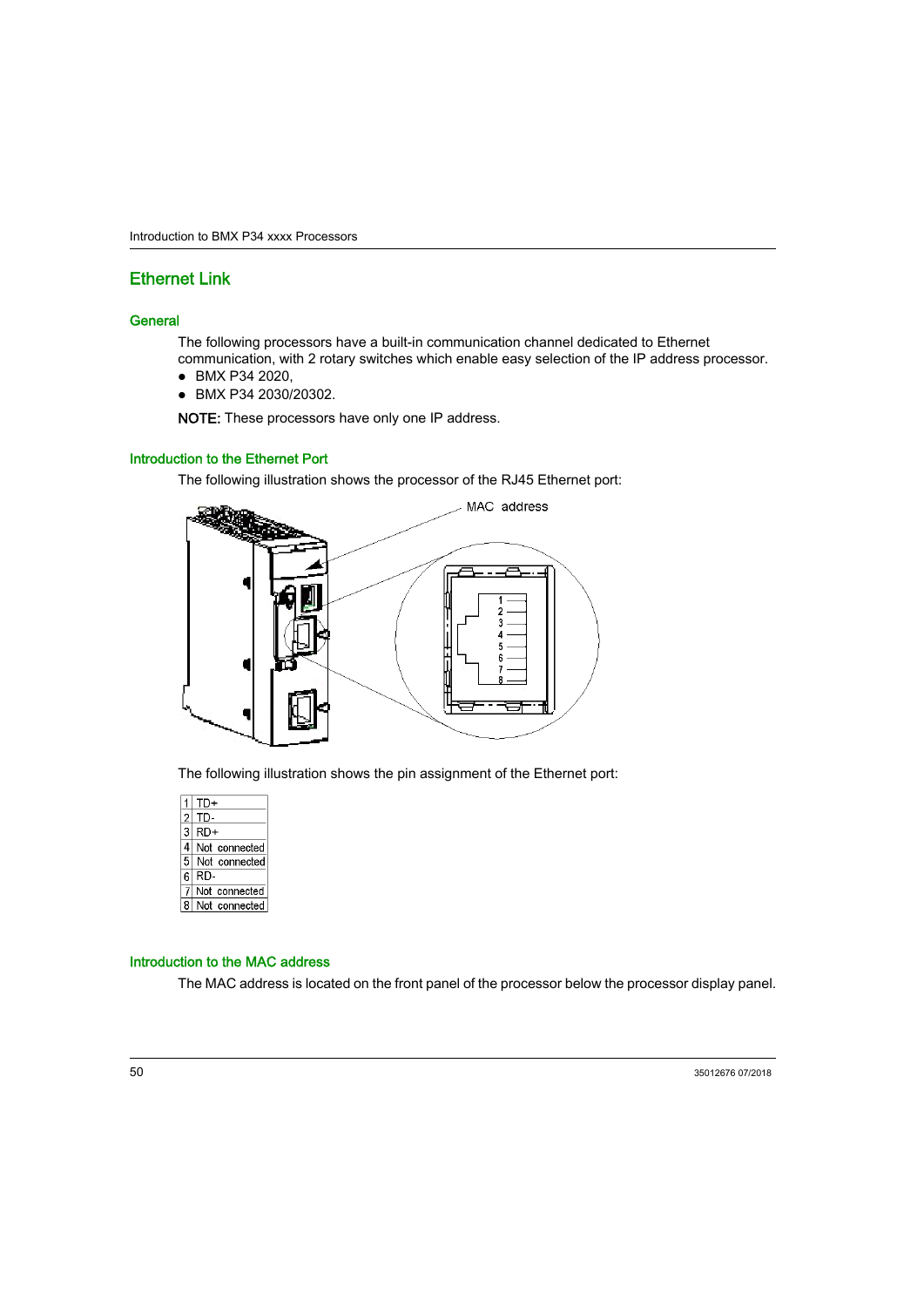### Introduction to the Rotary Switches

This processor operates as a single node on an Ethernet and possibly other networks. The module must have a unique IP address. The 2 rotary switches on the back of the module provide a simple way to select an IP address:



NOTE: Set the arrow firmly into the desired position. If you do not feel the switch click into place, the value of the switch may be incorrect or undetermined.

Each rotary switch position that you can use to set a valid IP address is marked on the module.

The following information summarizes the valid address settings:

- $\bullet$  device name: for a switch-set device name, select a numeric value from 00 to 159. You can use both switches:
	- $\circ$  On the upper switch (TENS digit), the available settings are 0 to 15
	- On the lower switch (ONES digit), the available settings are 0 to 9.

For example, a BMX P34 2020 processor with the switch setting in the above figure is assigned the DHCP device name BMX\_2020\_123.

The selection on the lower switch of any non-numeric parameter (BOOTP, STORED, CLEAR IP, DISABLED) makes the setting on the upper switch inconsequential.

- BOOTP: To get an IP address from a BOOTP server, select either of the two BOOTP positions on the bottom switch.
- STORED: The device uses the application's configured (stored) parameters.
- CLEAR IP: The device uses the default IP parameters.
- DISABLED: The device does not respond to communications.

The functionality of the rotary switch when used in conjunction with the Unity Pro IP Configuration tab (see Modicon M340 for Ethernet, Communications Modules and Processors, User Manual) is discussed throughout the IP Address chapter (see Modicon M340 for Ethernet, Communications Modules and Processors, User Manual).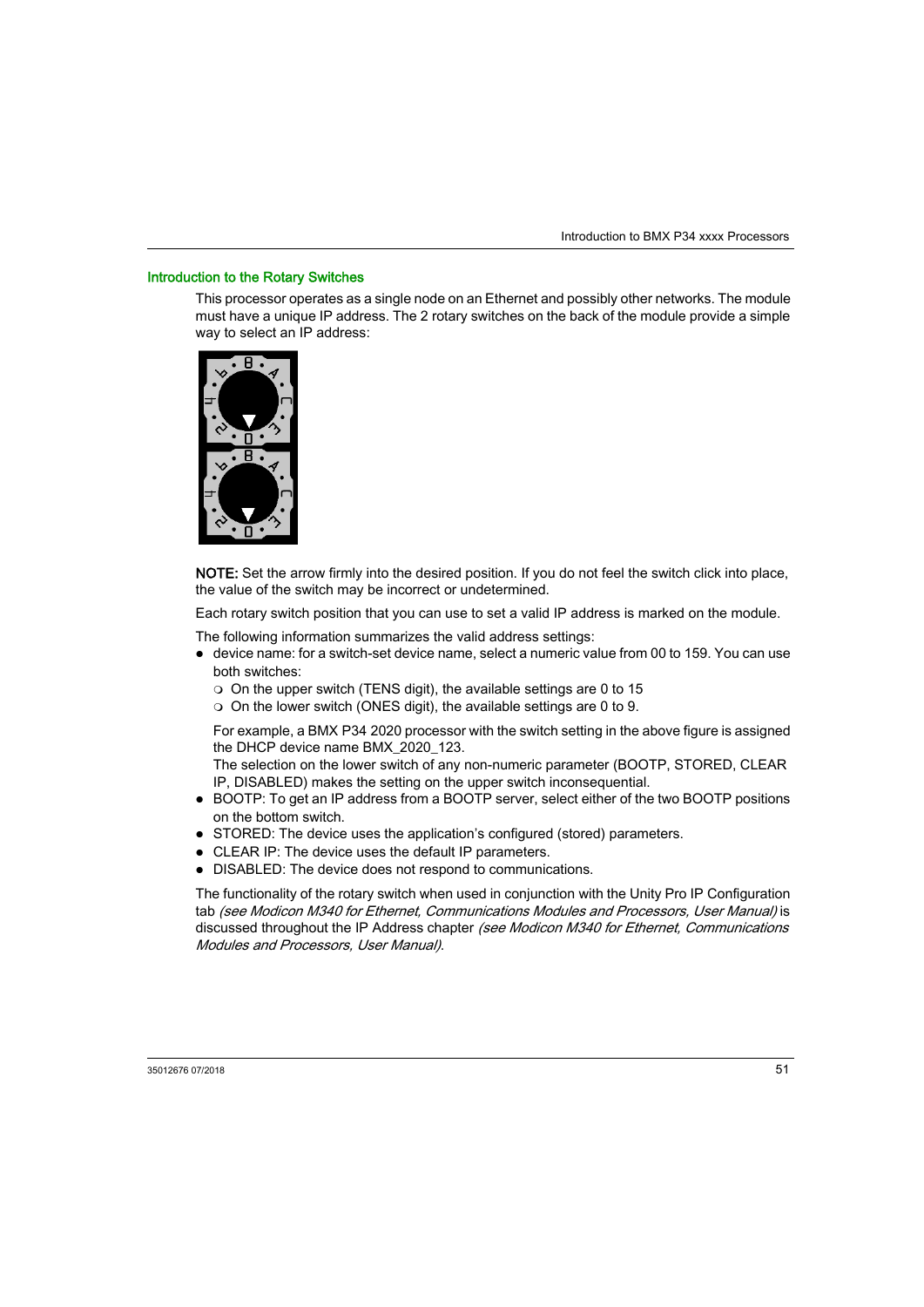### Switch Labels

To assist you in setting the rotary switches to their proper positions, a label is affixed to the right side of the module. The switch settings are described in this table:

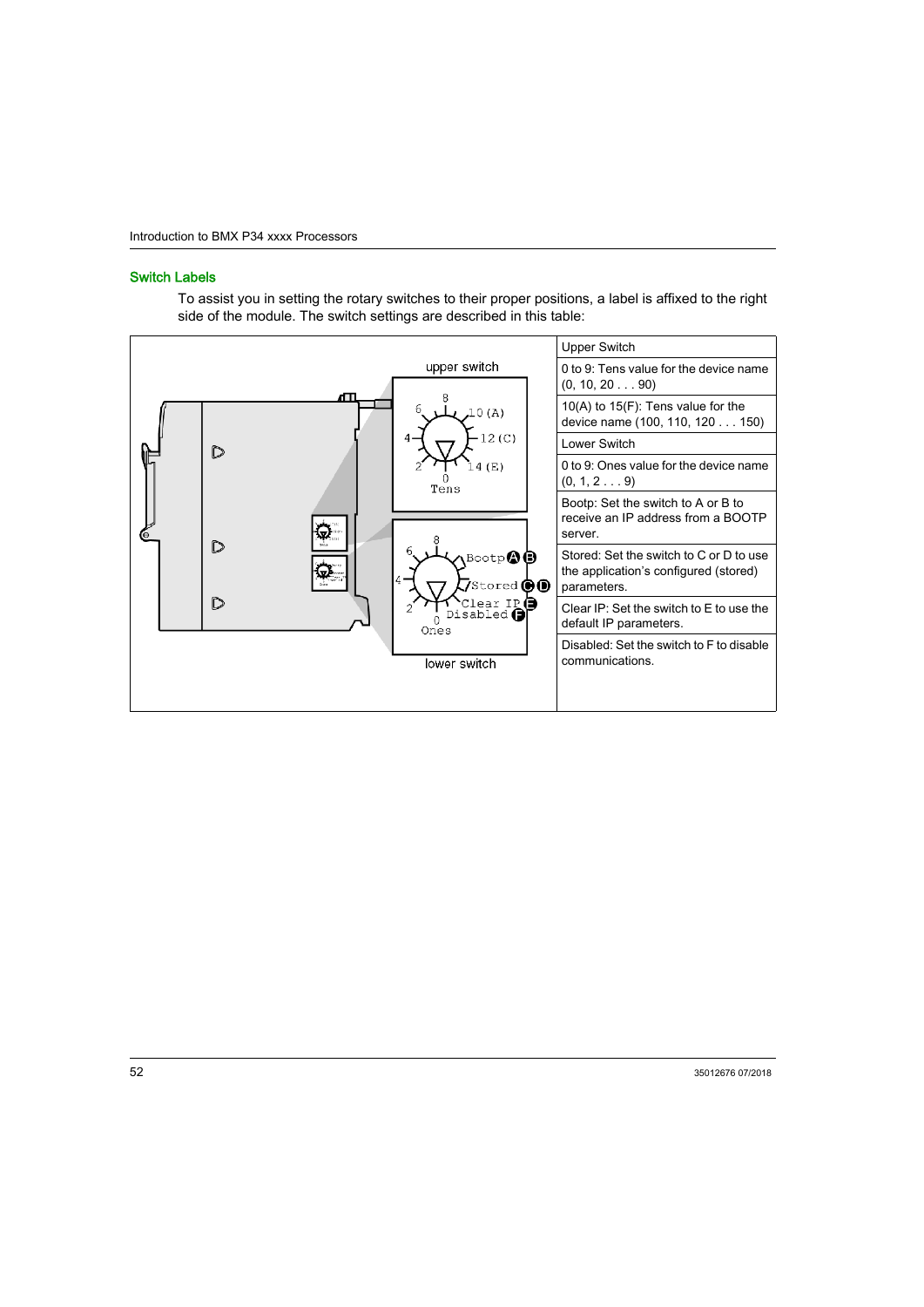# <span id="page-52-0"></span>BMX P34 xxxxx Processors Catalog

## **Introduction**

The choice of BMX P34 xxxxx processor is made, primarily, according to its characteristics and possibilities.

# BMX P34 xxxxx Processors Catalog

The following table describes the important maximum characteristics of the BMX P34 xxxxx processors.

| Characteristic                  |                                                                                          | <b>BMX P34 1000</b> | <b>BMX P34 2000</b> | <b>BMX P34 2010</b><br>/20102 | <b>BMX P34 2020</b> | <b>BMX P34 2030</b><br>/20302 |
|---------------------------------|------------------------------------------------------------------------------------------|---------------------|---------------------|-------------------------------|---------------------|-------------------------------|
| Maximum<br>Number of            | Discrete rack<br>inputs/outputs                                                          | 512                 | 1024                | 1024                          | 1024                | 1024                          |
| channels                        | Analog<br>inputs/outputs                                                                 | 128                 | 256                 | 256                           | 256                 | 256                           |
|                                 | Expert<br>channels<br>(counting, PTO,<br>MPS, NOM,<br>$etc.$ )                           | 20                  | 36                  | 36                            | 36                  | 36                            |
| Maximum<br>Number of<br>modules | Embedded<br>Serial port                                                                  | 1                   | $\mathbf{1}$        | $\mathbf{1}$                  | 1                   | $\overline{a}$                |
|                                 | Embedded<br>Ethernet port                                                                |                     | $\overline{a}$      |                               | 1                   | 1                             |
|                                 | Embedded<br>CANopen port                                                                 |                     | $\overline{a}$      | $\mathbf{1}$                  | $\overline{a}$      | 1                             |
|                                 | <b>Network</b><br>communication<br>(TCP/IP)                                              | $\overline{2}$      | 3                   | 3                             | 3                   | 3                             |
|                                 | AS-i fieldbus <sup>1</sup><br>communication                                              | $\overline{2}$      | $\overline{4}$      | $\overline{4}$                | $\overline{4}$      | $\overline{4}$                |
| Memory<br>size                  | User<br>application                                                                      | 2048 Kb             | 4096 Kb             | 4096 Kb                       | 4096 Kb             | 4096 Kb                       |
| Legend                          | The AS-i field bus requires at least PLC Operating System V2.10 and Unity Pro 4.1.<br>1. |                     |                     |                               |                     |                               |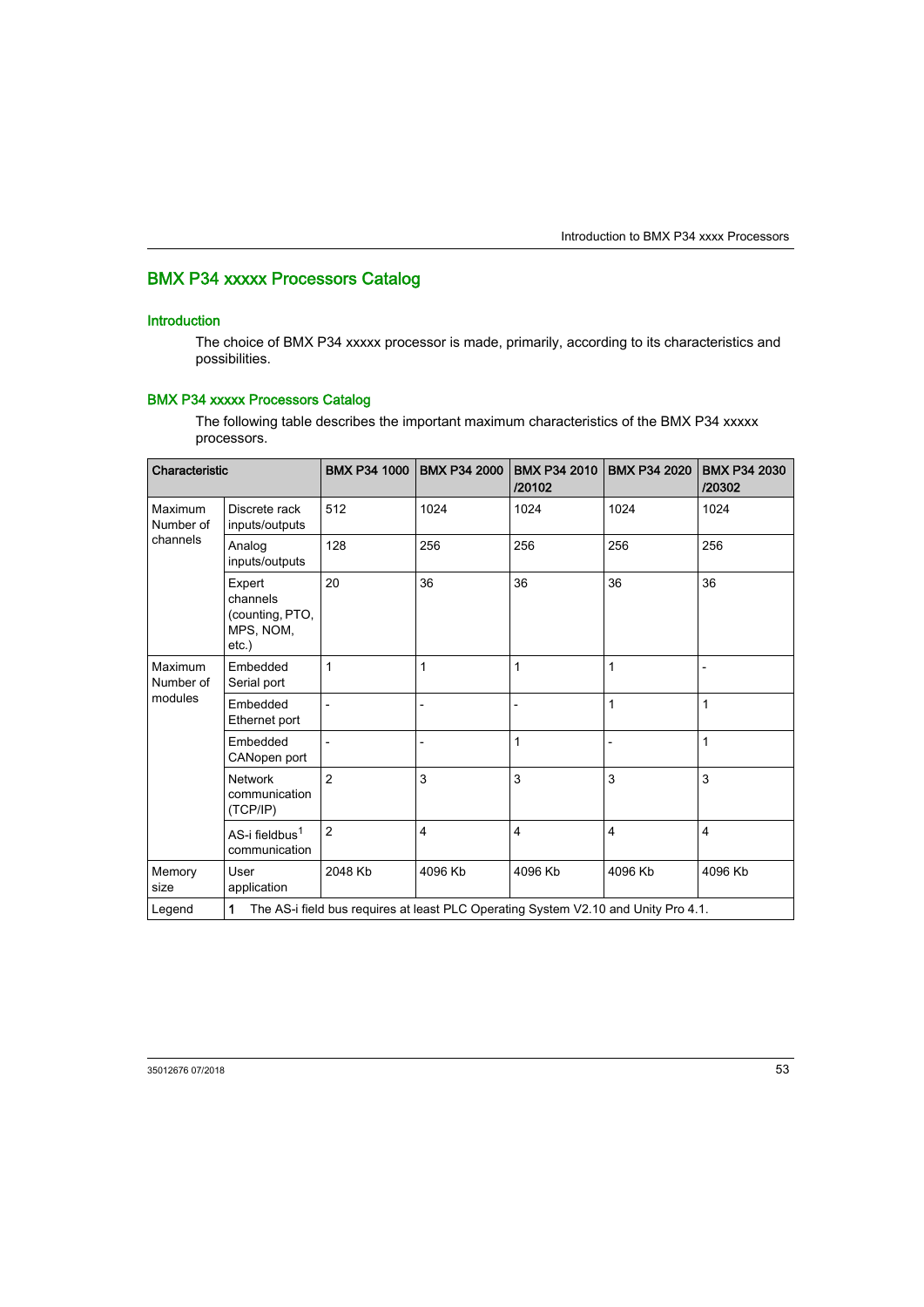# <span id="page-53-0"></span>Real-Time Clock

#### **Introduction**

Each BMX P34 xxxxx processor has a real-time clock which manages:

- The current date and time
- The date and time of the last application shut-down

When power of the processor is turned off, the real-time clock continues counting during four weeks. This duration is guarantied for a temperature below 45°C (113°F). At a higher temperature this duration is reduced. No maintenance is requested for a real-time clock back up.

## Current Date and Time

The processor updates the current date and time in the system words  $%$  sw49... $%$ sw53 and  $%$ sw70. This data is in BCD (Binary Coded Decimal).

| <b>System Word</b> | <b>Most Significant Byte</b> | <b>Least Significant Byte</b>                                                    |
|--------------------|------------------------------|----------------------------------------------------------------------------------|
| \$SW49             | 00                           | Days of the week in the range of values<br>1 - 7 (1 for Monday and 7 for Sunday) |
| \$SW50             | Seconds (0 - 59)             | 00                                                                               |
| \$SW51             | Hours (0 - 23)               | Minutes (0 - 59)                                                                 |
| \$SW52             | Month (1 - 12)               | Days of the month $(1 - 31)$                                                     |
| 8SW53              | Century (0 - 99)             | Year (0 - 99)                                                                    |
| \$SW70             |                              | Week (1 - 52)                                                                    |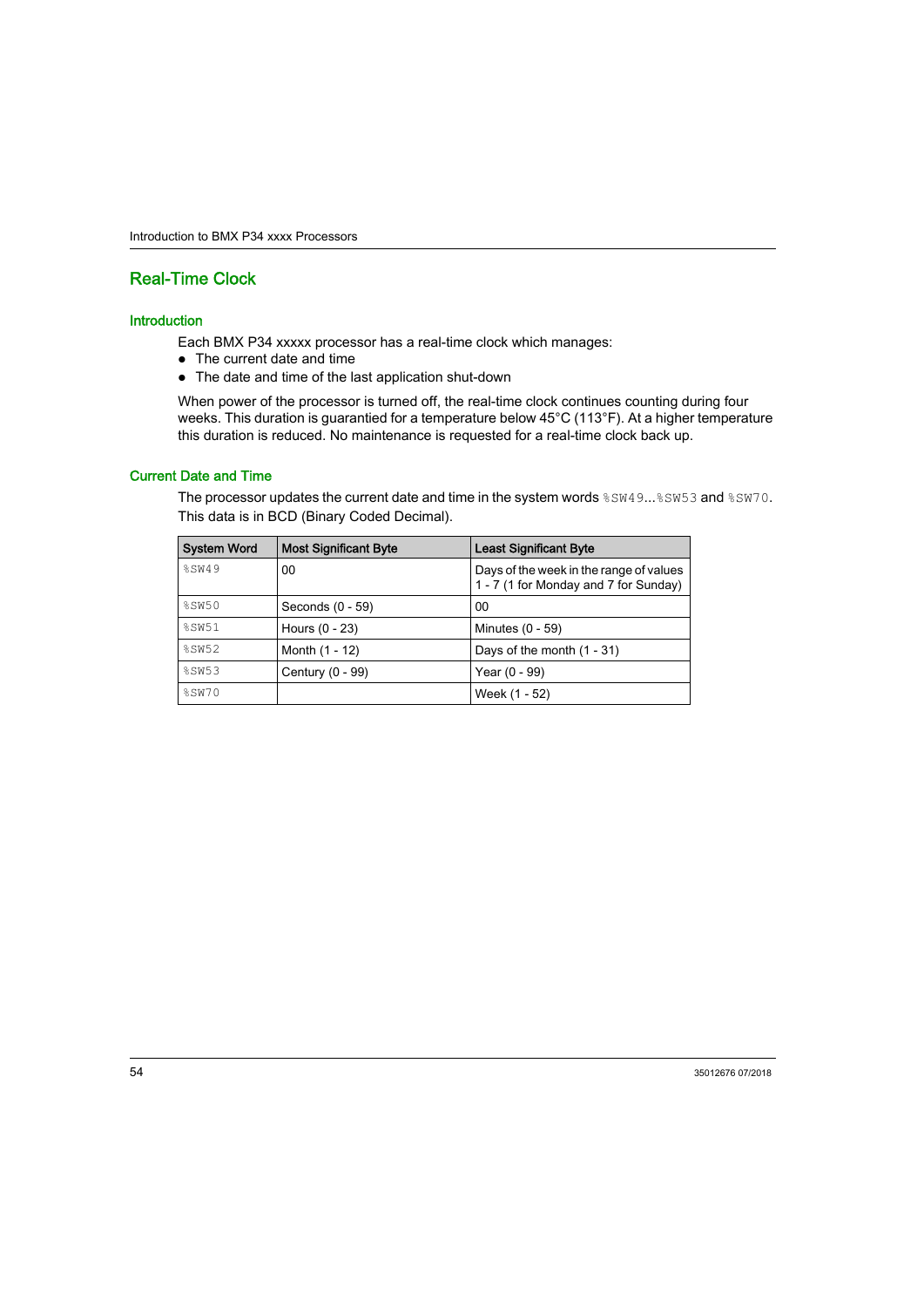### Accessing the Date and Time

You can access the date and time as follows:

- through the processor debug screen.
- with the program:
	- O Reading system words:  $85049 85053$  if the system bit  $850$  is at 0,
	- $\circ$  immediate update: writing system words  $85W50$  to  $85W53$  if the system bit  $8550$  is at 1,
	- $\circ$  incremental update: writing the system word  $\frac{1}{6}$  sw<sub>59</sub>. With this word the date and time can be set field by field from the current value (if the system bit %S59 is at 1), or an overall increment/decrement can be done.

The following table shows the function performed by each bit in the word  $\S5W59$ .

| <b>Bit Range</b> | <b>Function</b>                |
|------------------|--------------------------------|
| 0                | Increments the day of the week |
| 1                | Increments the seconds         |
| 2                | Increments the minutes         |
| 3                | Increments the hours           |
| 4                | Increments the days            |
| 5                | Increments the months          |
| 6                | Increments the years           |
| 7                | Increments the centuries       |
| 8                | Decrements the day of the week |
| 9                | Decrements the seconds         |
| 10               | Decrements the minutes         |
| 11               | Decrements the hours           |
| 12               | Decrements the days            |
| 13               | Decrements the months          |
| 14               | Decrements the years           |
| 15               | Decrements the centuries       |

NOTE: The function is performed when the corresponding bit %S59 is at 1.

NOTE: The processor does not automatically manage Daylight Savings Time.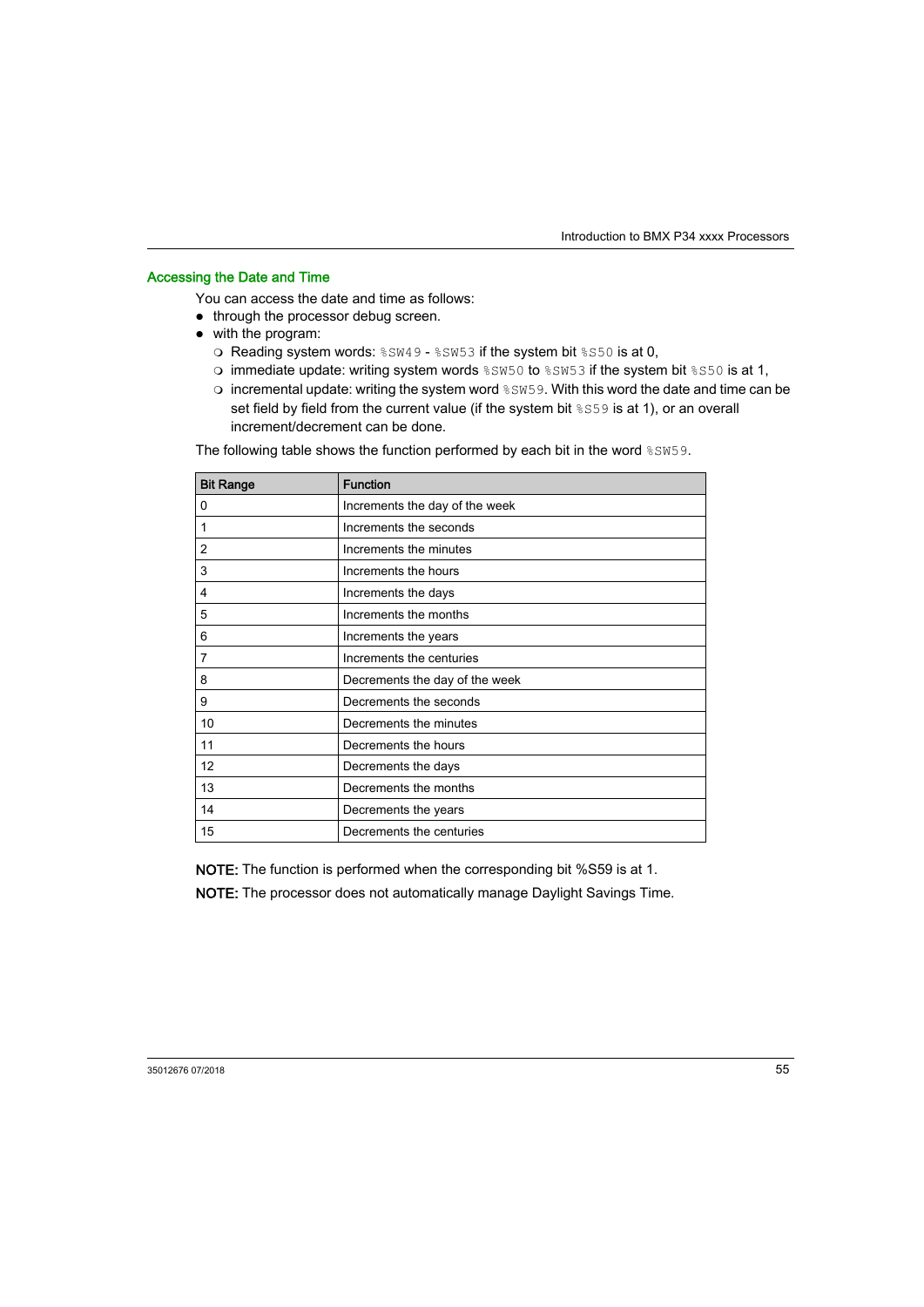### Date and Time of the Last Application Shutdown

The date and time of the last application shutdown are in BCD in the system words  $$sW54 - $sW58$ .

| <b>System Word</b> | <b>Most Significant Byte</b> | <b>Least Significant Byte</b>            |
|--------------------|------------------------------|------------------------------------------|
| %SW54              | Seconds (0 to 59)            | 00                                       |
| 8SW55              | Hours $(0 to 23)$            | Minutes (0 to 59)                        |
| \$SW56             | Month (1 to 12)              | Days of the month (1 to 31)              |
| 8SW57              | Century (0 to 99)            | Year (0 to 99)                           |
| \$SW58             | Day of the week (1 to 7)     | Reason for the last application shutdown |

The reason for the last application shutdown can be accessed by reading the least significant byte of the system word %SW58 (value in BCD) which can have the following values.

| Word value %SW58 | Meaning                                                                                                                                                                                 |
|------------------|-----------------------------------------------------------------------------------------------------------------------------------------------------------------------------------------|
|                  | Application switched to STOP mode.                                                                                                                                                      |
|                  | Application stopped by watchdog.                                                                                                                                                        |
| 4                | Power loss or memory card lock operation.                                                                                                                                               |
| 5                | Stop on hardware fault.                                                                                                                                                                 |
| 6                | Stop on software fault (HALT instruction, SFC errors,<br>application CRC check fail, undefined system function call,<br>etc). Details on the software fault type are stored in \$SW125. |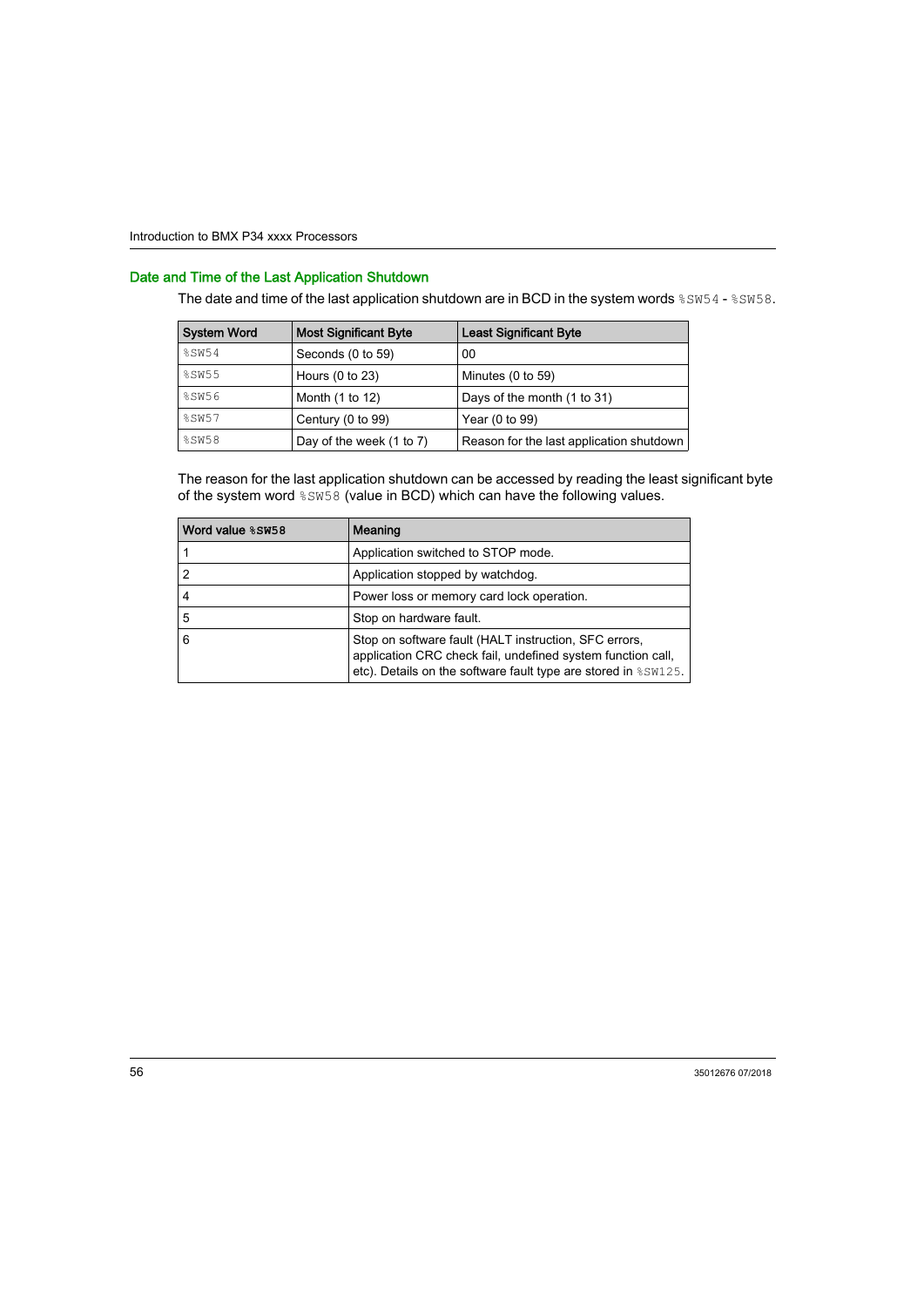# <span id="page-56-0"></span>**Chapter 6** General Characteristics of the BMX P34 xxxx Processors

## Subject of this Section

This section describes the general characteristics of the BMX P34 •••• processors used during installation.

### What Is in This Chapter?

This chapter contains the following topics:

| Topic                                                        | Page |
|--------------------------------------------------------------|------|
| Electrical Characteristics of the BMX P34 xxxxx Processors   | 58   |
| General Characteristics of the BMX P34 1000 Processor        | 60   |
| General Characteristics of the BMX P34 2000 Processor        | 61   |
| General Characteristics of the BMX P34 2010/20102 Processors | 62   |
| General Characteristics of the BMX P34 2020 Processor        | 63   |
| General Characteristics of the BMX P34 2030/20302 Processor  | 64   |
| Characteristics of the BMX P34 xxxxx Processor Memory        | 65   |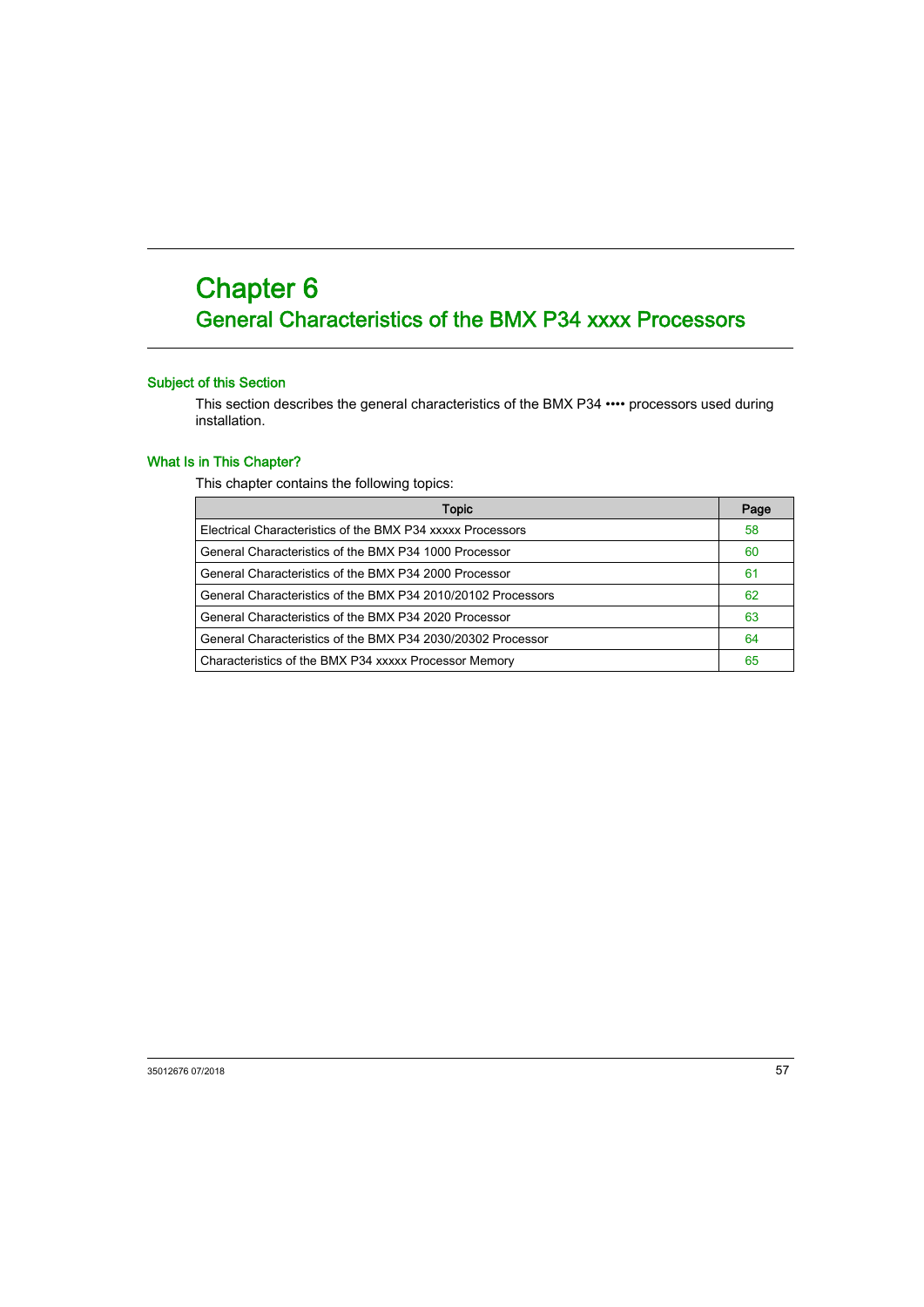# <span id="page-57-0"></span>Electrical Characteristics of the BMX P34 xxxxx Processors

### **General**

The processors can support certain devices which do not have their own power supply. It is, therefore, necessary to take the power consumption of these devices into account when establishing the overall power consumption breakdown.

### Processor Power Consumption

The following table shows the power consumption for all the BMX P34 xxxxx processors with no connected devices.

| Processor          | <b>Average Consumption</b> |
|--------------------|----------------------------|
| BMX P34 1000       | 72 mA                      |
| BMX P34 2000       | 72 mA                      |
| BMX P34 2010/20102 | 90 mA                      |
| BMX P34 2020       | 95 mA                      |
| BMX P34 2030/20302 | 135 mA                     |

**NOTE:** The processor power consumption values are measured at the  $24 \text{ V}$  BAC output of the power supply module, which is the only power supply output used by the processors.

NOTE: When a device consumes power on the processor serial port connection, its power needs to be added to the power consumed by the processor. The power supplied by the serial port is 5 VCC/190 mA.

# **NOTICE**

### IMPROPER POWER SUPPLY

Only use network power-supplied devices tested by Schneider Electric.

Failure to follow these instructions can result in equipment damage.

NOTE: It is possible to use network power-supplied devices not tested by Schneider Electric. However, their operation is not guaranteed. For further information, please contact your Schneider sales office.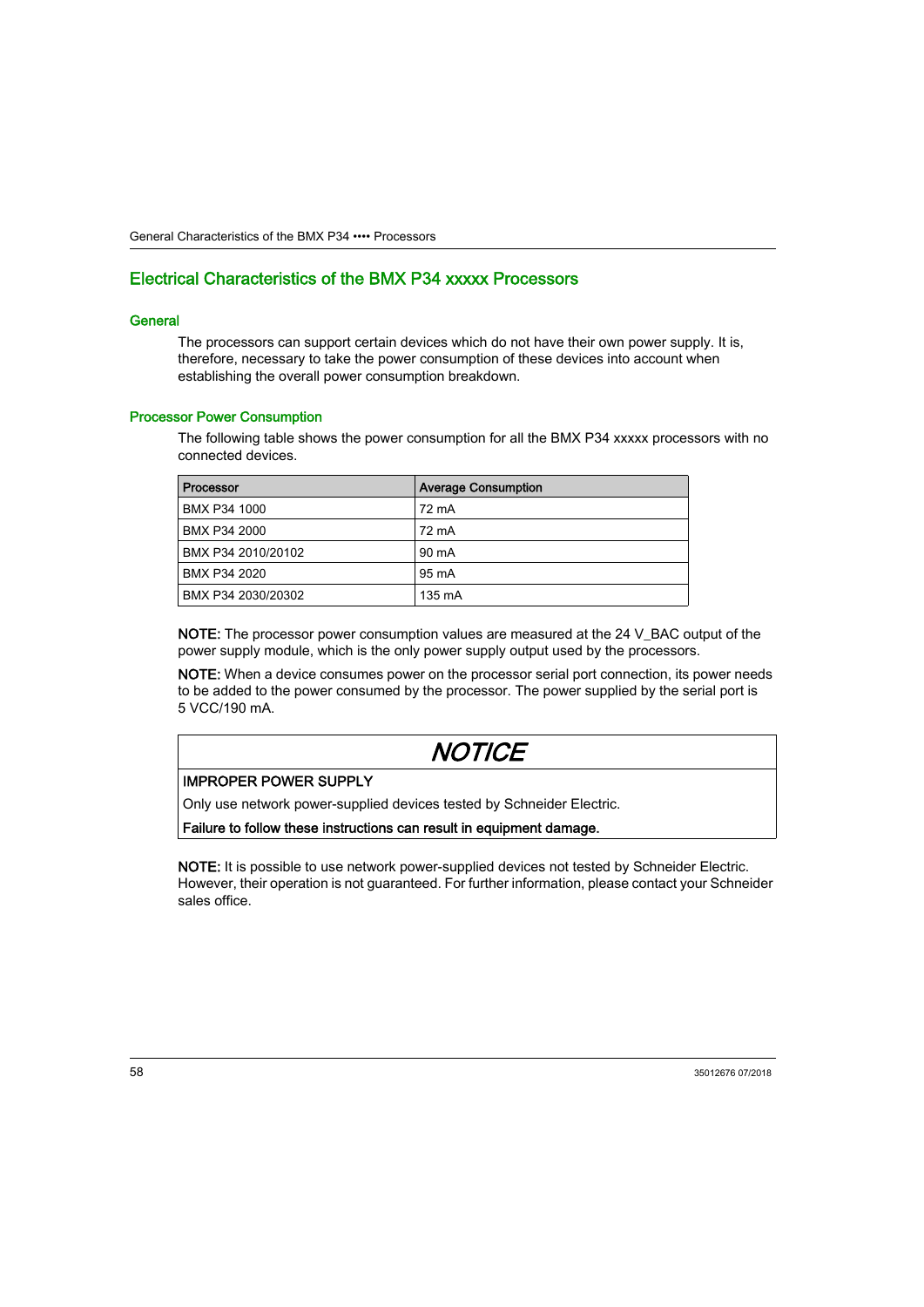# Processor Dissipated Power

The following table shows the average dissipated power for all the BMX P34 xxxxx processors with no connected devices.

| Processor          | <b>Average Dissipated Power</b> |
|--------------------|---------------------------------|
| BMX P34 1000       | 1.7 W                           |
| BMX P34 2000       | 1 7 W                           |
| BMX P34 2010/20102 | 22W                             |
| BMX P34 2020       | 2.3 W                           |
| BMX P34 2030/20302 | 3 2 W                           |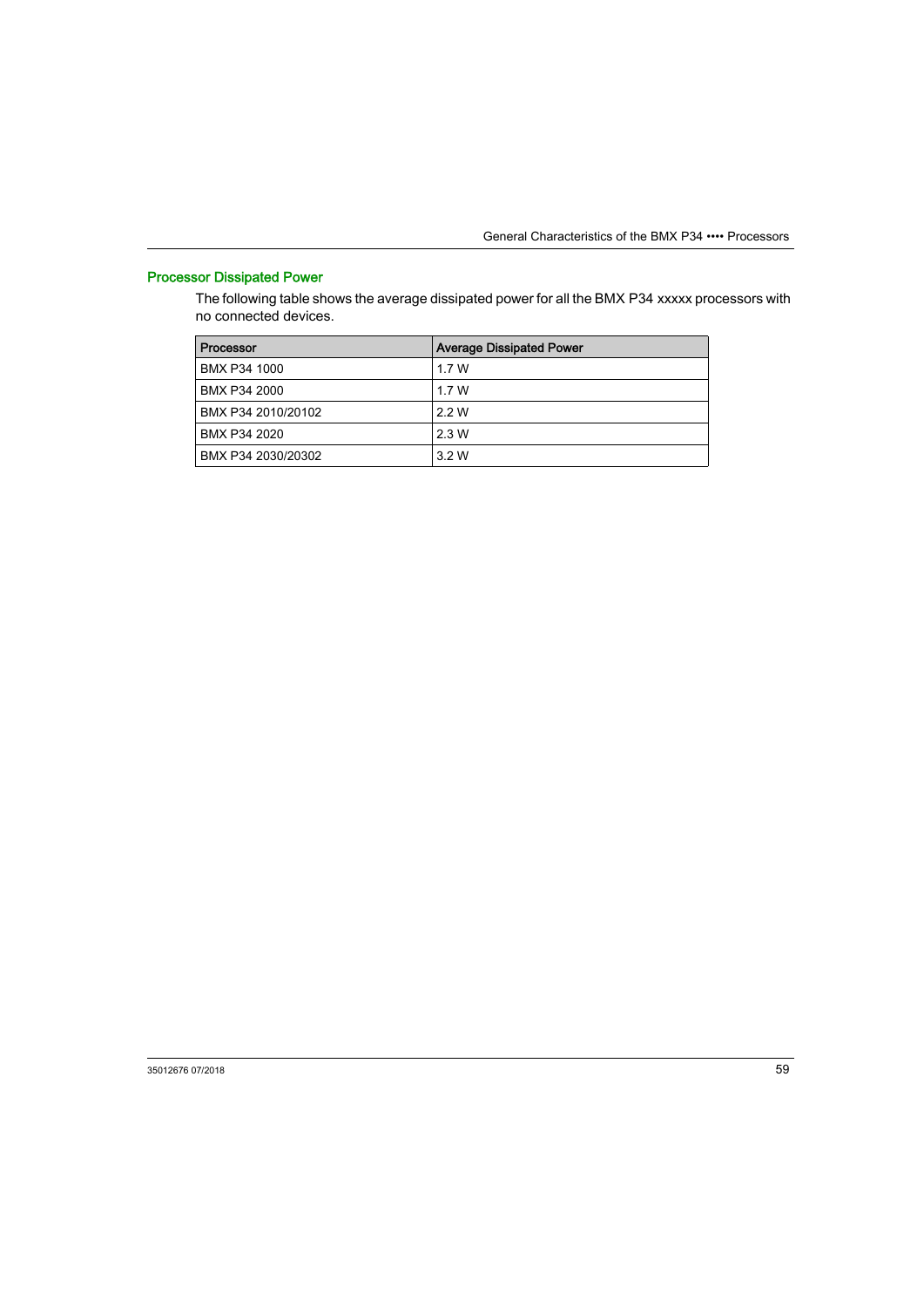# <span id="page-59-0"></span>General Characteristics of the BMX P34 1000 Processor

## **General**

The characteristics of the BMX P34 1000 processor are presented below.

### BMX P34 1000 Processor Characteristics

The following table shows the general characteristics of the BMX P34 1000 processor.

| Characteristic                           | Available                      |                                  |                              |
|------------------------------------------|--------------------------------|----------------------------------|------------------------------|
| <b>Functions</b>                         | Maximum                        | Discrete rack inputs/outputs     | 512                          |
|                                          | number of                      | Analog rack inputs/outputs       | 128                          |
|                                          |                                | <b>Expert channels</b>           | 20                           |
|                                          |                                | Ethernet channels                | $\overline{2}$               |
|                                          |                                | <b>AS-I Field Bus</b>            | $\overline{2}$               |
|                                          |                                | Simultaneous communication EF    | 8                            |
|                                          | Maximum                        | <b>USB</b>                       | 1                            |
|                                          | number of<br>modules           | Embedded Serial Modbus link port | 1                            |
|                                          |                                | Embedded CANopen master port     | $\overline{a}$               |
|                                          |                                | <b>Embedded Ethernet port</b>    |                              |
|                                          | Savable real-time clock        |                                  | Yes                          |
| Savable Application Data Memory Capacity |                                |                                  | 128 Kb                       |
| Application                              | <b>MAST</b> task               |                                  | 1                            |
| Structure                                | <b>FAST task</b>               |                                  | 1                            |
|                                          | Event processing               |                                  | 32                           |
| <b>Application Code</b>                  | Internal RAM                   | 100% Boolean                     | 5.4 Kins/ms (1)              |
| <b>Execution Speed</b>                   |                                | 65% Boolean + 35% digital        | 4.2 Kins/ms (1)              |
| <b>Execution Time</b>                    | One basic Boolean instruction  |                                  | $0.18 \,\mu s$ (theoretical) |
|                                          | One basic digital instruction  |                                  | $0.25 \mu s$ (theoretical)   |
|                                          | One floating point instruction | 1.74 $\mu$ s (theoretical)       |                              |

(1) Kins: 1024 instructions (list), theoretical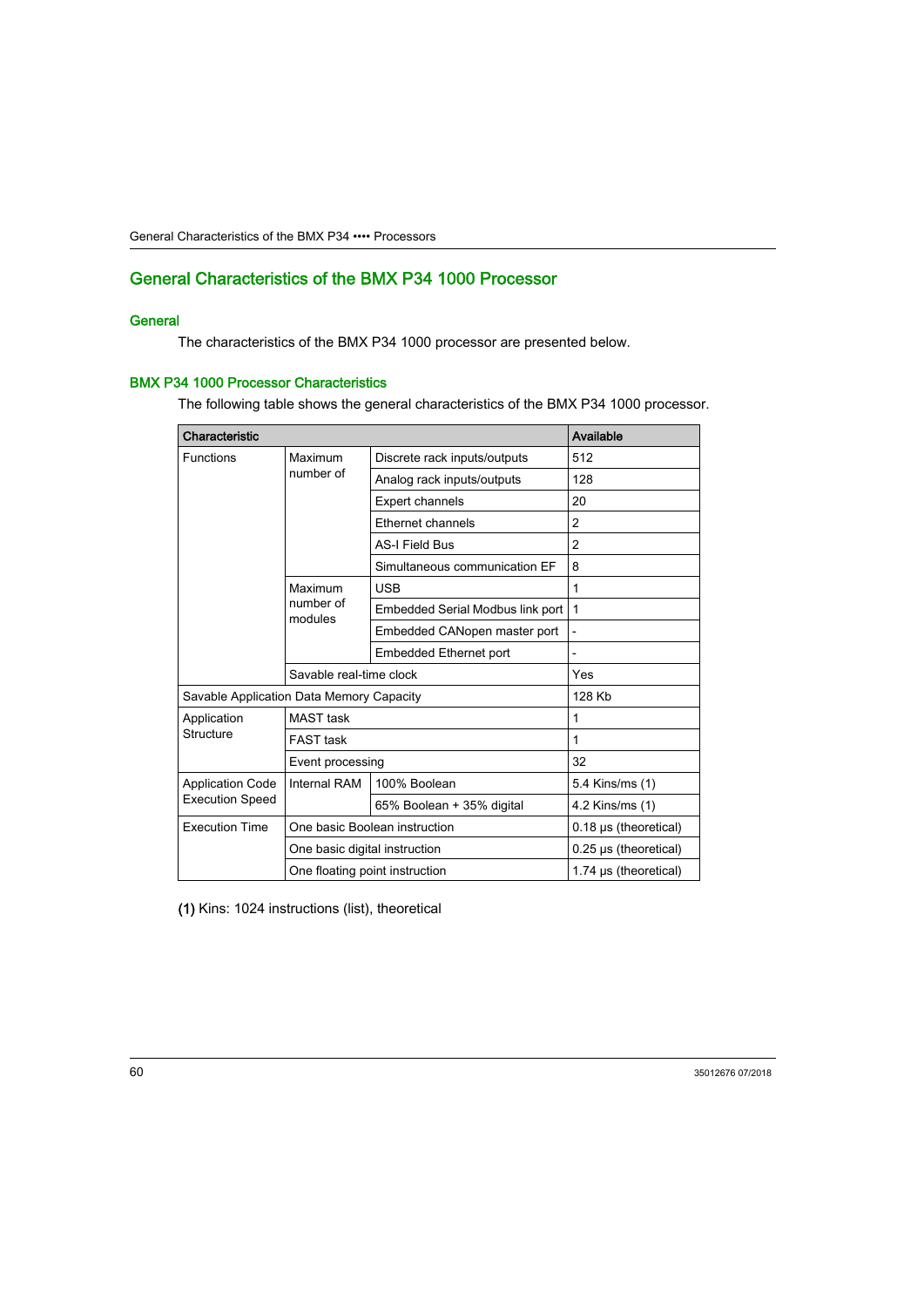# <span id="page-60-0"></span>General Characteristics of the BMX P34 2000 Processor

## **General**

The characteristics of the BMX P34 2000 processor are presented below.

## BMX P34 2000 Processor Characteristics

The following table shows the general characteristics of the BMX P34 2000 processor.

| Characteristic                           | Available                      |                                  |                          |
|------------------------------------------|--------------------------------|----------------------------------|--------------------------|
| <b>Functions</b>                         | Maximum                        | Discrete rack inputs/outputs     | 1024                     |
|                                          | number of                      | Analog rack inputs/outputs       | 256                      |
|                                          |                                | Counting channels                | 36                       |
|                                          |                                | Ethernet channels                | $\overline{2}$           |
|                                          |                                | AS-i Field Bus                   | 4                        |
|                                          |                                | Simultaneous communication EF    | 16                       |
|                                          | Maximum                        | <b>USB</b>                       | 1                        |
|                                          | number of<br>modules           | Embedded Serial Modbus link port | 1                        |
|                                          |                                | Embedded CANopen master port     | $\overline{\phantom{0}}$ |
|                                          |                                | <b>Embedded Ethernet port</b>    |                          |
|                                          | Savable real-time clock        |                                  | Yes                      |
| Savable Application Data Memory Capacity |                                |                                  | 256 Kb                   |
| Application                              | <b>MAST</b> task               |                                  | 1                        |
| Structure                                | <b>FAST</b> task               |                                  | 1                        |
|                                          | Event processing               |                                  | 64                       |
| <b>Application Code</b>                  | Internal RAM                   | 100% Boolean                     | 8.1 Kins/ms (1)          |
| <b>Execution Speed</b>                   |                                | 65% Boolean + 35% digital        | 6.4 Kins/ms (1)          |
| <b>Execution Time</b>                    | One basic Boolean instruction  |                                  | $0.12 \,\mu s$           |
|                                          | One basic digital instruction  |                                  | $0.17 \,\mu s$           |
|                                          | One floating point instruction | $1.16 \,\mu s$                   |                          |

(1) Kins: 1024 instructions (list)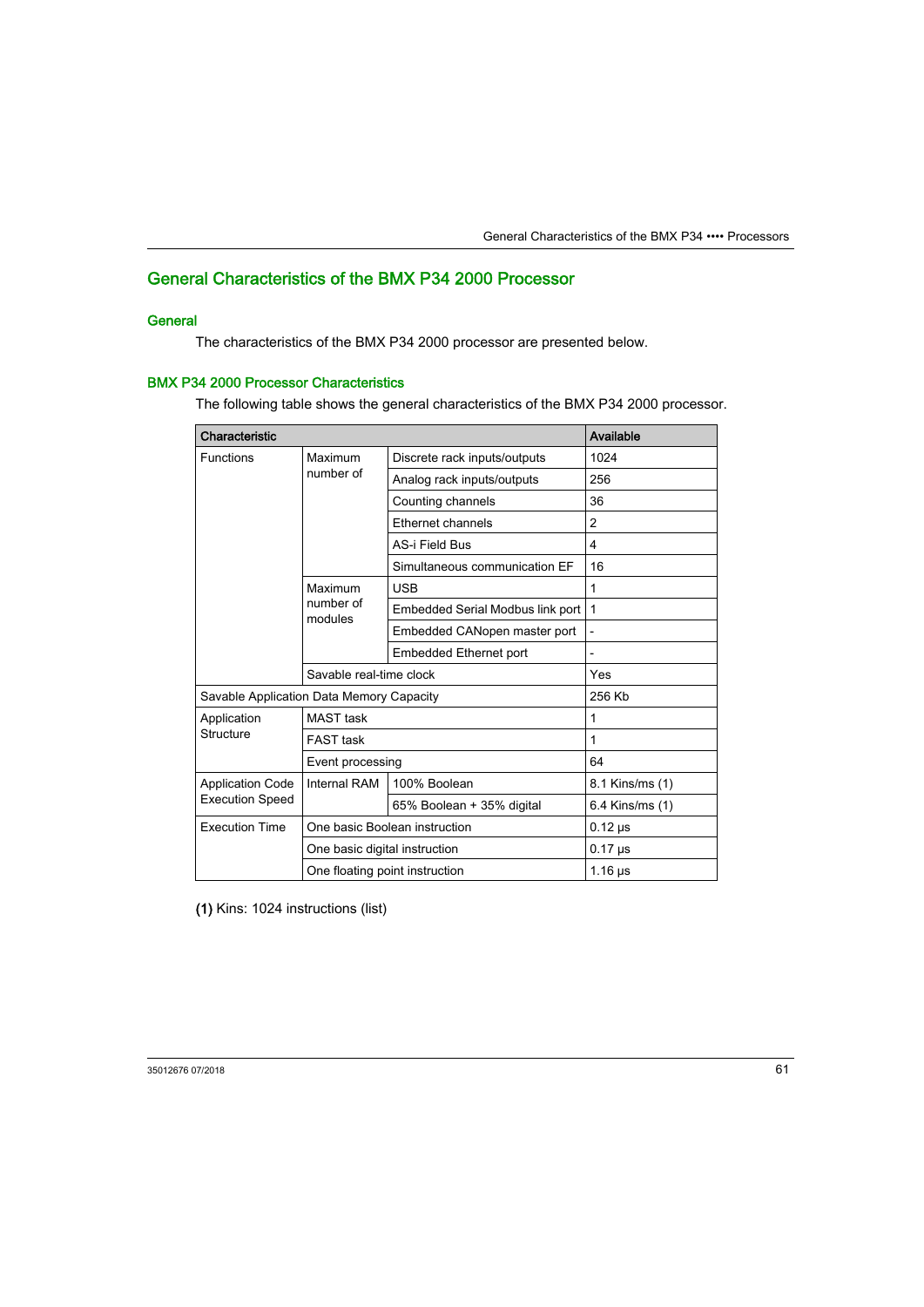# <span id="page-61-0"></span>General Characteristics of the BMX P34 2010/20102 Processors

## BMX P34 2010/20102 Processors Characteristics

The following table shows the general characteristics of the BMX P34 2010/20102 processors.

| Characteristic                                    | Available                      |                                  |                  |
|---------------------------------------------------|--------------------------------|----------------------------------|------------------|
| <b>Functions</b>                                  | Maximum                        | Discrete rack inputs/outputs     | 1024             |
|                                                   | number of                      | Analog rack inputs/outputs       | 256              |
|                                                   |                                | <b>Expert channels</b>           | 36               |
|                                                   |                                | <b>Ethernet channels</b>         | $\overline{2}$   |
|                                                   |                                | AS-i field Bus                   | BMX P34 2010: 0  |
|                                                   |                                |                                  | BMX P34 20102: 4 |
|                                                   |                                | Simultaneous communication EF    | 16               |
|                                                   | Maximum                        | <b>USB</b>                       | $\mathbf{1}$     |
|                                                   | number of<br>modules           | Embedded Serial Modbus link port | 1                |
|                                                   |                                | Embedded CANopen master port     | $\mathbf{1}$     |
|                                                   |                                | <b>Embedded Ethernet port</b>    | $\overline{a}$   |
| Savable real-time clock                           |                                |                                  | Yes              |
| Savable Application Data Memory Capacity          |                                |                                  | 256 Kb           |
| Application                                       | <b>MAST</b> task               |                                  | 1                |
| Structure                                         | <b>FAST</b> task               |                                  | 1                |
|                                                   | Event processing               |                                  | 64               |
| <b>Application Code</b><br><b>Execution Speed</b> | <b>Internal RAM</b>            | 100% Boolean                     | 8.1 Kins/ms (1)  |
|                                                   |                                | 65% Boolean + 35% digital        | 6.4 Kins/ms (1)  |
| <b>Execution Time</b>                             | One basic Boolean instruction  |                                  | $0.12 \,\mu s$   |
|                                                   | One basic digital instruction  |                                  | $0.17$ $\mu$ s   |
|                                                   | One floating point instruction |                                  | $1.16 \,\mu s$   |

(1) Kins: 1024 instructions (list)

NOTE: Expert mode function is available for BMX P34 20102 processors.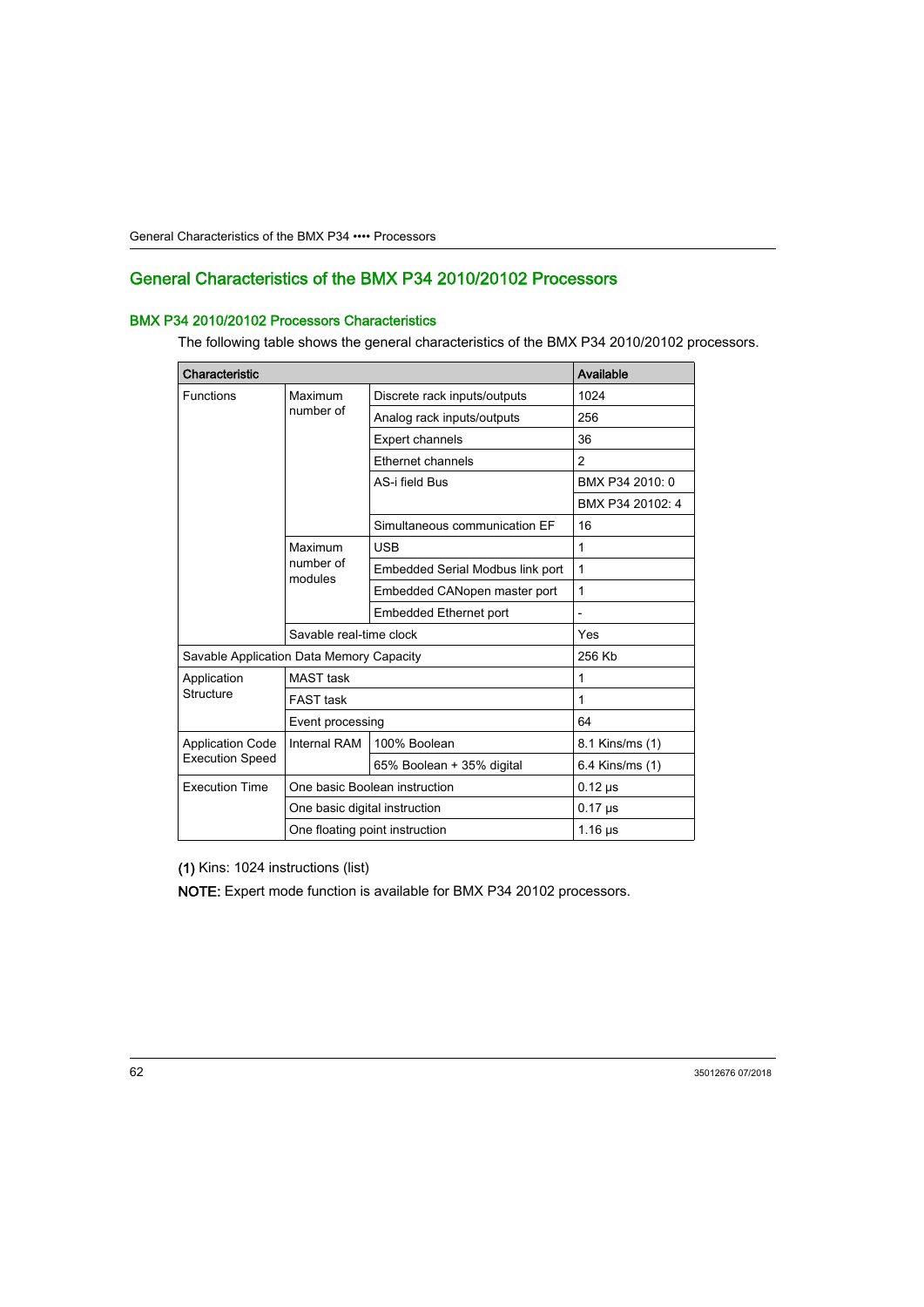# <span id="page-62-0"></span>General Characteristics of the BMX P34 2020 Processor

## **General**

The characteristics of the BMX P34 2020 processor are presented below.

### BMX P34 2020 Processor Characteristics

The following table shows the general characteristics of the BMX P34 2020 processor.

| Characteristic                                    | Available                      |                                  |                 |
|---------------------------------------------------|--------------------------------|----------------------------------|-----------------|
| <b>Functions</b>                                  | Maximum                        | Discrete rack inputs/outputs     | 1024            |
|                                                   | number of                      | Analog rack inputs/outputs       | 256             |
|                                                   |                                | Expert channels                  | 36              |
|                                                   |                                | Ethernet channels                | 3               |
|                                                   |                                | AS-i Field Bus                   | 4               |
|                                                   |                                | Simultaneous communication EF    | 16              |
|                                                   | Maximum                        | <b>USB</b>                       | 1               |
|                                                   | number of<br>modules           | Embedded Serial Modbus link port | 1               |
|                                                   |                                | Embedded CANopen master port     | $\overline{a}$  |
|                                                   |                                | Embedded Ethernet port           |                 |
|                                                   | Savable real-time clock        |                                  | Yes             |
| Savable Application Data Memory Capacity          |                                |                                  | 256 Kb          |
| MAST task<br>Application                          |                                |                                  | 1               |
| Structure                                         | <b>FAST task</b>               |                                  | 1               |
|                                                   | Event processing               |                                  | 64              |
| <b>Application Code</b><br><b>Execution Speed</b> | <b>Internal RAM</b>            | 100% Boolean                     | 8.1 Kins/ms (1) |
|                                                   |                                | 65% Boolean + 35% digital        | 6.4 Kins/ms (1) |
| <b>Execution Time</b>                             |                                | One basic Boolean instruction    |                 |
|                                                   | One basic digital instruction  |                                  | $0.17$ $\mu$ s  |
|                                                   | One floating point instruction | $1.16 \,\mu s$                   |                 |

(1) Kins: 1024 instructions (list)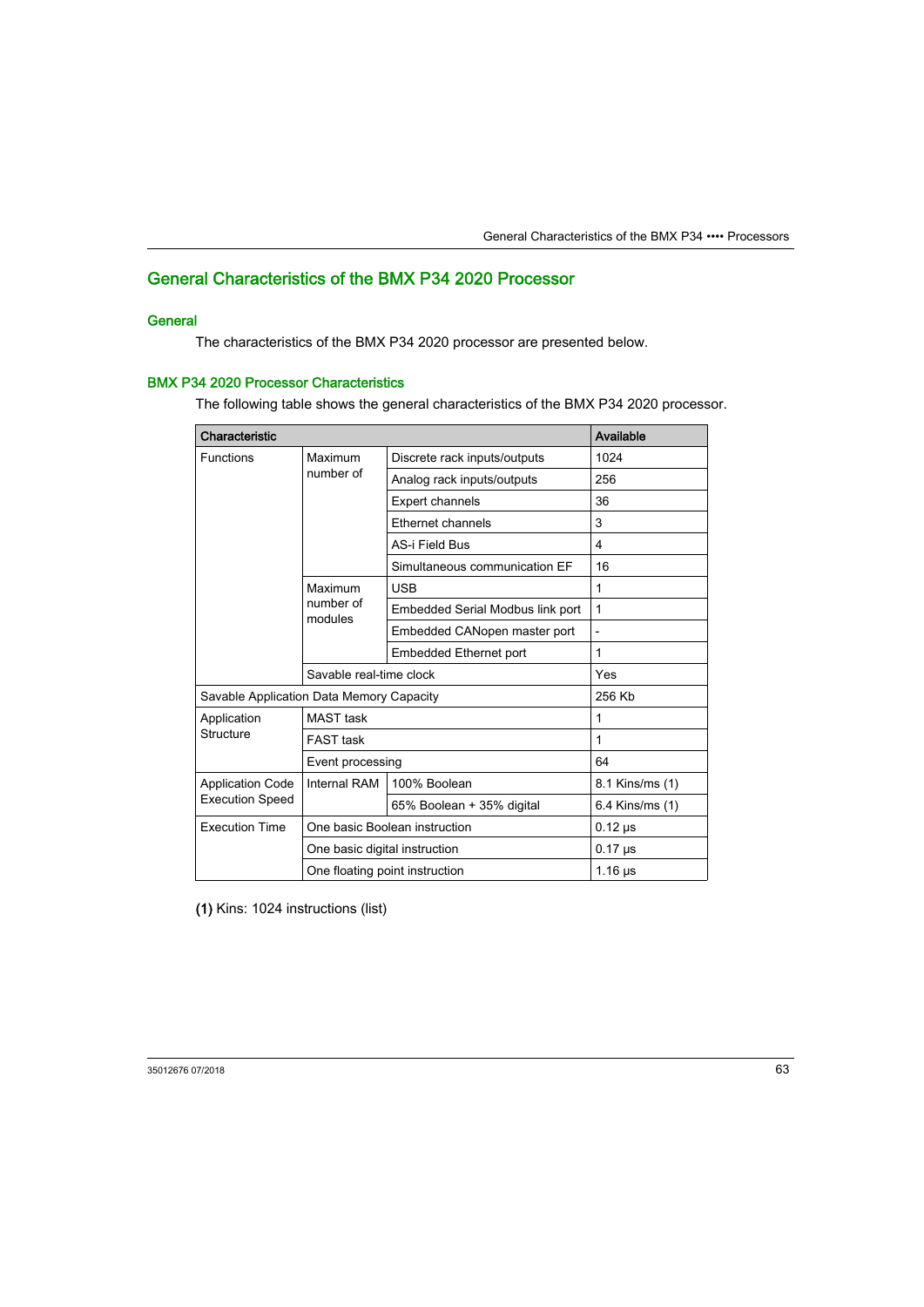# <span id="page-63-0"></span>General Characteristics of the BMX P34 2030/20302 Processor

### BMX P34 2030/20302 Processor Characteristics

The following table shows the general characteristics of the BMX P34 2030/20302 processor.

| Characteristic                                    | Available                      |                                  |                  |
|---------------------------------------------------|--------------------------------|----------------------------------|------------------|
| <b>Functions</b>                                  | Maximum                        | Discrete rack inputs/outputs     | 1024             |
|                                                   | number of                      | Analog rack inputs/outputs       | 256              |
|                                                   |                                | <b>Expert channels</b>           | 36               |
|                                                   |                                | Ethernet channels                | 3                |
|                                                   |                                | AS-i Field Bus                   | BMX P34 2030: 0  |
|                                                   |                                |                                  | BMX P34 20302: 4 |
|                                                   |                                | Simultaneous communication EF    | 16               |
|                                                   | Maximum                        | <b>USB</b>                       | 1                |
|                                                   | number of<br>modules           | Embedded Serial Modbus link port |                  |
|                                                   |                                | Embedded CANopen master port     | 1                |
|                                                   |                                | <b>Embedded Ethernet port</b>    | 1                |
| Savable real-time clock                           |                                |                                  | Yes              |
| Savable Application Data Memory Capacity          |                                |                                  | 256 Kb           |
| Application                                       | <b>MAST</b> task               |                                  | 1                |
| Structure                                         | <b>FAST</b> task               |                                  | 1                |
|                                                   | Event processing               |                                  | 64               |
| <b>Application Code</b><br><b>Execution Speed</b> | <b>Internal RAM</b>            | 100% Boolean                     | 8.1 Kins/ms (1)  |
|                                                   |                                | 65% Boolean + 35% digital        | 6.4 Kins/ms (1)  |
| <b>Execution Time</b>                             | One basic Boolean instruction  |                                  | $0.12 \,\mu s$   |
|                                                   | One basic digital instruction  |                                  | $0.17 \,\mu s$   |
|                                                   | One floating point instruction | $1.16 \,\mu s$                   |                  |

(1) Kins: 1024 instructions (list)

NOTE: Expert mode function is available for BMX P34 20302 processors.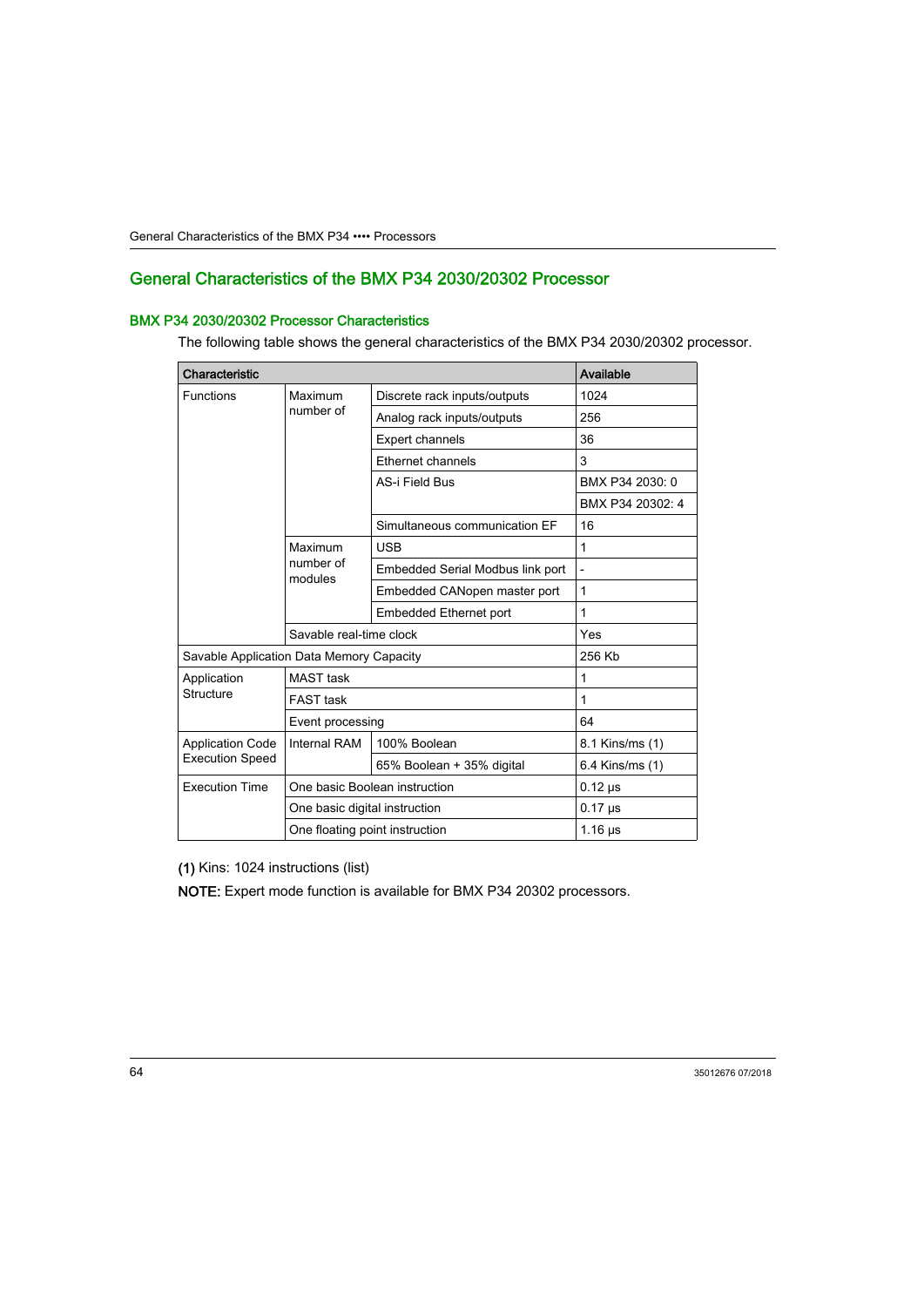# <span id="page-64-0"></span>Characteristics of the BMX P34 xxxxx Processor Memory

### **Introduction**

The following pages present the main characteristics of the BMX P34 ••••• processor memory.

## Size of Located Data

The following table shows maximum size of located data according to the type of processor:

| Type of<br><b>Objects</b>   | <b>Address</b>                  | Maximum Size for<br>the BMX P34 1000<br>Processor | Default Size for the<br><b>BMX P34 1000</b><br>Processor | Maximum Size for<br>the BMX $P34 20x0x$<br><b>Processors</b> | Default Size for the<br><b>BMX P34 20x0x</b><br><b>Processors</b> |
|-----------------------------|---------------------------------|---------------------------------------------------|----------------------------------------------------------|--------------------------------------------------------------|-------------------------------------------------------------------|
| Internal bits               | %Mi                             | 16250                                             | 256                                                      | 32634                                                        | 512                                                               |
| Input/Output<br><b>bits</b> | $\S$ Ir.m.c<br>$\text{SOr.m.c}$ | (1)                                               | (1)                                                      | (1)                                                          | (1)                                                               |
| System bits                 | 8S1                             | 128                                               | 128                                                      | 128                                                          | 128                                                               |
| Internal words              | %MWi                            | 32464                                             | 512                                                      | 32464                                                        | 1024                                                              |
| Constant<br>words           | %KWi                            | 32760                                             | 128                                                      | 32760                                                        | 256                                                               |
| System words                | %SWi                            | 168                                               | 168                                                      | 168                                                          | 168                                                               |

(1) Depends on the equipment configuration declared (input/output modules).

## Size of Non-Located Data

Non-located data is as follows:

- Elementary Data Types (EDT)
- Derived Data Types (DDT)
- DFB and FFB function block data.

## Size of Located and Non-Located Data

The total size of located and non-located data is limited to:

- 128 kilobytes for the BMX P34 1000 processor.
- 256 kilobytes for the BMX P34 20x0x processors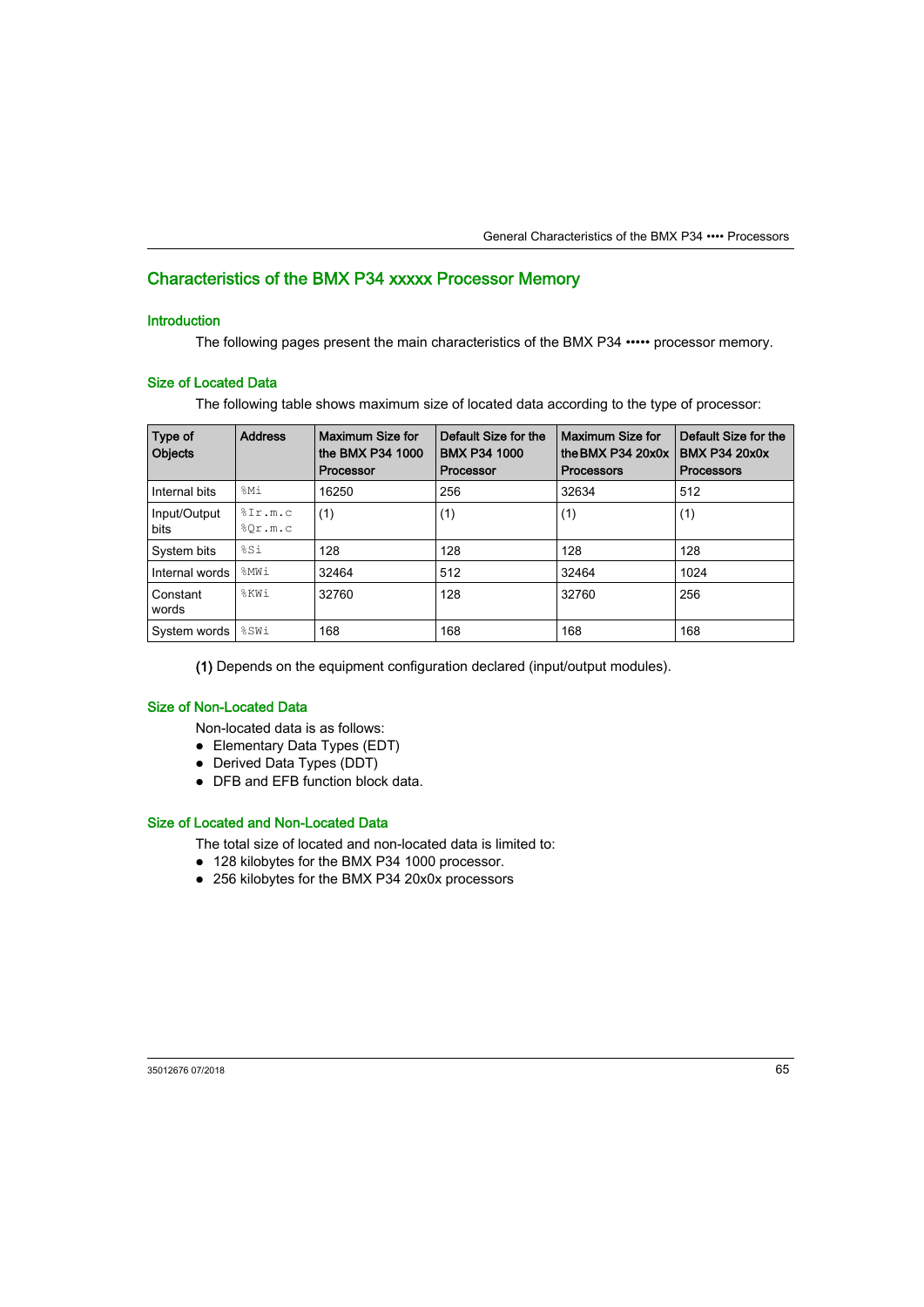### Size of Located Data in Case of State RAM

The following table shows maximum and default size of located data in case of State RAM configuration according to the type of processor.

| Type of<br><b>Objects</b>             | <b>Address</b> | <b>BMX P34 1000 V2.40 Processor</b> |                     | BMX P34 2000, 20102, 2020, 20302<br>Processors (all V2.40) |                     |
|---------------------------------------|----------------|-------------------------------------|---------------------|------------------------------------------------------------|---------------------|
|                                       |                | <b>Maximum Size</b>                 | <b>Default Size</b> | <b>Maximum Size</b>                                        | <b>Default Size</b> |
| output bits<br>and internal<br>bits   | $-M (0x)$      | 32765                               | 752                 | 65530                                                      | 1504                |
| input bits and<br>internal bits       | $\SI$ (1x)     | 32765                               | 752                 | 65530                                                      | 1504                |
| input words<br>and internal<br>words  | $\SIW$ (3x)    | 32765                               | 256                 | 65530                                                      | 512                 |
| output words<br>and internal<br>words | (4x)<br>%MW    | 32765                               | 256                 | 65530                                                      | 512                 |

NOTE: To use State RAM configuration you need Unity Pro 6.1 or later and Modicon M340 firmware 2.4 or later.

NOTE: When changing the processor type from a BMX P34 2xxx to a BMX P34 1000, remove the unavailble features (DFBs, EFBs...) in the sections and in the data editor too (Purge Unused FB Instances, Purge Unused Types, Purge Unused Private Data Instance if needed). Otherwise the application can't be built.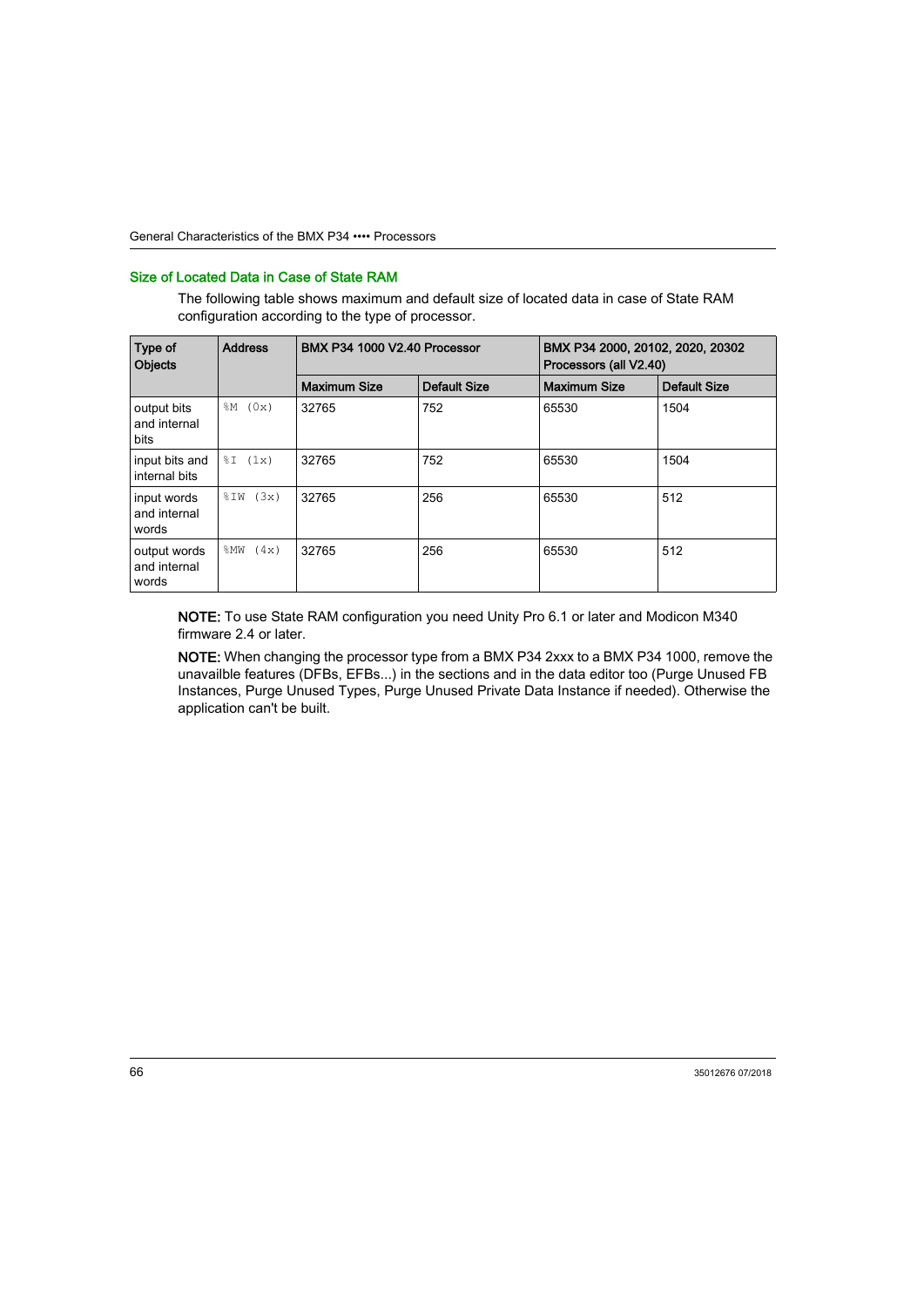# <span id="page-66-0"></span>**Chapter 7** Installation of BMX P34 xxxx Processors

# Subject of this Section

This section deals with the installation of BMX P34 •••• processors and memory extension cards.

## What Is in This Chapter?

This chapter contains the following topics:

| <b>Topic</b>                              | Page |
|-------------------------------------------|------|
| <b>Fitting of Processors</b>              | 68   |
| Memory Cards for BMX P34 xxxxx Processors |      |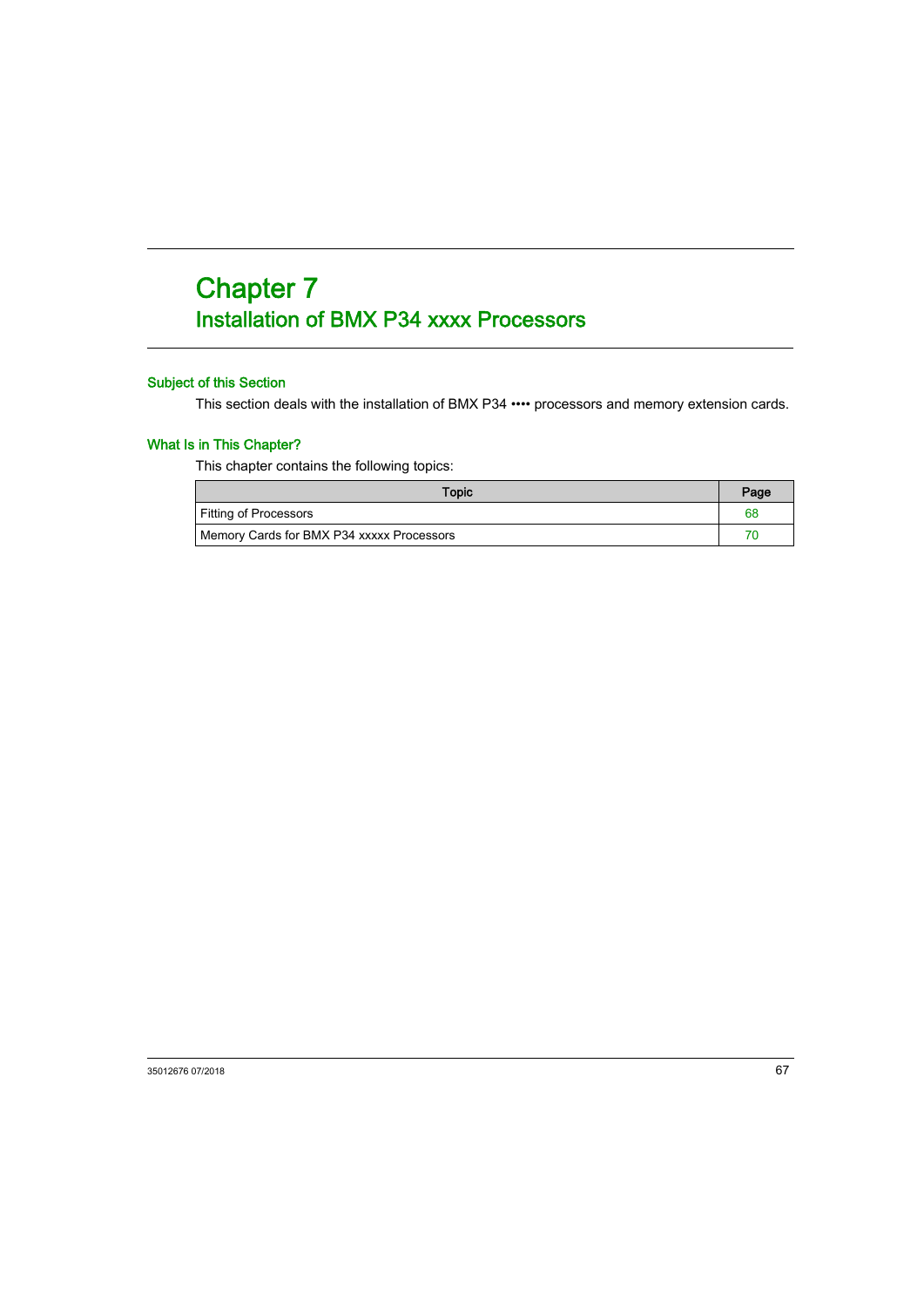# <span id="page-67-0"></span>Fitting of Processors

### At a Glance

BMX P34 xxxxx processors are powered by the rack bus.

Fitting operations (installation, assembly, and disassembly) are described below.

#### Installation Precautions

A BMX P34 xxxxx processor is always installed on the rack in slot marked 00.

Before installing a module, you must take off the protective cap from the module connector located on the rack.

# **A DANGER**

## HAZARD OF ELECTRIC SHOCK

Disconnect all power sources before installing the processor.

Failure to follow these instructions will result in death or serious injury.

#### **Installation**

The following illustration shows a BMX P34 2010 processor mounted on a BMX XBP 0800 rack:



The following table describes the different elements which make up the assembly below.

| <b>Number</b> | <b>Description</b> |
|---------------|--------------------|
|               | Processor          |
|               | Standard rack      |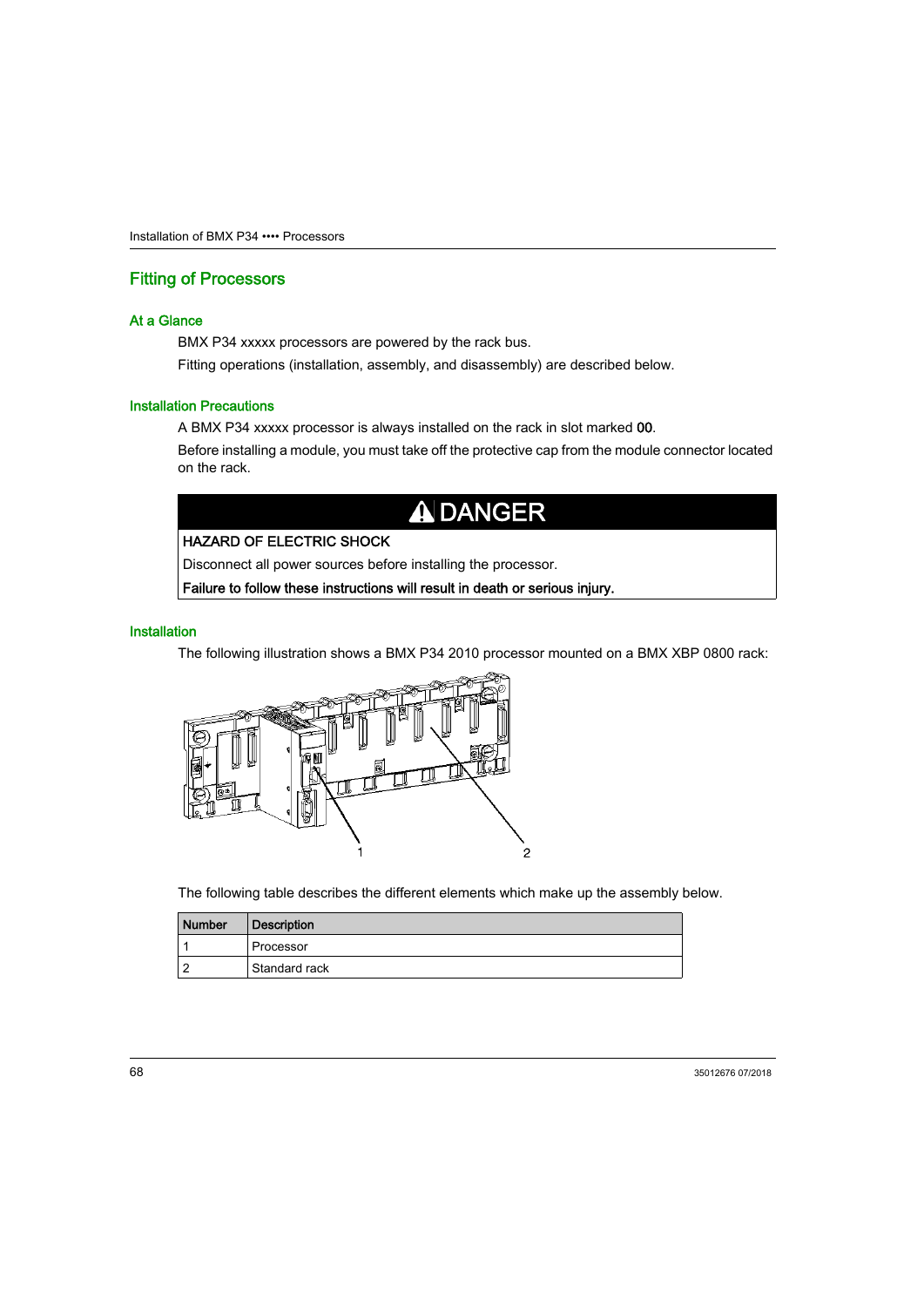# Installing the Processor on the Rack

The following table presents the procedure for installing a processor on a rack.

| <b>Step</b>                                                                                                                                                  | Action                                                                                                                                                                                                                                | <b>Illustration</b>                                 |  |  |  |  |
|--------------------------------------------------------------------------------------------------------------------------------------------------------------|---------------------------------------------------------------------------------------------------------------------------------------------------------------------------------------------------------------------------------------|-----------------------------------------------------|--|--|--|--|
| A WARNING                                                                                                                                                    |                                                                                                                                                                                                                                       |                                                     |  |  |  |  |
| UNEXPECTED EQUIPMENT OPERATION                                                                                                                               |                                                                                                                                                                                                                                       |                                                     |  |  |  |  |
| Ensure that the correct memory card is installed before plugging a new processor on the rack. An<br>incorrect card could lead to unexpected system behavior. |                                                                                                                                                                                                                                       |                                                     |  |  |  |  |
|                                                                                                                                                              | Refer to \$SW97 to check the status of the card.                                                                                                                                                                                      |                                                     |  |  |  |  |
| Failure to follow these instructions can result in death, serious injury, or equipment damage.                                                               |                                                                                                                                                                                                                                       |                                                     |  |  |  |  |
| 1                                                                                                                                                            | Verify that power is OFF and make<br>sure that the memory card is correct.                                                                                                                                                            | The following illustration describes steps 1 and 2: |  |  |  |  |
| 2                                                                                                                                                            | Position the locating pins situated at<br>the rear of the module (on the bottom<br>part) in the corresponding slots in the<br>rack.<br>Note: Before positioning the pins,<br>make sure that you have removed the<br>protective cover. |                                                     |  |  |  |  |
| 3                                                                                                                                                            | Swivel the module towards the top of<br>the rack so that the module sits flush<br>with the back of the rack. It is now set<br>in position.                                                                                            |                                                     |  |  |  |  |
| 4                                                                                                                                                            | Tighten the safety screw to ensure that<br>the module is held in place on the rack.<br>Tightening torque: Max. 1.5 N.m                                                                                                                | The following illustration describes step 3:        |  |  |  |  |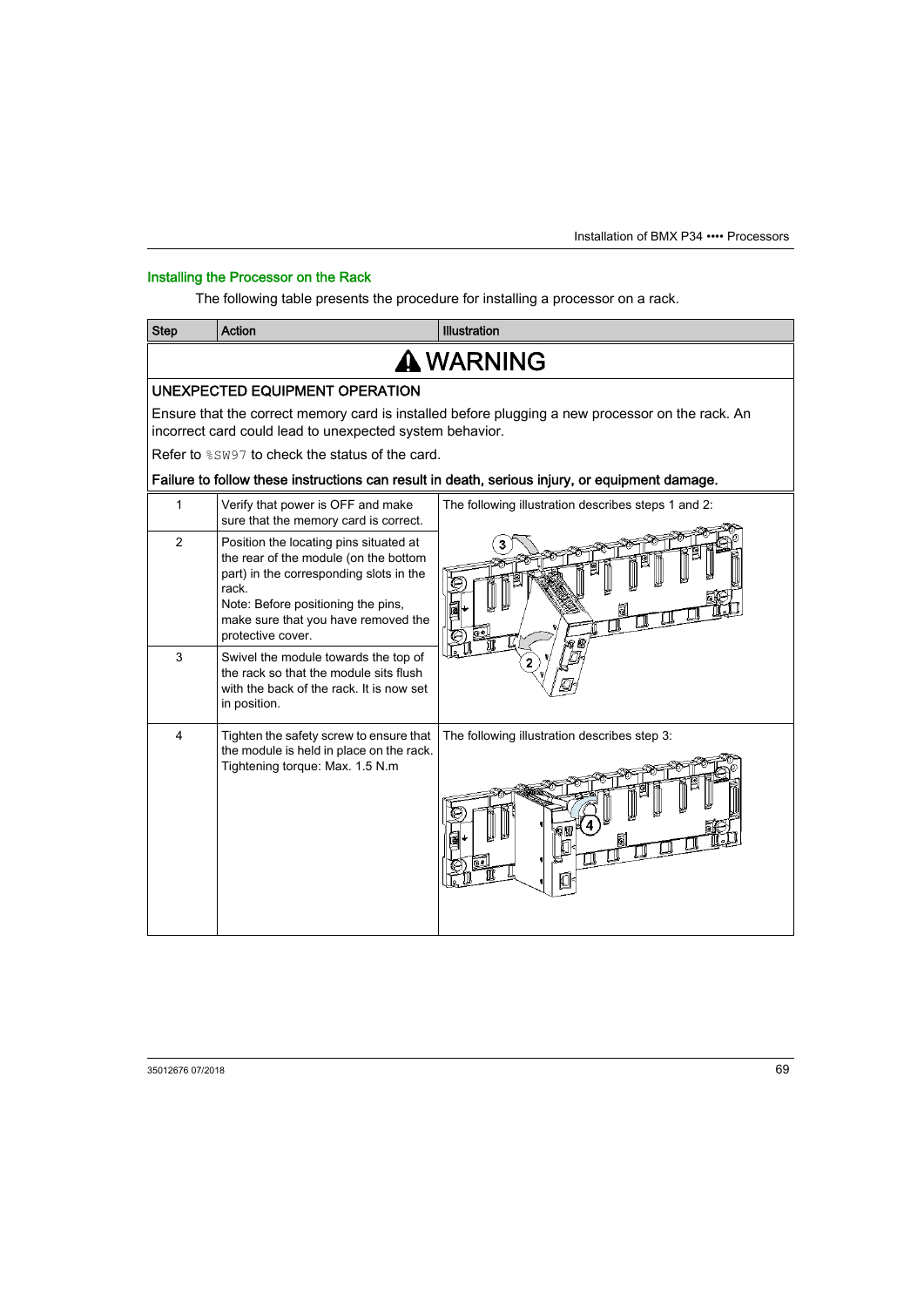# <span id="page-69-0"></span>Memory Cards for BMX P34 xxxxx Processors

## **General**

All BMX P34 •••• processors require a memory card.

### Memory Card Slot

The following illustration shows the memory card slot on a BMX P34 •••• processor with a protective cover in place:



# **A WARNING**

## UNEXPECTED EQUIPMENT OPERATION

Ensure that the protective cover is closed when the processor is running to maintain enclosure environmental ratings.

Failure to follow these instructions can result in death, serious injury, or equipment damage.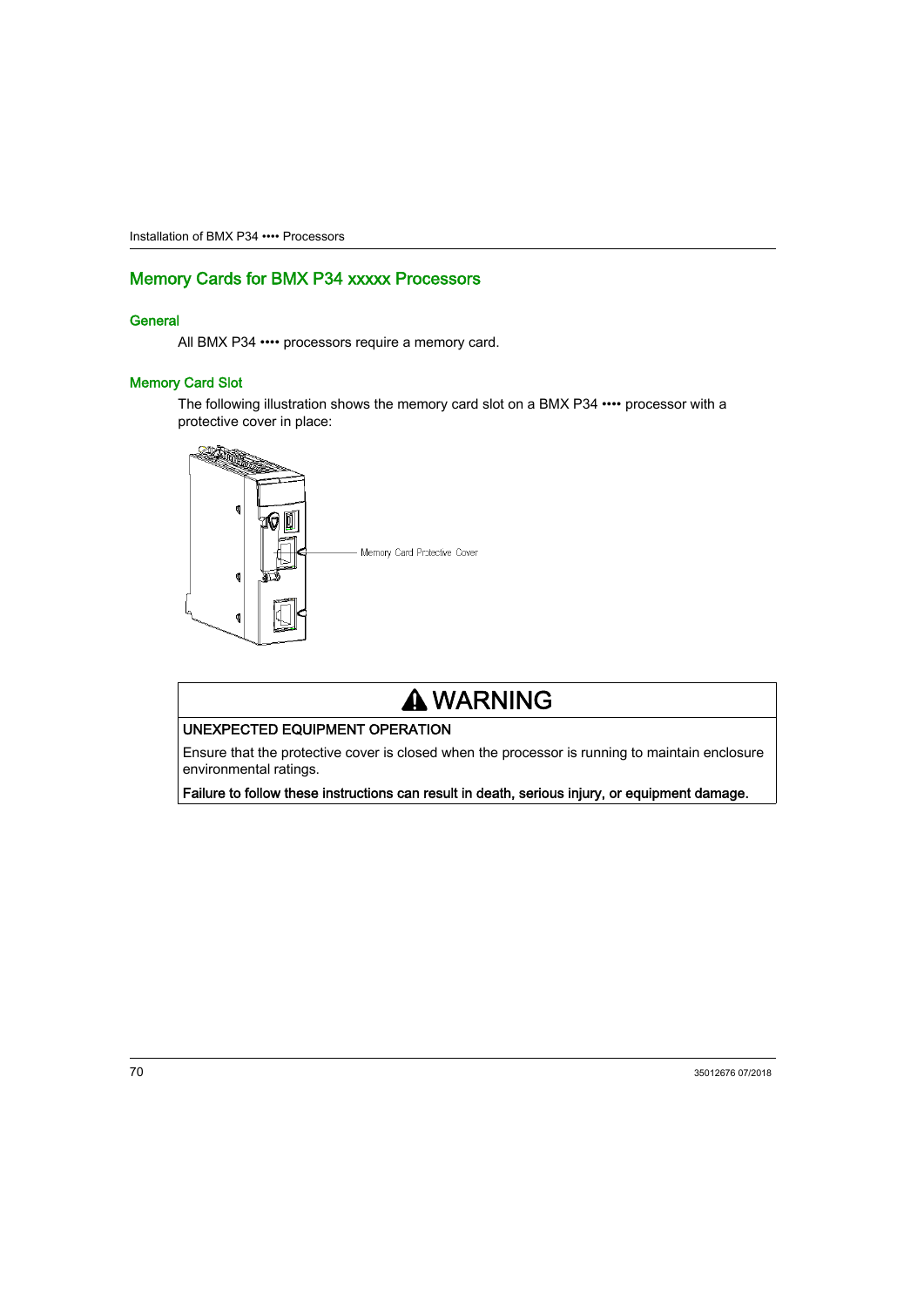### Memory Card Description

Only Schneider memory cards are compatible with BMX P34 •••• processors.

Schneider memory cards use Flash technology and do not require a battery. These cards can support about 100,000 write/delete cycles (typical).

Three models of memory card are available:

- The BMX RMS 008MP card, used to save application and Web pages.
- The BMX RMS 008MPF card, used to save applications and Web pages as well as to store user files created by the application with the file management function blocks (or files transferred through FTP). The available size for user files in the file system partition is 8 MB (Data Storage area).
- The BMX RMS 128MPF card, used to save applications and Web pages as well as to store user files created by the application with the file management function blocks (or files transferred through FTP). The available size for user files in the file system partition is 128 MB (Data Storage area).

NOTE: The web pages are Schneider Electric pages and cannot be modified.

NOTE: The BMX RMS 008MP card is supplied with each processor, the other ones must be ordered separately.

#### Memory Card Characteristics

The following table shows the main characteristics of the memory cards.

| <b>Memory Card Reference</b> | <b>Application Storage</b> | Data Storage |
|------------------------------|----------------------------|--------------|
| BMX RMS 008MP                | Yes                        | No           |
| BMX RMS 008MPF               | Yes                        | 8 MB         |
| <b>BMX RMS 128MPF</b>        | Yes                        | 128 MB       |

NOTE: The size shown above for the Data Storage area is the maximum recommended size for user files, although file storage is still possible until the global file system partition is full. The risk of going over this recommended maximum is that sufficient free space may not be available for a firmware upgrade, in this case it would be necessary to delete some user files.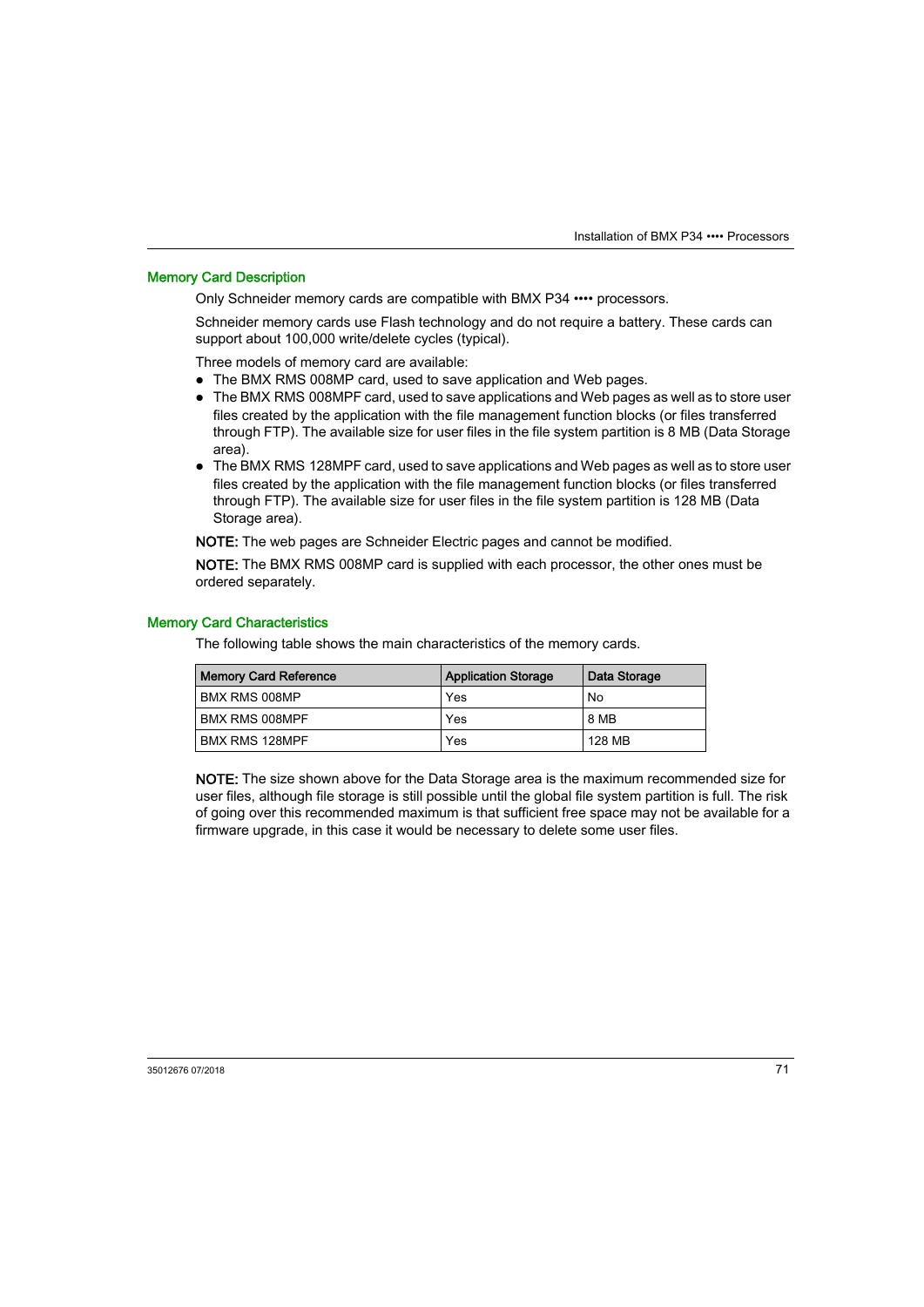The compatibility of the two memory cards is as follows:

- BMX RMS 008MP card compatible with all processors.
- BMX RMS 008MPF and BMX RMS 128MPF cards compatible with the following processors:
	- $\circ$  BMX P34 2000.
	- BMX P34 2010,
	- BMX P34 20102,
	- BMX P34 2020,
	- BMX P34 2030,
	- BMX P34 20302.

NOTE: The memory card is formatted for use with Schneider Electric products. Do not attempt to use or format the card in any other tool. Doing so will prevent program and data transfer usage in a Modicon M340 PLC.

NOTE: For further information about the memory structure of the memory cards, see the Memory Structure of Modicon M340 PLCs (see Unity Pro, Program Languages and Structure, Reference Manual ) page.

NOTE: For further information about Ethernet services provided by memory cards, see the Modicon M340 Memory cards (see Modicon M340 for Ethernet, Communications Modules and Processors, User Manual) page in the Ethernet Communication part.

### Memory Card Access LED

A memory card access LED is included on all Modicon M340 processors. This LED informs the user of the memory card's status for its removal.

The following illustration shows the physical location of the memory card access LED:

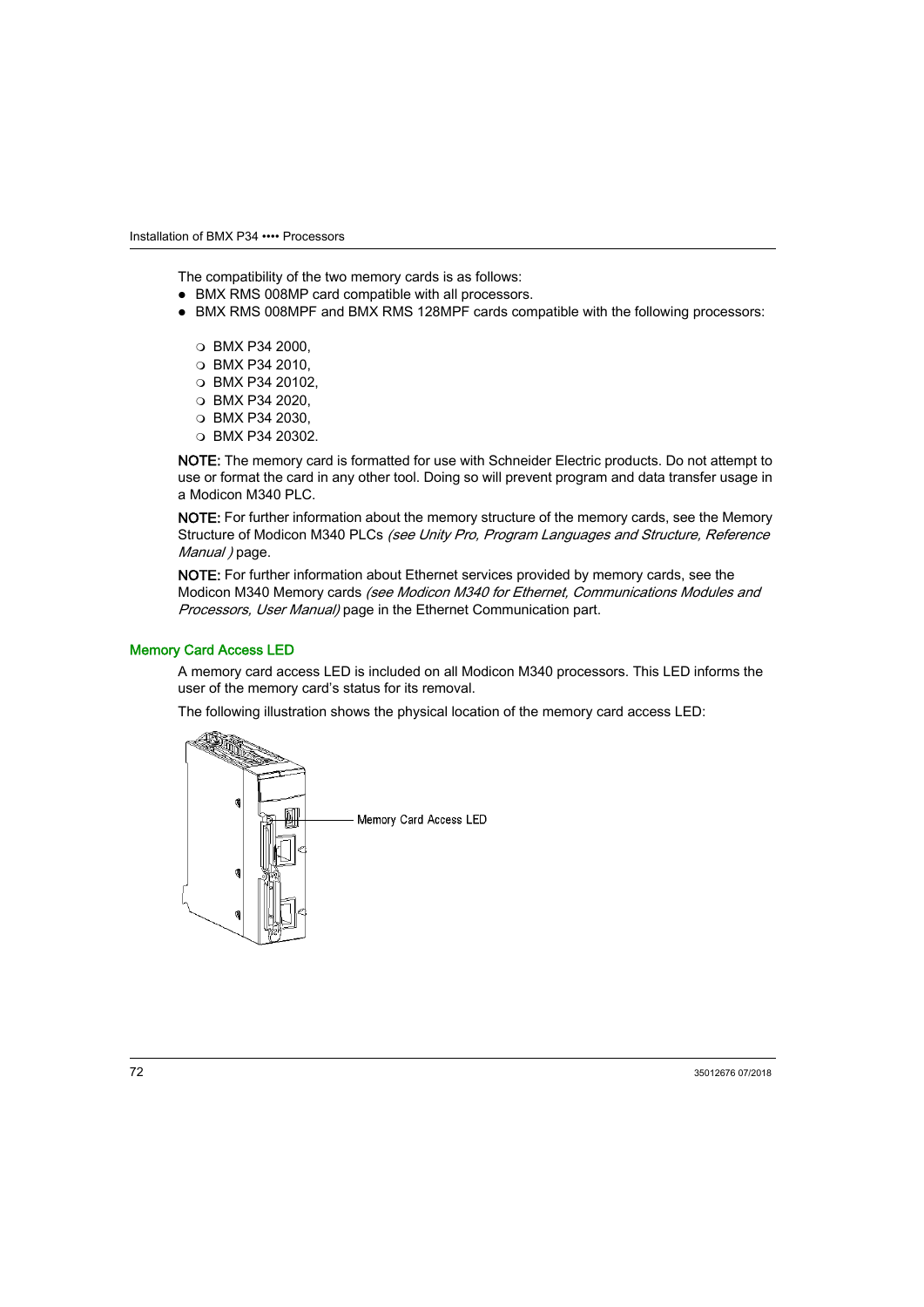This LED is green and has several different states:

- On: the card is recognized and the processor has access to it,
- Flashing: the LED goes off each time the processor accesses it and comes on again at the end of access,
- Off: the card may be removed as the processor has no access to it.

**NOTE:** A rising edge on the bit  $\frac{1}{6}$  s finishes the current actions, disables access to the card, then switches off the CARDAC LED. As soon as this LED is off, the card can be removed.

NOTE: The memory card access LED is only visible if the cover is open.

NOTE: The red CARDERR LED shows that either the memory card is in error or the memorized application is different from the one processed by the processor. It is located near the top of the processor front panel.

#### LED States on Power Cycle

The following table presents the different states of the PLC, memory card access LED and CARDERR LED on a power cycle or a PLC reset.

|                                              | PLC/memory card<br>behavior                                                         | <b>PLC</b> state | <b>Memory</b><br>card access<br><b>LED</b>   | <b>CARDERR</b><br><b>LED</b>                 |
|----------------------------------------------|-------------------------------------------------------------------------------------|------------------|----------------------------------------------|----------------------------------------------|
| No memory card                               | $\overline{a}$                                                                      | No configuration | <b>OFF</b>                                   | <b>ON</b>                                    |
| Memory card not OK                           | $\overline{a}$                                                                      | No configuration | OFF                                          | <b>ON</b>                                    |
| Memory card without<br>project               | $\overline{a}$                                                                      | No configuration | ON                                           | ON                                           |
| Memory card with a<br>non-compatible project |                                                                                     | No configuration | ON                                           | ON                                           |
| Memory card with a<br>compatible project     | Error detected<br>when the restore<br>project from<br>memory card to<br>the PLC RAM | No configuration | Flashing<br>during<br>transfer<br>Finally ON | ON                                           |
| Memory card with a<br>compatible project     | No Error when the<br>restore project<br>from memory card<br>to the PLC RAM          |                  | Flashing<br>during<br>transfer<br>Finally ON | ON durring<br>transfer<br><b>Finally OFF</b> |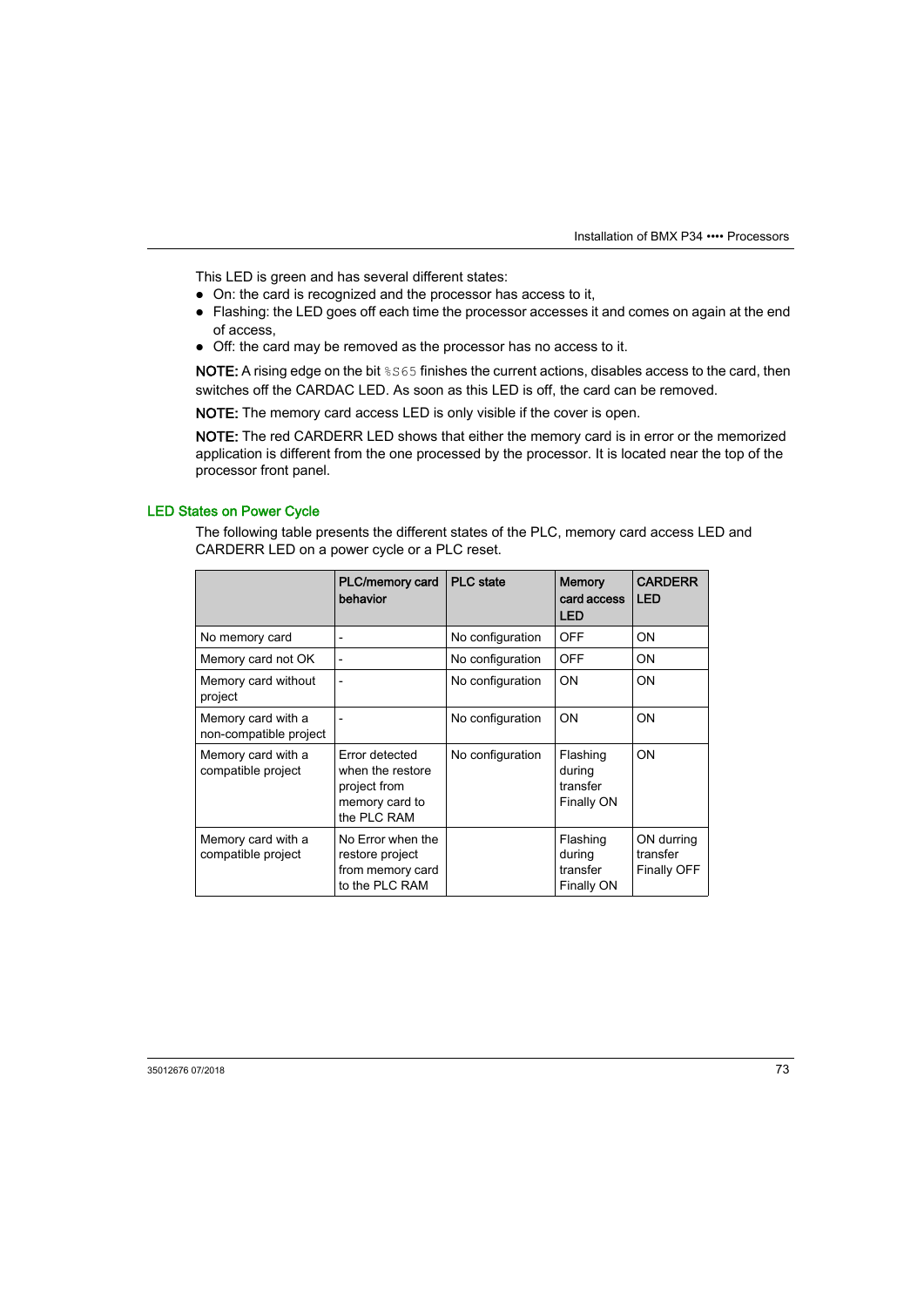#### Memory Card Insertion Procedure

The following illustration shows the procedure for inserting a memory card into a BMX P34 •••• processor.

| <b>Step</b>    | <b>Description</b>                                                                                                                                                                                          | Illustration                                                                                   |  |
|----------------|-------------------------------------------------------------------------------------------------------------------------------------------------------------------------------------------------------------|------------------------------------------------------------------------------------------------|--|
|                | A WARNING                                                                                                                                                                                                   |                                                                                                |  |
|                | UNEXPECTED EQUIPMENT OPERATION                                                                                                                                                                              |                                                                                                |  |
|                | Ensure that the correct memory card is installed before plugging a new processor on the rack. An<br>incorrect card could lead to unexpected system behavior.                                                |                                                                                                |  |
|                | Refer to $\frac{1}{6}$ SW97 to check the status of the card.                                                                                                                                                |                                                                                                |  |
|                |                                                                                                                                                                                                             | Failure to follow these instructions can result in death, serious injury, or equipment damage. |  |
| 1              | Open the processor's protective cover by<br>pulling the cover towards you.                                                                                                                                  | Opening the cover:                                                                             |  |
| $\overline{2}$ | Insert the memory card into its slot by<br>pushing it right in.<br>Result: The card should now be clipped<br>into its slot.<br>Note: Insertion of the memory card does<br>not force an application restore. | Inserting the memory card:                                                                     |  |
| 3              | Close the memory card protective cover.                                                                                                                                                                     |                                                                                                |  |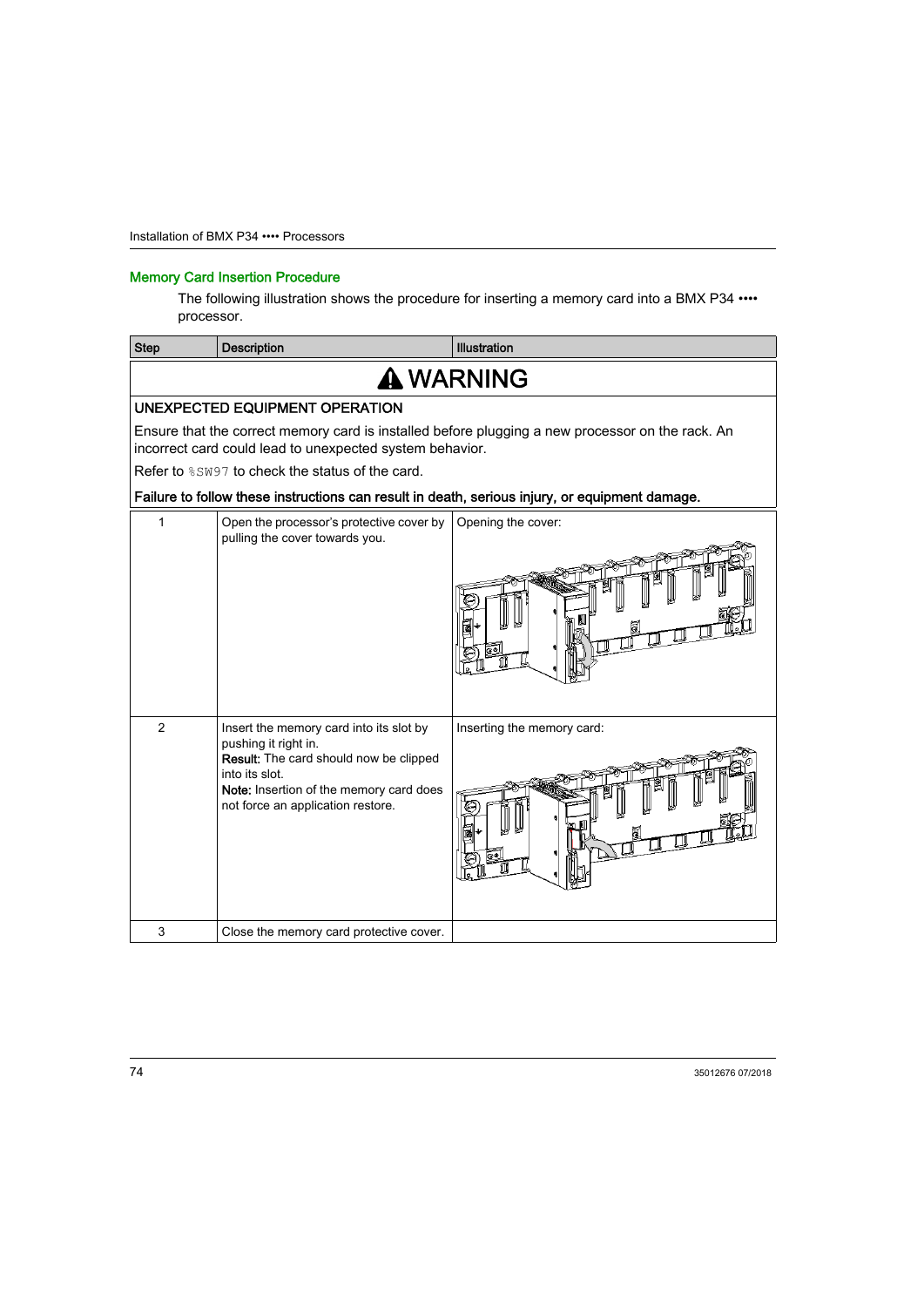#### Memory Card Removal Procedure

Before removing a memory card, a rising edge on bit %S65 has to be generated to ensure the information consistency. When the CARDAC LED is off, then it is possible to extract the card. There is a risk of inconsistency or loss of data if the extraction is done without the management of the bit %S65. The following illustration shows the procedure for removing a memory card from a BMX P34 •••• processor.

| <b>Step</b>    | <b>Description</b>                                                                                                      | Illustration                         |
|----------------|-------------------------------------------------------------------------------------------------------------------------|--------------------------------------|
| 1              | Open the processor's protective cover by<br>pulling the cover towards you.                                              | Opening the cover:                   |
| $\overline{2}$ | Push the memory card in its slot.<br>Result: The card should unclip from its slot.                                      | Pushing the memory card in its slot: |
| $\mathsf 3$    | Remove the card from its slot.<br>Note: The CARDERR LED is on when the<br>memory card is removed from the<br>processor. | Removing the memory card:            |
| 4              | Close the protective cover.                                                                                             |                                      |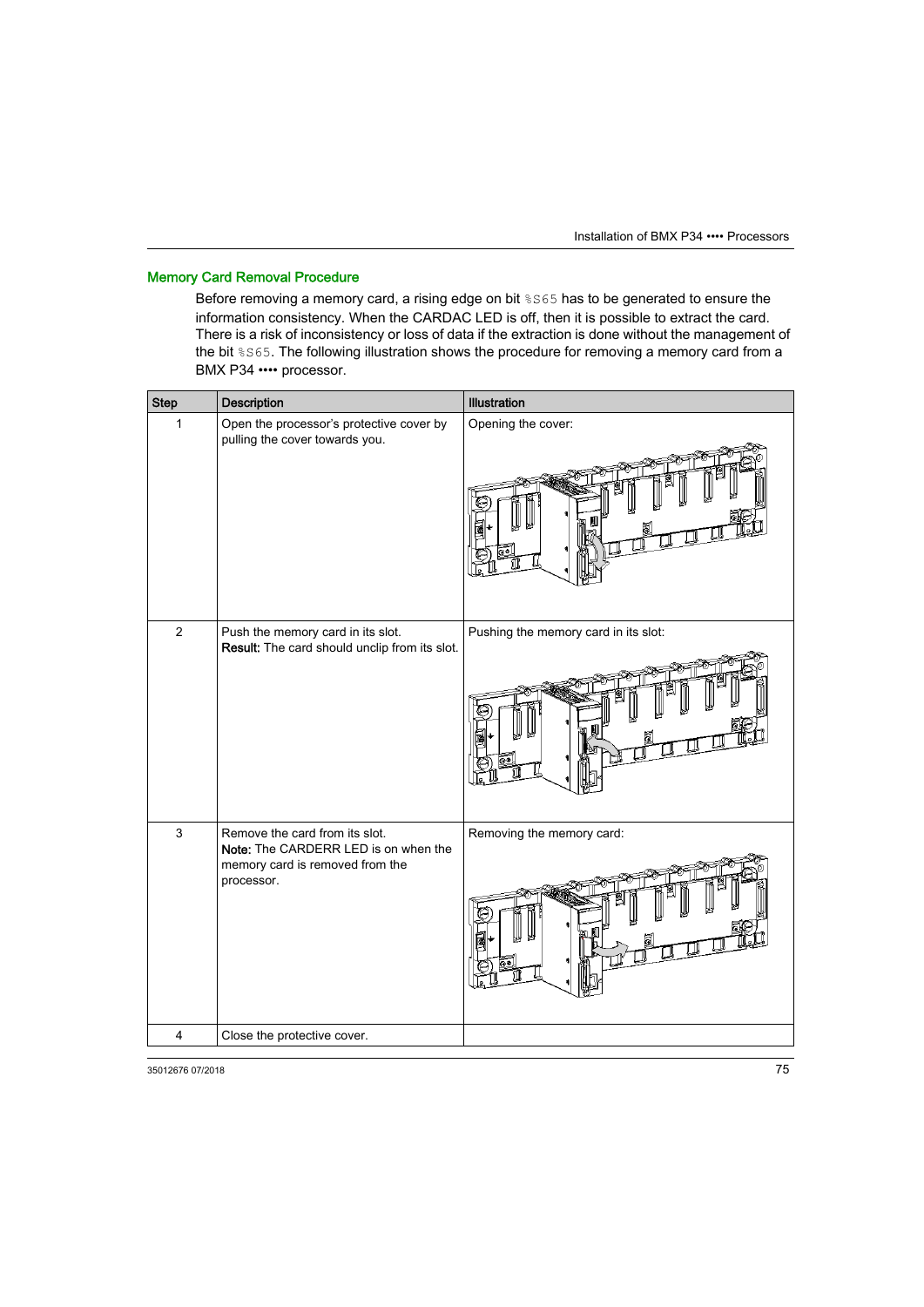#### Update an Application

Before removing a memory card, a rising edge on bit %S65 has to be generated to ensure the information consistency. When the CARDAC LED is off, then it is possible to extract the card. There is a risk of inconsistency or loss of data if the extraction is done without the management of the bit %S65.The following table shows the procedure for updating an application in a processor using a master memory card.

| <b>Step</b> | <b>Description</b>                                                                                       |
|-------------|----------------------------------------------------------------------------------------------------------|
| 1           | Put the PLC in STOP.                                                                                     |
| 2           | Set bit \$\$65 to 1 and check that the CARDAC LED is off.                                                |
| 3           | Remove the currently used memory card, which includes the old application.                               |
| 4           | Insert the master memory card in the the processor.                                                      |
| 5           | Press the RESET button on the power supply.<br>Result: the new application is transferd to internal RAM. |
| 6           | Remove the master memory card.                                                                           |
| 7           | Insert the memory card with the old application in the the processor.                                    |
| 8           | Do a backup command.                                                                                     |
| 9           | Put the PLC in RUN mode.                                                                                 |

#### Protect an Application

%SW146-147: those 2 system words contain the unique SD card serial number (32bits). If there is not an SD card or an unrecognized SD card, the 2 system words are set to 0. This information can be used to protect an application against duplication: the application is able to check the value of serial number and can go to halt (or other convenient action) if it is different from the initial one. Thus, this application cannot run on a different SD card.

With Unity Pro, the application must be read-protected. To do that, uncheck the Upload information in the Project settings.

NOTE: to enforce the protection, you can encrypt the value of the serial number used in the comparison.

NOTE: the complete SD card identification comprises several parameters including the product serial number (32bits).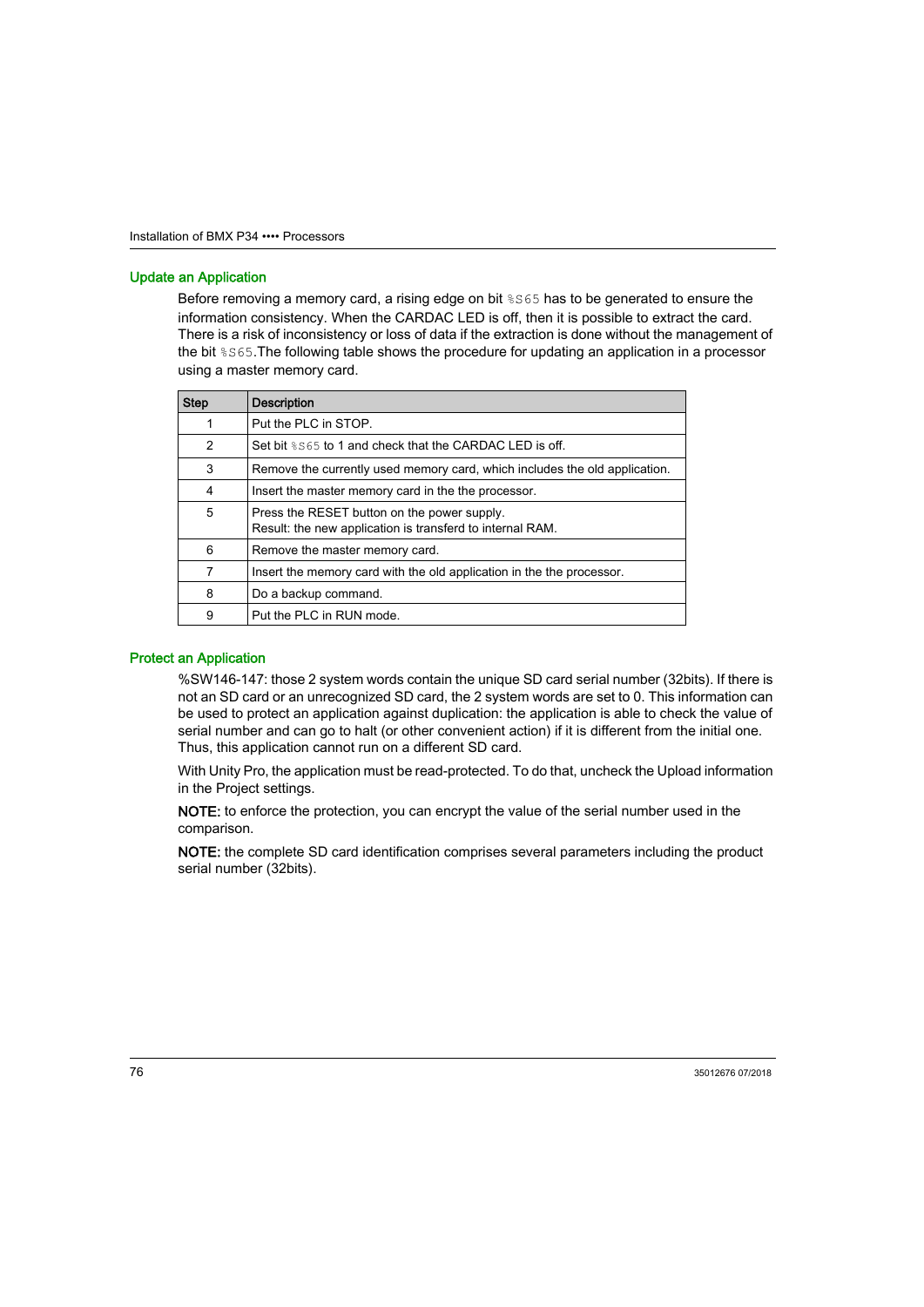#### **Precautions**

To keep the memory card in normal working order, the following precautions should be taken:

- Avoid removing the memory card from its slot when the processor is accessing it (green access LED on or flashing).
- Avoid touching the memory card connectors.
- $\bullet$  Keep the memory card away from electrostatic and electromagnetic sources as well as heat, sunlight, water, and moisture.
- Avoid impacts to the memory card.
- Before sending a memory card by post, check the postal service's security policy. In some countries the postal service exposes mail to high levels of radiation, as a security measure. These high levels of radiation may erase the contents of the memory card and render it unusable.
- If a card is extracted without generating a rising edge of the bit  $8565$  and without checking that the CARDAC LED is off, there is a risk of loss of data (file, application).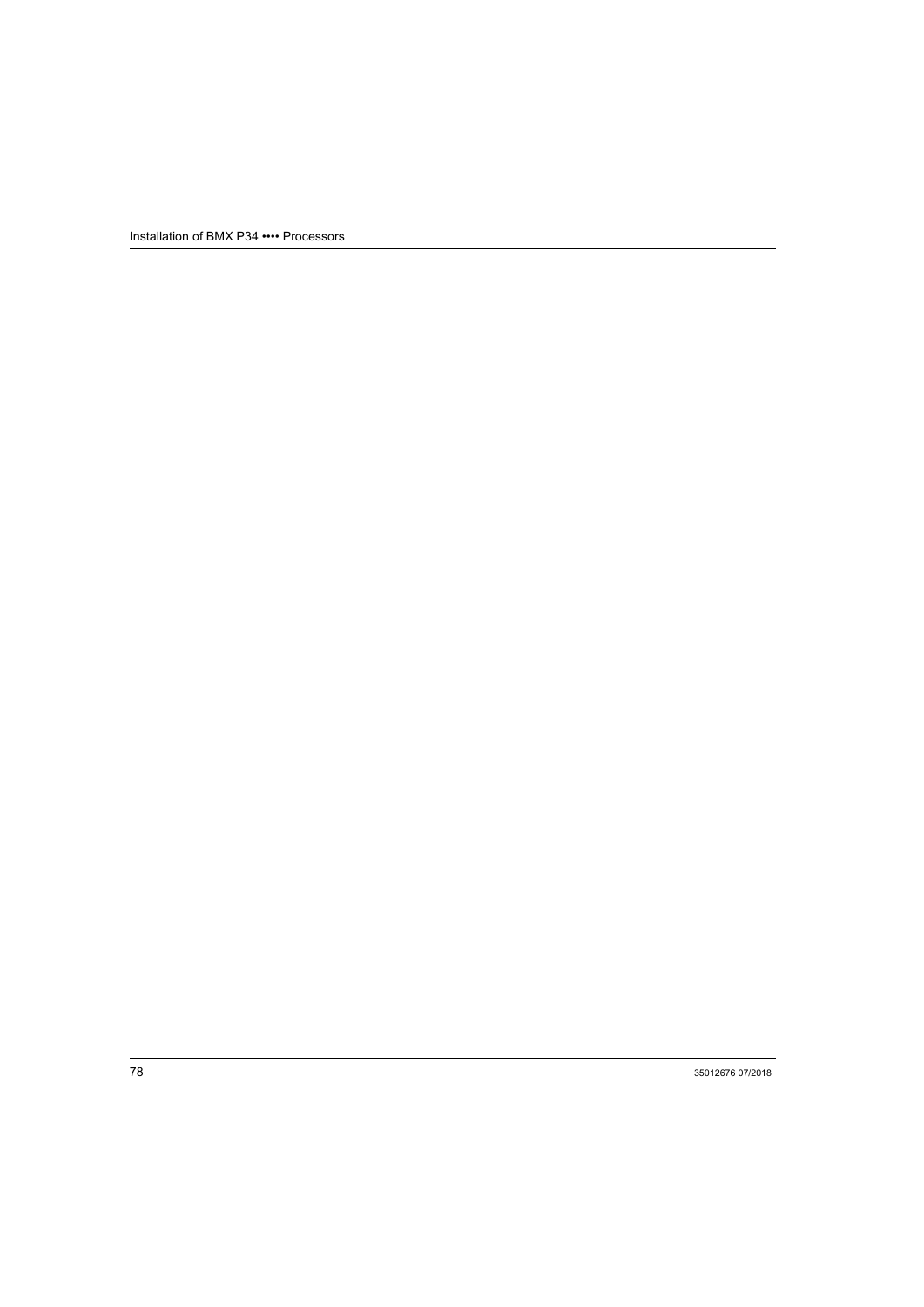# <span id="page-78-0"></span>**Chapter 8** BMX P34 xxxx Processors Diagnostics

#### Subject of this Section

This section deals with BMX P34 •••• processors' diagnostics.

### What Is in This Chapter?

This chapter contains the following topics:

| Topic                                                | Page |
|------------------------------------------------------|------|
| Display                                              | 80   |
| Searching for Errors Using the Processor Status LEDs | 85   |
| <b>Blocking Errors</b>                               | 86   |
| Non-Blocking Errors                                  | 88   |
| Processor or System Errors                           | 90   |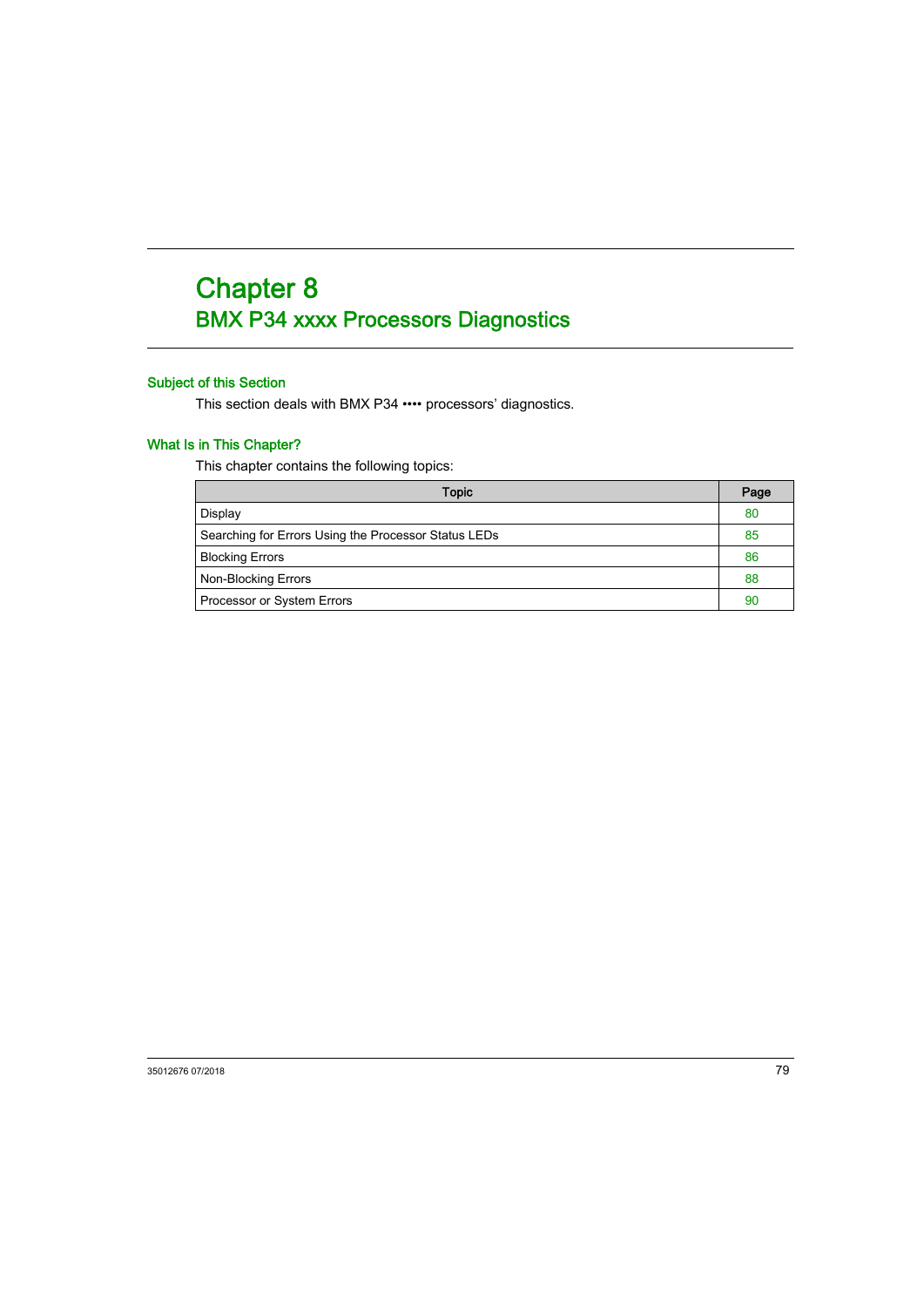### <span id="page-79-1"></span><span id="page-79-0"></span>**Display**

#### **Introduction**

There are several LEDs available on the front panel of each processor, enabling rapid diagnosis of the PLC status.

These LEDs provide information on:

- PLC functioning
- the memory card
- communication with the modules
- serial communication
- communication on the CANopen network
- communication on the Ethernet network

#### **Illustration**

The following diagram shows the physical location of the LEDs on the front panel of a BMX P34 ••••• processor:



#### BMX P34 1000/2000 Processors LEDs

The following diagram shows the diagnostic LEDs on the BMX P34 1000/2000 processors:

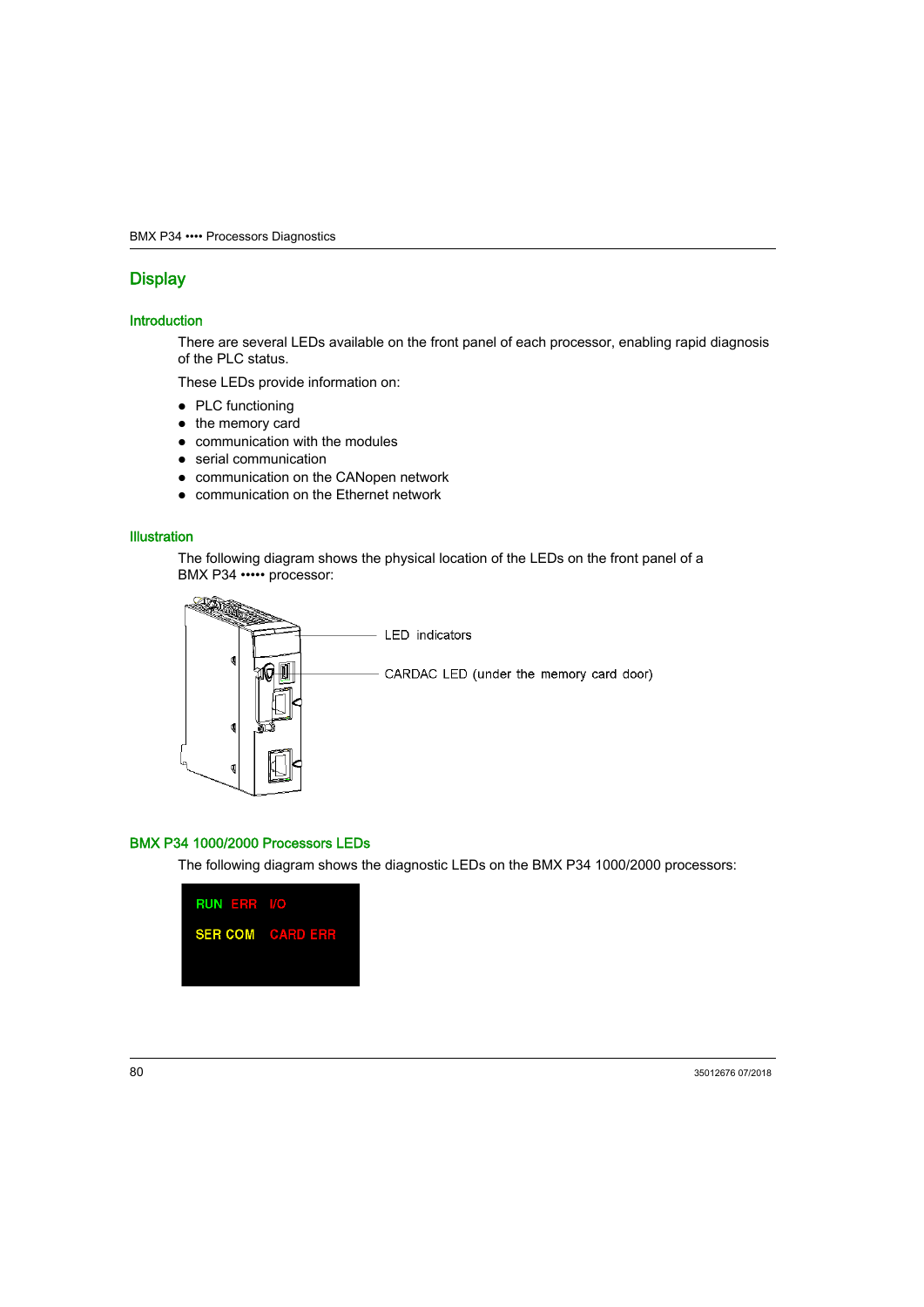#### BMX P34 2010 Processor LEDs

The following diagram shows the diagnostic LEDs on the BMX P34 2010 processor:

| <b>RUN ERR I/O</b><br><b>CAN RUN CAN ERR</b><br><b>SER COM CARD ERR</b> |  |
|-------------------------------------------------------------------------|--|
|                                                                         |  |

#### BMX P34 2020 Processor LEDs

The following diagram shows the diagnostic LEDs on the BMX P34 2020 processor. Note that two displays exist, depending on whether you are using V1 or V2 (or greater) of the processor.



#### BMX P34 2030 Processor LEDs

The following diagram shows the diagnostic LEDs on the BMX P34 2030 processor. Note that two displays exist, depending on whether you are using V1 or V2 (or greater) of the processor.

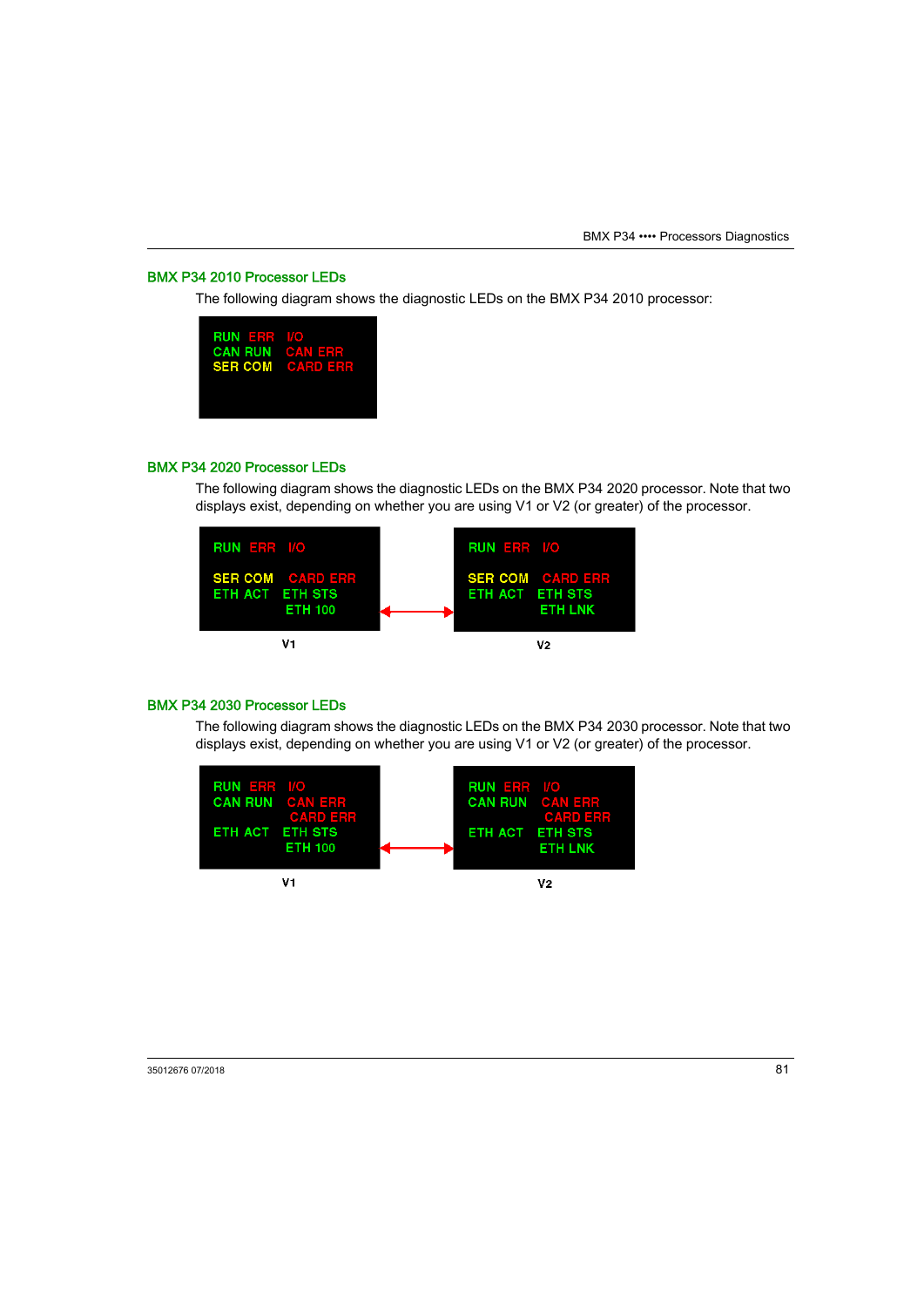#### Memory Card Access LED

There is also a memory card access LED [\(see](#page-71-0) page  $72$ ) on each BMX P34 ••••• processor.

#### **Description**

The following table describes the meaning of RUN, ERR, I/O, SER COM, CARDERR, CAN RUN, CAN ERR, ETH STS and CARDAC LED on the front panel.

| Label                                                                                                                                                                        | Pattern                                                        | Indication                                                                                                                     |
|------------------------------------------------------------------------------------------------------------------------------------------------------------------------------|----------------------------------------------------------------|--------------------------------------------------------------------------------------------------------------------------------|
| RUN (green): operational<br>state                                                                                                                                            | on                                                             | PLC functioning normally, program running                                                                                      |
|                                                                                                                                                                              | flashing                                                       | PLC in STOP mode or blocked by a software detected error                                                                       |
|                                                                                                                                                                              | off                                                            | PLC not configured (absent, invalid, or incompatible application)                                                              |
| ERR (red): detected error                                                                                                                                                    | on                                                             | Processor or system detected error                                                                                             |
|                                                                                                                                                                              | flashing                                                       | PLC not configured (absent, invalid or incompatible application)<br>PLC blocked by a software detected error                   |
|                                                                                                                                                                              | off                                                            | Normal status (no internal detected errors)                                                                                    |
| I/O (red): input/output<br>status                                                                                                                                            | on                                                             | Input/output detected error originating from a module or channel<br>Configuration detected error                               |
|                                                                                                                                                                              | off                                                            | Normal status (no internal detected errors)                                                                                    |
| SER COM (yellow): serial<br>data status                                                                                                                                      | flashing                                                       | Data exchange on the serial connection in progress (receiving or<br>sending)                                                   |
|                                                                                                                                                                              | off                                                            | No data exchange on the serial connection                                                                                      |
| CARDERR (red): memory<br>card detected error<br>For further information, see<br>project backup<br>management for<br>Modicon M340 PLCs<br>(see Unity Pro, Operating<br>Modes) | on                                                             | Memory card absent<br>Memory card not recognized<br>Memory card content differs from the application saved in the<br>processor |
|                                                                                                                                                                              | off                                                            | Memory card recognized<br>Memory card content identical to the application saved in the<br>processor                           |
| CAN RUN (green):                                                                                                                                                             | on                                                             | CANopen network operational                                                                                                    |
| <b>CANopen operations</b>                                                                                                                                                    | rapid flashing (on<br>for 50 ms. off for<br>50 ms, repeating)  | Automatic detection of data flow or LSS services in progress<br>(alternates with CAN ERR)                                      |
|                                                                                                                                                                              | slow flashing (on<br>for 200 ms. off for<br>200 ms, repeating) | CANopen network pre-operational                                                                                                |
|                                                                                                                                                                              | 1 flash                                                        | CANopen network stopped                                                                                                        |
|                                                                                                                                                                              | 3 flashes                                                      | downloading CANopen firmware                                                                                                   |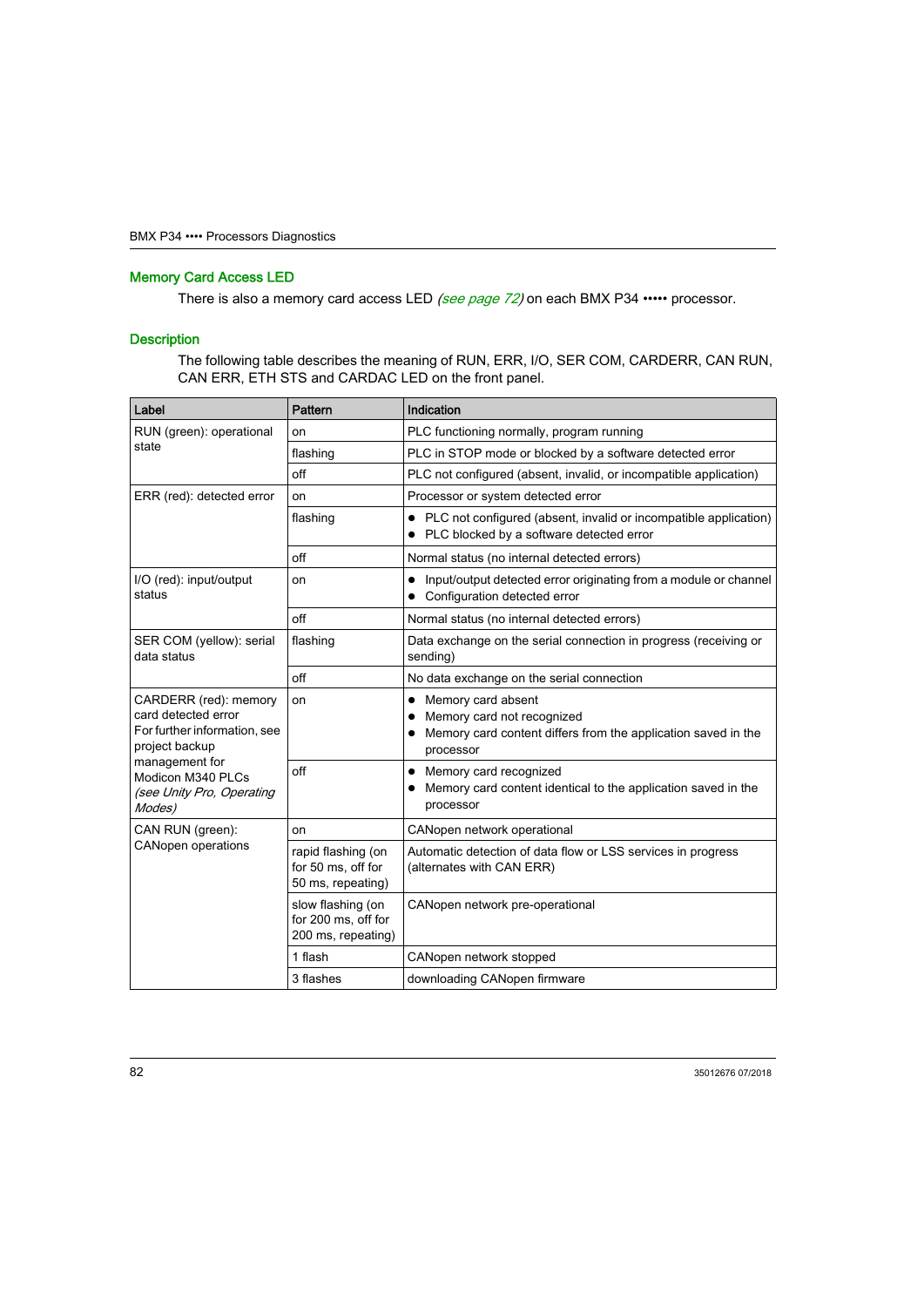| Label                                                                                                | Pattern                                                        | Indication                                                                                                                                                           |
|------------------------------------------------------------------------------------------------------|----------------------------------------------------------------|----------------------------------------------------------------------------------------------------------------------------------------------------------------------|
| CAN ERR (red): CANopen<br>detected errors                                                            | on                                                             | CANopen bus stopped                                                                                                                                                  |
|                                                                                                      | rapid flashing (on<br>for 50 ms, off for<br>50 ms, repeating)  | Automatic detection of data flow or LSS services in progress<br>(alternates with CAN RUN)                                                                            |
|                                                                                                      | slow flashing (on<br>for 200 ms. off for<br>200 ms, repeating) | CANopen configuration not valid                                                                                                                                      |
|                                                                                                      | 1 flash                                                        | At least one of the detected error counters has reached or<br>exceeded the alert level                                                                               |
|                                                                                                      | 2 flashes                                                      | A guard event (NMT-slave or NMT-master) or a heartbeat event<br>has taken place                                                                                      |
|                                                                                                      | 3 flashes                                                      | The SYNC message was not received before the end of the<br>communication cycle period                                                                                |
|                                                                                                      | off                                                            | No CANopen detected error                                                                                                                                            |
|                                                                                                      | off                                                            | No communication activity                                                                                                                                            |
| ETH STS (green): Ethernet                                                                            | on                                                             | Communication OK                                                                                                                                                     |
| communication status                                                                                 | 2 flashes                                                      | Invalid MAC address                                                                                                                                                  |
|                                                                                                      | 3 flashes                                                      | Ethernet link not connected                                                                                                                                          |
|                                                                                                      | 4 flashes                                                      | Duplicate IP address                                                                                                                                                 |
|                                                                                                      | 5 flashes                                                      | Waiting for a server IP address                                                                                                                                      |
|                                                                                                      | 6 flashes                                                      | Secure and safe mode (with default IP address)                                                                                                                       |
|                                                                                                      | 7 flashes                                                      | Configuration conflict between rotary switches and internal<br>configuration                                                                                         |
| CARDAC (green): memory<br>card access<br>Note: This LED is located<br>under the memory card<br>door. | on                                                             | Access to the card is enabled                                                                                                                                        |
|                                                                                                      | flashing                                                       | Activity on the card; during each access, the card LED is set to<br>OFF, then back to ON                                                                             |
|                                                                                                      | off                                                            | Access to the card is disabled. It is possible to extract the card after<br>the access to the card has been disabled by generating a rising<br>edge on the bit %S65. |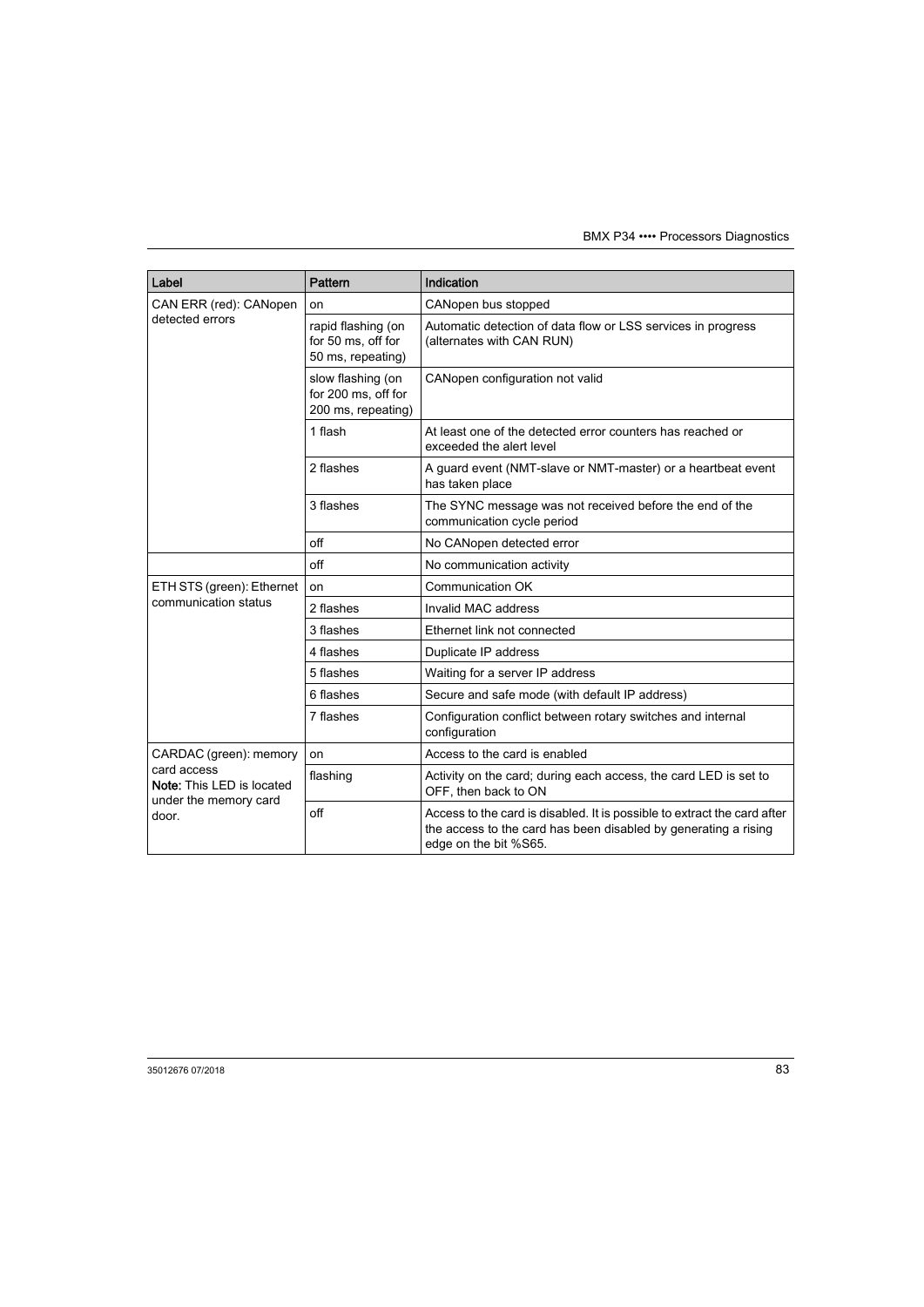The following table describes the meaning of the ETH ACT and ETH 100 LED on the front panel for V1.

| Label                                                                              | <b>Pattern</b> | Indication                                                         |
|------------------------------------------------------------------------------------|----------------|--------------------------------------------------------------------|
| ETH ACT (green): Ethernet<br>communication<br>(transmission/reception)<br>activity | on             | Ethernet link detected: no communications activity.                |
|                                                                                    | off            | No Ethernet link detected.                                         |
|                                                                                    | flashing       | Ethernet link and communications activity detected.                |
| ETH 100 (green): Ethernet<br>transmission speed                                    | on             | Ethernet transmission at 100 Mbit/s (Fast Ethernet).               |
|                                                                                    | off            | Ethernet transmission at 10 Mbit/s (Ethernet) or no link detected. |

The following table describes the meaning of the ETH ACT and ETH LNK LED on the front panel for V2.

| Label                                                                              | <b>Pattern</b> | Indication                          |
|------------------------------------------------------------------------------------|----------------|-------------------------------------|
| ETH ACT (green): Ethernet<br>communication<br>(transmission/reception)<br>activity | <b>on</b>      | Communication activity detected.    |
|                                                                                    | off            | No communication activity detected. |
| ETH LNK (green): Ethernet<br>link status                                           | on             | Ethernet link detected.             |
|                                                                                    | off            | No Ethernet link detected.          |
|                                                                                    | off            | No communication activity           |

NOTE: Rapid flashing is defined as ON for 50 ms and OFF for 50 ms.

NOTE: Slow flashing is defined as ON for 200 ms and OFF for 200 ms.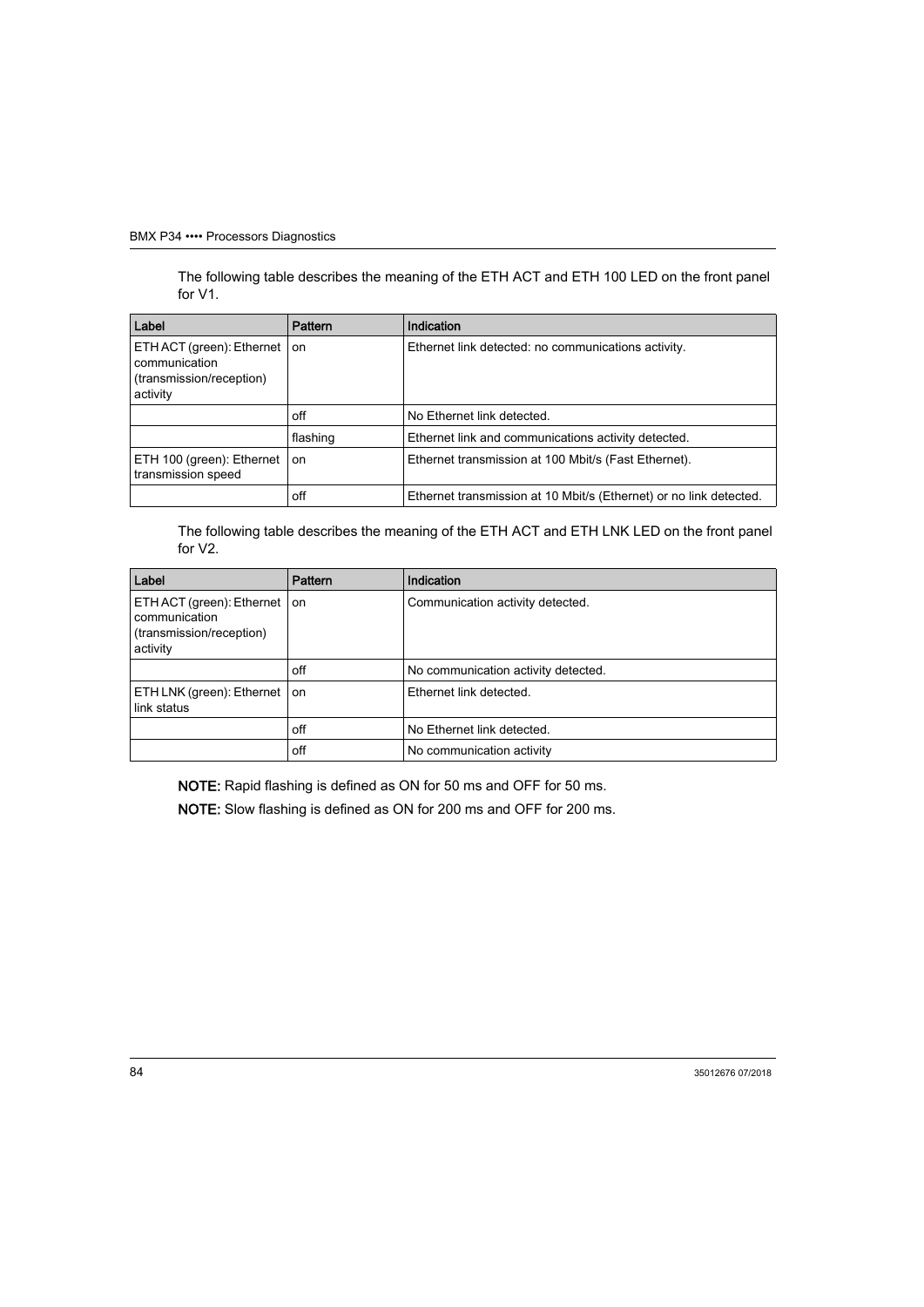### <span id="page-84-0"></span>Searching for Errors Using the Processor Status LEDs

#### General

The status LEDs located on the processor inform the user of the PLC's operating mode and any possible errors.

The errors detected by the PLC concern:

- circuits which constitute the PLC and/or its modules: internal errors
- the process driven by the PLC or the process wiring: external errors
- functioning of the application executed by the PLC: internal or external errors

#### Error Detection

Error detection is performed at startup (autotest) or during operation (which is the case for most equipment errors), during exchanges with the modules, or during execution of a program instruction.

Certain "serious" errors require the PLC to be restarted while others are left to the user to decide how to proceed depending on the level of application required.

There are three types of error:

- non-blocking
- blocking
- processor or system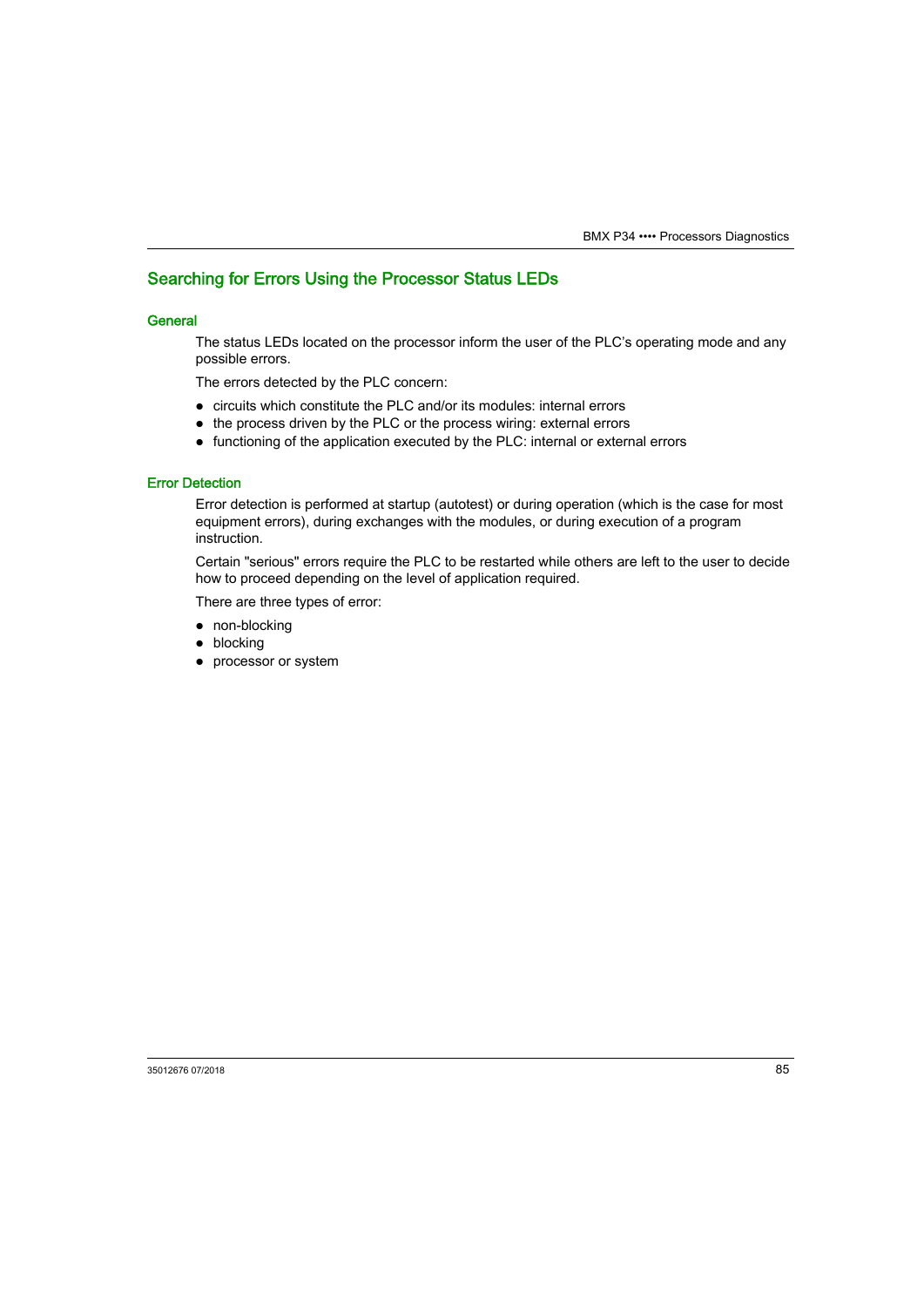### <span id="page-85-1"></span><span id="page-85-0"></span>Blocking Errors

#### **General**

Blocking errors, caused by the application program, do not cause system errors but prohibit execution of the program. When such an error occurs, the PLC stops immediately and goes into HALT mode (all tasks are stopped on the current instruction). The ERR LED flashes.

#### Restarting of the Application After a Blocking Error

To end this status it is necessary to init the PLC or to set the %S0 bit to 1.

The application is then in an initial state:

- The data resumes its initial value.
- Tasks are stopped at end of cycle.
- The input image is refreshed.
- Outputs are controlled in fallback position.

The RUN command then allows the application to be restarted.

#### Blocking Error Diagnosis

Indication of a blocking error is signaled by the ERR and RUN LEDs flashing on the processor front panel.

The system words  $85W126$  and  $85W127$  indicate the address of the instruction which caused the blocking error.

The nature of the error is indicated by the system word  $\frac{25W125}{3}$ .

The following table presents the errors signaled by the values of the system word  $\frac{25M125}{2}$ .

| Hexadecimal Value of \$SW125 | <b>Corresponding Error</b>                                      |
|------------------------------|-----------------------------------------------------------------|
| 23                           | Execution of a CALL function towards an undefined<br>subroutine |
| 0…                           | Execution of an unknown function                                |
| 2258                         | Execution of the HALT instruction                               |
| 9690                         | Failure of the application CRC check (checksum)                 |
| DEB <sub>0</sub>             | Watchdog overrun                                                |
| DE87                         | Calculation error on numbers with decimal points                |
| DEF0                         | Division by 0                                                   |
| DEF <sub>1</sub>             | Character string transfer error                                 |
| DEF <sub>2</sub>             | Capacity exceeded                                               |
| DEF3                         | Index overrun                                                   |
| DEF7                         | SFC execution error                                             |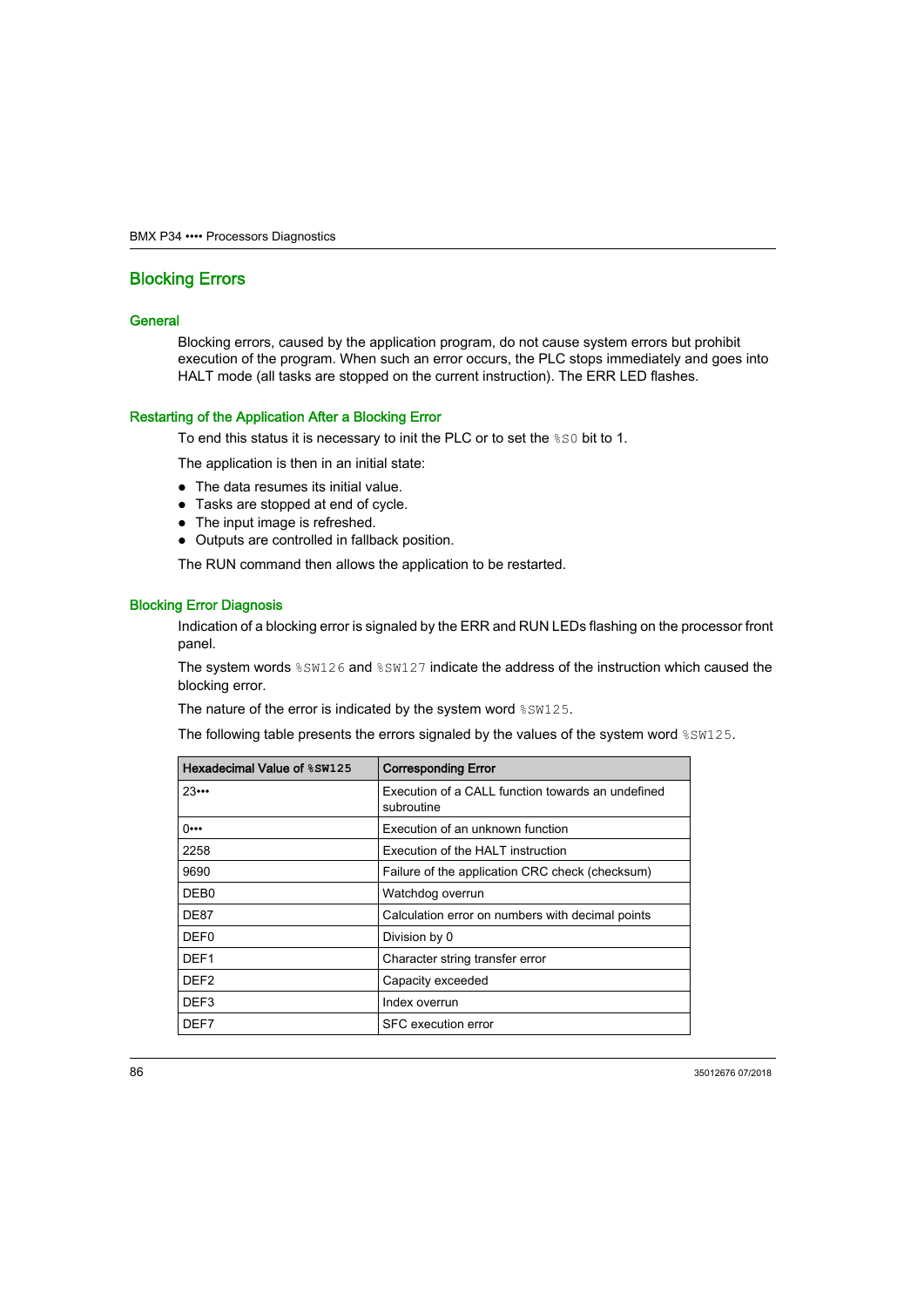| Hexadecimal Value of %SW125 | <b>Corresponding Error</b>                                                 |
|-----------------------------|----------------------------------------------------------------------------|
| <b>DEFE</b>                 | SFC steps undefined                                                        |
| 81F4                        | SFC node incorrect                                                         |
| 82F4                        | SFC code inaccessible                                                      |
| 83F4                        | SFC work space inaccessible                                                |
| 84F4                        | Too many initial SFC steps                                                 |
| 85F4                        | Too many active SFC steps                                                  |
| 86F4                        | SFC sequence code incorrect                                                |
| 87F4                        | SFC code description incorrect                                             |
| 88F4                        | SFC reference table incorrect                                              |
| 89F4                        | SFC internal index calculation error                                       |
| 8AF4                        | SFC step status not available                                              |
| 8BF4                        | SFC memory too small after a change due to a<br>download                   |
| 8CF4                        | Transition/action section inaccessible                                     |
| 8DF4                        | SFC work space too small                                                   |
| 8EF4                        | Version of the SFC code older than the interpreter                         |
| 8FF4                        | Version of the SFC code more recent than the<br>interpreter                |
| 90F4                        | Poor description of a SFC object: NULL pointer                             |
| 91F4                        | Illegal action identifier                                                  |
| 92F4                        | Poor definition of the time for an action identifier                       |
| 93F4                        | Macro step cannot be found in the list of active steps for<br>deactivation |
| 94F4                        | Overflow in the action table                                               |
| 95F4                        | Overflow in the step activation/deactivation table                         |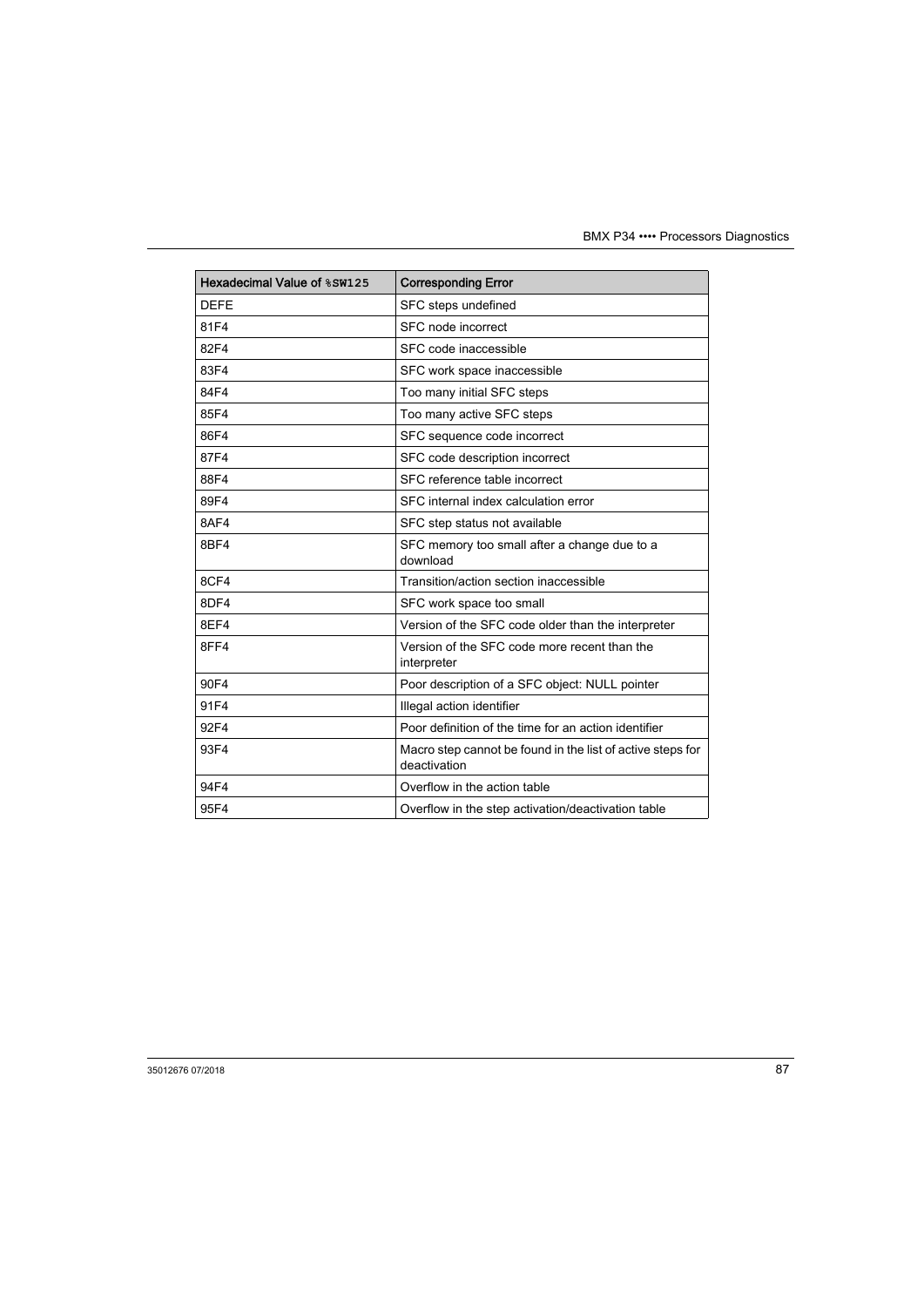### <span id="page-87-0"></span>Non-Blocking Errors

#### General

A non-blocking error is caused by an input/output error on the bus or through execution of an instruction. It can be processed by the user program and does not modify the PLC status.

#### Non-Blocking Errors Linked to Inputs/Outputs

Indication of a non-blocking error linked to the inputs/outputs is signaled by:

- the processor's I/O status LED on
- the modules' I/O status LEDs on
- the error bits and words combined with the channel:
	- bit %Ir.m.c.ERR at 1 indicates the channel at error (implicit exchanges)
	- $\circ$  words  $\text{MWT.m.c.2}$  indicates the channel's type of error (implicit exchanges)

#### • system bits:

- $\circ$  \ss 10: input/output error on one of the modules on the rack bus
- $§S16$ : input/output error in the task in progress
- $\circ$  %S118: input/output error on the CANopen bus
- $\circ$  %S40 %S47: input/output error on address racks 0-7

The following table shows the diagnosis of non-blocking errors from the status LEDs and the system bits.

| <b>RUN</b><br><b>Status LED</b> | <b>ERR</b><br><b>Status LED</b> | I/O Status<br><b>LED</b> | <b>System Bit</b>    | Error                                                                                                                                                              |
|---------------------------------|---------------------------------|--------------------------|----------------------|--------------------------------------------------------------------------------------------------------------------------------------------------------------------|
|                                 | $\overline{a}$                  | ON                       | %S10 at 0            | Input/Output error: channel power<br>supply error, broken channel,<br>module not compliant with the<br>configuration, inoperative or<br>module power supply error. |
|                                 |                                 | ON                       | %S16 at 0            | Input/output error in a task.                                                                                                                                      |
|                                 |                                 | ON                       | %S118 at 0           | Input/output error on the CANopen<br>bus (the errors are the same as<br>those of the bit $\$s10$ ).                                                                |
|                                 |                                 | ON                       | $\$S40 - \$S47$ at 0 | Input/output error in at rack level.<br>$($10:$ rack $0 - $17:$ rack 7).                                                                                           |
| Key:                            |                                 |                          |                      |                                                                                                                                                                    |
| ON: LED on                      |                                 |                          |                      |                                                                                                                                                                    |
| -: Status undetermined          |                                 |                          |                      |                                                                                                                                                                    |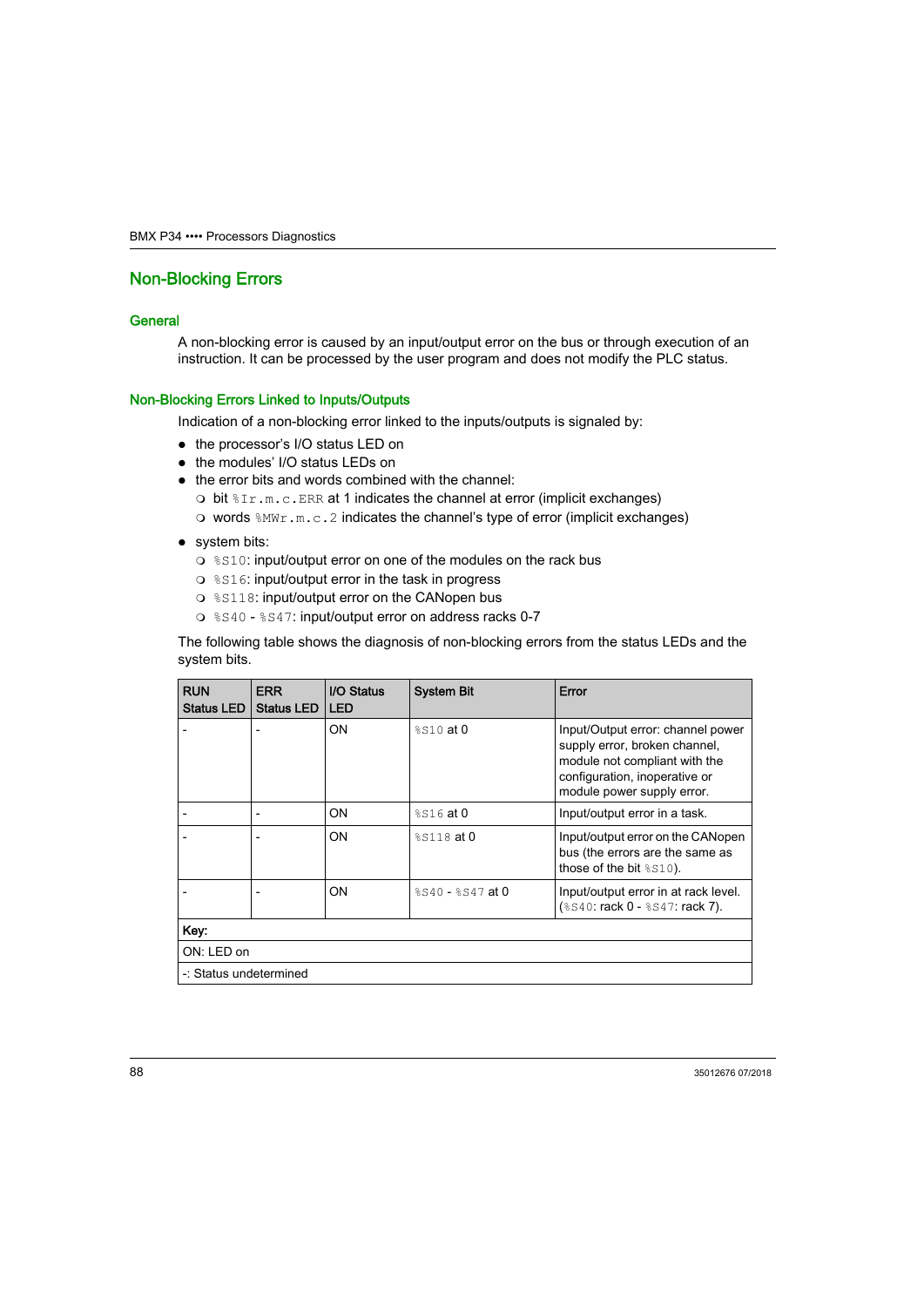### Non-Blocking Errors Linked to Execution of the Program

Indication of a non-blocking error linked to execution of the program is signaled by one or more system bits  $8515, 8518$ , and  $8520$  being set to 1. The nature of the error is indicated in the system word %SW125 (always updated).

The following table shows the diagnosis of non-blocking errors linked to the execution of the program.

| <b>System Bit</b>       | Error                                                           |
|-------------------------|-----------------------------------------------------------------|
| ' ୫S15 <b>at 1</b>      | Character string manipulation error                             |
| $\frac{1}{8}$ \$18 at 1 | Capacity overrun, error on a floating point or<br>division by 0 |
| ' ୫s20 <b>at 1</b>      | Index overrun                                                   |

NOTE: There are two ways to change non-blocking errors linked to the execution of the program to blocking errors:

- Diagnostic program function, accessible through the Unity Pro programming software
- **•** Bit %S78 (HALTIFERROR) when it is set to 1.

The processor's HALT status is determined via the flashing ERR and I/O LEDs. Testing and setting these system bits to 0 is the user's responsibility.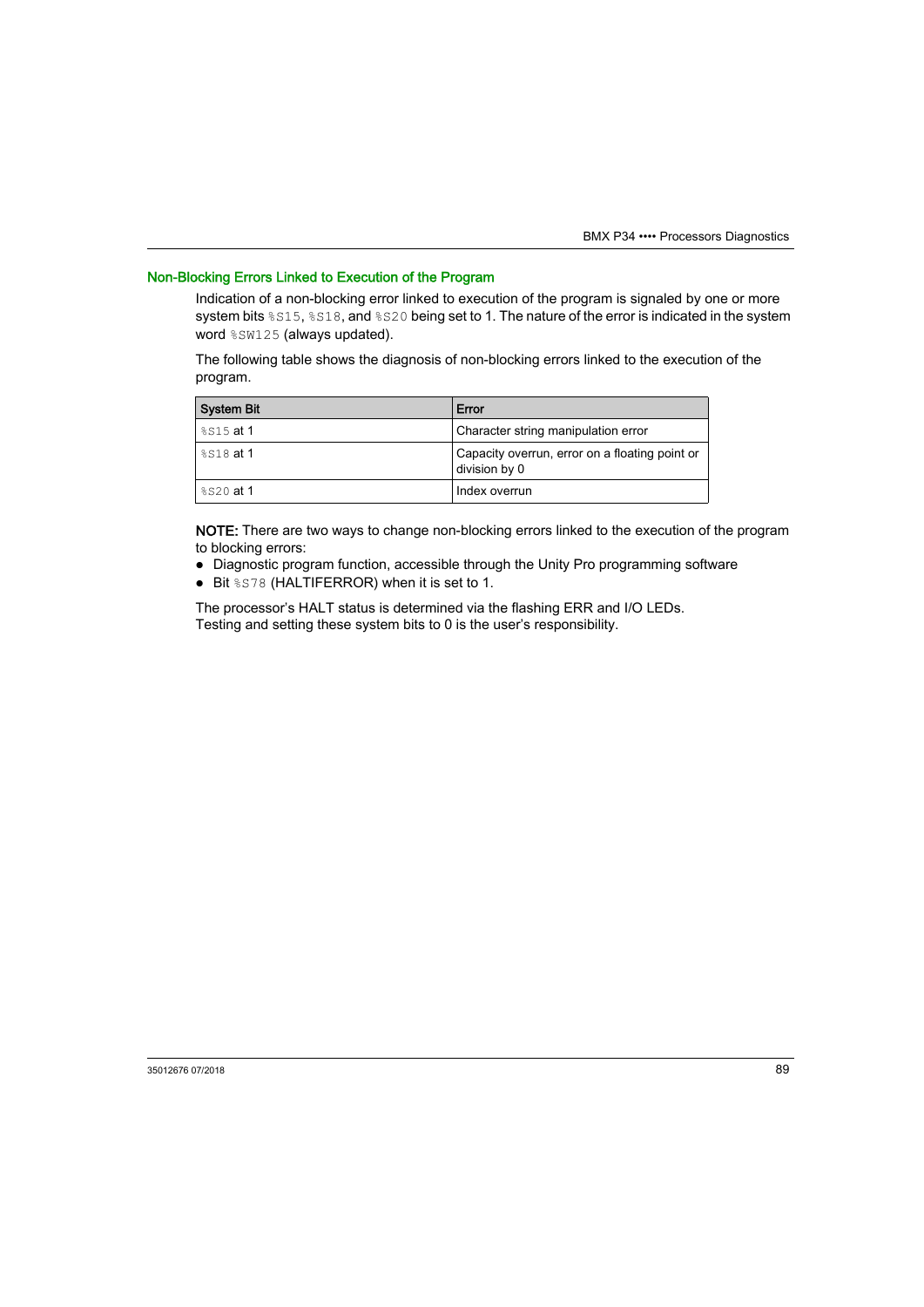### <span id="page-89-0"></span>Processor or System Errors

#### **General**

Processor or system errors are serious errors related either to the processor (equipment or software) or to the rack bus wiring. The system can no longer operate correctly when these errors occur. They cause the PLC to stop in ERROR status, which requires a cold restart. The next cold restart will be forced in STOP status to prevent the PLC from returning to error.

#### Diagnosis of Processor and System Errors

The following table presents the diagnosis of processor and system errors.

| <b>RUN</b><br>Status LED | <b>ERR</b><br><b>Status</b><br><b>LED</b> | <b>I/O Status</b><br><b>LED</b> | Hexadecimal<br>Value of the<br><b>System Word</b><br>\$SW124 | Error                                                 |
|--------------------------|-------------------------------------------|---------------------------------|--------------------------------------------------------------|-------------------------------------------------------|
|                          | ON                                        | ON                              | 80                                                           | System watchdog error or rack bus<br>wiring error     |
|                          | ON                                        | ON                              | 81                                                           | Rack bus wiring error                                 |
|                          | ON                                        | ON                              | 90                                                           | Unforeseen interruption.<br>System task pile overrun. |
|                          |                                           |                                 |                                                              |                                                       |
| Legend:                  |                                           |                                 |                                                              |                                                       |
| ON: On                   |                                           |                                 |                                                              |                                                       |
| -: Undetermined          |                                           |                                 |                                                              |                                                       |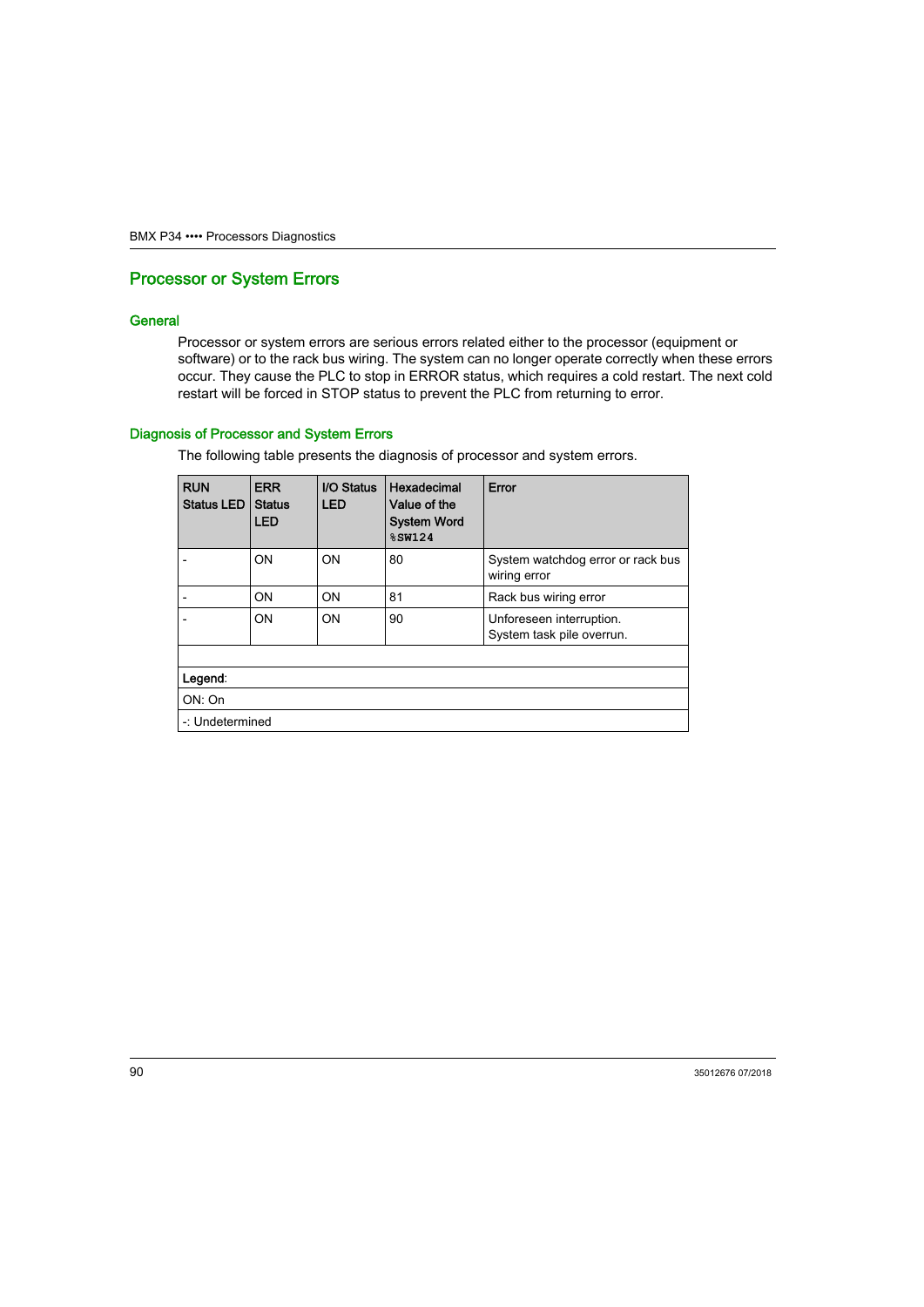# <span id="page-90-0"></span>**Chapter 9** Processor Performance

#### Subject of this Section

This section presents BMX P34 20•0 processor performance. The BMX P34 20•0 processors have 150% of the BMX P34 1000 performance.

#### What Is in This Chapter?

This chapter contains the following topics:

| Topic                                                         | Page            |
|---------------------------------------------------------------|-----------------|
| <b>Execution of Tasks</b>                                     | 92              |
| <b>MAST Task Cycle Time: Introduction</b>                     | 96              |
| MAST Task Cycle Time: Program Processing                      | 97              |
| MAST Task Cycle Time: Internal Processing on Input and Output | 98              |
| <b>MAST Task Cycle Time Calculation</b>                       | 101             |
| <b>FAST Task Cycle Time</b>                                   | 10 <sub>2</sub> |
| Event Response Time                                           | 103             |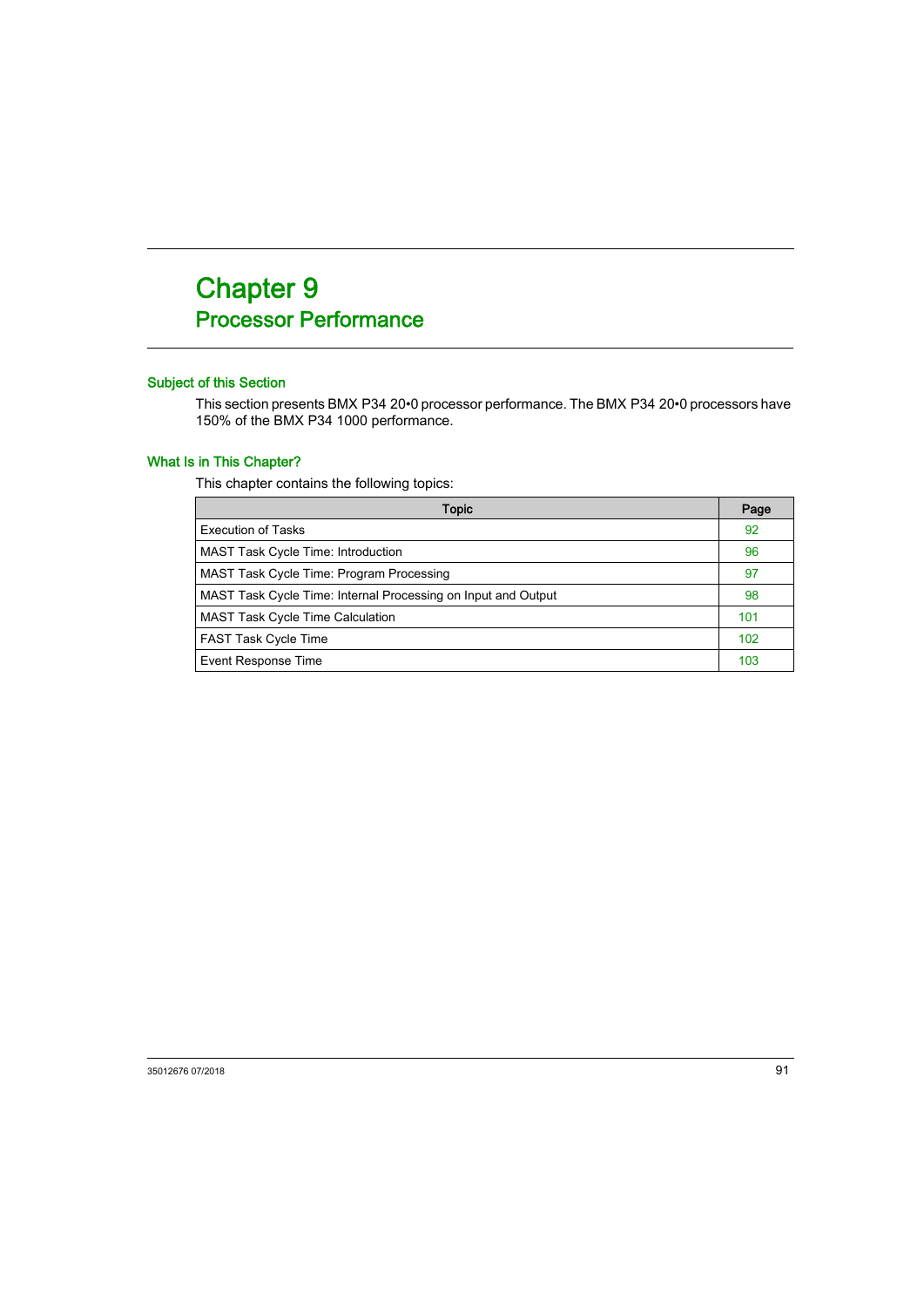### <span id="page-91-0"></span>Execution of Tasks

#### **General**

BMX P34 •••• processors can execute single-task and multi-task applications. Unlike a single-task application, which only executes master tasks, a multi-task application .defines the task execution priorities.

#### Master Task

The master task represents the application program's main task. You can choose from the following MAST task execution modes:

- Cyclical (default setup): execution cycles are performed in sequence, one after the other.
- Periodical: a new cycle is started periodically, according to a user-defined time period (1 255 ms).

If the execution time is longer than the period configured by the user, the bit  $819$  is set to 1 and a new cycle is launched.

The following illustration shows the cyclical execution of the MAST task:



The following illustration shows the periodical execution of the MAST task:



Both MAST task cycle modes are controlled by a watchdog.

The watchdog is triggered if the MAST task execution time is longer than the maximum period defined in the configuration, and causes a software error. The application then goes into HALT status, and the bit  $\$s11$  is set to 1 (the user must reset it to 0).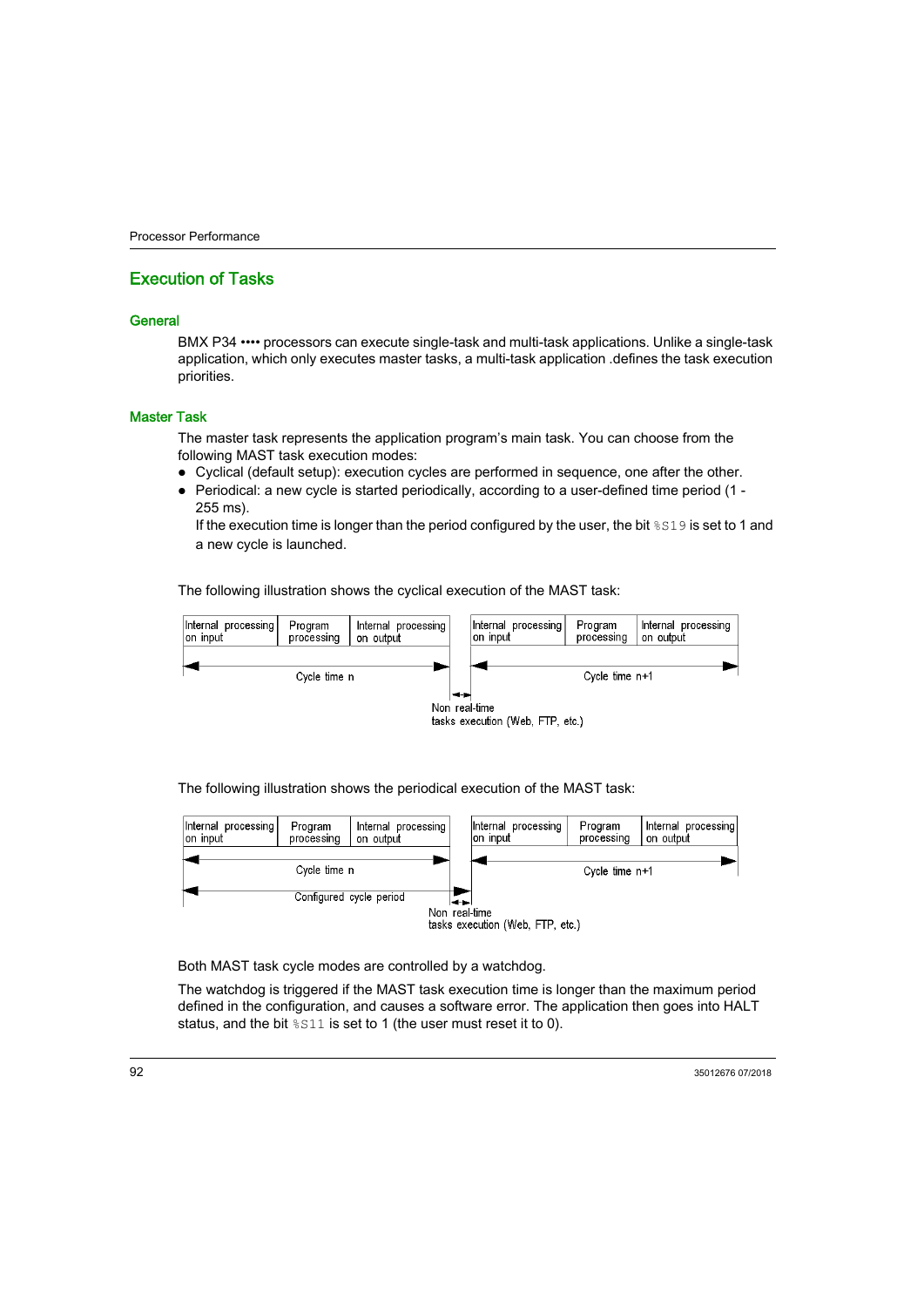The watchdog value (%SW11) may be configured between 10 ms and 1,500 ms (default value: 250 ms).

NOTE: Configuring the watchdog to a value that is less than the period is not allowed.

In periodical operating mode, an additional check detects when a period has been exceeded. The PLC will not switch off if the period overrun remains less than the watchdog value.

Bit  $8519$  signals a period overrun. It is set to 1 by the system when the cycle time becomes longer than the task period. Cyclical execution then replaces periodical execution.

| <b>System Object</b> | <b>Description</b>                    |
|----------------------|---------------------------------------|
| %SW0                 | MAST task period                      |
| <b>8S30</b>          | Activation of the master task         |
| %S11                 | Watchdog default                      |
| %S19                 | Period exceeded                       |
| \$SW27               | Last cycle overhead time (in ms)      |
| \$SW28               | Longest overhead time (in ms)         |
| \$SW29               | Shortest overhead time (in ms)        |
| \$SW30               | Last cycle execution time (in ms)     |
| \$SW31               | Longest cycle execution time (in ms)  |
| \$SW32               | Shortest cycle execution time (in ms) |

The MAST task can be checked with the following system bits and system words:

#### Fast Task

The FAST task is for periodical processing and processing over short durations.

FAST task execution is periodical and must be quick so that no lower priority tasks overrun. The FAST task period can be configured (1 - 255 ms). The FAST task execution principle is the same as for periodical execution of the master task.

The FAST task can be checked with the following system bits and system words:

| <b>System Object</b> | <b>Description</b>                    |
|----------------------|---------------------------------------|
| %SW1                 | FAST task period                      |
| %S31                 | Activation of the fast task           |
| 8S11                 | Watchdog default                      |
| %S19                 | Period exceeded                       |
| \$SW33               | Last cycle execution time (in ms)     |
| %SW34                | Longest cycle execution time (in ms)  |
| \$SW35               | Shortest cycle execution time (in ms) |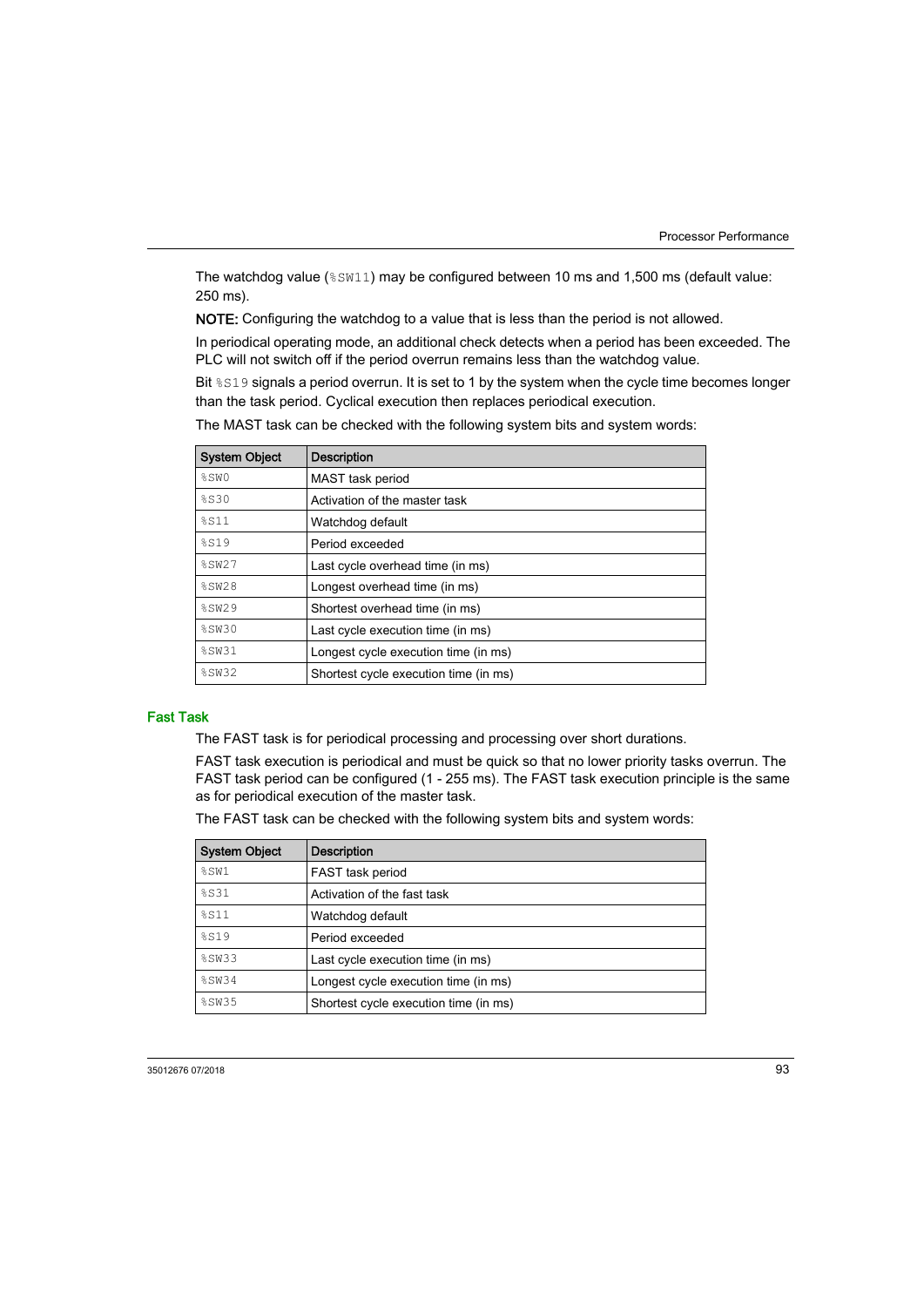#### Event Tasks

With event processing, the application program's reaction time can be reduced for events originating from:

- input/output modules (EVTi blocks),
- events timers (TIMERi blocks).

Event processing execution is asynchronous. The occurrence of an event reroutes the application program towards the process associated with the input/output channel, or to the event timer that caused the event.

| <b>System Object</b> | <b>Description</b>                                                                   |
|----------------------|--------------------------------------------------------------------------------------|
| <b>%S38</b>          | Activation of events processing                                                      |
| %S39                 | Saturation of the event signal management stack.                                     |
| %SW48                | Number of IO events and telegram processes executed                                  |
|                      | <b>NOTE:</b> TELEGRAM is available only for PREMIUM (not on Quantum<br>neither M340) |

Event tasks can be checked with the following system bits and system words:

#### Single Task Execution

A single-task application program is associated with one task; the MAST task.

The following diagram shows a single-task application's execution cycle:

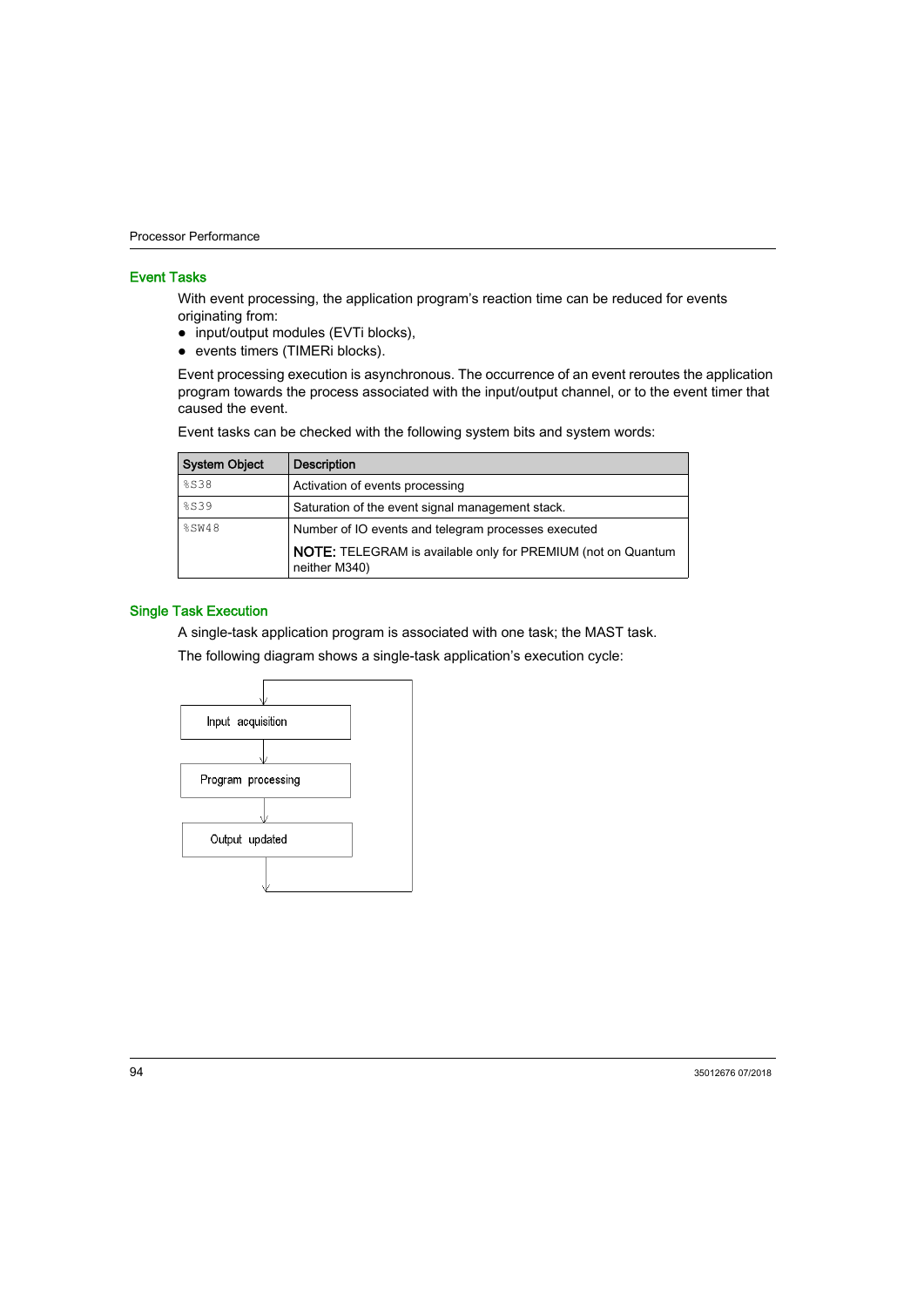#### Multi-Task Execution

The following diagram shows the level of priority of the tasks in a multi-task structure:



The following diagram shows the execution of tasks in a multi-task structure:

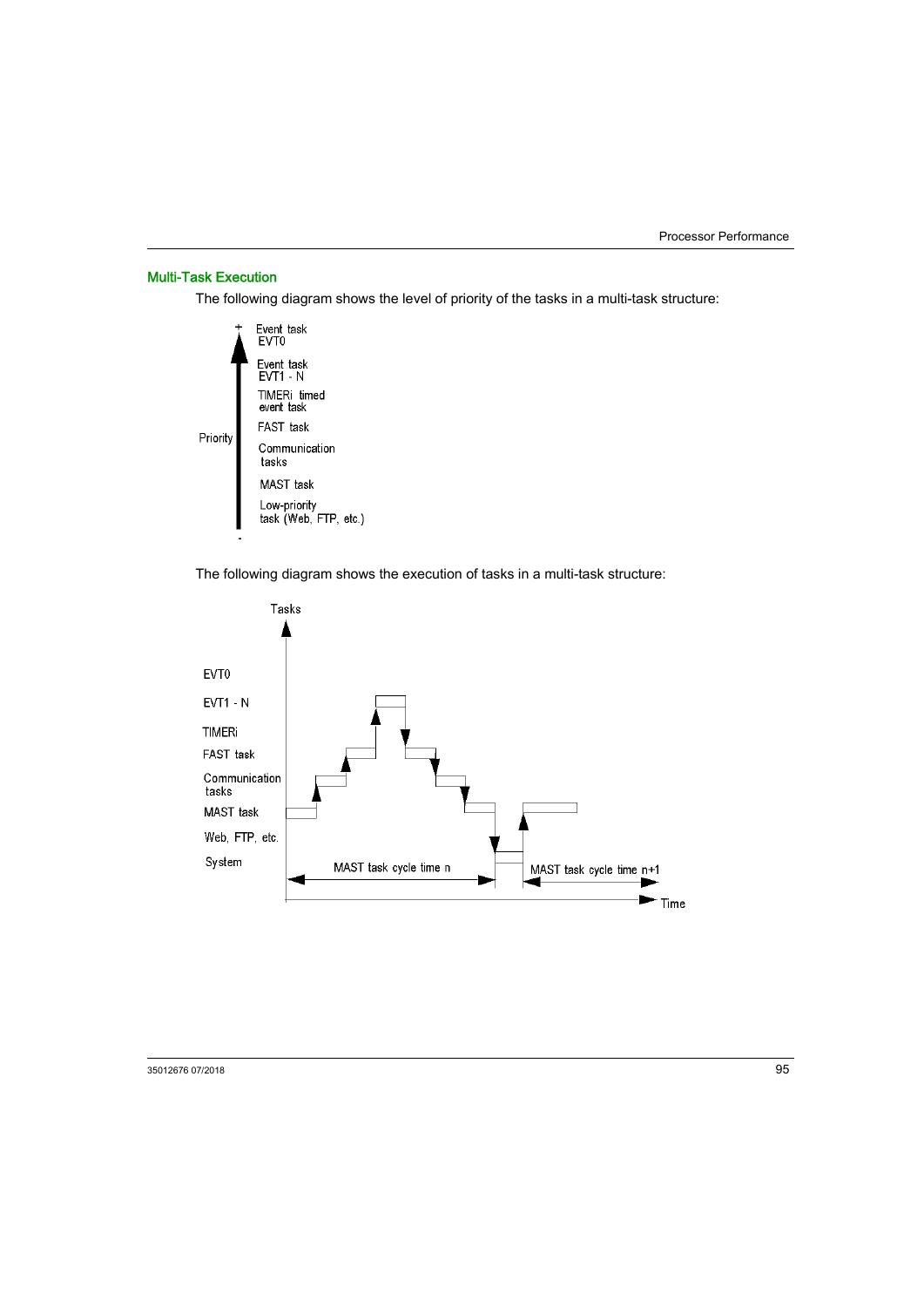# <span id="page-95-0"></span>MAST Task Cycle Time: Introduction

#### **General**

The MAST task cycle time is the sum of the following:

- internal processing time on input,
- master task program processing time,
- internal processing time on output.

#### **Illustration**

The following diagram defines the MAST task cycle time:



I.P. Internal Processing.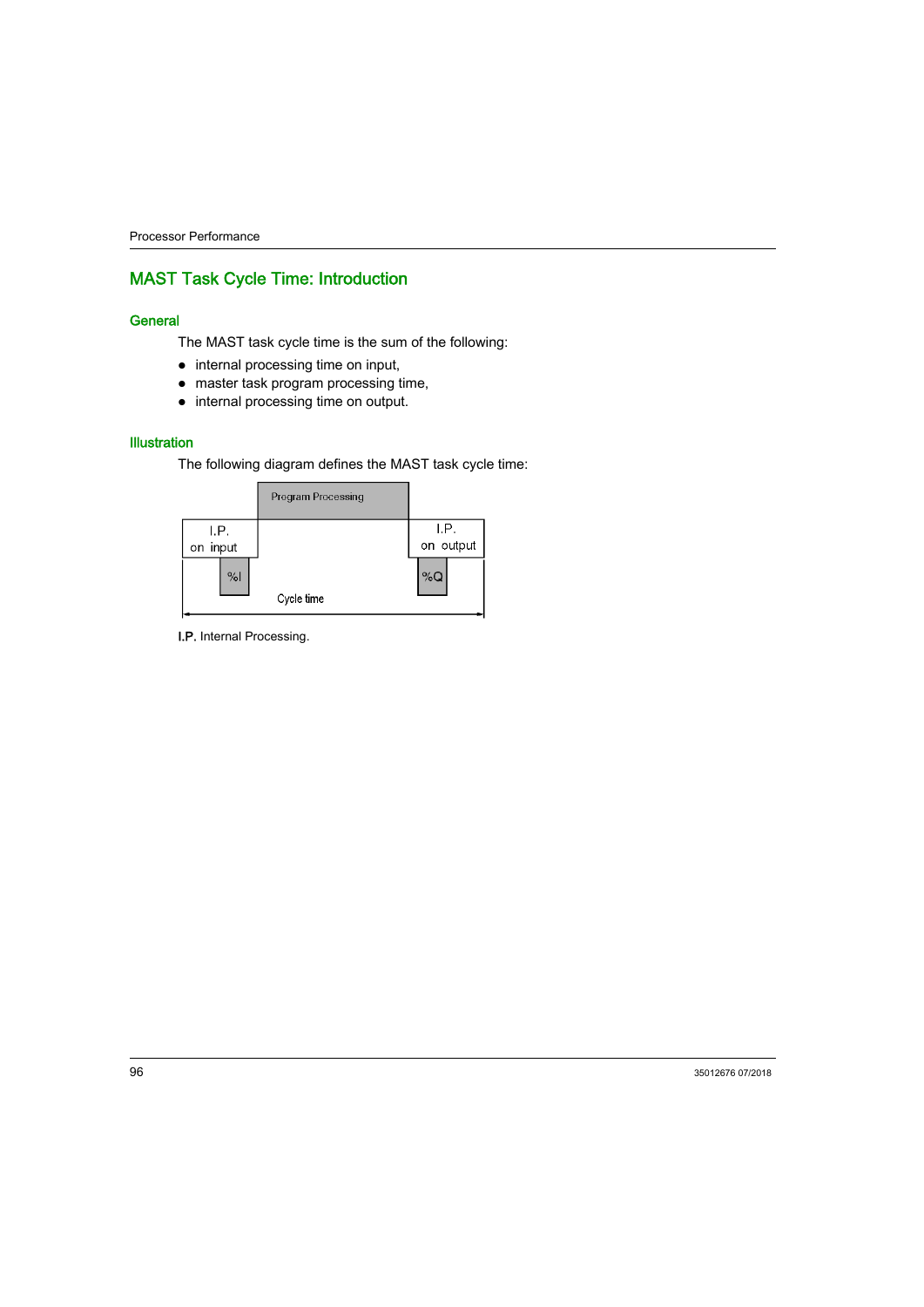# <span id="page-96-0"></span>MAST Task Cycle Time: Program Processing

#### Definition of Program Processing Time

Program processing time is equivalent to the time needed to execute application code.

#### <span id="page-96-1"></span>Application Code Execution Time

The application code execution time is the sum of the times needed for the application program to execute each instruction, at each PLC cycle.

The table below gives the execution time for 1 K of instructions (i.e. 1024 instructions).

| <b>Processors</b>                                                                              | Application Code Execution Time (1) |                                     |  |  |
|------------------------------------------------------------------------------------------------|-------------------------------------|-------------------------------------|--|--|
|                                                                                                | 100 % Boolean Program               | 65 % Boolean + 35 % Digital Program |  |  |
| BMX P34 2000<br>BMX P34 2010<br>BMX P34 20102<br>BMX P34 2020<br>BMX P34 2030<br>BMX P34 20302 | 0.12 milliseconds                   | 0.15 milliseconds                   |  |  |

(1) All instructions are executed at each PLC cycle.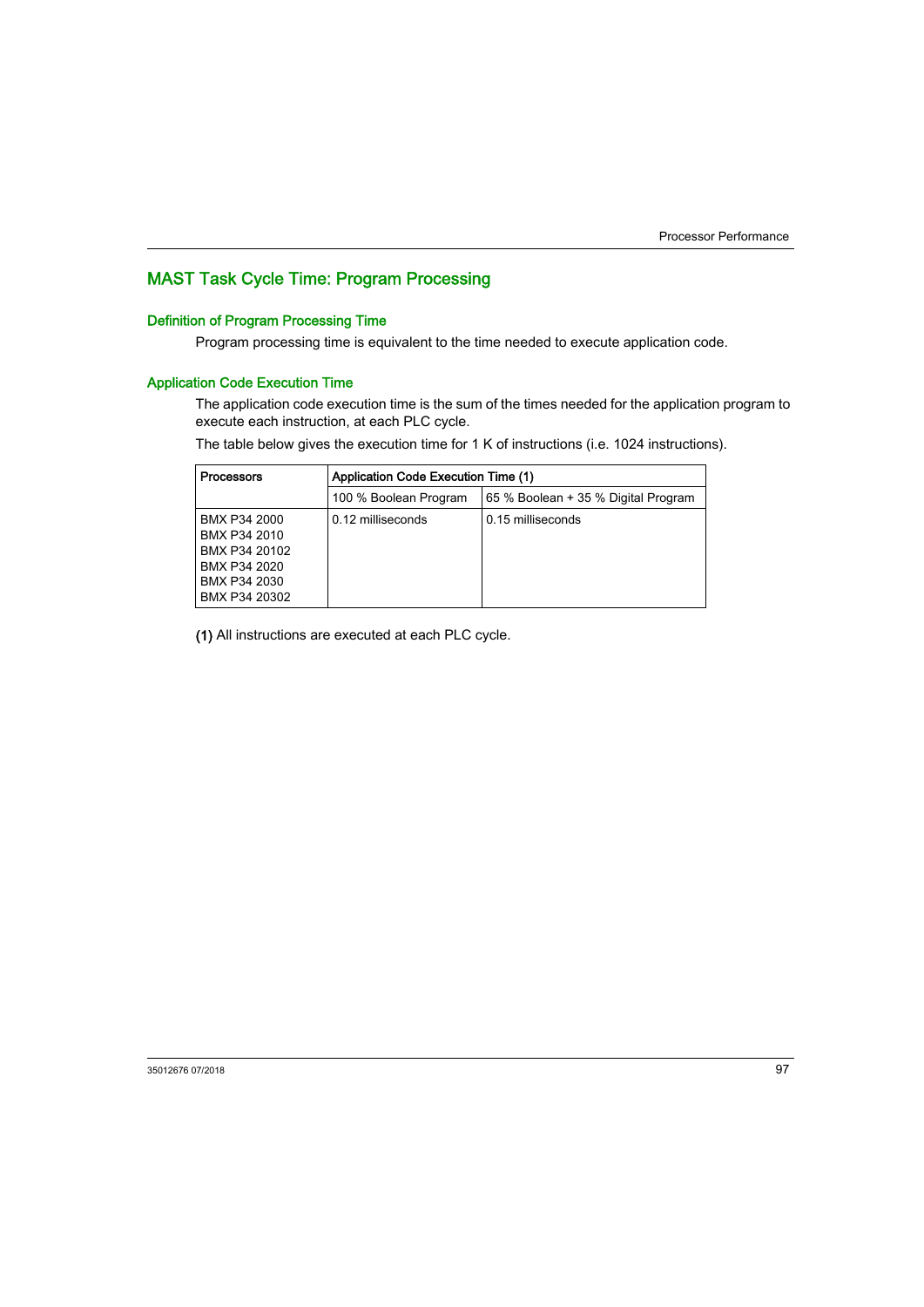# <span id="page-97-0"></span>MAST Task Cycle Time: Internal Processing on Input and Output

#### **General**

The internal processing time for inputs and outputs is the sum of the following:

- MAST task system overhead time
- maximum communication system reception time and input management time for implicit inputs/outputs
- maximum communication system transmission time and output management time for implicit inputs/outputs

#### <span id="page-97-1"></span>MAST Task System Overhead Time

For BMX P34 2000/2010/20102/2020/2030/20302 processors, the MAST task system overhead time is 700 μs.

#### NOTE:

Three system words give information on the MAST task system overhead times:

- %SW27: last cycle overhead time,
- %SW28: longest overhead time,
- $$SW29: shortest overhead time.$

#### <span id="page-97-2"></span>Implicit Input/Output Management Time

The implicit input management time is the sum of the following:

- $\bullet$  Fixed base of 25 μs,
- Sum of the input management times for each module (in the following table, IN).

The implicit output management time is the sum of the following:

- Fixed base of 25 μs (FAST), 73 μs (MAST),
- Sum of the output management times for each module (in the following table, OUT).

The table below shows the input (IN) and output (OUT) management times for each module.

| <b>Type of Module</b>                      | <b>Input Management</b><br>Time (IN) | <b>Output Management</b><br>Time (OUT) | <b>Total Management</b><br>Time (IN+OUT) |
|--------------------------------------------|--------------------------------------|----------------------------------------|------------------------------------------|
| BMX DDI 1602, 16 discrete inputs module    | $60 \mu s$                           | $40 \mu s$                             | $100 \mu s$                              |
| BMX DDI 1603, 16 discrete inputs module    | $60 \mu s$                           | $40 \mu s$                             | $100 \mu s$                              |
| BMX DDI 1604, 16 discrete inputs module    | $60 \mu s$                           | $40 \mu s$                             | $100 \mu s$                              |
| BMX DDI 3202 K, 32 discrete inputs module  | $67 \mu s$                           | $44 \mu s$                             | 111 $\mu$ s                              |
| BMX DDI 6402 K, 64 discrete inputs module  | $87 \mu s$                           | $63 \mu s$                             | $150 \mu s$                              |
| BMX DDO 1602, 16 discrete outputs module   | $60 \mu s$                           | $45 \,\mathrm{\mu s}$                  | $105 \,\mathrm{\mu s}$                   |
| BMX DDO 1612, 16 discrete outputs module   | $60 \mu s$                           | $45 \,\mathrm{\mu s}$                  | $105 \text{ }\mu\text{s}$                |
| BMX DDO 3202 K, 32 discrete outputs module | $67 \mu s$                           | $51 \mu s$                             | 118 <sub>µ</sub>                         |
| BMX DDO 6402 K, 64 discrete outputs module | $87 \,\mathrm{\mu s}$                | $75 \mu s$                             | $162 \mu s$                              |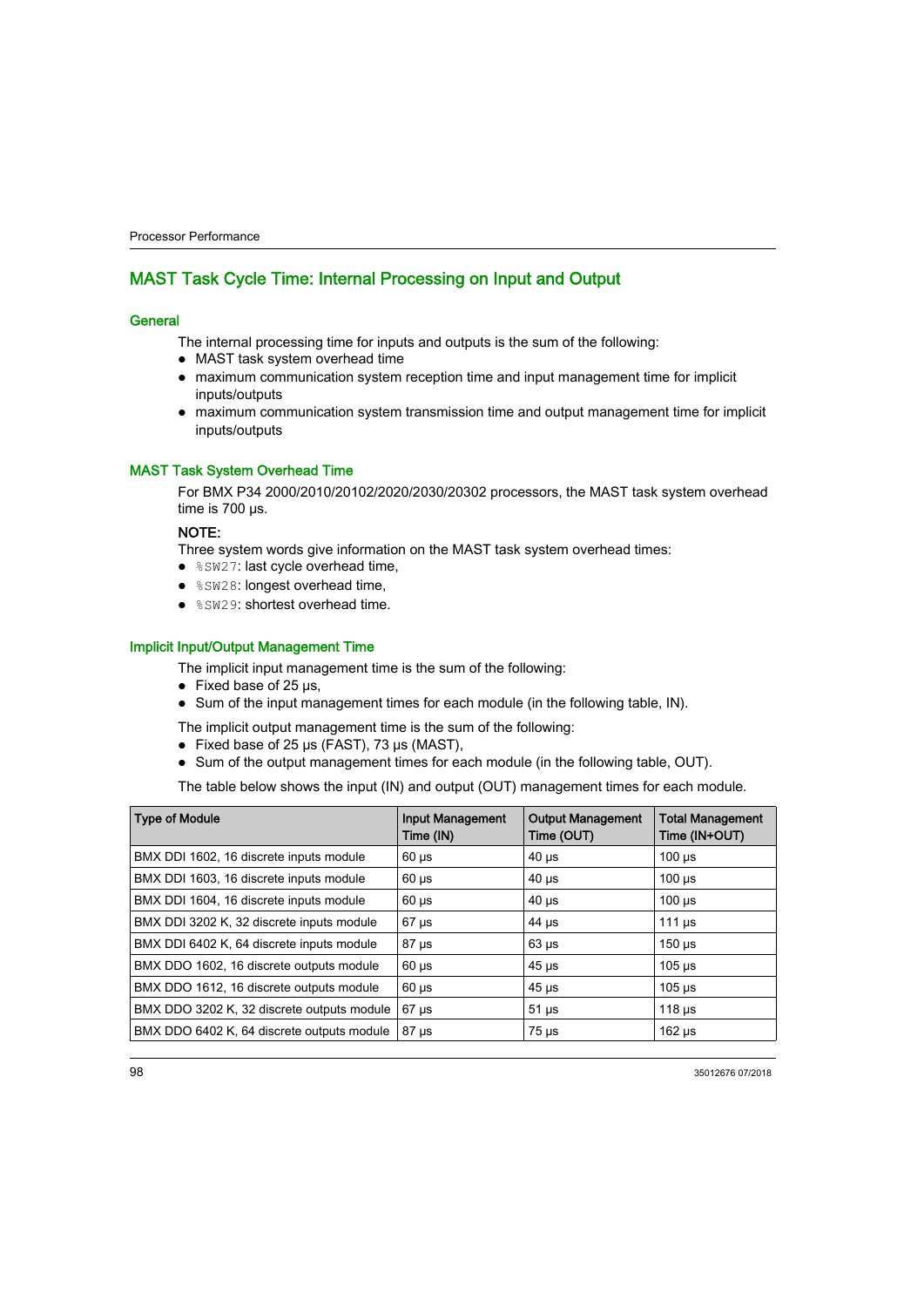| <b>Type of Module</b>                                                | <b>Input Management</b><br>Time (IN) | <b>Output Management</b><br>Time (OUT) | <b>Total Management</b><br>Time (IN+OUT) |
|----------------------------------------------------------------------|--------------------------------------|----------------------------------------|------------------------------------------|
| BMX DDM 16022, 8 discrete inputs and 8<br>discrete outputs module    | $68 \mu s$                           | $59 \mu s$                             | $127$ $\mu$ s                            |
| BMX DDM 3202 K, 16 discrete inputs and 16<br>discrete outputs module | $75 \mu s$                           | $63 \mu s$                             | $138 \mu s$                              |
| BMX DDM 16025, 8 discrete inputs and 8<br>discrete outputs module    | $68 \mu s$                           | $59 \mu s$                             | $127 \mu s$                              |
| BMX DAI 0805, 8 discrete inputs module                               | $60 \mu s$                           | $40 \mu s$                             | $100 \mu s$                              |
| BMX DAI 0814, 8 discrete inputs module                               | твс                                  | TBC                                    | TBC                                      |
| BMX DAI 1602, 16 discrete inputs module                              | $60 \mu s$                           | $40 \mu s$                             | $100 \,\mu s$                            |
| BMX DAI 1603, 16 discrete inputs module                              | $60 \mu s$                           | $40 \mu s$                             | $100 \mu s$                              |
| BMX DAI 1604, 16 discrete inputs module                              | $60 \mu s$                           | $40 \mu s$                             | $100 \mu s$                              |
| BMX DAI 1614, 16 discrete inputs module                              | TBC                                  | TBC                                    | TBC                                      |
| BMX DAI 1615, 16 discrete inputs module                              | TBC                                  | TBC                                    | TBC                                      |
| BMX DAO 1605, 16 discrete outputs module                             | $60 \mu s$                           | $45 \mu s$                             | $105 \mu s$                              |
| BMX DAO 1615, 16 discrete outputs module                             | TBC                                  | TBC                                    | TBC                                      |
| BMX AMI 0410 analog module                                           | $103 \mu s$                          | $69 \mu s$                             | $172 \mu s$                              |
| BMX AMI 0800 analog module                                           | $103 \mu s$                          | $69 \mu s$                             | $172 \mu s$                              |
| BMX AMI 0810 analog module                                           | $103$ $\mu$ s                        | $69 \mu s$                             | $172 \mu s$                              |
| BMX AMO 0210 analog module                                           | $65 \mu s$                           | 47 µs                                  | 112 $\mu$ s                              |
| BMX AMO 0410 analog module                                           | $65 \mu s$                           | $47 \mu s$                             | 112 $\mu$ s                              |
| BMX AMO 0802 analog module                                           | 110 $\mu$ s                          | 110 $\mu$ s                            | $220 \mu s$                              |
| BMX AMM 0600 analog module                                           | 115 $\mu$ s                          | $88 \mu s$                             | $203 \mu s$                              |
| BMX ART 0414 analog module                                           | $103 \mu s$                          | $69 \mu s$                             | $172 \mu s$                              |
| BMX ART 0814 analog module                                           | $138 \mu s$                          | $104$ µs                               | $242 \mu s$                              |
| BMX DRA 1605, 16 discrete outputs module                             | $60 \mu s$                           | 45 µs                                  | $105 \mu s$                              |
| BMX DRA 0804, 8 discrete outputs module                              | 56 µs                                | $43 \mu s$                             | $99 \mu s$                               |
| BMX DRA 0805, 8 discrete outputs module                              | $56 \mu s$                           | $43 \mu s$                             | $99 \mu s$                               |
| BMX DRA 0815, 8 discrete outputs module                              | TBC                                  | TBC                                    | TBC                                      |
| BMX DRC 0805, 8 discrete outputs module                              | TBC                                  | TBC                                    | TBC                                      |
| BMX EHC 0200 dual-channel counting module                            | $102 \mu s$                          | $93 \mu s$                             | $195 \,\mathrm{\mu s}$                   |
| BMX EHC 0800 eight-channel counting module                           | $228 \mu s$                          | $282 \mu s$                            | $510 \mu s$                              |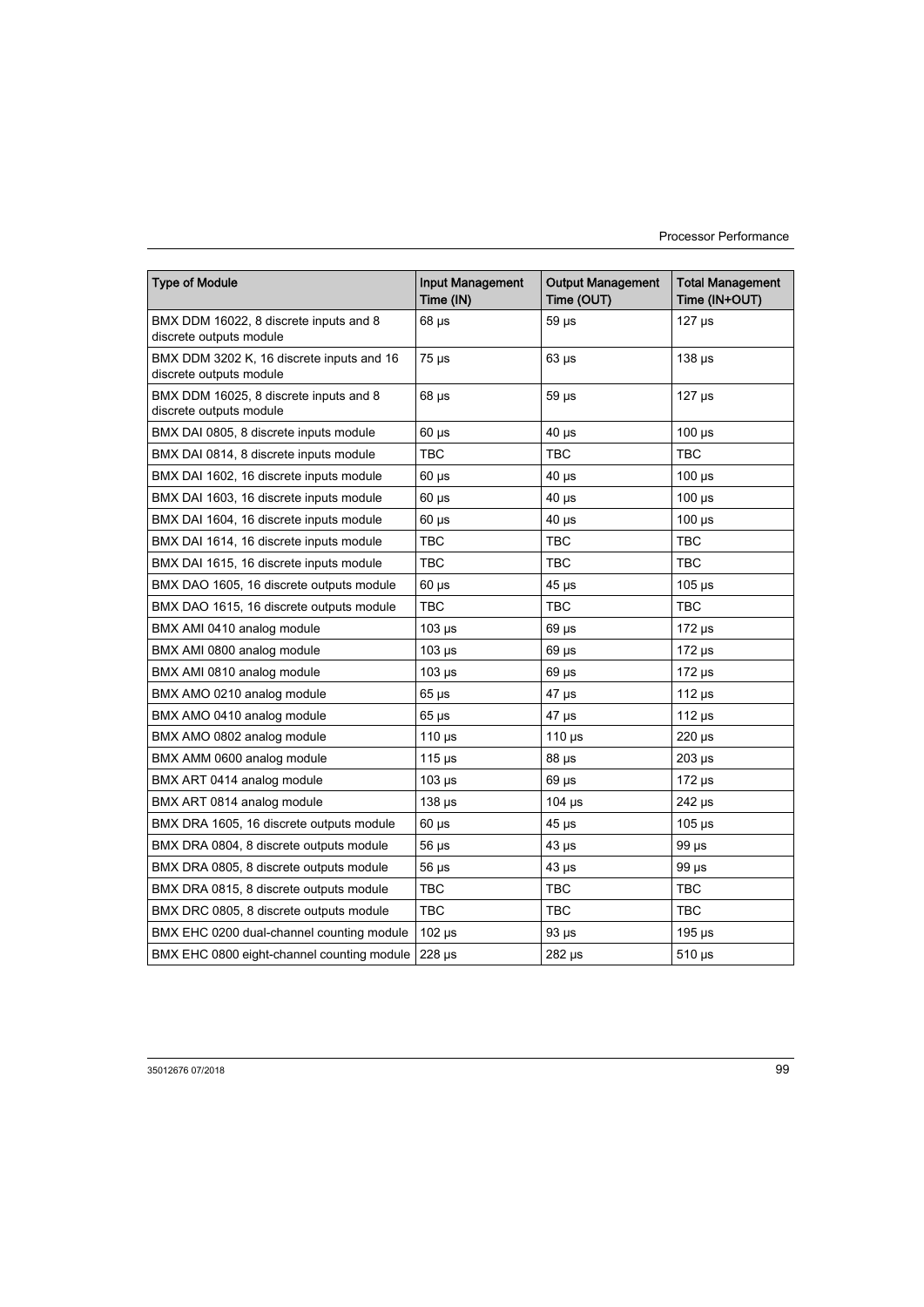#### Communication System Time

Communication (excluding telegrams) is managed during the MAST task internal processing phases:

- on input for receiving messages
- on output for sending messages

The MAST task cycle time is, therefore, affected by the communication traffic. The communication time spent per cycle varies considerably, based on the following elements:

- traffic generated by the processor: number of communication EFs active simultaneously
- traffic generated by other devices to the processor, or for which the processor ensures the routing function as master

This time is only spent in the cycles where there is a new message to be managed.

NOTE: These times may not all occur in the same cycle. Messages are sent in the same PLC cycle as instruction execution when communication traffic is low. However, responses are never received in the same cycle as instruction execution.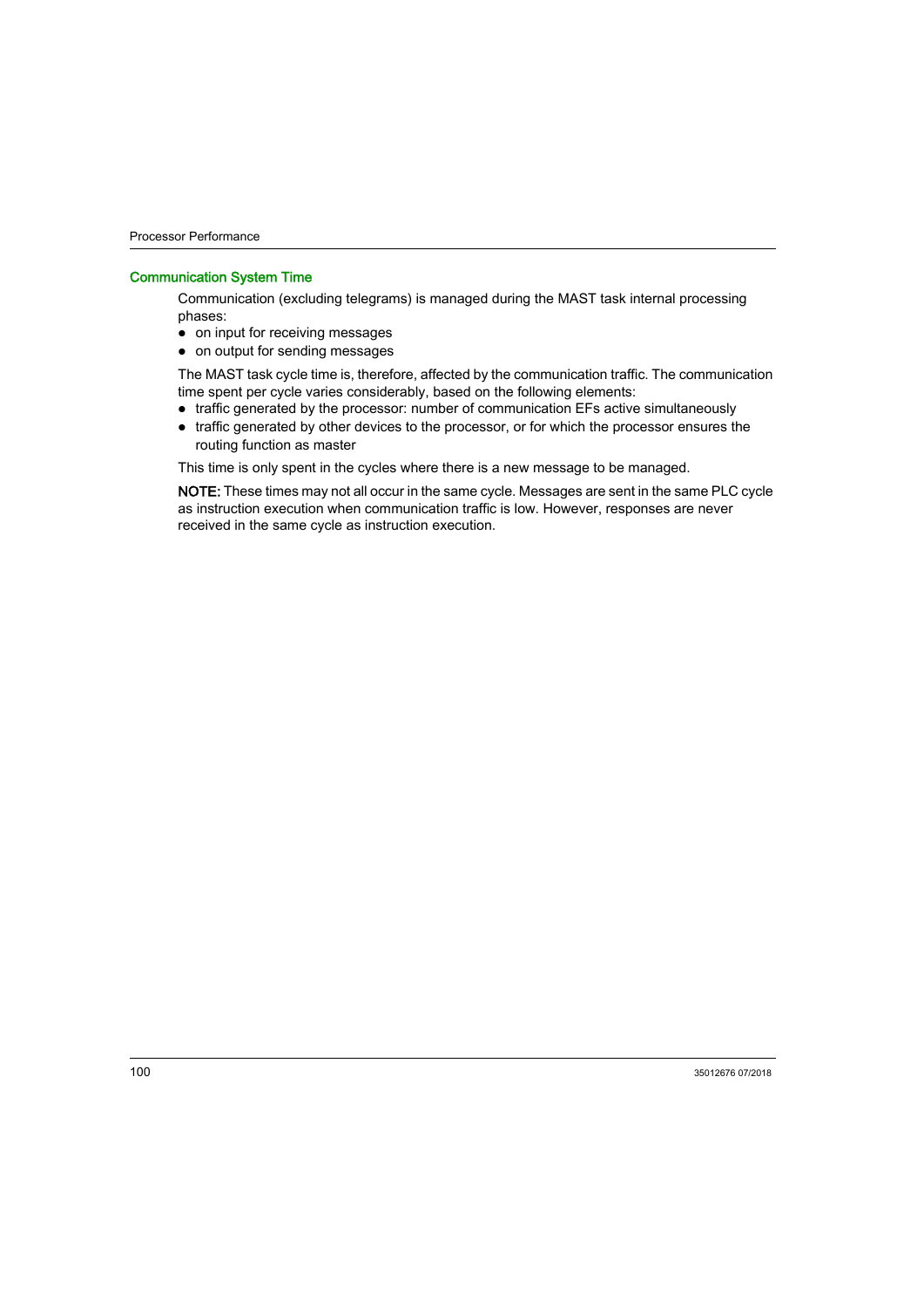# <span id="page-100-0"></span>MAST Task Cycle Time Calculation

#### **General**

The MAST task cycle time can be calculated before the implementation phase, if the desired PLC configuration is already known. The cycle time may also be determined during the implementation phase, using the system words  $85W30 - 85W32$ .

#### Calculation Method

The following table shows how to calculate the MAST task cycle time.

| <b>Step</b> | Action                                                                                                                                                                                                                                                                                                                                                                                 |
|-------------|----------------------------------------------------------------------------------------------------------------------------------------------------------------------------------------------------------------------------------------------------------------------------------------------------------------------------------------------------------------------------------------|
|             | Calculate the input and output internal processing time by adding the following times:<br>MAST task system overhead time (see page 98)<br>maximum communication system reception time and input management time for<br>implicit inputs/outputs (see page 98)<br>maximum communication system transmission time and output management time<br>for implicit inputs/outputs (see page 98) |
| 2           | Calculate the program processing time (see page 97) according to the number of<br>instructions and the type (Boolean, digital) of program.                                                                                                                                                                                                                                             |
| 3           | Add together the program processing time, and the input and output internal<br>processing time.                                                                                                                                                                                                                                                                                        |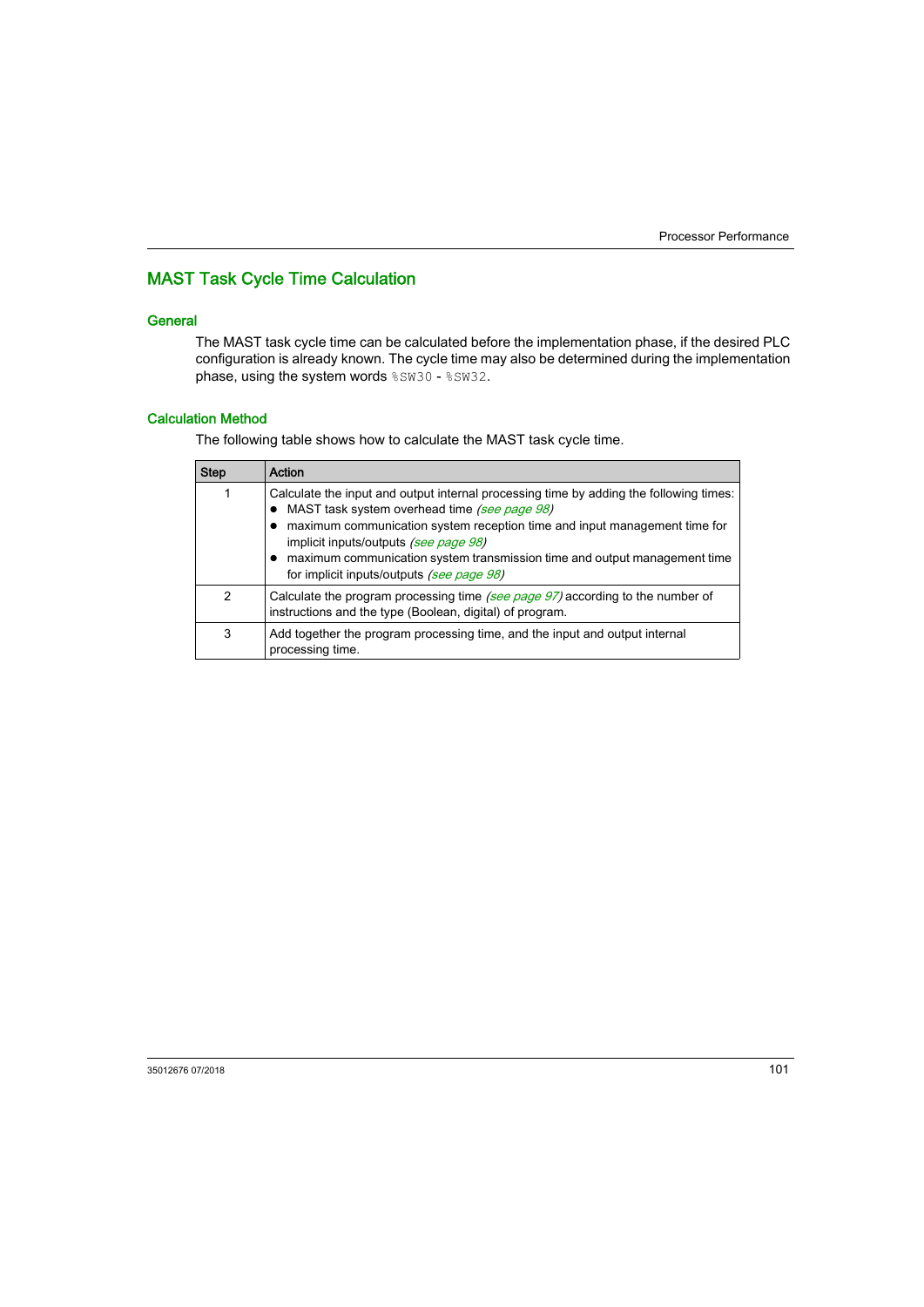# <span id="page-101-0"></span>FAST Task Cycle Time

#### **Definition**

The FAST task cycle time is the sum of the following:

- program processing time
- internal processing time on input and output

#### Definition of Internal Processing Time on Input and Output

The internal processing time on input and output is the sum of the following:

- FAST task system overhead time
- implicit input/output management time on input/output [\(see](#page-97-2) page 98)

For the BMX P34 20x0x processors, the FAST task system overhead time is 130 μs.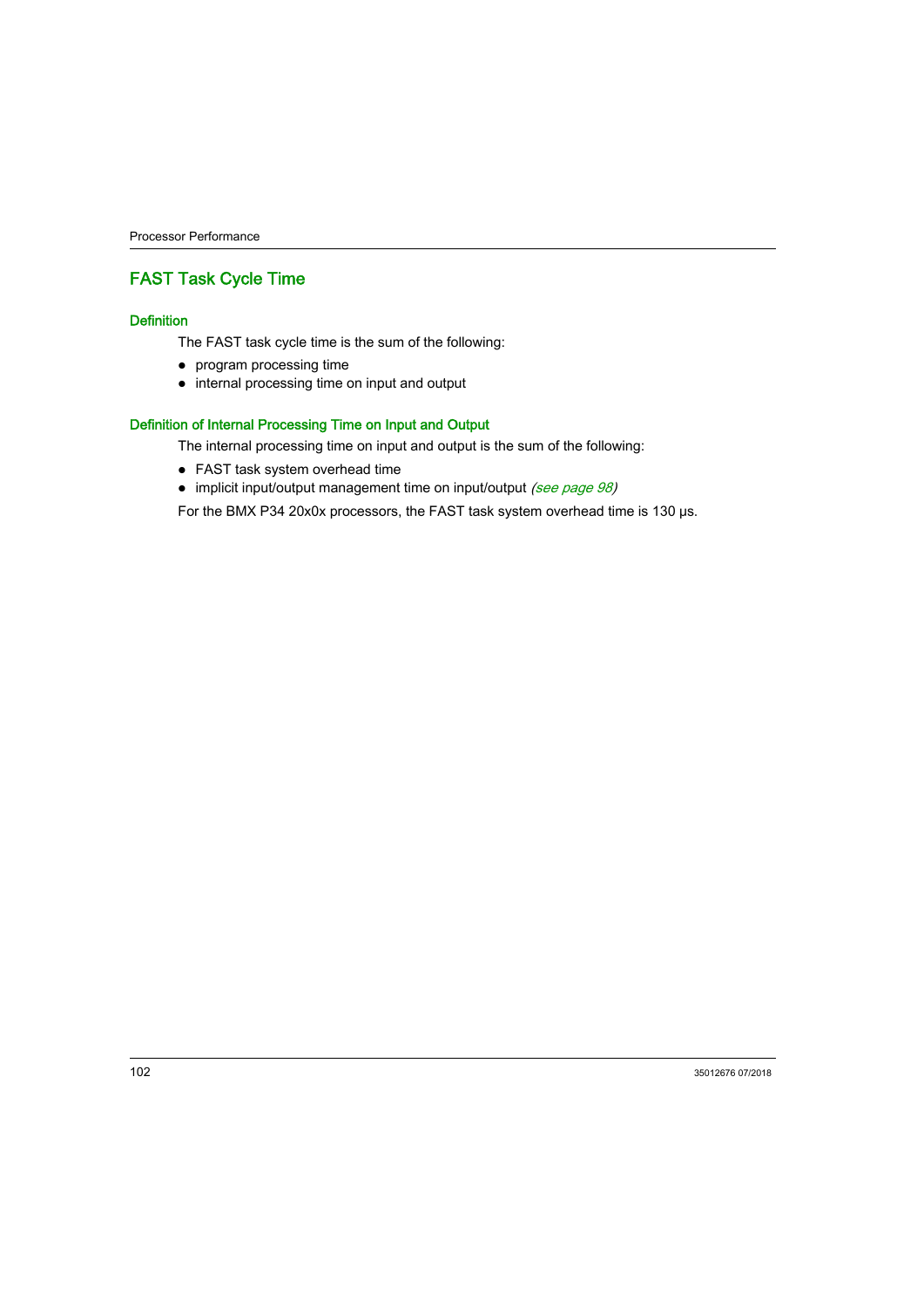### <span id="page-102-1"></span><span id="page-102-0"></span>Event Response Time

#### **General**

The response time is the time between an edge on an event input and the corresponding edge on an output positioned by the program in an event task.

#### Response Time

The following table gives the response time for the BMX P34 20x0x processors with an application program of 100 Boolean instructions and the module.

| <b>Processors</b> | <b>Minimum</b>          | <b>Typical</b> | <b>Maximum</b> |
|-------------------|-------------------------|----------------|----------------|
| BMX P34 20x0x     | $1625 \,\mathrm{\mu s}$ | 2575 us        | 3675 us        |